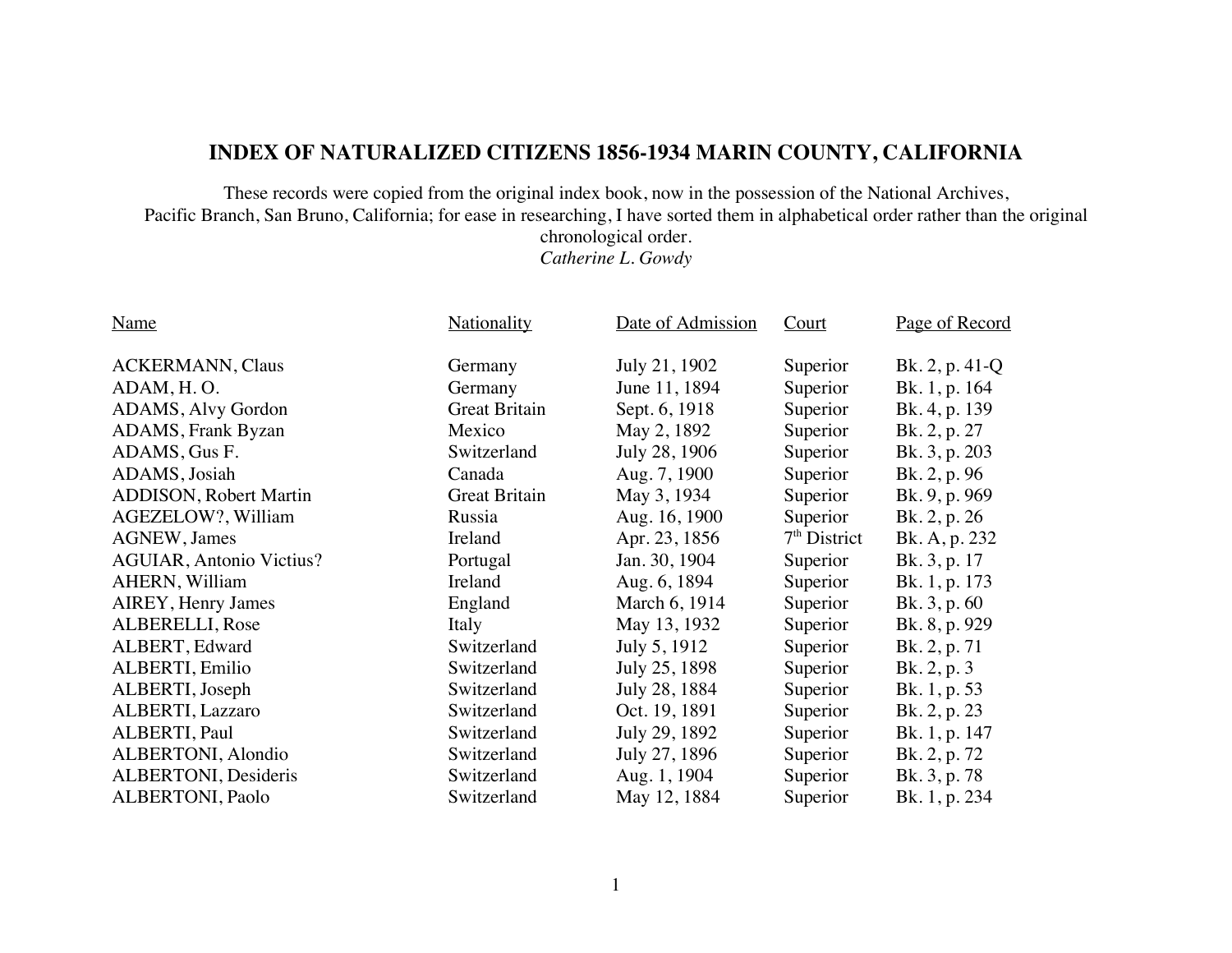| ALBERTONI, Peter                  | Switzerland          | July 28, 1902     | Superior       | Bk. 2-m, p. 108 |
|-----------------------------------|----------------------|-------------------|----------------|-----------------|
| ALBERTONI, Theodore               | Switzerland          | July 15, 1898     | Superior       | Bk. 1, p. 85    |
| ALBIEN, Emil August               | Germany              | May 5, 1916       | Superior       | Bk. 4, p. 49    |
| ALBINI, John Denato               | Italy                | Jan. 11, 1929     | Superior       | Bk. 5, p. 205   |
| ALBRINI, Domenico                 | Italy                | May 11, 1928      | Superior       | Bk. 5, p. 207   |
| ALBUGAZIO, Alfred                 | Italy                | Apr. 14, 1902     | Superior       | Bk. 2, p. 102   |
| ALBUGAZIO, Damiano                | Italy                | Jan. 27, 1892     | Superior       | Bk. 1, p. 133?  |
| ALDEY, Pedro                      | Mexico               | Sept. 16, 1872    | County         | Bk. C, p. 173   |
| ALHOMOZ, Jose                     |                      | March 5, 1867     | $7th$ District | Bk. B, p. 395   |
| <b>ALIVERTI, Charles</b>          | Italy                | July 7, 1911      | Superior       | Bk. 2, p. 27    |
| ALLESANDRO, Fogni?                | Switzerland          | Apr-May-June 1881 | Superior       | Bk. 1, p. 224   |
| ALMADA, M. B. de                  | West Indies          | Aug. 6, 1888      | Superior       | Bk. 1, 101      |
| ALMEIDA, Manuel                   | Portugal             | Jan. 9, 1931      | Superior       | Bk. 7, p. 835   |
| ALVARADO, Juan                    | Chili                | Aug. 9, 1871      | $7th$ District | Bk. C, p. 82    |
| ALVES, Julio V.                   | Portugal             | Aug. 7, 1906      | Superior       | Bk. 3, p. 237   |
| <b>AMADOR</b> , Valdemira Martins | <b>Azore Islands</b> | May 10, 1929      | Superior       | Bk. 6, p. 764   |
| AMARAL, Antonio                   | Western Islands      | July 22, 1892     | Superior       | Bk. 1, p. 144   |
| AMARAL, J. S.                     | Portugal             | Dec. 30, 1887     | Superior       | Bk. 1, p. 253   |
| AMARAL, Joao                      | Western Islands      | July 19, 1892     | Superior       | Bk. 2, p. 36    |
| AMARAL, Manuel Silveira           | Portugal             | Jan. 2, 1914      | Superior       | Bk. 3, p. 44    |
| AMBROSINI, Elvezio                | Switzerland          | May 21, 1926      | Superior       | Bk. 5, p. 128   |
| AMBROSINI, Ercole                 | Italy                | May 3, 1934       | Superior       | Bk. 9, p. 970   |
| AMBROSINI, Marco                  | Switzerland          | May 11, 1928      | Superior       | Bk. 5, p. 206   |
| ANCLETO?, Jno. G.                 | West Indies          | July 31, 1888     | Superior       | Bk. 1, p. 278   |
| <b>ANDERSCH, Mrs. Erica</b>       | Czechoslovakia       | May 4, 1933       | Superior       | Bk. 9, p. 947   |
| Changed her name to Erica PRAGER  |                      |                   |                |                 |
| <b>ANDERSEN, Anders Brunholdt</b> | Denmark              | Sept. 14, 1928    | Superior       | Bk. 5, p. 234   |
| ANDERSON, Charles                 | Sweden               | July 21, 1896     | Superior       | Bk. 2, p. 199   |
| BACCAGLIO, Jas.                   | Italy                | July 21, 1894     | Superior       | Bk. 1, p. 165   |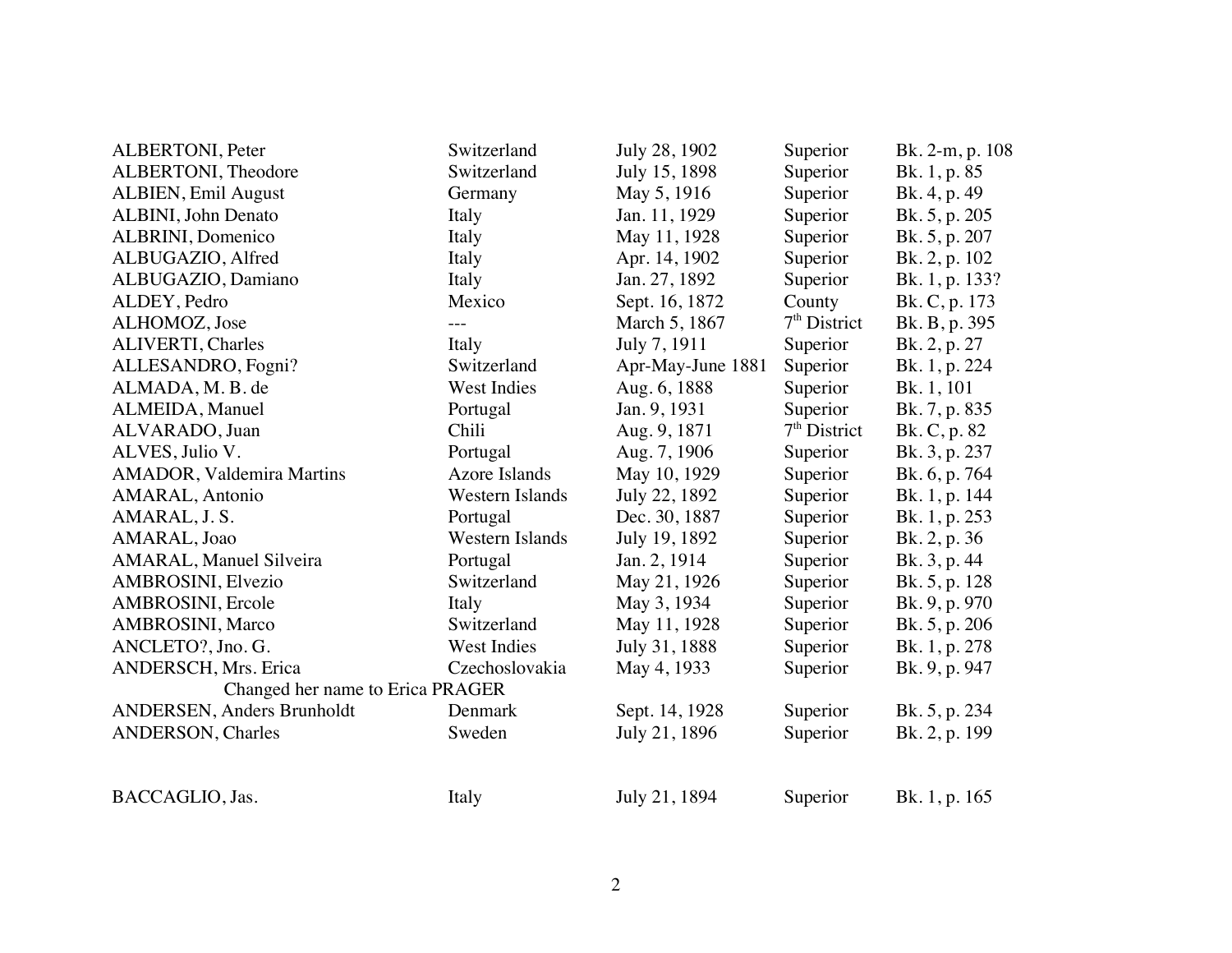| BACCALIO, J. A.                      | Italy                 | Aug. 30, 1886  | Superior       | Bk. 1, p. 72  |
|--------------------------------------|-----------------------|----------------|----------------|---------------|
| <b>BAEGEL, Fernand Louis</b>         | France                | Sept. 14, 1923 | Superior       | Bk. 5, p. 60  |
| <b>BAGSHAW</b> , Thomas Henry        | England               | Oct. 3, 1913   | Superior       | Bk. 3, p. 10  |
| <b>BAILEY</b> , Francis Thomas       | England               | Aug. 6, 1894   | Superior       | Bk. 1, p. 171 |
| <b>BAILLIE, Robert Daniel</b>        | Gr. Britain           | Nov. 16, 1874  | $7th$ District | Bk. C, p. 386 |
| BAIN, James                          | $- - -$               | July 1, 1867   | $7th$ District | Bk. B, p. 278 |
| BAIN, Robert                         | ---                   | Nov. 5, 1860   | $7th$ District | Bk. B, p. 157 |
| BAKER, B.M.                          | Denmark               | Jan. 9, 1890   | Superior       | Bk. 2, p. 2   |
| <b>BALAKOS</b> , Costa               | Greece                | May 15, 1914   | Superior       | Bk. 3, p. 69  |
| <b>BALESTRINI, Giovanni Battista</b> | Italy                 | May 10, 1929   | Superior       | Bk. 6, p. 757 |
| BALY, Alfred                         | Switzerland           | May 9, 1924    | Superior       | Bk. 5, p. 74  |
| BALY, Marguerite                     | Switzerland           | Jan. 9, 1925   | Superior       | Bk. 5, p. 105 |
| <b>BALZARINI</b> , Antonietta        | Italy                 | Jan. 8, 1926   | Superior       | Bk. 5, p.125  |
| <b>BALZARINI</b> , Luigi             | Italy                 | Aug. 8, 1904   | Superior       | Bk. 3, p. 91  |
| BAPTISTA, John (Martine)             | $---$                 | July 9, 1867   | $7th$ District | Bk. B, p. 297 |
| BARBERA, Bernardo                    | Italy                 | July 10, 1914  | Superior       | Bk. 3, p. 84  |
| <b>BARBERA, Dominico</b>             | Italy                 | Sept. 12, 1930 | Superior       | Bk. 7, p. 827 |
| BARBERA, Paul                        | Italy                 | March 3, 1922  | Superior       | Bk. 5, p. 2   |
| <b>BARDEA</b> , Antonio              | Italy                 | Sept. 22, 1932 | Superior       | Bk. 8, p. 924 |
| BARDET, Marguerite de Changy         | France                | Jan. 14, 1916  | Superior       | Bk. 4, p. 32  |
| BARELLA, John                        | Italy                 | May 20, 1927   | Superior       | Bk. 5, p. 180 |
| <b>BARELLI</b> , Alessandro          | Italy                 | May 13, 1932   | Superior       | Bk. 8, p. 915 |
| BARETNA, John                        | $---$                 | Nov. 5, 1860   | $7th$ District | Bk. B, p. 156 |
| <b>BARISCH, Marie</b>                | Germany               | May 9, 1924    | Superior       | Bk. 5, p. 64  |
| <b>BARKER, Eric Wilson</b>           | <b>Britain</b>        | Jan. 9, 1931   | Superior       | Bk. 7, p. 812 |
| <b>BARKER, John Wilson</b>           | England               | Sept. 16, 1927 | Superior       | Bk. 5, p. 182 |
| <b>BARNES, Edward Henry</b>          | England               | Aug. 7, 1908   | Superior       | Bk. 1, p. 10  |
| <b>BARNES, Mary Florence</b>         | Gr. Britain           | May 11, 1928   | Superior       | Bk. 5, p. 213 |
| <b>BAROFALDI</b> , Aquilino          | Switzerland           | Aug. 3, 1894   | Superior       | Bk.2, p. 56   |
| BARR, Wm.                            | Scotland              | June 12, 1880  | Superior       | Bk. 1, p. 4   |
| BARREIROS, M.T.                      | <b>Azores Islands</b> | Feb. 20, 1890  | Superior       | Bk. 1, p. 113 |
|                                      |                       |                |                |               |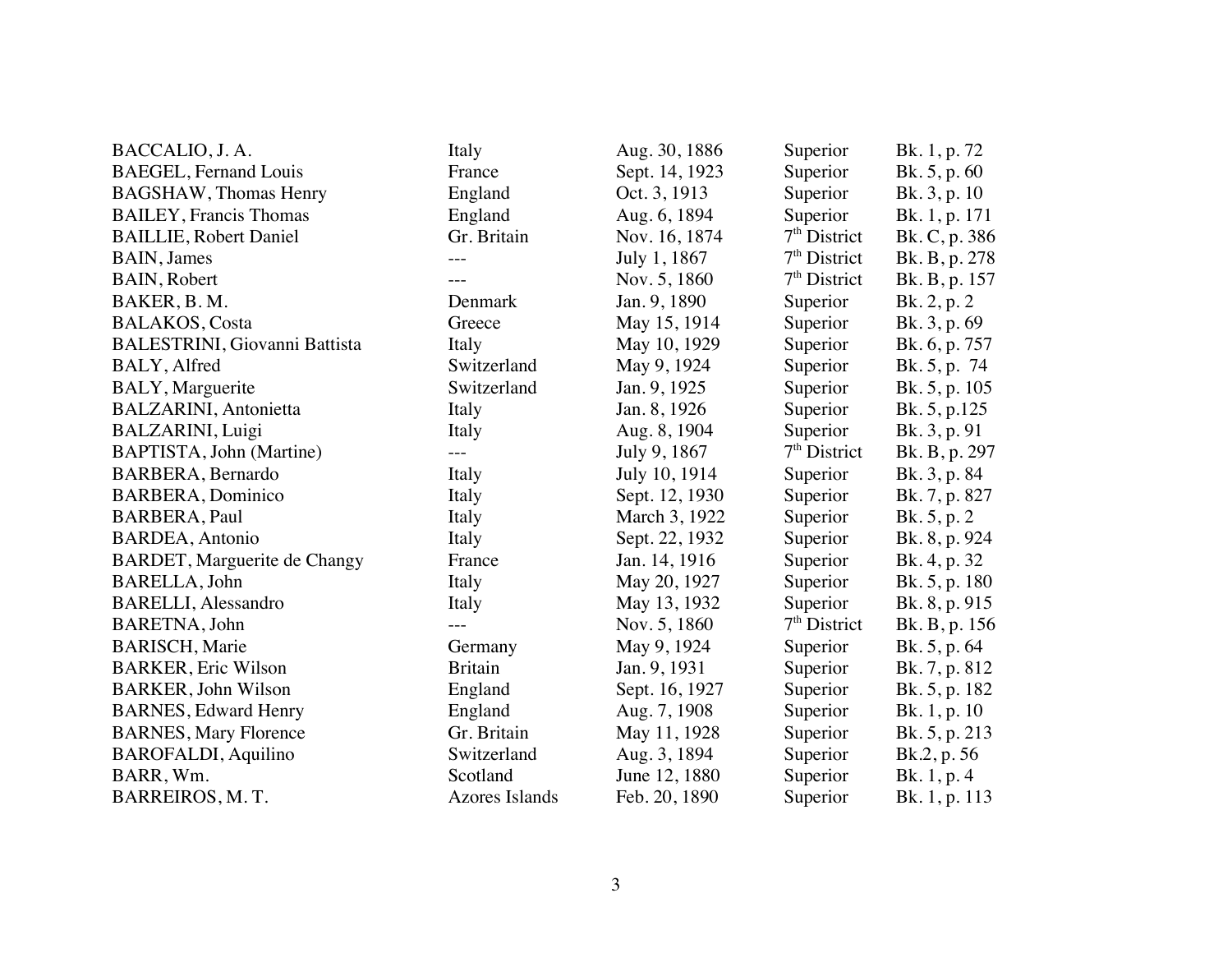| BARRY, David                    | Ireland                | July 31, 1886  | Superior       | Bk.1, p. 67     |
|---------------------------------|------------------------|----------------|----------------|-----------------|
| <b>BARTOLI</b> , Emilio         | Italy                  | Jan. 14, 1927  | Superior       | Bk. 5, p. 156   |
| <b>BASMANN</b> , Herman         | Germany                | May 8, 1931    | Superior       | Bk. 7, p. 867   |
| BASSETT, Wm.                    | England                | July 21, 1884  | Superior       | Bk. 1, p. 239   |
| BASSETT, Wm. David              | Wales                  | Sept. 29, 1902 | Superior       | Bk. 2-a, p. 45  |
| BASSIGNANA, Tec La Vincenza     | Italy                  | Jan. 4, 1934   | Superior       | Bk. 9, p. 971   |
| BEAR, Solomon                   | $---$                  | March 9, 1870  | $7th$ District | Bk. B, p. 395   |
| BECIO, Francisco                | Italy                  | Feb. 19, 1901  | Superior       | Bk. 2, p. 29    |
| <b>BECK</b> , Peter             | Denmark                | Aug. 2, 1886   | Superior       | Bk. 1, p. 70    |
| <b>BECKER, Louis</b>            | Germany                | July 31, 1894  | Superior       | Bk. 1, p. 167   |
| BECKWITH, Henry                 | <b>Great Britain</b>   | Oct. 4, 1912   | Superior       | Bk. 2, p. 89    |
| <b>BEDECARRE</b> , Jean         | France                 | March 12, 1903 | Superior       | Bk. 2-m, p. 117 |
| <b>BELL, Albert Edward</b>      | <b>Great Britain</b>   | May 11, 1928   | Superior       | Bk. 5, p. 234   |
| BELLO. A.N.                     | <b>Western Islands</b> | July 31, 1888  | Superior       | Bk. 1-a, p. 280 |
| BELLO, J. de S.                 | Western Islands        | July 31, 1888  | Superior       | Bk. 1, p. 100   |
| BELLOTTI, Andrea                | Italy                  | May 10, 1929   | Superior       | Bk. 6, p. 763   |
| BELLOTTI, John                  | Italy                  | Sept. 13, 1929 | Superior       | Bk. 6, p. 781   |
| <b>BELLOTTI, Rosie</b>          | Italy                  | May 10, 1929   | Superior       | Bk. 6, p. 758   |
| <b>BELSHAW, Robert</b>          | <b>Great Britain</b>   | Sept. 6, 1918  | Superior       | Bk. 4, p. 135   |
| <b>BELTINI</b> , Andrea         | Italy                  | Sept. 2, 1921  | Superior       | Bk. 4, p. 218   |
| <b>BELTRAMETTI, Paolo</b>       | Switzerland            | July 28, 1892  | Superior       | Bk. 1, p. 146   |
| <b>BEM</b> , Joseph Patrecious  | Portugal               | Jan. 5, 1912   | Superior       | Bk. 2, p. 48    |
| <b>BEM, Manuel Viera</b>        | Portugal               | Nov. 14, 1904  | Superior       | Bk. 3, p.123    |
| <b>BENNETT, Harry Crawford</b>  | <b>Britain</b>         | Jan. 8, 1932   | Superior       | Bk. 8, p. 886   |
| <b>BENSON, Lars Peter</b>       | Denmark                | June 1, 1897   | Superior       | Bk. 2, p. 215   |
| <b>BENTLER, Rudolph</b>         | Suiso                  | Jan. 3, 1935   | Superior       | Bk. 10, p. 1026 |
| <b>BERG, Nicholas</b>           | Norway                 | Feb. 14, 1896  | Superior       | Bk. 2, p. 184   |
| BERGESEN, Carl                  | Norway                 | Oct. 17, 1894  | Superior       | Bk. 2, p. 62    |
| BERGMAN, John J.                | Belgium                | Jan. 5, 1903   | Superior       | Bk. 2, p. 283   |
| <b>BERGNER</b> , Hermann        | Germany                | Aug. 9, 1871   | $7th$ District | Bk. C, p. 81    |
| <b>BERINI</b> , Leonardo Romeio | Italy                  | May 10, 1929   | Superior       | Bk. 5, p. 247   |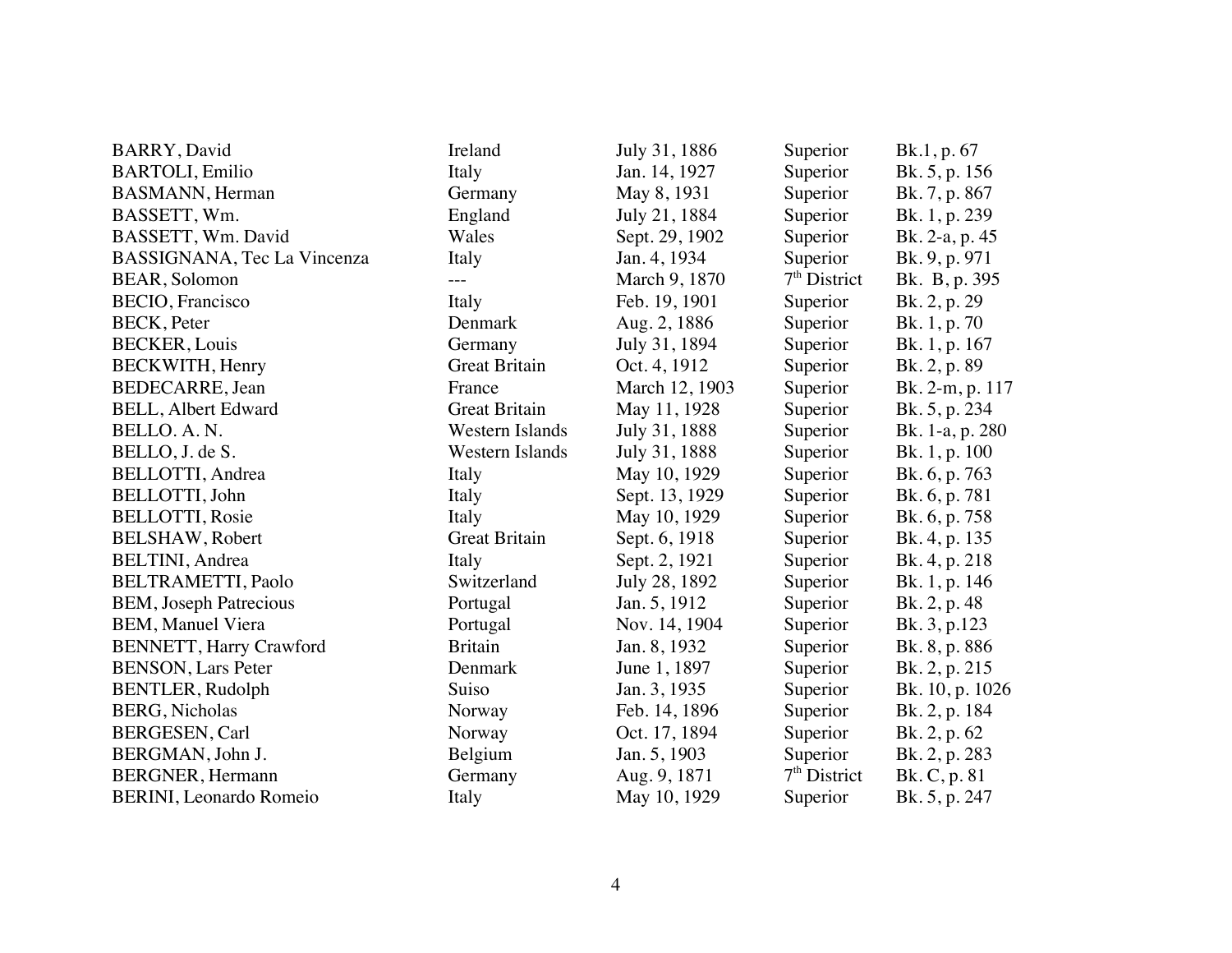| <b>BERINI</b> , Rinaldo         | Italy                  | Jan. 13, 1922  | Superior | Bk. 4, p. 224   |
|---------------------------------|------------------------|----------------|----------|-----------------|
| BERNARDI, Cornelia              | Italy                  | Sept. 6, 1934  | Superior | Bk. 10, p. 1013 |
| BERNARDI, Tito de               | Switzerland            | July 28, 1896  | Superior | Bk. 2, p. 76    |
| BERNHARDSEN, Karl               | Norway                 | Nov. 5, 1920   | Superior | Bk. 4, p. 176   |
| BERRI, B.                       | Switzerland            | May 7, 1888    | Superior | Bk. 1, p. 86    |
| <b>BERRINI, Carlo</b>           | Italy                  | May 3, 1934    | Superior | Bk. 10, p. 985  |
| BERTA, Peter                    | Switzerland            | July 30, 1888  | Superior | Bk. 1, p. 267   |
| BERTOLLI, Angelo Rossi          | Italy                  | Sept. 3, 1920  | Superior | Bk. 4, p. 192   |
| <b>BERTONI</b> , Joseph         | Italy                  | Oct. 3, 1913   | Superior | Bk. 3, p. 30    |
| BESSAC, Julien                  | France                 | Jan. 3, 1913   | Superior | Bk. 2, p. 90    |
| BETENELLI, F.                   | Switzerland            | July 30, 1888  | Superior | Bk. 1, p. 269   |
| BETHKE, Carl                    | Germany                | May 8, 1888    | Superior | Bk. 1, p. 87    |
| BETTANCURT, M. A.               | Portugal               | July 21, 1890  | Superior | Bk. 2, p. 11    |
| BETTANCURT, M. S.               | Portugal               | July 22, 1890  | Superior | Bk. 1, p. 120   |
| <b>BETTEGA</b> , Peter          | Italy                  | Jan. 2, 1914   | Superior | Bk. 3, p. 42    |
| BETTENCOURT, Antonio Silviera   | Portugal               | Nov. 22, 1904  | Superior | Bk. 3, p. 125   |
| BETTENCOURT, J. J.              | <b>Western Islands</b> | July 31, 1888  | Superior | Bk. 1, p. 280   |
| <b>BETTENCOURT, Manuel Luiz</b> | Portugal               | Sept. 11, 1901 | Superior | Bk. 2, p. 99    |
| <b>BETTINI</b> , Ceasar         | Italy                  | Jan. 2, 1914   | Superior | Bk. 3, p. 39    |
| BETTINI, Emilio                 | Italy                  | Jan. 2, 1914   | Superior | Bk. 3, p. 38    |
| <b>BIAGETTI, Louis</b>          | Italy                  | Jan. 13, 1928  | Superior | Bk. 5, p. 193   |
| <b>BIAGGI, Antonio</b>          | Switzerland            | May 8, 1925    | Superior | Bk. 5, p. 114   |
| BIANCHI, Alfred John            | Italy                  | July 14, 1922  | Superior | Bk. 5, p. 10    |
| <b>BIANCHI</b> , Celso          | Italy                  | May 10, 1929   | Superior | Bk. 5, p. 24    |
| BIANCHI, Luigi                  | Italy                  | March 3, 1922  | Superior | Bk. 3, p. 2     |
| <b>BIANCO</b> , Emilio          | Italy                  | Sept. 7, 1917  | Superior | Bk. 4, p. 92    |
| <b>BINGAZZI, Ernesto</b>        | Italy                  | Sept. 16, 1927 | Superior | Bk. 5, p. 183   |
| <b>BINTLEY, George Rawson</b>   | Gr. Britain            | May 11, 1928   | Superior | Bk. 5, p. 220   |
| BIOCINA, N.                     | Austria                | July 26, 1884  | Superior | Bk. 1, p. 240   |
| BISSOLA, Paul                   | Italy                  | May 8, 1931    | Superior | Bk. 7, p. 871   |
| <b>BITANCURTT, Marians</b>      | Portugal               | May 15, 1900   | Superior | Bk. 2, p. 17    |
|                                 |                        |                |          |                 |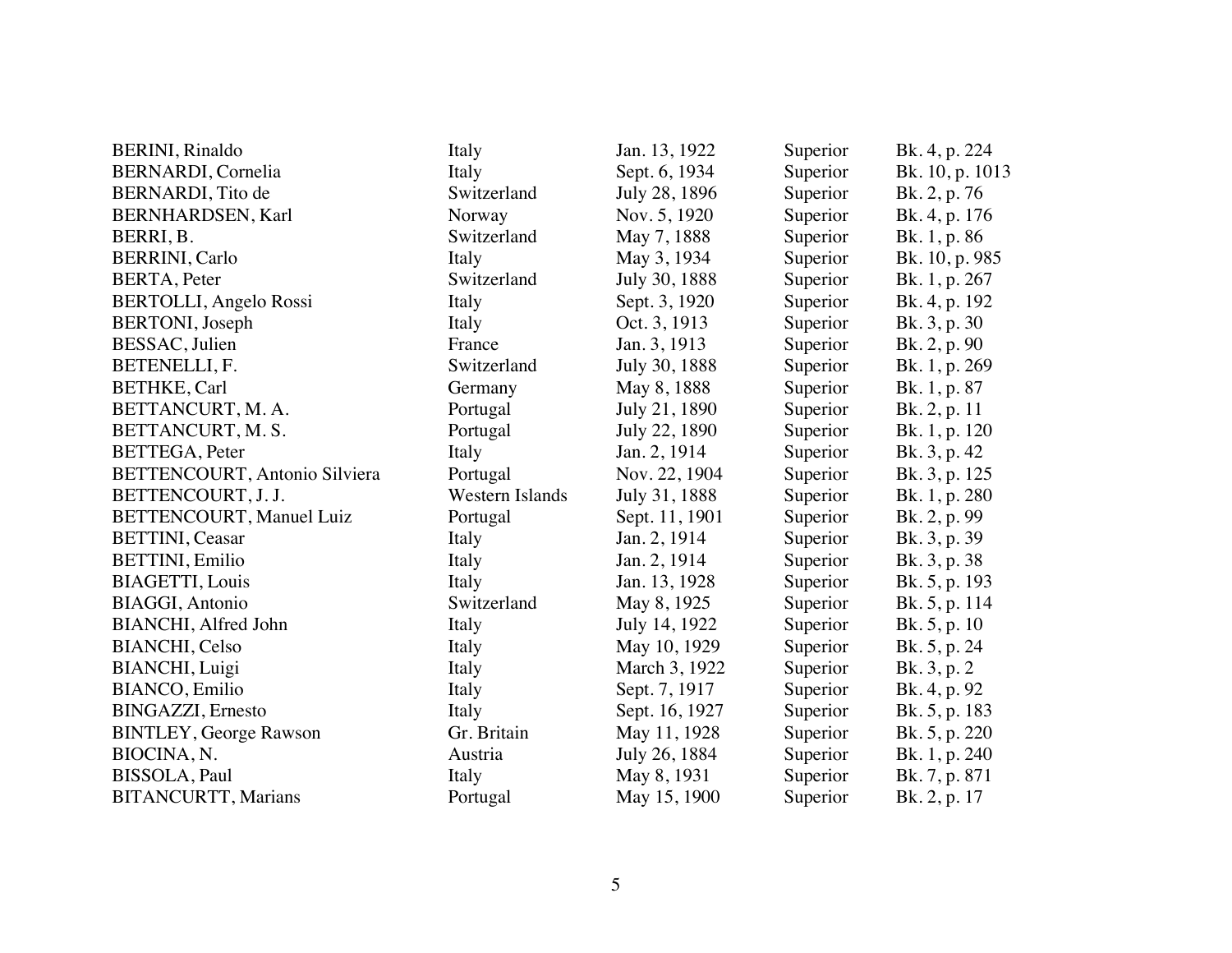| <b>BJORKLUND, Nils</b>             | Russia          | July 15, 1878  | 22 <sup>nd</sup> District | Bk. D, p. 270        |
|------------------------------------|-----------------|----------------|---------------------------|----------------------|
| BJORKQUIST, A. E.                  | Sweden          | Nov. 2, 1898   | Superior                  | Bk. 2, p. 6          |
| BLUMENTHAL, M.                     | Germany         | July 22, 1884  | Superior                  | Bk. 1, p. 240        |
| <b>BLUMENTHAL, Rudolph</b>         | Germany         | Aug. 13, 1898  | Superior                  | Bk. 2, p. 5          |
| <b>BODIN, August</b>               | Sweden          | Feb. 23, 1892  | Superior                  | Bk. 1, p. 134?       |
| <b>BOHLMANN</b> , Emil Hugo Max    | Germany         | Sept. 11, 1931 | Superior                  | Bk. 7, p. 872        |
| <b>BOHLMANN</b> , Hansine Caroline | Germany         | Sept. 11, 1931 | Superior                  | Bk. 7, p. 873        |
| <b>BOLAND</b> , Thomas             | Ireland         | July 30, 1879  | $22nd$ District           | Bk. D, p. 400        |
| <b>BOLLA, Antone</b>               | Switzerland     | July 30, 1888  | Superior                  | Bk. 1, p. 268        |
| <b>BOLLA, Antonio</b>              | Switzerland     | July 26, 1877  | $22nd$ District           | Bk. D, p. 181 (182?) |
| <b>BOLLA, Federico</b>             | Switzerland     | July 30, 1888  | Superior                  | Bk. 1, p. 270        |
| <b>BOLLA, Gabriele</b>             | Switzerland     | July 3, 1899   | Superior                  | Bk. 2, p. 89         |
| <b>BOLLA</b> , Romelio             | Switzerland     | July 30,1888   | Superior                  | Bk. 1, p. 272        |
| <b>BONDE, Rose Juliette</b>        | France          | May 9, 1930    | Superior                  | Bk. 6, p. 785        |
| BONDESON, Jno. A.                  | Sweden          | July 30, 1888  | Superior                  | Bk. 1, p. 273        |
| <b>BONETTI, Cleste</b>             | Switzerland     | Aug. 1, 1892   | Superior                  | Bk. 2, p. 41         |
| BONETTI, J.C.                      | Switzerland     | Sept. 4, 1883  | Superior                  | Bk. 1, p. 229        |
| <b>BONFIGLI, Enrico</b>            | Italy           | Jan. 12, 1917  | Superior                  | Bk. 4, p. 70         |
| BONFIGLI, Luigi                    | Italy           | May 5, 1916    | Superior                  | Bk. 4, p. 51         |
| <b>BONINI</b> , Guiseppe           | Italy           | Sept. 11, 1931 | Superior                  | Bk. 8, p. 878        |
| BORBA, A.V. de                     | Portugal        | July 8, 1884   | Superior                  | Bk. 1, p. 238        |
| BORBA, Antonio M.                  | Portugal        | Aug. 3, 1906   | Superior                  | Bk. 3, p. 214?       |
| BORBA, F.P. de                     | Western Islands | July 31, 1888  | Superior                  | Bk. 1, p. 100        |
| BORBA, Joe De                      | Portugal        | Aug. 2, 1886   | Superior                  | Bk. 1, p. 251        |
| <b>BORBA, Manuel Antonio</b>       | Western Islands | June 21, 1892  | Superior                  | Bk. 2, p. 32         |
| BORBA, Manuel M.                   | Portugal        | Aug. 3, 1906   | Superior                  | Bk. 3, p. 213?       |
| BORBA, Manuel V.                   | Portugal        | Aug. 2, 1886   | Superior                  | Bk. 1, p. 251        |
| <b>BORBIS, Felix</b>               | Switzerland     | May 4, 1917    | Superior                  | Bk. 4, p. 88         |
| <b>BORDINAVE, Frank</b>            | France          | Jan. 12, 1923  | Superior                  | Bk. 5, p. 34         |
| <b>BORELLO, Salvatore</b>          | Italy           | Jan. 2, 1914   | Superior                  | Bk. 3, p. 47         |
| BORGES, Alex P.                    | Western Islands | Aug. 4, 1888   | Superior                  | Bk. 1-f, p. 280      |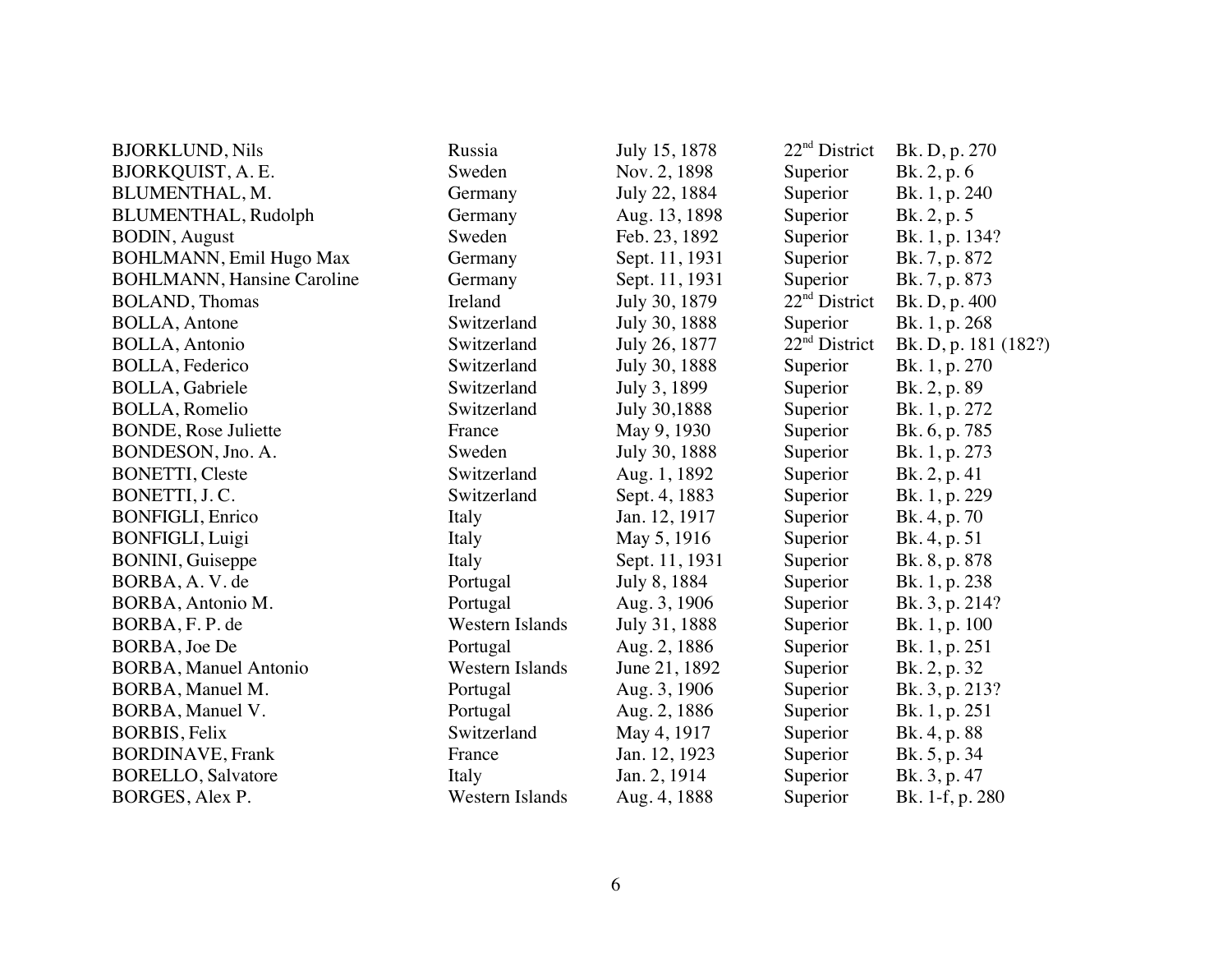| <b>BORGES, Manuel</b>                 | Portugal        | July 10, 1888       | Superior | Bk. 1, p.93     |
|---------------------------------------|-----------------|---------------------|----------|-----------------|
| <b>BORGLIE, Guiseppe</b>              | Italy           | June 27, 1900       | Superior | Bk. 2, p. 20    |
| <b>BORZINI</b> , Battista             | Italy           | July 12, 1918       | Superior | Bk. 4, p. 124   |
| BOTELHAO, Jose de Silva               | Portugal        | Nov. 21, 1883       | Superior | Bk. 1, p. 231   |
| BOTTARINI, Ambrogio Luigi             | Italy           | Jan. 9, 1931        | Superior | Bk. 7, p. 834   |
| <b>BOTTARINI, Carlo</b>               | Italy           | Aug. 22, 1892       | Superior | Bk. 1, p. 153   |
| <b>BOTTARINI</b> , Charles            | Italy           | Sept. 7, 1933       | Superior | Bk. 9, p. 958   |
| Changed from Ambrogio Carlo BOTTARINI |                 |                     |          |                 |
| <b>BOTTARINI</b> , James              | Italy           | Sept. 27, 1899      | Superior | Bk. 2, p. 132   |
| <b>BOTTARINI</b> , James              | Italy           | Sept. 27, 1899      | Superior | Bk. 2, p. 89    |
| BOTTARINI, John                       | Italy           | March 3, 1904       | Superior | Bk. 3, p. 31    |
| <b>BOTTARINI</b> , Natali             | Italy           | <b>March 6,1908</b> | Superior | Bk. 1, p. 9     |
| <b>BOTTINI</b> , Charles              | Italy           | Dec. 14, 1903       | Superior | Bk. 3, p. 5     |
| BOTTINI, Giovanni                     | Italy           | Sept. 2, 1921       | Superior | Bk. 4, p. 215   |
| <b>BOTTINI</b> , Guiseppe             | Italy           | March 28, 1904      | Superior | Bk. 3, p. 39    |
| BOTTINI, John                         | Italy           | May 5, 1916         | Superior | Bk. 4, p. 58    |
| <b>BOTTINI</b> , Mario                | Italy           | Jan. 14, 1927       | Superior | Bk. 5, p. 157   |
| <b>BOTTINI</b> , Peter                | Italy           | July 13, 1917       | Superior | Bk. 4, p. 57    |
| BOYLE, Patrick F.                     | Ireland         | March 8, 1897       | Superior | Bk. 2 p. 214    |
| BRADLEY, Miss Annie R.                | England         | Nov. 4, 1921        | Superior | Bk. 4, p. 229   |
| <b>BRADLEY, Mark</b>                  | Canada          | Aug. 4, 1888        | Superior | Bk. 1-e, p. 280 |
| <b>BRADLEY</b> , Theodore William     | Ireland         | Sept. 1, 1922       | Superior | Bk. 5, p. 24    |
| BRADY, James                          | Ireland         | Aug. 1, 1896        | Superior | Bk. 2, p. 204   |
| BRAGA, Giacondo                       | Switzerland     | Jan. 6, 1911        | Superior | Bk. 2, p. 7     |
| BRAIG, Frederick George               | Switzerland     | Jan. 13, 1922       | Superior | Bk. 4, p. 246   |
| BRANNING, John                        | Germany         | July 20, 1888       | Superior | Bk. 1, p. 96    |
| <b>BRAVO</b> , Fiarente               | Switzerland     | March 6,1914        | Superior | Bk. 3, p. 62    |
| <b>BRAZIL</b> , Antonio               | Western Islands | June 21, 1892       | Superior | Bk. 2, p. 33    |
| <b>BRAZIL</b> , Joaquin Souza         | Portugal        | Jan. 2, 1914        | Superior | Bk. 2, p. 22    |
| BRAZIL, Julio T.                      | Portugal        | Aug. 8, 1904        | Superior | Bk. 3, p. 93    |
| <b>BRAZIL, Manuel Silveira</b>        | Portugal        | Jan. 9, 1931        | Superior | Bk. 7, p. 835   |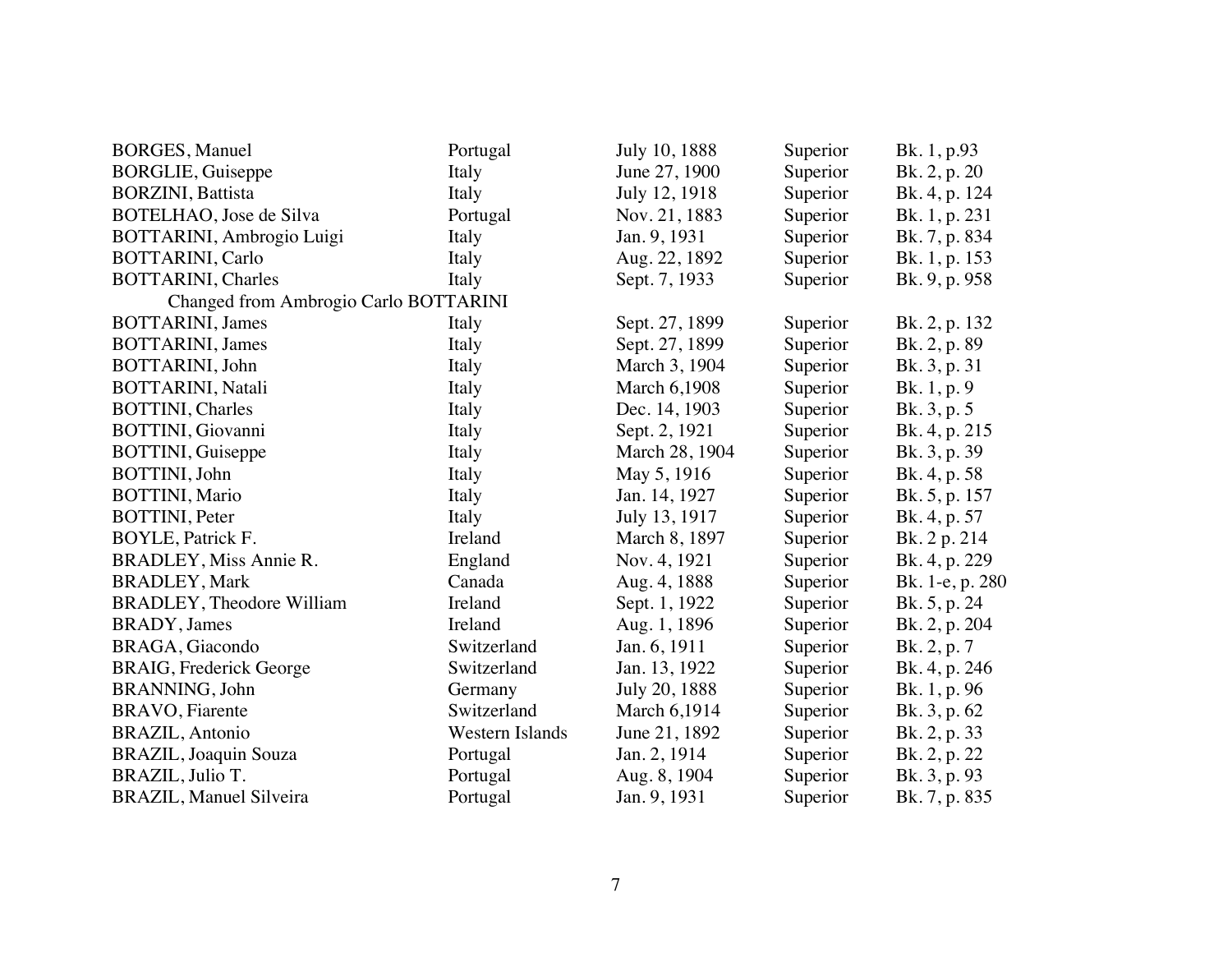| Changed to Manuel ALMEIDA            |                |                |                |                 |
|--------------------------------------|----------------|----------------|----------------|-----------------|
| BREG, John                           | Germany        | May 15, 1914   | Superior       | Bk. 3, p. 72    |
| BREINHOLDT, Anders(en)               | Denmark        | Sept. 14,1928  | Superior       | Bk. 5, p. 234   |
| BREMER, Bernhard C.                  | Germany        | Jan. 5, 1912   | Superior       | Bk. 2, p. 52    |
| <b>BRESE?</b> (BIESE?) Norman Stuart | <b>Britain</b> | Jan. 3, 1935   | Superior       | Bk. 10, p. 1028 |
| BRESEE, Sylvester B.                 |                | July 1, 1867   | $7th$ District | Bk. B, p. 279   |
| <b>BRESEE</b> , Thomas               | $---$          | July 1, 1867   | $7th$ District | Bk. B, p. 279   |
| BRESSON, A.                          | France         | July 26, 1880  | Superior       | Bk. 1, p. 6     |
| BRESSON, Joseph                      | France         | July 8, 1875   | $7th$ District | Bk. C, p. 446   |
| BRILLER, John                        | Austria        | Oct. 3, 1913   | Superior       | Bk. 3, p. 5     |
| BROADFOOT, George Albert             | England        | Feb. 17, 1915  | Superior       | Bk. 3, p. 75    |
| <b>BRODIE, Minnie</b>                | Gr. Britain    | May 11, 1928   | Superior       | Bk. 5, p. 194   |
| BROGIOLI, Teresa Lucia               | Italy          | Sept. 11, 1931 | Superior       | Bk. 8, p. 879   |
| <b>BROGIOLI</b> , Carlo Leone        | Italy          | May 3, 1934    | Superior       | Bk. 10, p. 986  |
| <b>BRONSON</b> , Augustus            |                | July 20, 1868  | County         | Bk. C, p. 5     |
| <b>BROOKS</b> , John Moss            | England        | Jan. 6, 1897   | Superior       | Bk. 2, p. 212   |
| <b>BROSTRON</b> , Ivan               | Sweden         | Feb. 21, 1900  | Superior       | Bk. 2, p. 12    |
| BROWN, Duncan R.                     | Nova Scotia    | Aug. 9, 1871   | $7th$ District | Bk. C, p. 78    |
| <b>BROWN</b> , Johannes              | Germany        | May 5, 1887    | Superior       | Bk. 1, p. 76    |
| <b>BROWNE</b> , Daniel               | Canada         | June 10, 1882  | Superior       | Bk. 1, p. 26    |
| BROWNE, Wm.                          | Ireland        | Nov. 17, 1887  | Superior       | Bk. 1, p. 81    |
| <b>BRUCE, Angus Alexander</b>        | Canada         | June 19, 1908  | Superior       | Bk. 1, p. 14    |
| <b>BRUCE, William</b>                | Scotland       | Jan. 14, 1896  | Superior       | Bk. 2, p. 183   |
| BRUMFLECK, B.                        | Germany        | July 31, 1882  | Superior       | Bk. 1, p. 28    |
| <b>BRUNCAK</b> , Pavel               | Hungary        | Jan. 11, 1929  | Superior       | Bk. 5, p. 226   |
| <b>BRUNCHAK</b> , Anna               | Czcholoslovak  | May13, 1932    | Superior       | Bk. 8, p. 907   |
| <b>BRUNINI</b> , Tranquilo           | Italy          | Nov. 2, 1917   | Superior       | Bk. 4, p. 94    |
| BRUNS, Frederick A.                  | Germany        | Jan. 9, 1900   | Superior       | Bk. 2, p. 10    |
| <b>BRUSATORI</b> , Felice            | Italy          | July 1, 1910   | Superior       | Bk. 2, p. 5     |
| <b>BUCKLEY</b> , John                | Ireland        | July 11, 1899  | Superior       | Bk. 2, p. 10    |
| <b>BUDDS</b> , Patrick               | Ireland        | May 15, 1914   | Superior       | Bk. 3, p. 65    |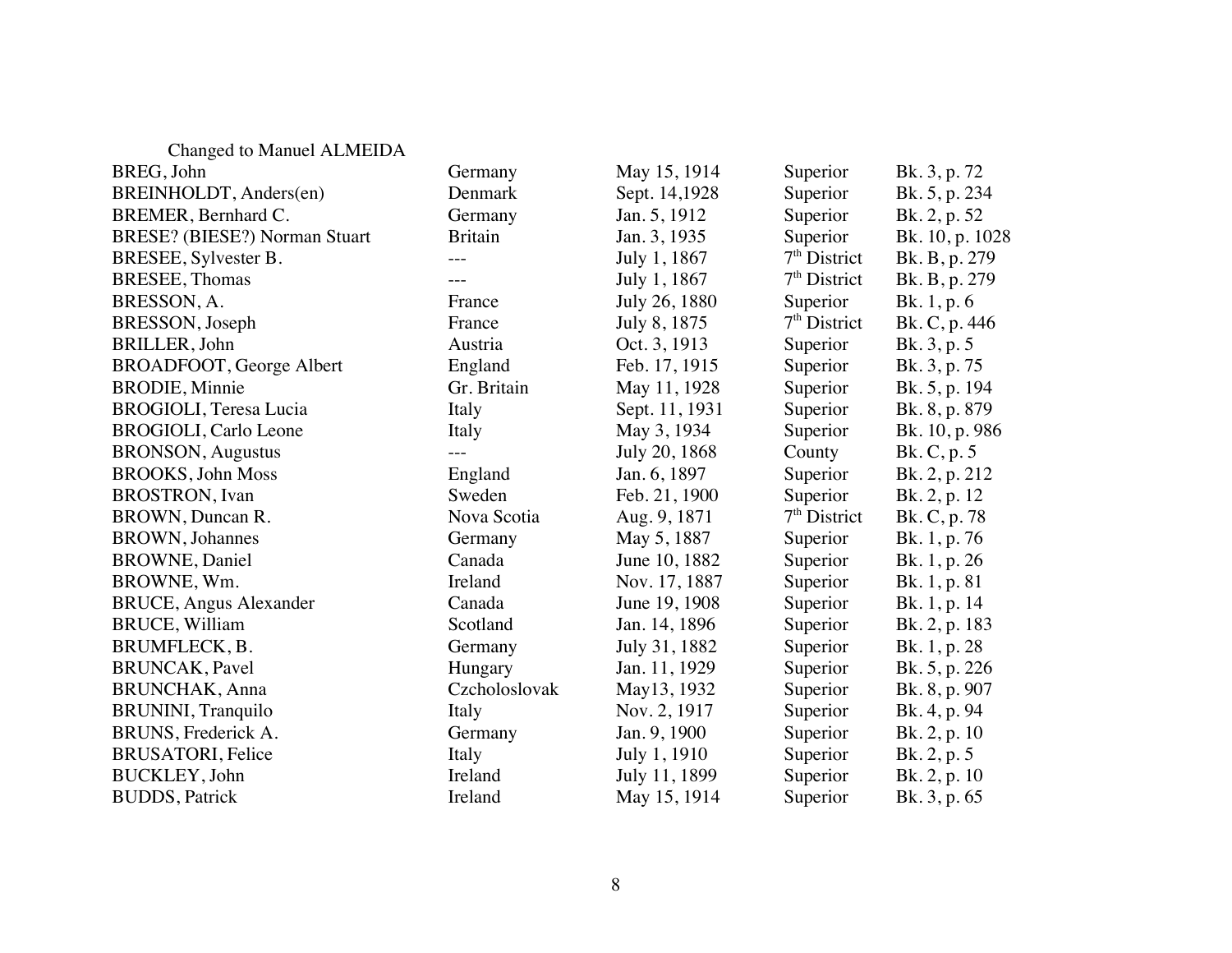| <b>BULETTI</b> , James              | Switzerland          | June 6, 1904   | Superior       | Bk. 3, p. 47           |
|-------------------------------------|----------------------|----------------|----------------|------------------------|
| <b>BULLY, Charles</b>               |                      | July 6, 1860   | $7th$ District | Judgment Bk. B, p. 151 |
| <b>BULOTTI, Dan</b>                 | Switzerland          | Aug. 6, 1894   | Superior       | Bk. 2, p. 59           |
| <b>BUNDESEN</b> , Niels             | Denmark              | March 16, 1896 | Superior       | Bk. 2, p. 187          |
| <b>BURDEN</b> , Frederick Alexander | <b>Great Britain</b> | Sept. 5, 1919  | Superior       | Bk. 4, p. 166          |
| <b>BURKMAN</b> , John August        | Sweden               | Sept. 3, 1920  | Superior       | Bk. 4, p. 190          |
| <b>BURMEISTER, Wilhelm</b>          | Germany              | Jan. 25, 1904  | Superior       | Bk. 3, p. 15           |
| <b>BURNS</b> , Denis                | Ireland              | March 19, 1896 | Superior       | Bk. 2, p. 282          |
| <b>BURNS</b> , James                | Ireland              | Aug. 8, 1891   | Superior       | Bk. 1, p. 129          |
| <b>BURNS</b> , Samuel               | Ireland              | July 16, 1888  | Superior       | Bk. 1, p. 94           |
| BURT, Andrew B.                     | England              | Aug. 1, 1906   | Superior       | Bk. 3, p. 207?         |
| BURT, John                          | Gr. Britain          | July 20, 1896  | Superior       | Bk. 2, p. 195          |
| BURT, Samuel M.                     | Gr. Britain          | July 20, 1896  | Superior       | Bk. 2, p. 196          |
| <b>BUSH, Anthony</b>                | Germany              | Jan. 9, 1920   | Superior       | Bk. 4, p. 168          |
| BUSH, John                          | England              | July 12, 1901  | Superior       | Bk. 2, p. 31           |
| BUTTERFIELD, Jas.                   | Gr. Britain          | Jan. 21, 1881  | Superior       | Bk. 1, p. 13           |
| BUTTERWORTH, Edward                 | <b>Great Britain</b> | Nov. 19, 1875  | $7th$ District | Bk. C, p. 467          |
| BUTTRUM, Harold Hugh St. George     | England              | March 3, 1922  | Superior       | Bk. 4, p. 250          |
| <b>BUTZ, Frank</b>                  | Germany              | Dec. 6, 1907   | Superior       | Bk. 1, p. 4            |
| <b>BYRNE, William</b>               | Gr. Britain          | March 19, 1884 | Superior       | Bk. 1, p. 40           |
| CACHO, M.S.                         | Western Islands      | July 30, 1888  | Superior       | Bk. 1, p. 278          |
| CADLOLO, M.                         | Switzerland          | Aug. 6, 1888   | Superior       | Bk. 1, p. 102          |
| CADRA, James                        | Switzerland          | Aug. 31, 1888  | Superior       | Bk. 1, p. 104          |
| CAHILL, Joseph                      | Ireland              | March 26, 1890 | Superior       | Bk. 1, p. 114          |
| CAHILL, M. J.                       | Ireland              | Oct. 16, 1883  |                | Bk. 1, p. 230          |
|                                     | Ireland              |                | Superior       |                        |
| CAHILL, Patrick                     |                      | April 18, 1884 | Superior       | Bk. 1, p. 42           |
| CAICHO, Antonio                     | Portugal             | Aug. 1, 1904   | Superior       | Bk. 3, p. 77           |
| CALETTI, Alberto                    | Italy                | July 8, 1921   | Superior       | Bk. 4, p. 212          |
| CALETTI, Pasquale                   | Italy                | Jan. 6, 1911   | Superior       | Bk. 2, p. 78           |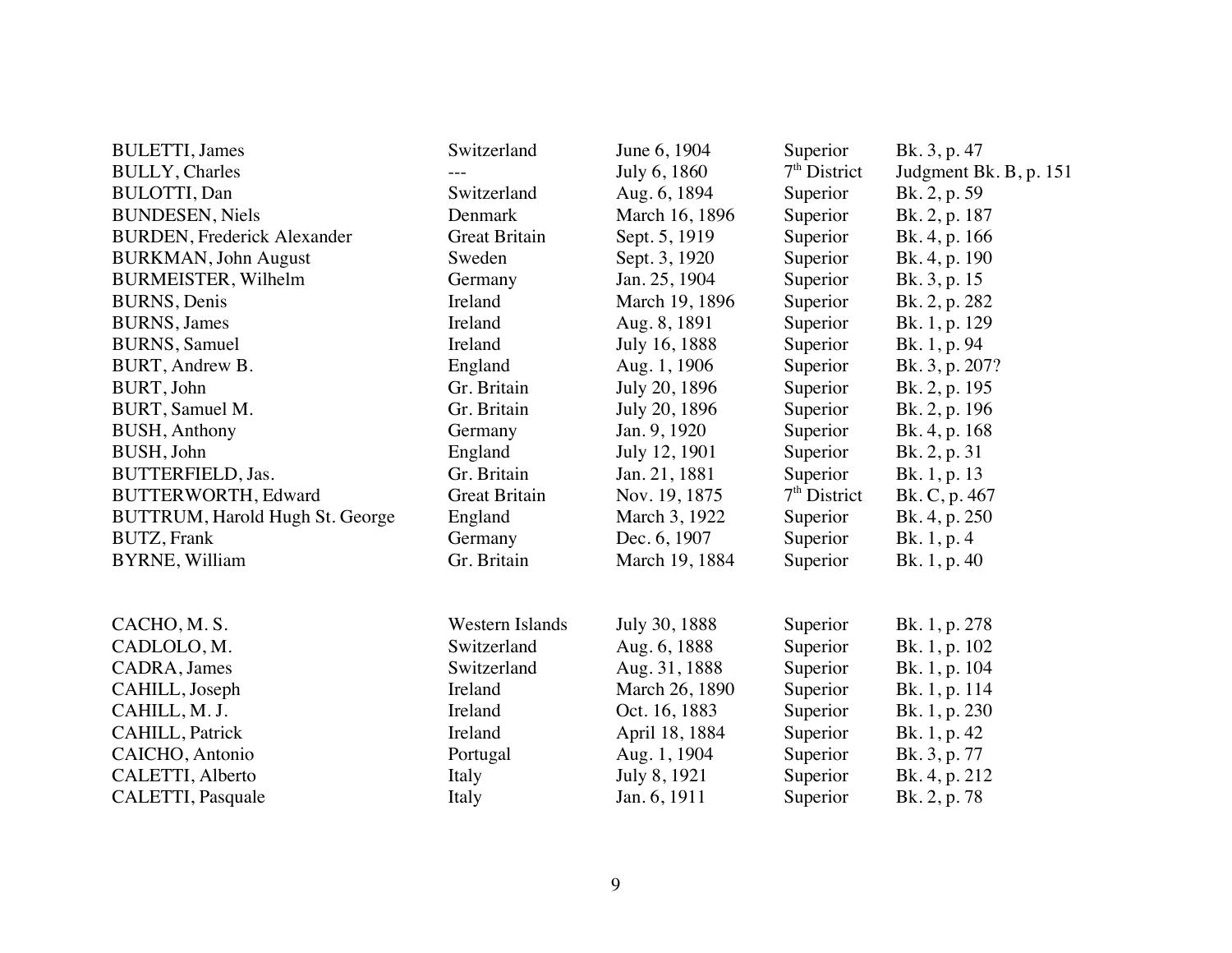| CALIGARI, P.                      | Switzerland           | June 23, 1890  | Superior       | Bk. 1, p. 118   |
|-----------------------------------|-----------------------|----------------|----------------|-----------------|
| CALLAHAN, Timothy                 | Ireland               | March 25, 1875 | $7th$ District | Bk. C, p. 416   |
| CALLIN, Michael                   | Ireland               | July 30, 1880  | Superior       | Bk. 1, p. 9     |
| CALLOTT, Claude                   | France                | Nov. 20, 1873  | $7th$ District | Bk. C, p. 318   |
| CAMERON, Annie                    | <b>Great Britain</b>  | Jan. 14, 1927  | Superior       | Bk. 5, p. 160   |
| <b>CAMERON</b> , Archibald Walter | <b>Great Britain</b>  | Jan. 14, 1927  | Superior       | Bk. 5, p. 159   |
| CAMGROS, Simon                    | France                | May 15, 1914   | Superior       | Bk. 3, p. 58    |
| <b>CAMP, Ernest Wiley</b>         | <b>Great Britain</b>  | May 21, 1926   | Superior       | Bk. 5, p. 132   |
| CAMPBELL, John                    | <b>British Guiana</b> | Aug. 16, 1898  | Superior       | Bk. 2, p. 86    |
| CAMPEZ, A. E. de                  | Portugal              | Aug. 19, 1885  | Superior       | Bk. 1, p. 61    |
| CAMPIGLI, Charles                 |                       | Aug. 9, 1871   | $7th$ District | Bk. C, p. 81    |
| CAMPIGLI, Peter                   | Switzerland           | June 12, 1900  | Superior       | Bk. 2, p. 18    |
| CANEVASEINI, Silvio               | Switzerland           | July 28, 1902  | Superior       | Bk. 2-m, p. 109 |
| <b>CANZIANI</b> , Antone Charles  | Italy                 | March 3, 1916  | Superior       | Bk. 4, p. 43    |
| CANZIANI, Carlo                   | Italy                 | Aug. 1, 1887   | Superior       | Bk. 1, p. 89    |
| CANZIANI, F.                      | Italy                 | April 23, 1890 | Superior       | Bk. 1, p. 115   |
| CANZIANI, Peter                   | Italy                 | May 10, 1916   | Superior       | Bk. 4, p. 52    |
| CAPBARAT, Maurice                 | France                | Jan. 9, 1920   | Superior       | Bk. 4, p. 162   |
| CAPELLA, Thomas                   | Switzerland           | Aug. 31, 1888  | Superior       | Bk. 1, p. 104   |
| CAPELLI, Rocco                    | Italy                 | Jan. 2, 1914   | Superior       | Bk. 3, p. 32    |
| CAPERGNO, Virgilio                | Switzerland           | July 21, 1892  | Superior       | Bk. 2, p. 37    |
| CAPILOS, Demosthenes              | Greece                | Feb. 17, 1896  | Superior       | Bk. 2, p. 66    |
| CAPITANO, Carmelo                 | Italy                 | March 3, 1916  | Superior       | Bk. 4, p. 44    |
| CAPORGNA, E.                      | Switzerland           | July 30, 1888  | Superior       | Bk. 1, p. 274   |
| CAPORGNO, Joseph                  | Switzerland           | July 9, 1898   | Superior       | Bk. 2, p. 2     |
| CAPPI, Adelina                    | Switzerland           | Jan. 13, 1928  | Superior       | Bk. 5, p.195    |
| CARAILLE, Gabrielle               | France                | Jan. 14, 1927  | Superior       | Bk. 5, p. 161   |
| CARAMELLI, Peter                  | Italy                 | July 8, 1896   | Superior       | Bk. 1, p. 194   |
| CARCANO, John                     | Italy                 | May 13, 1932   | Superior       | Bk. 8, p. 900   |
| CARDA, Batista                    | Switzerland           | Aug. 7, 1888   | Superior       | Bk. H., p. 280  |
| CARDA, Severino                   | Switzerland           | Aug. 7, 1888   | Superior       | Bk. H., p. 280  |
|                                   |                       |                |                |                 |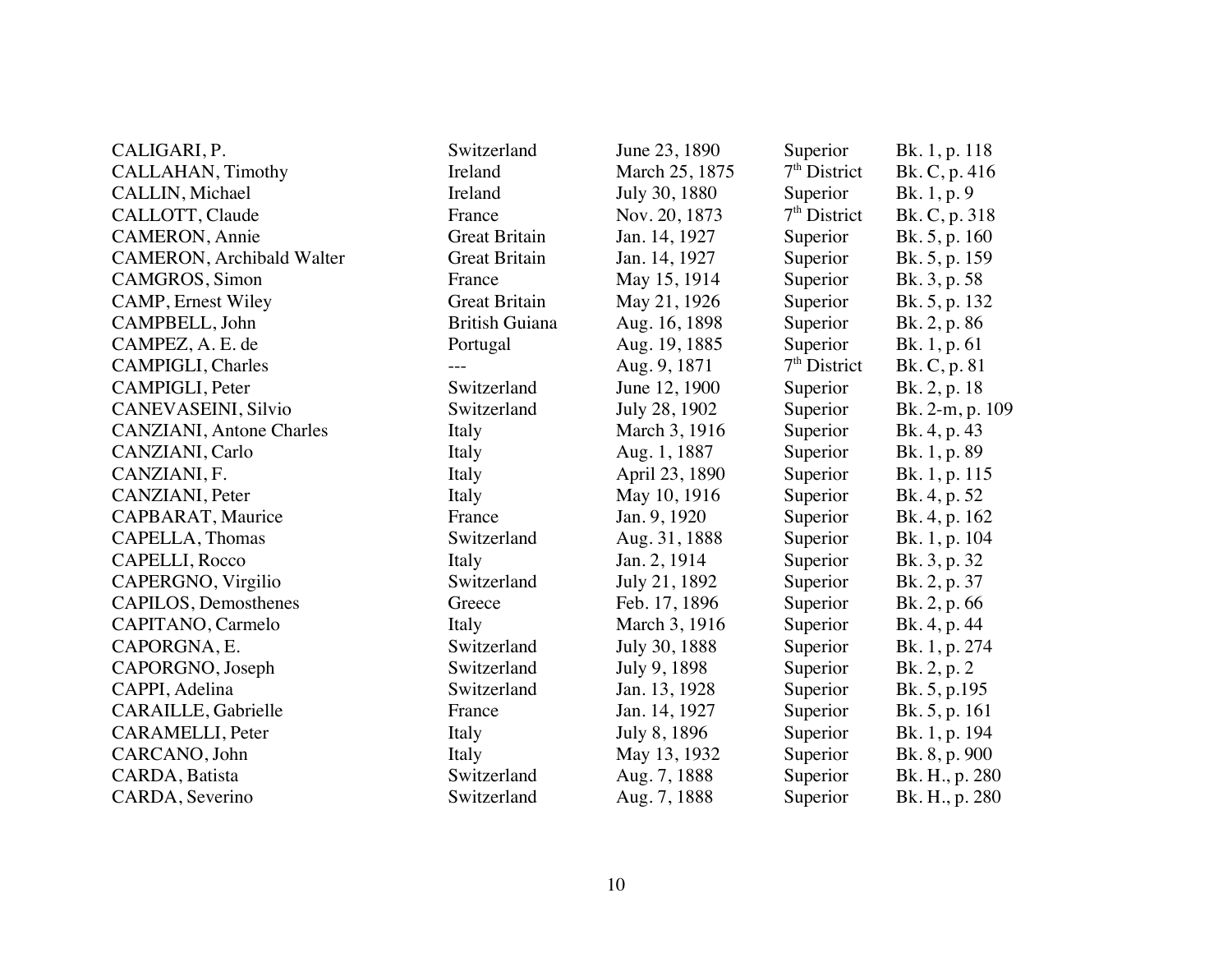| CARDANI, Giacomo                    | Italy       | Jan. 8, 1932   | Superior       | Bk. 8, p. 874  |
|-------------------------------------|-------------|----------------|----------------|----------------|
| CARDINAL, Augustin Joseph           | Canada      | Jan. 13, 1928  | Superior       | Bk. 5, p. 203  |
| CARDOZA, Manoel Ferreira            | Portugal    | Sept. 14, 1928 | Superior       | Bk. 5, p. 219  |
| CARDOZA, Manuel Vierra              | Portugal    | March 2, 1923  | Superior       | Bk. 5, p. 12   |
| CARDOZO, Jose Viera                 | Portugal    | May 9, 1930    | Superior       | Bk. 7, p. 801  |
| CAAREIRA, Frank                     | Portugal    | Feb. 26, 1904  | Superior       | Bk. 3, p. 25   |
| CAREY, James                        | Ireland     | Aug. 6, 1894   | Superior       | Bk. 1, p. 173  |
| CAREY, Noah                         | $---$       | March 11, 1859 | $7th$ District | Bk. B, p. 61   |
| CARGEATCH, Frank                    | Italy       | Sept. 27, 1886 | Superior       | Bk. 1, p. 7    |
| CARLSON, Carl Joseph Fredrik        | Sweden      | Jan. 10, 1930  | Superior       | Bk. 5, p. 248  |
| CARMINATI, Fillipo                  | Italy       | Sept. 9, 1916  | Superior       | Bk. 4, p. 54   |
| CARMINATI, Giovani                  | Italy       | Feb. 19, 1906  | Superior       | Bk. 3, p. 169  |
| CARMINATI, Julius Martino           | Switzerland | Sept. 6, 1934  | Superior       | Bk. 10, p.1007 |
| CARMINATI, Teresa                   | Italy       | May 11, 1928   | Superior       | Bk. 5, p. 218  |
| <b>CARROLL, Hubert Cowley</b>       | England     | Jan. 2, 1914   | Superior       | Bk. 3, p. 33   |
| CARROLL, Patrick                    | Ireland     | June 20, 1892  | Superior       | Bk. 2, p. 30   |
| CARROLL, Thomas                     | Ireland     | July 28, 1888  | Superior       | Bk. 1, p. 266  |
| CARSON, Thomas                      |             | April 27, 1871 | $7th$ District | Bk. C, p. 47   |
| CARTER, John                        | Ireland     | Aug. 2, 1886   | Superior       | Bk. 1, p. 68   |
| CARVOONES, Argires                  | Greece      | Feb. 17, 1896  | Superior       | Bk. 2, p. 66   |
| CARVOONES, Panagites                | Greece      | Feb. 17, 1896  | Superior       | Bk. 2, p. 66   |
| CASAGRANDA, Petro                   | Italy       | May 8, 1931    | Superior       | Bk. 7, p. 837  |
| CASAROTTI, Chas.                    | Switzerland | July 19, 1886  | Superior       | Bk. 1, p. 65   |
| CASSIDY, Patrick                    | Ireland     | Sept. 7, 1885  | Superior       | Bk. 1, p. 62   |
| CASTELLO, John                      | Portugal    | June 11, 1892  | Superior       | Bk. 2, p. 28   |
| CASTELLO, Laurino                   | Portugal    | Aug. 5, 1892   | Superior       | Bk. 2, p. 44   |
| CASTI, N. A.                        | Turkey      | April 15, 1889 | Superior       | Bk. 1, p. 106  |
| CASTILLANI, Tomaso                  | Italy       | Jan. 5, 1933   | Superior       | Bk. 9, p. 942  |
| <b>Changed to Thomas CASTELLANI</b> |             |                |                |                |
| CATALOA, Leon                       | France      | May 7, 1920    | Superior       | Bk. 4, p. 184  |
| CAVAGNA, Prospero                   | Italy       | May 8, 1931    | Superior       | Bk. 7, p. 865  |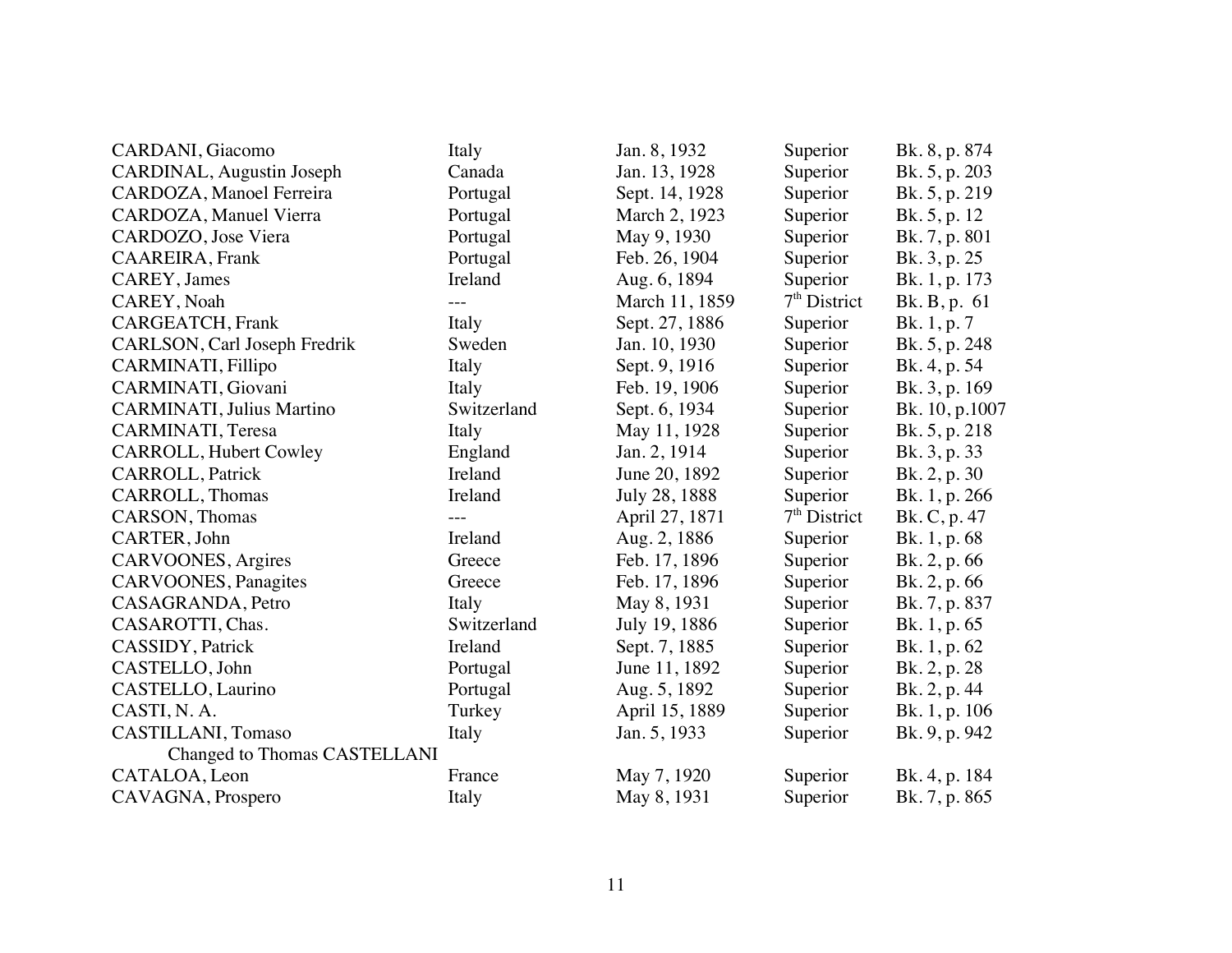| CAVALLI, C.                        | Switzerland          | Aug. 2, 1886   | Superior                  | Bk. 1, p. 250 |
|------------------------------------|----------------------|----------------|---------------------------|---------------|
| CAVALLI, F.                        | Switzerland          | Aug. 3, 1888   | Superior                  | Bk. C, p. 280 |
| <b>CAVALLI</b> , Francisco         | Switzerland          | Aug. 3, 1892   | Superior                  | Bk. 1, p. 150 |
| CAVALLI, Seviro                    | Switzerland          | July 30, 1888  | Superior                  | Bk. 1, p. 276 |
| CAVALLI, Tranquillo                | Switzerland          | July 30, 1888  | Superior                  | Bk. 1, p. 275 |
| CEBALO, Fabian                     | Austria              | May 6, 1921    | Superior                  | Bk. 4, p. 206 |
| CERINI, Martha                     | Italy                | Jan. 9, 1931   | Superior                  | Bk. 7, p. 807 |
| CERINI, Romeo                      | Switzerland          | Jan. 3, 1913   | Superior                  | Bk. 2, p. 97  |
| CERVARICH, Ignacio                 | Jugoslavia           | May 20, 1927   | Superior                  | Bk. 5, p. 171 |
| CERVELLI, Charles Joseph           | Italy                | Jan. 13, 1928  | Superior                  | Bk. 5, p. 199 |
| CHAMBERS, Rebecca Dixon            | England              | Jan. 11, 1924  | Superior                  | Bk. 5, p. 70  |
| <b>CHAPMAN</b> , Daniel            | Ireland              | March 14, 1873 | $7th$ District            | Bk. C, p. 258 |
| <b>CHAPMAN</b> , Thomas Henry      | England              | Jan. 7, 1910   | Superior                  | Bk. 1, p. 50  |
| CHASE, James E.                    | <b>Great Britain</b> | July 5, 1912   | Superior                  | Bk. 2, p. 76  |
| CHAVEZ, Juan Visenti               | Mexico               | Jan. 14, 1916  | Superior                  | Bk. 4, p. 27  |
| CHAVIEL, Joze M.                   | Portugal             | May 15, 1900   | Superior                  | Bk. 2, p. 91  |
| <b>CHECCATI</b> , Charles Serafino | Italy                | Aug. 1, 1913   | Superior                  | Bk. 3, p. 11  |
| CHEDA, C.                          | Switzerland          | Oct. 1, 1883   | Superior                  | Bk. 1, p. 230 |
| CHEDA, Elvezio                     | Switzerland          | July 30, 1888  | Superior                  | Bk. 1, p. 274 |
| CHEDA, Luis                        |                      | July 6, 1871   | 7 <sup>th</sup> District  | Bk. C, p. 62  |
| CHEDA, Peter                       | Switzerland          | July 26, 1877  | 22 <sup>nd</sup> District | Bk. D, p. 184 |
| CHELLI, Frank Mario Lorenzini      | Italy                | Jan. 7, 1910   | Superior                  | Bk. 1, p. 15  |
| CHIAPPARI, Giovani                 | Italy                | June 7, 1877   | 22 <sup>nd</sup> District | Bk. D, p. 133 |
| CHIAPPARI, L.                      | Italy                | June 27, 1881  | Superior                  | Bk. 1, p. 224 |
| CHIMINOLLI, Michael                | Hungary              | Jan. 3, 1913   | Superior                  | Bk. 2, p. 96  |
| <b>CHIRONE, Emilio</b>             | Italy                | Sept. 4, 1914  | Superior                  | Bk. 3, p. 96  |
| CHISHOLM, William                  | Scotland (British)   | May 8, 1931    | Superior                  | Bk. 7, p. 862 |
| <b>CHRISTENSEN</b> , Martin        | Denmark              | July 1, 1893   | Superior                  | Bk. 2, p. 52  |
| <b>CHRISTENSEN</b> , Peter         | Denmark              | Aug. 23, 1884  | Superior                  | Bk. 1, p. 58  |
| <b>CHRISTIANSEN</b> , Ernst        | Germany              | Sept. 11, 1894 | Superior                  | Bk. 2, p. 60  |
| CHRISTOPHERSON, S.                 | Denmark              | June 11, 1888  | Superior                  | Bk. 1, p. 89  |
|                                    |                      |                |                           |               |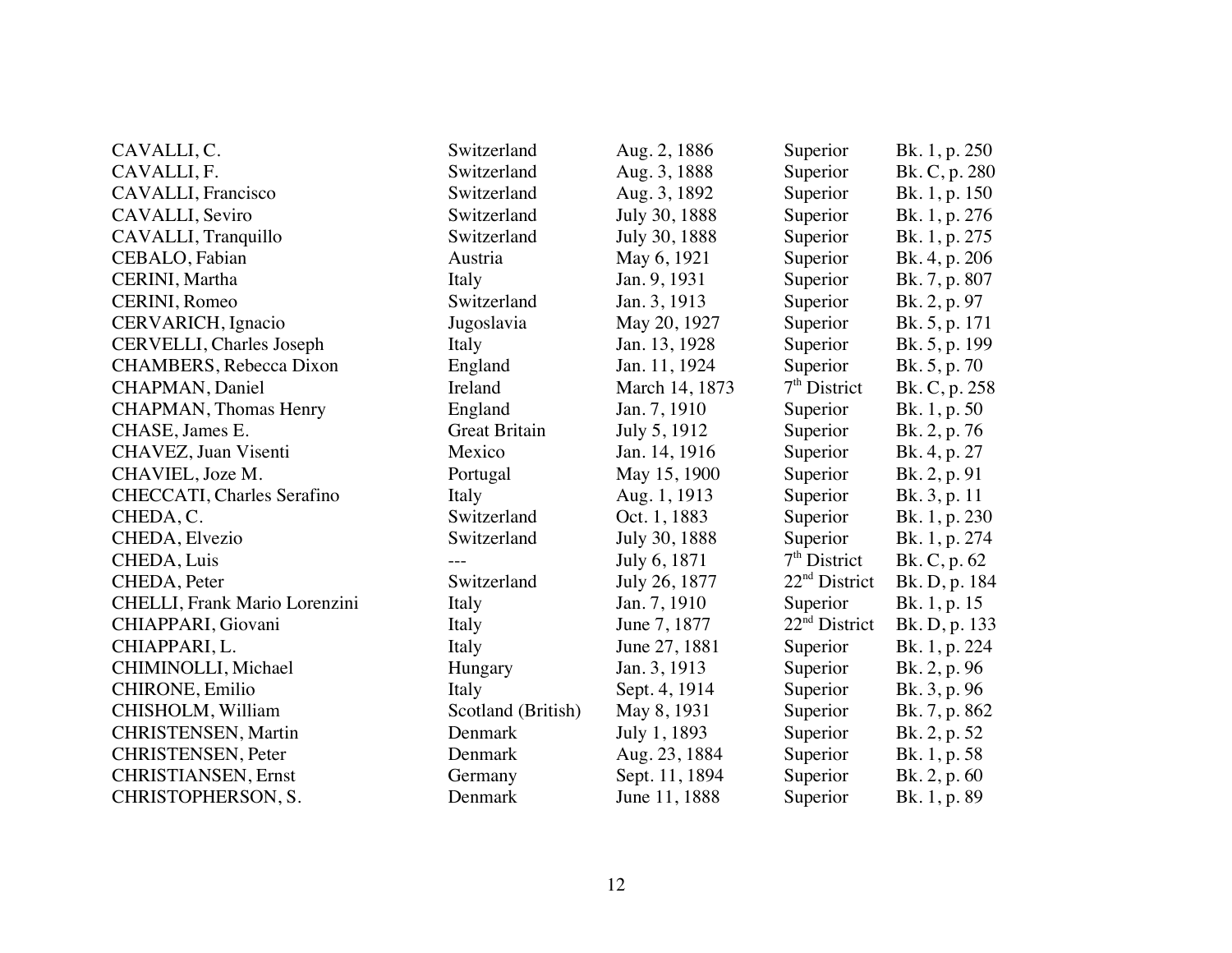| <b>CHRITOFFERSEN, Niels</b>       | Denmark       | May 21, 1896   | Superior       | Bk. 2, p. 191     |
|-----------------------------------|---------------|----------------|----------------|-------------------|
| CIGALOTTI, Teodolino              | Switzerland   | Aug. 23, 1905  | Superior       | Bk. 3, p. 143     |
| <b>CLAIR</b> , Lawrence           | Scotland      | June 15, 1882  | Superior       | Bk. 1, p. 226     |
| CLARENDEN, Chas.                  |               | June 19, 1867  | County         | Bk. 3, p. 206?    |
| CLARKE, P. G.                     | Ireland       | June 13, 1887  | Superior       | Bk. 1, p. 77      |
| CLAUDIANOS, P.                    | Greece        | Oct. 17, 1883  | Superior       | Bk. 1, p. 38      |
| CLAUSSEN, Mary Rebecca            | Canada/France | Sept. 14, 1928 | Superior       | Bk. 5, p. 232     |
| CLIFFORD, George Frederick        | England       | Jan. 7, 1910   | Superior       | Bk. 1, p. 46      |
| <b>CLIFFORD, Harold Morre</b>     | England       | Sept. 3, 1909  | Superior       | Bk. 1, p. 40      |
| COCH, William G.                  |               | July 1, 1867   | $7th$ District | Bk. B, p. 278     |
| CODO, Lucien                      | France        | Oct. 3, 1913   | Superior       | Bk. 3, p. 12      |
| CODONI, Joseph B.                 | Switzerland   | Aug. 6, 1900   | Superior       | Bk. 2, p. 95      |
| CODONI, Quinto                    | Switzerland   | July 25, 1877  | Superior       | Bk. D, p. 170(9?) |
| COLANGELO, Juliano                | Italy         | May 13, 1932   | Superior       | Bk. 8, p. 901     |
| COLEMAN, Michael                  |               | July 5, 1867   | $7th$ District | Bk. B, p. 288     |
| COLLET, F.P.                      | France        | Aug. 14, 1884  | Superior       | Bk. 1, p. 55      |
| COLLET, Francois                  | Switzerland   | Aug. 9, 1904   | Superior       | Bk. 3, p. 107     |
| COLLICOTT, Annie Marian           | Gr. Britain   | May 3, 1934    | Superior       | Bk. 10, p. 985    |
| <b>COLLICOTT</b> , Richard Vivian | Gr. Britain   | Sept. 8, 1933  | Superior       | Bk. 9, p. 959     |
| <b>COLLINGS</b> , Walter          | England       | Feb. 12, 1894  | Superior       | Bk. 1, p. 161     |
| COLLINS, Jeremiah                 | Ireland       | July 25, 1896  | Superior       | Bk. 1, p. 199     |
| COLOMBO, Alessio                  | Italy         | Aug. 7, 1906   | Superior       | Bk. 3, p. 224     |
| COLOMBO, Alfeo                    | Italy         | Jan. 14, 1927  | Superior       | Bk. 5, p. 154     |
| COLOMBO, Joe                      | Italy         | Jan. 8, 1932   | Superior       | Bk. 8, p. 880     |
| COLOMBO, Richard                  | Italy         | Sept. 13, 1929 | Superior       | Bk. 6, p. 770     |
| COMBE, George                     | England       | Sept. 7, 1906  | Superior       | Bk. 3, p. 249     |
| <b>COMINO</b> , Francesco         | Italy         | July 10, 1914  | Superior       | Bk. 3, p. 70      |
| CONNOLLY, J.D.                    | Ireland       | April 20, 1881 | Superior       | Bk. 1, p. 14      |
| CONNOLLY, Martin D.               | Ireland       | Oct. 17, 1901  | Superior       | Bk. 2, p. 33      |
| CONNOLLY, Michael D.              | Ireland       | Jan. 18, 1892  | Superior       | Bk. 1, p. 133     |
| CONNOLLY, P.D.                    | Ireland       | Dec. 29, 1890  | Superior       | Bk. 1, p. 126     |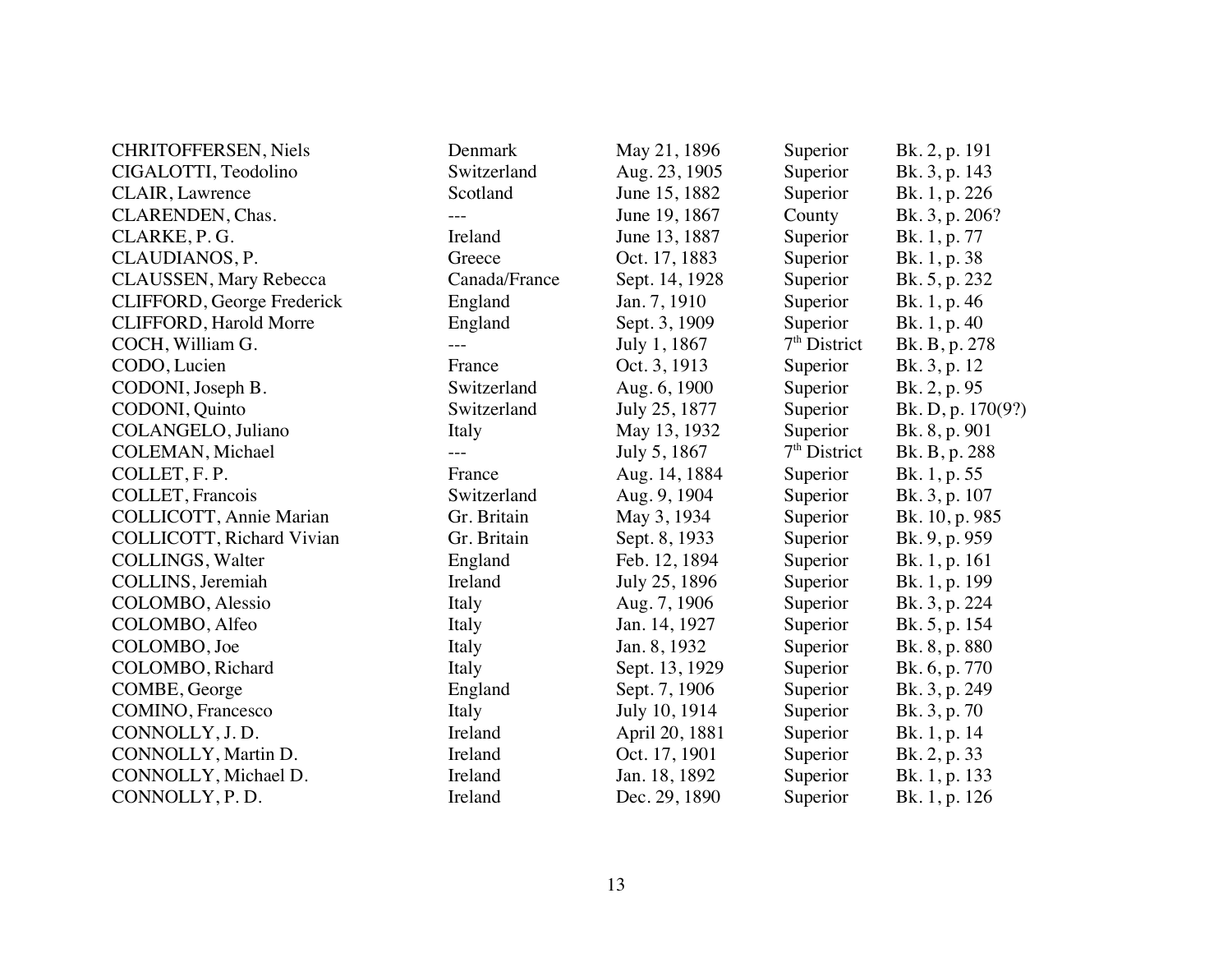| CONSETTI, Giacomo              | Switzerland           | Aug. 6, 1877   | $22nd$ District | Bk. D, p. 202   |
|--------------------------------|-----------------------|----------------|-----------------|-----------------|
| CONSTANT, Manuel               | Western Islands       | Aug. 2, 1892   | Superior        | Bk. 1, p. 150   |
| CONVERY, Daniel                | Ireland               | Jan. 18, 1892  | Superior        | Bk. 1, p. 132   |
| CONVERY, Michael               | Ireland               | April 16, 1896 | Superior        | Bk. 2, p. 188   |
| <b>COOPER</b> , James Ashley   | England               | July 11, 1913  | Superior        | Bk. 3, p. 8     |
| <b>COOPER, Robert William</b>  | England               | March 6, 1914  | Superior        | Bk. 3, p. 53    |
| COPPA, Guiseppe                | Italy                 | Aug. 1, 1904   | Superior        | Bk. 3, p. 79    |
| CORDA, Siro                    | Switzerland           | Jan. 3, 1935   | Superior        | Bk. 11, p. 1030 |
| CORDEIRO, John                 | <b>Azores Islands</b> | Sept. 13, 1929 | Superior        | Bk. 6, p. 771   |
| <b>CORDEIRO</b> , Simon        | <b>Azores Islands</b> | Sept. 13, 1929 | Superior        | Bk. 6, p. 772   |
| CORDONE, Joseph                | Italy                 | Jan. 2, 1914   | Superior        | Bk. 3, p. 27    |
| CORDONE, Lillian May           | England               | Sept. 17, 1926 | Superior        | Bk. 5, p. 141   |
| CORDOZA, John Periera          | Portugal              | July 17, 1888  | Superior        | Bk. 1, p. 95    |
| CORNEC, August Le              | France                | July 27, 1880  | Superior        | Bk. 1, p. 7     |
| <b>CORNETT</b> , Thomas Edmund | Canada                | July 28, 1902  | Superior        | Bk. 2-a, p. 42  |
| CORNETT, William H.            | Canada                | Nov. 29, 1893  | Superior        | Bk. 1, p. 159   |
| CORREA, Frank                  | Portugal              | Aug. 5, 1902   | Superior        | Bk. 2-m, p. 115 |
| <b>CORTI</b> , Jean Baptiste   | Italy                 | Jan. 5, 1933   | Superior        | Bk. 9, p. 923   |
| CORTI, Joseph                  | Italy                 | May 25,1896    | Superior        | Bk. 2, p. 191   |
| CORTSEN, Andrew                | Denmark               | Oct. 15, 1894  | Superior        | Bk. 1, p. 175   |
| COSSA, Luigi                   | Switzerland           | July 19, 1890  | Superior        | Bk. 2, p. 8     |
| COSTA, Abel                    | Portugal              | Jan. 14, 1916  | Superior        | Bk. 4, p. 38    |
| COSTA, Able M.                 | <b>Azores Islands</b> | Feb. 14, 1902  | Superior        | Bk. 2, p. 102   |
| COSTA, Alfred C.               | Portugal              | Aug. 6, 1906   | Superior        | Bk. 3, p. 223   |
| COSTA, Antonio V.              | Portugal              | Feb. 14, 1902  | Superior        | Bk. 2, p. 100   |
| COSTA, Auselino A. de          | Portugal              | Jan. 13, 1922  | Superior        | Bk. 4, p. 240   |
| COSTA, Joao V.                 | Portugal              | Sept. 30, 1901 | Superior        | Bk. 2, p. 33    |
| COSTA, Jose S. da              | Azores islands        | July 7, 1890   | Superior        | $- - -$         |
| COSTELLO, Joe                  | Portugal              | Aug. 5, 1902   | Superior        | Bk. 2-m, p. 114 |
| COTTON, Henry                  | England               | April 4, 1898  | Superior        | Bk. 1, p. 218   |
| <b>COUGHRAN</b> , Patrick      | Ireland               | April 6, 1881  | Superior        | Bk. 1, p. 222   |
|                                |                       |                |                 |                 |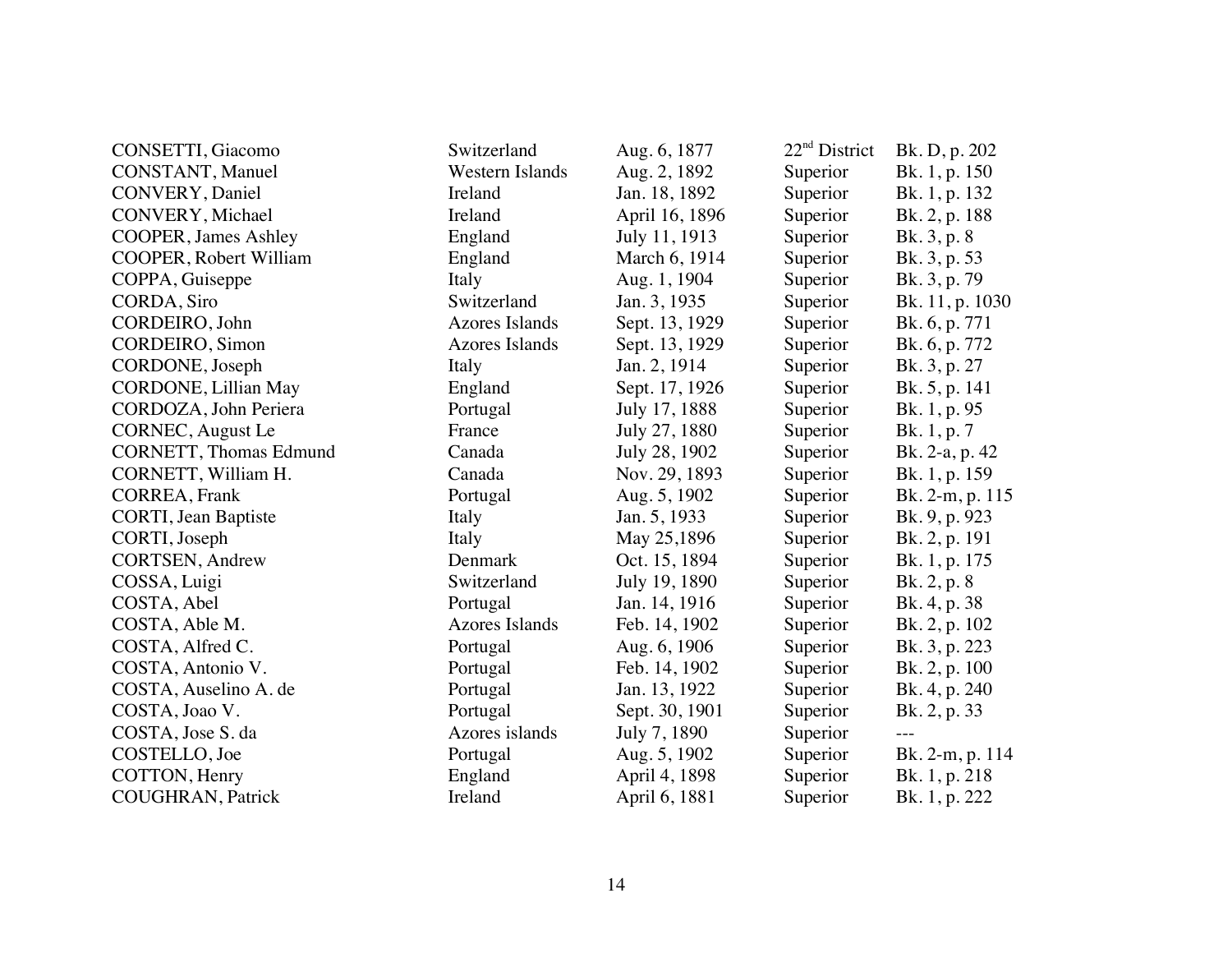| COUSTE, Jean Pierre                                                          | France               | May 21, 1926   | Superior                  | Bk. 5, p. 120  |
|------------------------------------------------------------------------------|----------------------|----------------|---------------------------|----------------|
| COUTTS, Andrew                                                               | Scotland             | July 7, 1900   | Superior                  | Bk. 2, p. 23   |
| COX, William E.                                                              | England              | Jan. 31, 1883  | Superior                  | Bk. 1, p. 33   |
| CRESCOTTA, V.                                                                | Switzerland          | July 28, 1884  | Superior                  | Bk. 1, p. 53   |
| CRISANTE, Gerolamo                                                           | Italy                | Aug. 7, 1894   | Superior                  | Bk. 1, p. 174  |
| CRISANTI, Geralano                                                           | Italy                | Aug. 5, 1902   | Superior                  | Bk. 2-a, p. 45 |
| CRIVELLI, Antonio                                                            | Italy                | Jan. 11, 1918  | Superior                  | Bk. 4, p. 67   |
| CROCKER, William B.                                                          | Germany              | Aug. 9, 1871   | $7th$ District            | Bk. C, p. 83   |
| <b>CROCKFORD</b> , Charles                                                   | England              | July 8, 1891   | Superior                  | Bk. 1, p. 128  |
| <b>CROKER</b> , Frederick                                                    | England              | Jan. 25, 1904  | Superior                  | Bk. 3, p. 13   |
| CROFTON, William                                                             | Ireland              | July 15, 1878  | 22 <sup>nd</sup> District | Bk. D, p. 266  |
| CROKE, John J.                                                               | Ireland              | Aug. 2, 1886   | Superior                  | Bk. 1, p. 250  |
| CROKER, Alfred Philip                                                        | England              | May 9, 1924    | Superior                  | Bk. 5, p. 81   |
| CRONIN, Dennis                                                               | Ireland              | March 25, 1879 | $22nd$ District           | Bk. D, p. 347  |
| CROTTI, Annie                                                                | Switzerland          | Jan. 14, 1927  | Superior                  | Bk. 5, p. 165  |
| CROZIER, Martha Henrietta                                                    | Great Britain        | May 20, 1927   | Superior                  | Bk. 5, p. 166  |
| <b>CROZIER, Robert</b>                                                       | <b>Great Britain</b> | May 20, 1927   | Superior                  | Bk. 5, p. 70   |
| The entry for Robert Crozier is crossed out and the word "denied" written in |                      |                |                           |                |
| <b>CUFFE, Thomas Patrick</b>                                                 | Great Britain        | Jan. 14, 1916  | Superior                  | Bk. 4, p. 35   |
| CUICCI, Francisco                                                            | Italy                | May 3, 1900    | Superior                  | Bk. 2, p. 15   |
| CULL, John                                                                   | Ireland              | Oct. 3, 1913   | Superior                  | Bk. 3, p. 20   |
| CULLEN, John                                                                 | Ireland              | July 13, 1900  | Superior                  | Bk. 2, p. 23   |
| CUNHA, Albano                                                                | Portugal             | Aug. 7, 1906   | Superior                  | Bk. 3, p. 235  |
| CUNHA, Edwardo                                                               | Portugal             | Dec. 22, 1905  | Superior                  | Bk. 3, p. 157  |
| <b>CUNNINGHAM, Doris Leah Manson</b>                                         | Australia (British)  | Jan. 11, 1929  | Superior                  | Bk. 5, p. 235  |
| CUNNINGHAM, Isaac                                                            | Ireland              | July 14, 1922  | Superior                  | Bk. 5, p. 17   |
| <b>CUNNINGHAM, Robert</b>                                                    | Scotland             | July 3, 1908   | Superior                  | Bk. 1, p. 17   |
| CURTIS, E.S.                                                                 | England              | July 26, 1880  | Superior                  | Bk. 1, p. 6    |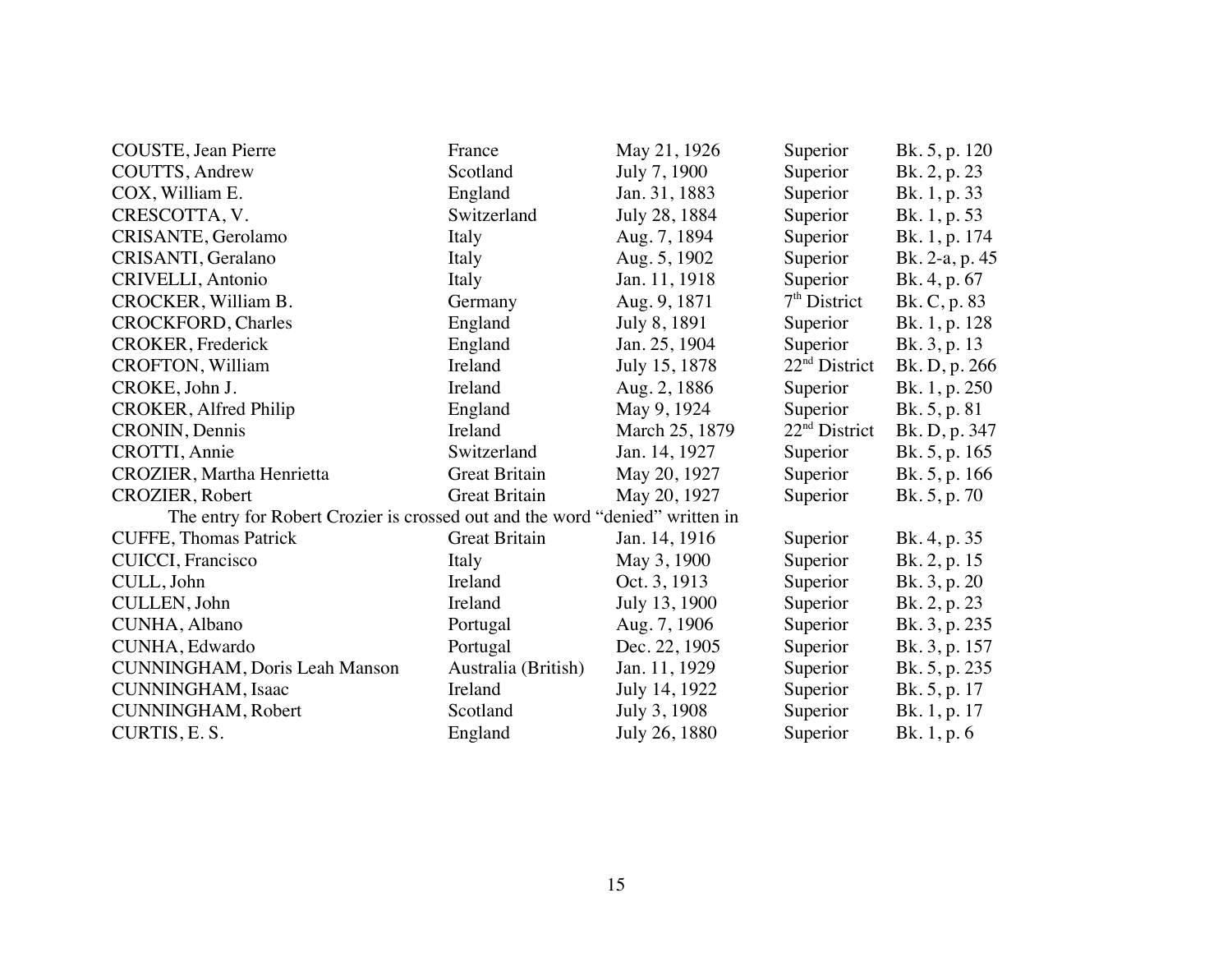| D'AVILA, Joao             | Portugal             | May 4, 1917    | Superior     | Bk. 4, p. 89                |
|---------------------------|----------------------|----------------|--------------|-----------------------------|
| D'AVILA, Jose Machado     | Portugal             | Sept. 7, 1917  | Superior     | Bk. 4, p. 100               |
| DADO, Celestina           | Switzerland          | July 26, 1877  |              | 22nd District Bk. D, p. 175 |
| DADO, Paolo               | Switzerland          | May 19, 1888   | Superior     | Bk. 1, p. 87                |
| DAHLMANN, Henry           |                      | Nov. 3, 1863   | 7th District | Bk. B, p. 301               |
| DALESSI, Peter            | Switzerland          | Oct. 7, 1889   | Superior     | Bk. 2, p. 2                 |
| DALESSI, V.               | Switzerland          | July 28, 1890  | Superior     | Bk. 2, p. 13                |
| DALLORSO, Guiseppe        | Italy                | Jan. 10, 1930  | Superior     | Bk. 6, p. 773               |
| DALY, Florence May        | Australia            | Jan. 8, 1926   | Superior     | Bk. 5, p. 126               |
| DAMIANAKIS, Nicholas P.   | Greece               | Feb. 19, 1896  | Superior     | Bk. 2, p. 184               |
| DAMPIER, William          | $---$                | July 8, 1865   | 7th District | Bk. B, p. 353               |
| DANCET, Luke Robert       | <b>Great Britain</b> | Jan. 14, 1916  | Superior     | Bk. 4, p. 39                |
| DANDON, Jean              | France               | Apr. 18, 1887  | Superior     | Bk. 1, p. 75                |
| DANIELS, Edward James     | Canada               | Sept. 14, 1928 | Superior     | Bk. 5, p. 242               |
| DARRAGH, Laurence James   | <b>Great Britain</b> | Sept. 7, 1933  | Superior     | Bk. 9, p. 960               |
| DaSILVEIRA, Jose P.       | Portugal             | May 24, 1900   | Superior     | Bk. 2, p. 92                |
| DAVIDSON, Henry           |                      | Nov. 21, 1870  | 7th District | Bk. B, p. 451               |
| DAVIDSON, Jas. B.         | Canada               | Feb. 4, 1893   | Superior     | Bk. 1, p. 156               |
| DAVIDSON, Thos.           |                      | Nov. 18, 1867  | 7th District | Bk. B, p. 304               |
| DAVIES, John Charles      | <b>Great Britain</b> | Sept. 6, 1934  | Superior     | Bk. 10, p. 1004             |
| DAVIS, J. M.              | England              | July 17, 1883  | Superior     | Bk. 1, p. 34                |
| DAVIS, Thos. Joseph       |                      | June 19, 1867  | County       | Bk. B, p. 218               |
| DAVIS, W. J.              | England              | July 28, 1880  | Superior     | Bk. 1, p. 8                 |
| DAVIS, William T?         | <b>Great Britain</b> | July 5, 1912   | Superior     | Bk. 2, p. 56                |
| DAWSON, Edgar             | <b>Great Britain</b> | May 8, 1925    | Superior     | Bk. 5, p. 109               |
| DAWSON, John              | Scotland             | Oct. 18, 1900  | Superior     | Bk. 2, p. 28                |
| DAY, Harry George         | <b>Great Britain</b> | Jan. 13, 1917  | Superior     | Bk. 4, p. 86                |
| de COSTA, Anselmo Augusto | Portugal             | Jan. 13, 1922  | Superior     | Bk. 4, p. 240               |
| de KLARK, Henry G? W.     | Netherlands          | Jan. 5, 1912   | Superior     | Bk. 2, p. 53                |
| de LACERDA, Antonio Lorus | Portugal             | May 7, 1915    | Superior     | Bk. 3, p. 43                |
|                           |                      |                |              |                             |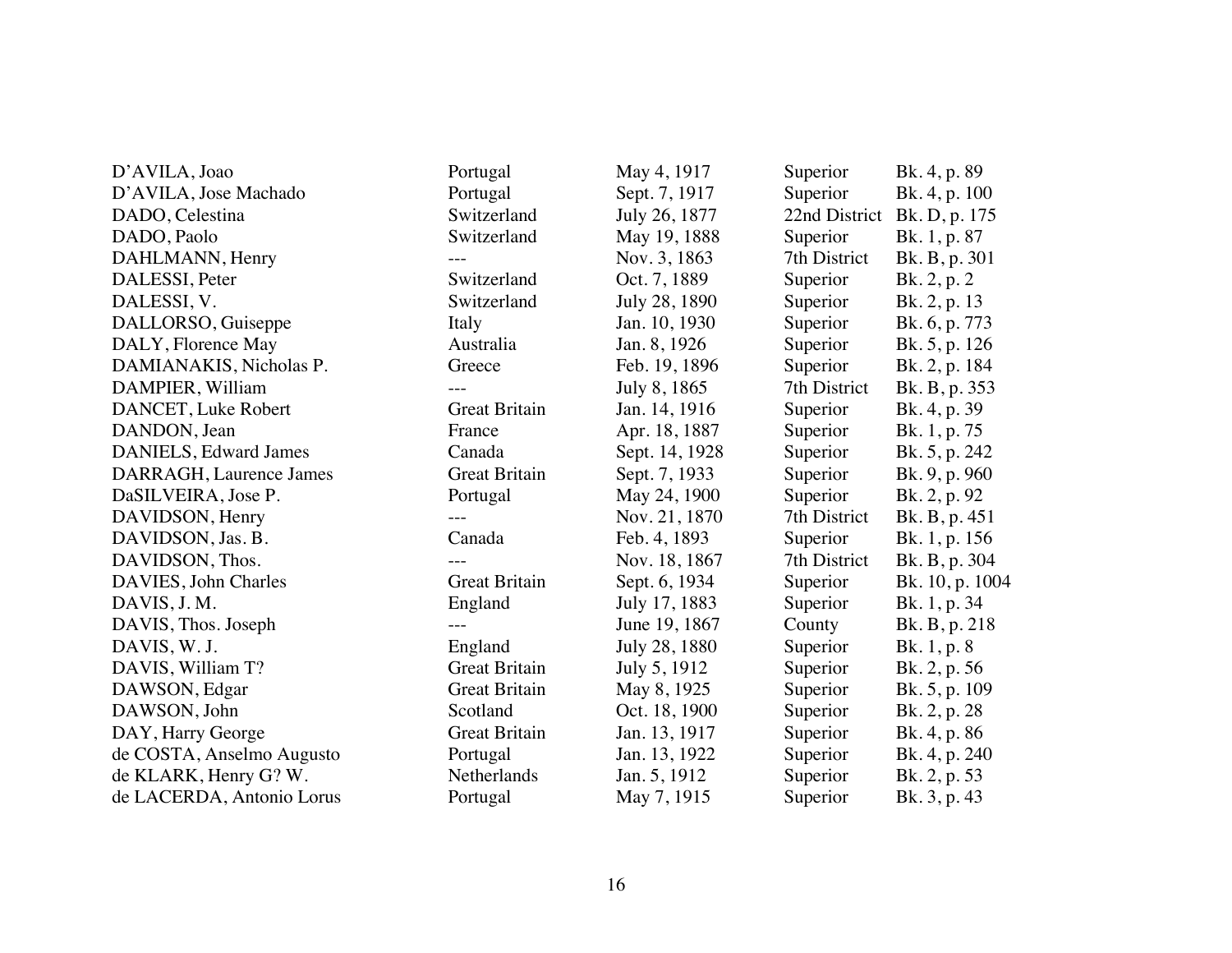| de MOLDRUP, Angelica        | Danish            | Sept. 22, 1932 | Superior      | Bk. 9, p. 941   |
|-----------------------------|-------------------|----------------|---------------|-----------------|
| DE REZENDES, Antonio        | Western Islands   | Sept. 4, 1893  | Superior      | Bk. 2, p. 53    |
| de RIDDER, John             | Holland           | May 10, 1929   | Superior      | Bk. 5, p. 249   |
|                             | (The Netherlands) |                |               |                 |
| DEACON, Robert              | Ireland           | Feb. 9, 1891   | Superior      | Bk. 2, p. 22    |
| DEBERNARDI, E.              | Switzerland       | Aug. 2, 1886   | Superior      | Bk. 1, p. 248   |
| DeBERNARDI, Innocente       | Italian           | May 8, 1931    | Superior      | Bk. 6, p. 784   |
| DeCARLI, Victor             | Switzerland       | Aug. 3, 1906   | Superior      | Bk. 3, p. 211   |
| DECHERY, Jean Louis         | France            | Sept. 14, 1928 | Superior      | Bk. 5, p. 236   |
| DeCOSTA, Jose               | Portugal          | June 4, 1900   | Superior      | Bk. 2, p. 93    |
| DEGIORGE, Vittore           | Switzerland       | July 30, 1888  | Superior      | Bk. 1, p. 271   |
| Del CURTO, Lodovico         | Italy             | Jan. 11, 1924  | Superior      | Bk. 5, p. 54    |
| Del CURTO, Sabina           | Italian           | Jan. 8, 1932   | Superior      | Bk. 8, p. 890   |
| Del CURTO, Talisto          | Italy             | July 14, 1922  | Superior      | Bk. 5, p. 7     |
| DEL ERA, Mansueto Louis     | Italy             | Jan. 13, 1928  | Superior      | Bk. 5, p. 197   |
| DEL PONTE, Ulisseo Casmino? | Switzerland       | Sept. 16, 1927 | Superior      | Bk. 5, p. 191   |
| DELCHINI, Guiseppi          | Italy             | May 11,1928    | Superior      | Bk. 5, p. 208   |
| DELESSI, Joseph             | Switzerland       | Jan. 10, 1884  | Superior      | Bk. 1, p. 232   |
| DELL ERA, Louis             | Italy             | Jan. 3, 1935   | Superior      | Bk. 10, p. 1031 |
| DELL'ERA, Angelo S.         | Italy             | Sept. 11, 1925 | Superior      | Bk. 5, p. 122   |
| DELLAMARIA, Enrice          | Switzerland       | July 30, 1879  | 22nd District | Bk. D, p. 402   |
| DELLAPIETRA, Mateo          | Switzerland       | Aug. 3, 1892   | Superior      | Bk. 2, p. 42    |
| DeLUCCHI, Ferdinand         | Italy             | May 19, 1902   | Superior      | Bk. 2, p. 104   |
| DEMARTINI, Denis            | Switzerland       | Aug. 3, 1896   | Superior      | Bk. 2, p. 78    |
| DEMARTINI, Andrew           | Switzerland       | July 22, 1884  | Superior      | Bk. 1, p. 239   |
| DEMARTINI, Mansueto         | Switzerland       | Aug. 1, 1896   | Superior      | Bk. 2, p. 77    |
| DeMELLO, Francisco Paul     | Portuguese        | Sept. 22, 1932 | Superior      | Bk. 9, p. 937   |
| DERING, Herman              | Germany           | March 8, 1897  | Superior      | Bk. 1, p. 214   |
| DETOMASI, Joseph            | Italian           | Sept. 12, 1930 | Superior      | Bk. 7, p. 830   |
| DeTOMASI, Pietro            | Italian           | Jan. 4, 1934   | Superior      | Bk. 9, p. 954   |
| DIENER, Henry               | German            | Jan. 5, 1933   | Superior      | Bk. 9, p. 946   |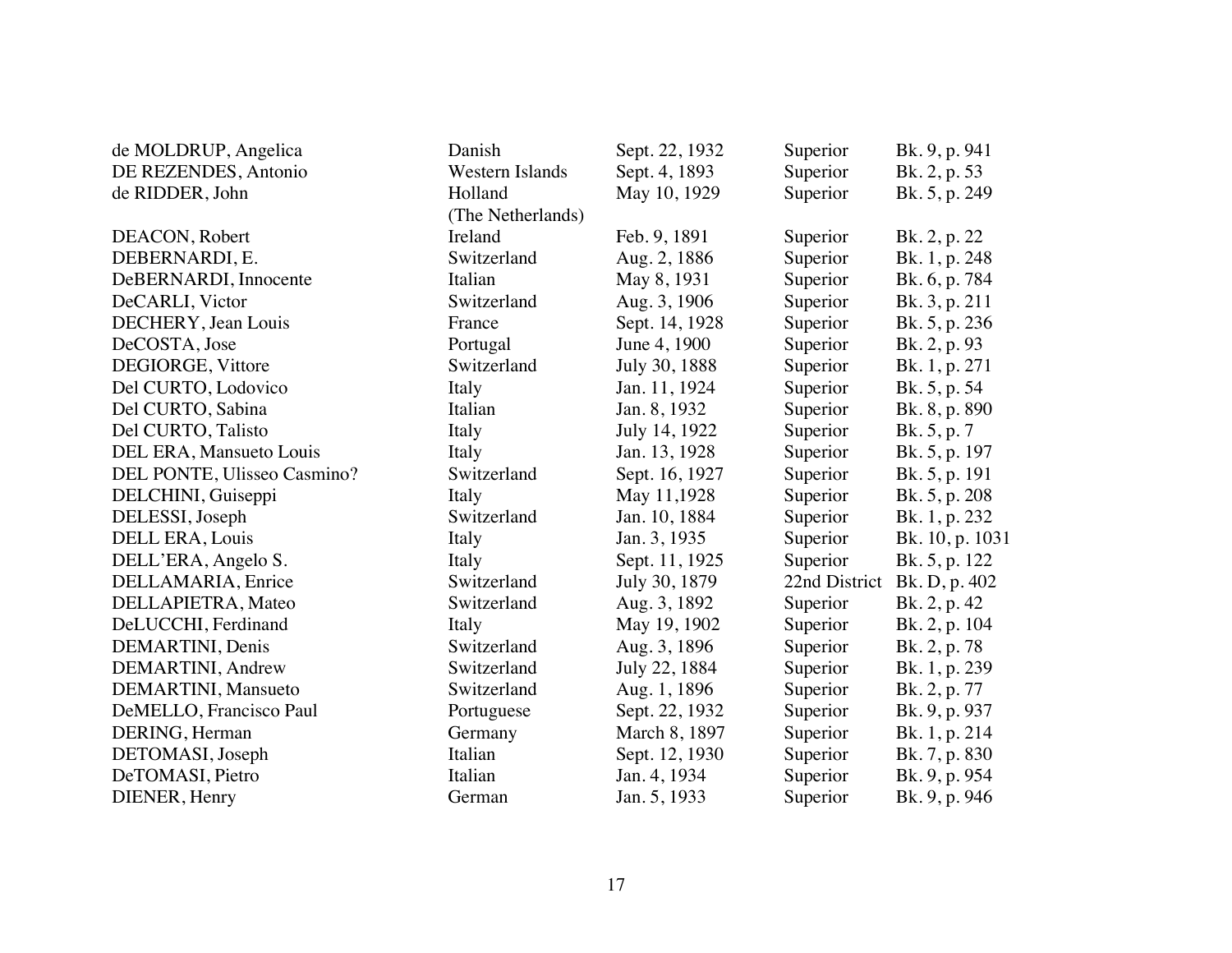| DILAGNES, Arien                 | France               | Aug. 5, 1892   | Superior      | Bk. 2, p. 47           |
|---------------------------------|----------------------|----------------|---------------|------------------------|
| DILENA, Theador                 | Switzerland          | Aug. 8, 1892   | Superior      | Bk. 2, p. 51           |
| DILLON, George                  |                      | March 4, 1863  | 7th District  | Bk. B, p. 273          |
| <b>DIMITRIN, Potirios</b>       | Turkey               | March 6, 1914  | Superior      | Bk. 3, p. 51           |
| DIMITRIN, Saterius(?)           | (new certificate)    |                |               |                        |
| DIOS, Joas S.                   | Portugal             | Feb. 10, 1890  | Superior      | Bk. 1, p. 112          |
| DIXON, Earl Wilbur              | <b>Great Britain</b> | May 3, 1934    | Superior      | Bk. 10, p. 990         |
| DIXON, Gordon Weber             | <b>Great Britain</b> | Sept. 22, 1932 | Superior      | Bk. 8, p. 925          |
| DIXON, Kate Power               | <b>British</b>       | Jan. 8, 1932   | Superior      | Bk. 8, p. 894          |
| DIXON, Thomas Edward            | <b>British</b>       | Jan. 8, 1932   | Superior      | Bk. 8, p. 893          |
| DODDS, George                   | <b>British</b>       | Jan. 9, 1931   | Superior      | Bk. 7, p. 847          |
| DOLCINI, Joseph S.              | Switzerland          | Aug. 4, 1896   | Superior      | Bk. 2, p. 79           |
| DOLCINI, Mekeli                 | Switzerland          | July 18, 1877  | 22nd District | Bk. D, p. 160          |
| DOLCINI, Peter                  | Switzerland          | Aug. 4, 1884   | Superior      | Bk. 1, p. 245          |
| DOLLAR, James Alexander         | <b>Great Britain</b> | July 1, 1910   | Superior      | Bk. 2, p. 12           |
| DONATI, Camillo                 | Switzerland          | Aug. 2, 1888   | Superior      | Bk. 1, p. 280b         |
| DONATI, Elvezio                 | Switzerland          | Nov. 10, 1922  | Superior      | Bk. 5, p. 30           |
| DONATI, Roberto                 | Switzerland          | Aug. 3, 1888   | Superior      | Bk. 1, p. 280e         |
| DONATI, V.                      | Switzerland          | July 28, 1884  | Superior      | Bk. 1, p. 243          |
| DONELSON, Johnson               |                      | Nov. 5, 1860   | 7th District  | Judgment Bk. B, p. 157 |
| DONNALLY, Andrew                | Ireland              | June 3, 1881   | Superior      | Bk. 1, p. 15           |
| DONOVAN, Timothy                | Ireland              | July 31, 1886  | Superior      | Bk. 1, p. 67           |
| DOODY, Michael Chic             | Ireland              | March 6, 1914  | Superior      | Bk. 3, p. 59           |
| DOUGLAS, David John             | <b>Great Britain</b> | Nov. 5, 1915   | Superior      | Bk. 4, p. 33           |
| DOUGLAS, Robert William         | <b>Great Britain</b> | May 9, 1924    | Superior      | Bk. 5, p. 82           |
| DOYLE, Peter                    | Canada               | June 6, 1901   | Superior      | Bk. 2, p. 31           |
| DREYER, Jorgen Christian        | Denmark              | March 16, 1896 | Superior      | Bk. 1, p. 186          |
| DRUISON, Ludwig                 | Denmark              | May 31, 1898   | Superior      | Bk. 2, p. 1            |
| DUBAUND, Claude Joseph          | France               | July 13, 1872  | 7th District  | Bk. C, p. 203          |
| DUCA, Cesare Guiseppi           | Italy                | May 5, 1916    | Superior      | Bk. 4, p. 60           |
| DUELLMANN, Johanna Olga Kaplick | German               | May 4, 1933    | Superior      | Bk. 9, p. 949          |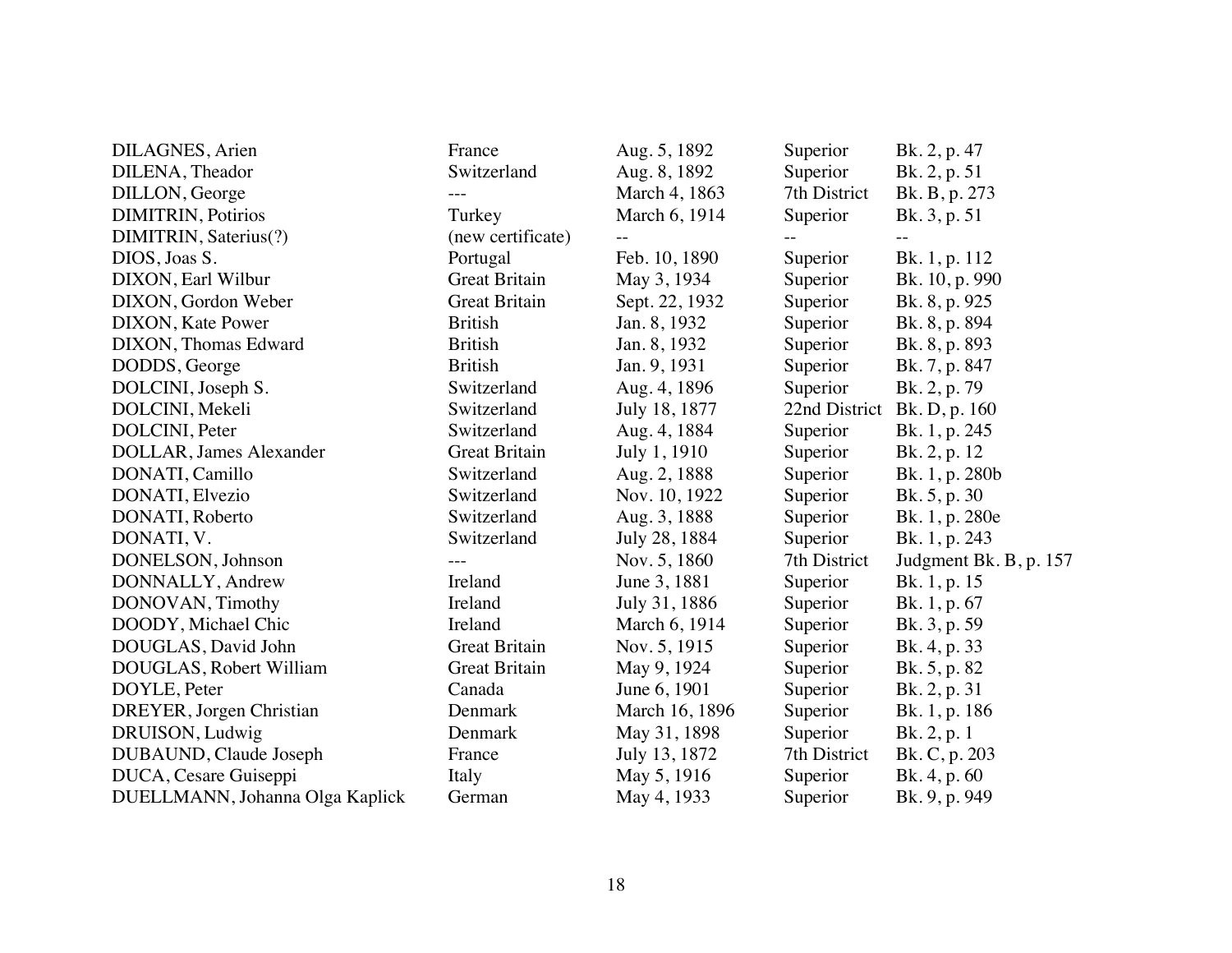| DUGGAN, William Joseph           | Ireland (British)    | Jan. 10, 1930  | Superior     | Bk. 6, p. 783          |
|----------------------------------|----------------------|----------------|--------------|------------------------|
| DUGUID, James                    | Scotland             | May 15, 1914   | Superior     | Bk. 3, p. 71           |
| DUKICH, Eugene                   | Austria              | Aug. 5, 1898   | Superior     | Bk. 2, p. 5            |
| DUNCAN, Thos.                    | <b>Great Britain</b> | Dec. 5, 1855   | 7th District | Minute Bk. A, p. 221   |
| DUNLEVY, Patrick J.              | Ireland              | Oct. 17, 1898  | Superior     | Bk. 2, p. 87           |
| DUTTWEILER, Henry Jacob          | Germany              | Nov. 4, 1921   | Superior     | Bk. 4, p. 31           |
| DWYER, Wm.                       | Ireland              | Aug. 2, 1886   | Superior     | Bk. 1, p. 69           |
| ECHE, Henry                      | France               | July 6, 1904   | Superior     | Bk. 3, p. 55           |
| <b>ECKELMANN</b> , Paul Hermann  | Germany              | Aug. 8, 1892   | Superior     | Bk. 1, p. 152          |
| EDEN, Edward                     | $---$                | Nov. 5, 1860   | 7th District | Judgment Bk. B, p. 155 |
| EDMEADS, Edward                  | England              | July 31, 1888  | Superior     | Bk. 1, p. 99           |
| EGAN, James                      | Ireland              | Sept. 5, 1889  | Superior     | Bk. 2, p. 1            |
| EGAN, John T.                    | Ireland              | May 4, 1905    | Superior     | Bk. 3, p. 139          |
| EHLERS, John Henry               | Germany              | Aug. 25, 1891  | Superior     | Bk. 1, p. 130          |
| EICHHOLZ, Edward Ernst           | Germany              | July 11, 1919  | Superior     | Bk. 4, p. 96           |
| ELHOHM, Peter                    | Norway               | July 5, 1912   | Superior     | Bk. 2, p. 74           |
| ELLIOTT Jr., Tom                 | Canada               | July 13, 1892  | Superior     | Bk. 2, p. 35           |
| ELLIOTT, C. A. Nelson            | Canada               | April 1, 1895  | Superior     | Bk. 2, p. 63           |
| ELLIOTT, Pierce J.               | Canada               | March 27, 1888 | Superior     | Bk. 1, p. 254          |
| ELLIOTT, Wm.                     | Canada               | Feb. 1, 1886   | Superior     | Bk. 1, p. 247          |
| ELLIS, Charles                   |                      | Nov. 5, 1860   | 7th District | Judgment Bk. B, p. 158 |
| ELLIS, Robert H.                 | Canada               | Sept. 24, 1906 | Superior     | Bk. 3, p. 253          |
| ELMERICH, A.                     | France               | Aug. 4, 1890   | Superior     | Bk. 1, p. 123          |
| ELZI, Antone                     | Switzerland          | July 28, 1890  | Superior     | Bk. 2, p. 14           |
| <b>ENDERLIN</b> , Francis Joseph |                      | Nov. 15, 1869  | 7th District | Minute Bk. B, p. 381   |
| ENNIS, David P.                  | Ireland              | July 18, 1884  | Superior     | Bk. 1, p. 49           |
| ENNIS, Jas.                      | Ireland              | July 2, 1884   | Superior     | Bk. 1, p. 46           |
| <b>ENRIGHT, Maurice Joseph</b>   | Canada               | July 3, 1908   | Superior     | Bk. 1, p. 18           |
| <b>ENSOR, Henry Taylor</b>       | <b>Great Britain</b> | Jan. 6, 1911   | Superior     | Bk. 2, p. 18           |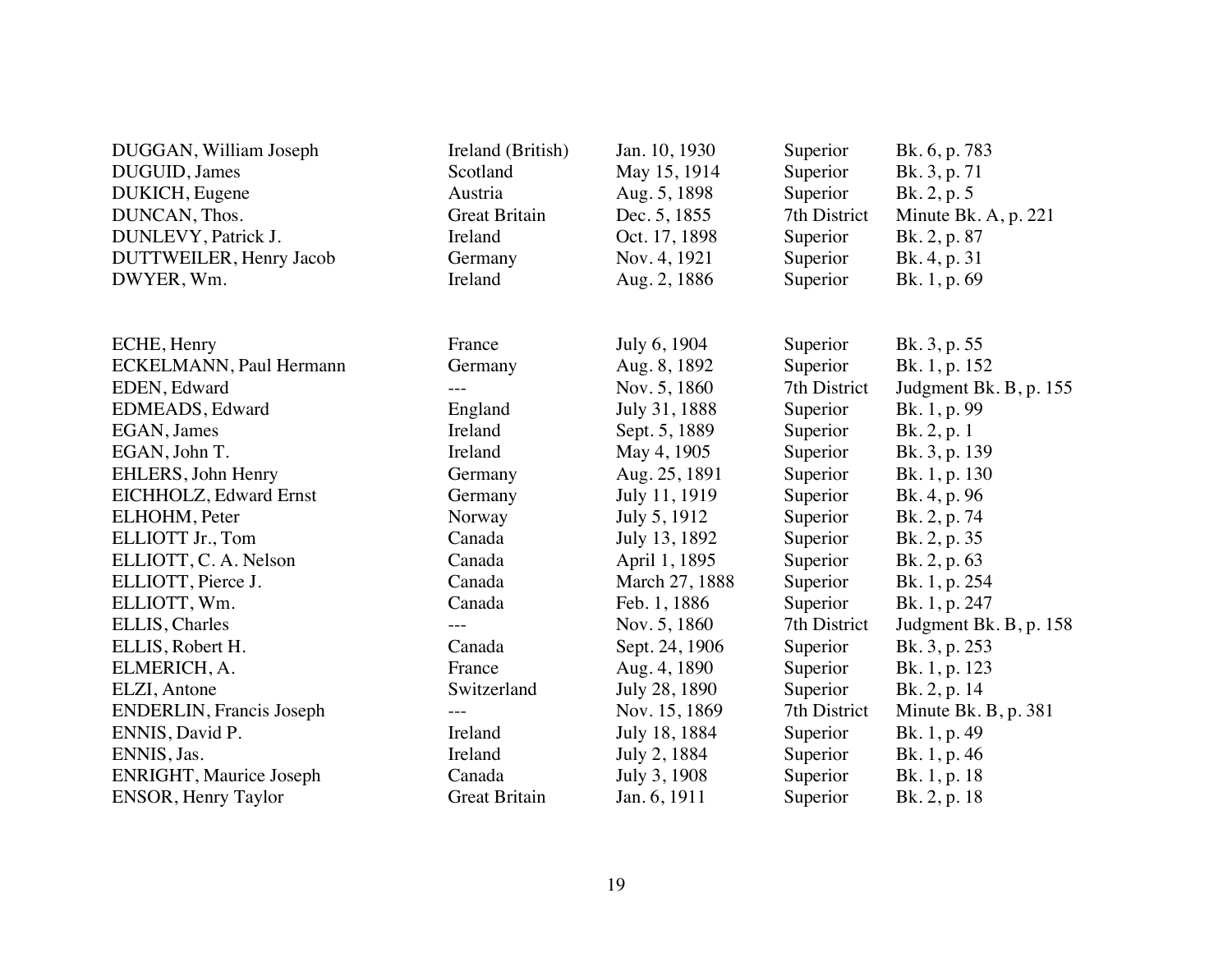| EPSTUN, William                 | Germany                | Sept. 2, 1921  | Superior     | Bk. 4, p. 207          |
|---------------------------------|------------------------|----------------|--------------|------------------------|
| <b>ERICKSON, Erhard Fridolf</b> | Scandinavian           | Jan. 3, 1935   | Superior     | Bk. 11, p. 1039        |
| ERNST, Joseph                   | Germany                | July 11, 1913  | Superior     | Bk. 2, p. 80           |
| ESCALIER, M.                    | France                 | Feb. 2, 1884   | Superior     | Bk. 1, p. 39           |
| ESCALLE, Jean                   | France                 | June 30, 1890  | Superior     | Bk. 1, p. 118          |
| ESCALLE, Joseph                 | France                 | June 30, 1890  | Superior     | Bk. 2, p. 5            |
| <b>ESCALLE, Pierre</b>          | France                 | June 30, 1890  | Superior     | Bk. 2, p. 5            |
| ESCALLIER, Joseph               | France                 | July 28, 1880  | Superior     | Bk. 1, p. 8            |
| ESCALLIER, Vergile              | France                 | July 22, 1889  | Superior     | Bk. 1, p. 107          |
| EVANS, Fred                     | Ireland                | May 4, 1923    | Superior     | Bk. 5, p. 44           |
| EVANS, Henry                    | <b>Great Britain</b>   | Oct. 18, 1881  | Superior     | Bk. 1, p. 19           |
| EVANS, Thomas                   | <b>Great Britain</b>   | July 1, 1910   | Superior     | Bk. 2, p. 14           |
| EVANS, William E.               | Wales                  | Oct. 26, 1892  | Superior     | Bk. 1, p. 156          |
| EVANS, Wm.                      | Wales                  | Oct. 3, 1887   | Superior     | Bk. 1, p. 80           |
| FAGNANI, Caesar                 | Italy                  | Jan. 6, 1911   | Superior     | Bk. 2, p. 30           |
| FAGUNDES, Manoel                | Portugal               | Aug. 4, 1902   | Superior     | Bk. 2-m, p. 113        |
| FALVEY, Denis                   | England                | Sept. 29, 1884 | Superior     | Bk. 1, p. 246          |
| FARBER, J.                      | Germany                | April 15, 1889 | Superior     | Bk. 1, p. 105          |
| FARGUSEN, Charles August        | Sweden                 | July 2, 1872   | 7th District | Judgment Bk. C, p. 186 |
| FARLEY, Andrew                  | Ireland                | July 28, 1896  | Superior     | Bk. 1, p. 203          |
| FARLEY, James Harvey            | Ireland                | July 26, 1892  | Superior     | Bk. 1, p. 146          |
| FARNLEY, Arthur                 | <b>Great Britain</b>   | May 20, 1927   | Superior     | Bk. 5, p. 192          |
| FARRELL, Dominick               | Ireland                | Aug. 9, 1871   | 7th District | Judgment Bk. C, p. 85  |
| FARRELL, Jas.                   | Ireland                | June 17, 1884  | Superior     | Bk. 1, p. 44           |
| FAURE, Henry                    | Germany                | Aug. 18, 1892  | Superior     | Bk. 2, p. 51           |
| FAUSTINO, Antonio               | <b>Western Islands</b> | April 17, 1894 | Superior     | Bk. 2, p. 54           |
| FEGAN, James                    | <b>Great Britain</b>   | July 5, 1912   | Superior     | Bk. 2, p. 64           |
| FEHLMAN, Werner Paul            | Switzerland            | Jan. 14, 1927  | Superior     | Bk. 5, p. 162          |
| FELIS, Thomas Walker Von        | Germany                | Jan. 12, 1917  | Superior     | Bk. 4, p. 62           |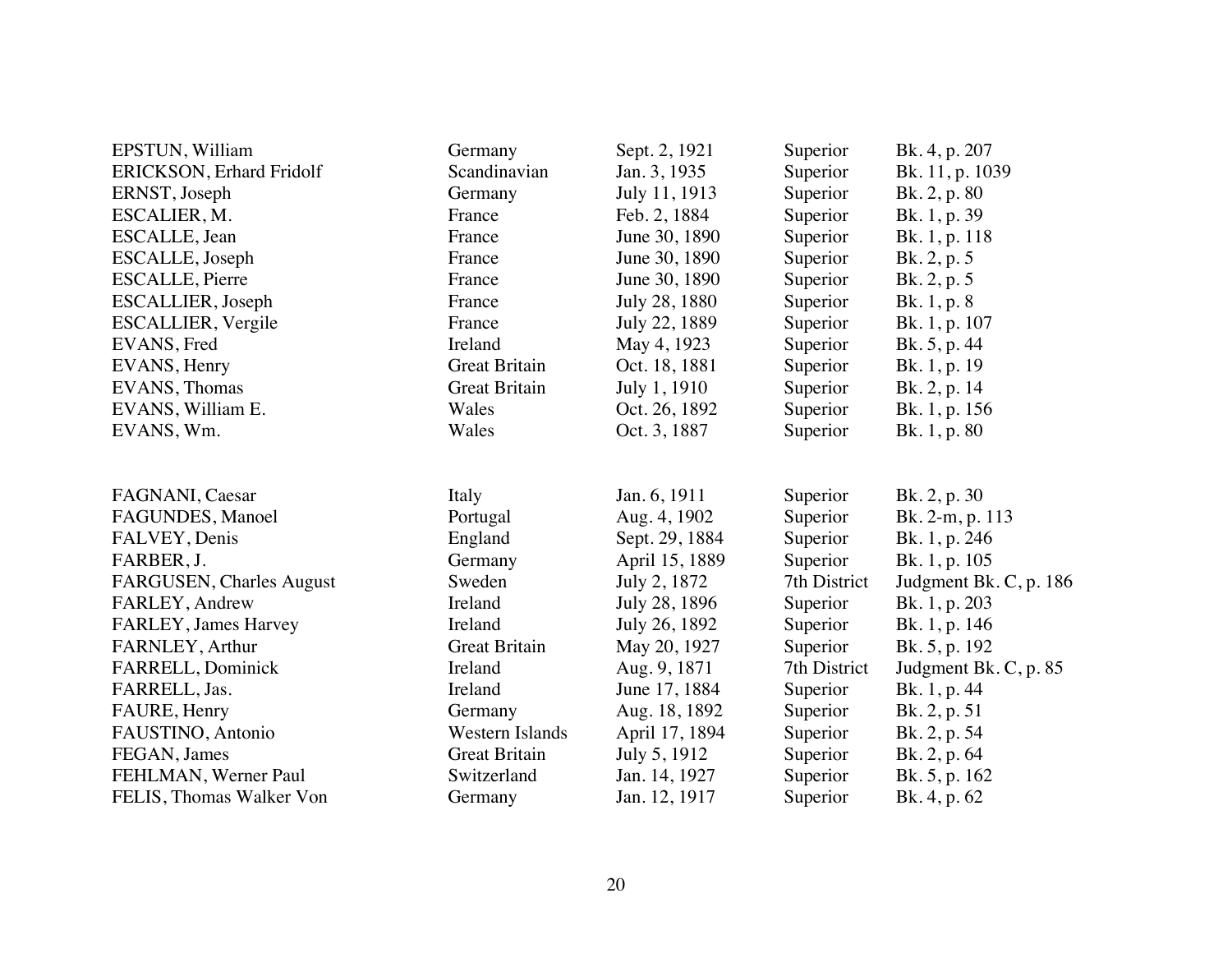| FELIX, Jose Mathas         | Portugal              | Oct. 3, 1913   | Superior      | Bk. 3, p. 28           |
|----------------------------|-----------------------|----------------|---------------|------------------------|
| FENSTER, Edward            |                       | March 3, 1863  | 7th District  | Judgment Bk. B, p. 272 |
| FENTON, Thomas             | <b>Great Britain</b>  | Sept. 3, 1915  | Superior      | Bk. 4, p. 24           |
| FERNANDEZ, Manuel          | <b>Azores Islands</b> | April 19, 1892 | Superior      | Bk. 2, p. 24           |
| FERRARI, Innocente         | Italy                 | March 23, 1882 | Superior      | Bk. 1, p. 23           |
| FERRARIO, Angelo           | Italy                 | Sept. 19, 1904 | Superior      | Bk. 3, p. 109          |
| FERRARIO, Antonio          | Italy                 | March 3, 1916  | Superior      | Bk. 4, p. 30           |
| FERRARIO, Emilio           | Italy                 | Sept. 6, 1934  | Superior      | Bk. 10, p. 1014        |
| FERRARIO, Ermenegildo      | Italy                 | Jan. 2, 1914   | Superior      | Bk. 3, p. 56           |
| FERRARIO, Frank            | Italy                 | Sept. 19, 1904 | Superior      | Bk. 3, p. 115          |
| FERRARIO, Herman           | Italy                 | July 28, 1902  | Superior      | Bk. 2-m, p. 110        |
| FERRARIO, James            | Italy                 | July 17, 1914  | Superior      | Bk. 3, p. 81           |
| FERRARIO, Mario Guy        | Italy                 | Sept. 22, 1932 | Superior      | Bk. 8, p. 926          |
| FERRASCI, Tobia            | Switzerland           | July 17, 1896  | Superior      | Bk. 1, p. 195          |
| FERTIG, Henry              | Austro-Hungary        | March 3, 1916  | Superior      | Bk. 4, p. 45           |
| FIGARO, Salvatore          | Italy                 | May 11, 1928   | Superior      | Bk. 5, p. 221          |
| FIGNEREDO, Antonio         | Portugal              | Nov. 17, 1905  | Superior      | Bk. 3, p. 149          |
| FILIPPINI, Achille         | Switzerland           | Aug. 4, 1894   | Superior      | Bk. 2, p. 57           |
| FILIPPINI, Camillo         | Switzerland           | July 28, 1896  | Superior      | Bk. 2, p. 73           |
| FILIPPINI, Emilio          | Switzerland           | July 25, 1894  | Superior      | Bk. 2, p. 54           |
| FILIPPINI, Joseph          | Switzerland           | July 25, 1894  | Superior      | Bk. 2, p. 55           |
| FILIPPINI, L. R.           | Switzerland           | July 28, 1890  | Superior      | Bk. 2, p. 13           |
| FILIPPINI, M.              | Switzerland           | July 30, 1888  | Superior      | Bk. 1, p. 273          |
| FILLIPINI, John            | Switzerland           | July 25, 1879  | 22nd District | Judgment Bk. D, p. 390 |
| FINLAYSON, Norman          | England               | May 7, 1900    | Superior      | Bk. 2, p. 16           |
| FINLAYSON, Thos. Jas. G.   | Canada                | July 22, 1902  | Superior      | Bk. 2-m, p. 108        |
| FIORI, J. M.               | Switzerland           | July 26, 1877  | 22nd District | Judgment Bk. D, p. 174 |
| FISCHER, Bernhard Johannes | Germany               | May 20, 1927   | Superior      | Bk. 5, p. 172          |
| FITZGIBBON, M.             | Ireland               | July 9, 1894   | Superior      | Bk. 1, p. 164          |
| FLAHERTY, Edward           | Ireland               | June 28, 1900  | Superior      | Bk. 2, p. 21           |
| FLAHERTY, Patrick          | Ireland               | March 5, 1915  | Superior      | Bk. 3, p. 93           |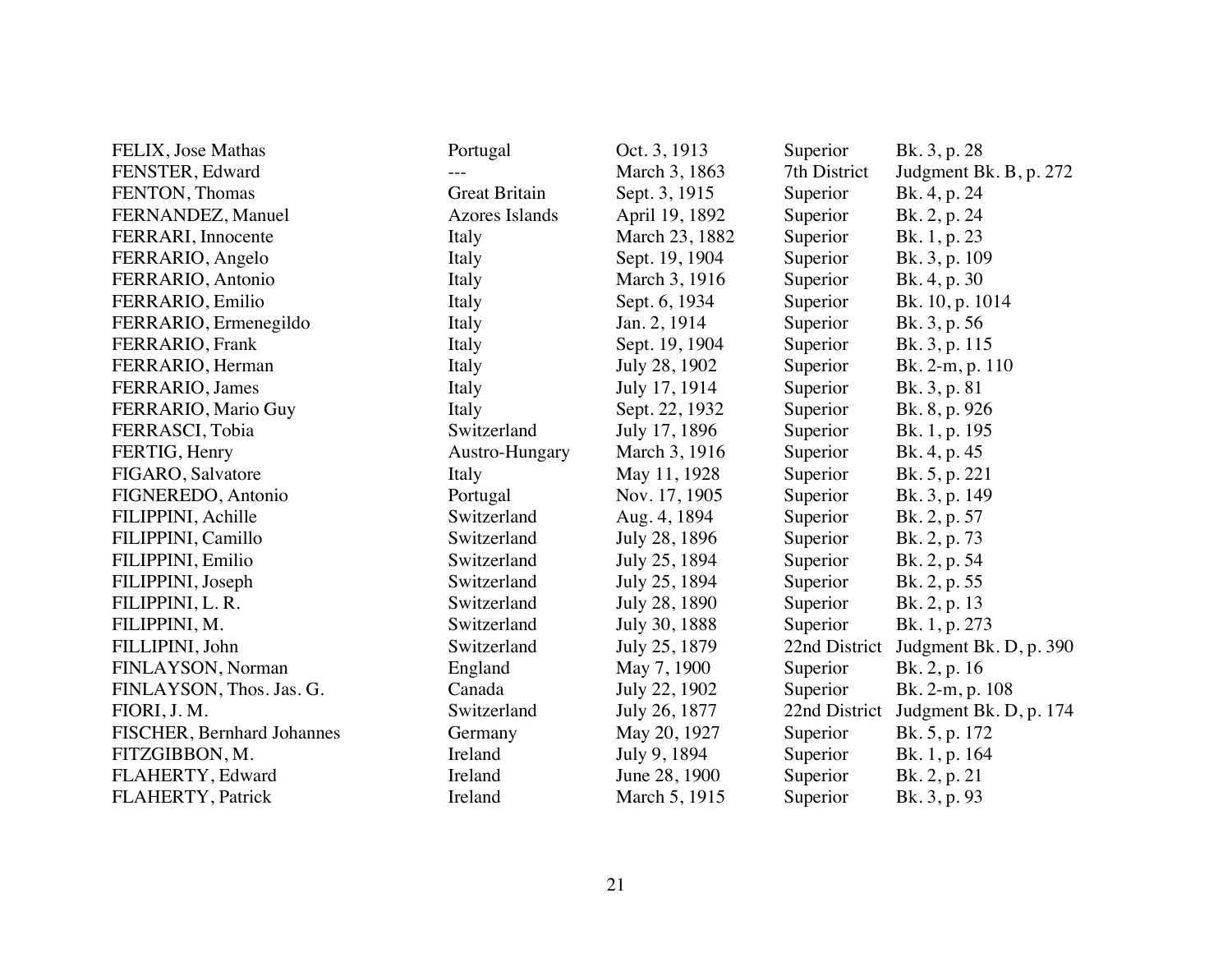| <b>FLORES, Manuel Cardozeo</b> | Western Islands      | June 17, 1892  | Superior     | Bk. 2, p. 29           |
|--------------------------------|----------------------|----------------|--------------|------------------------|
| FLYNN, C. J.                   | Canada               | Feb. 6, 1894   | Superior     | Bk. 1, p. 160          |
| FLYNN, Thomas                  | <b>Great Britain</b> | April 10, 1880 | Superior     | Bk. 1, p. 2            |
| FOGNACCA, Antone               | Switzerland          | July 28, 1896  | Superior     | Bk. 2, p. 77           |
| FOLETTA, Lodovico              | Switzerland          | Aug. 4, 1902   | Superior     | Bk. 2-m, p. 112        |
| FOLKER, Geo. N.                | England              | July 27, 1898  | Superior     | Bk. 2, p. 4            |
| FOLLI, Charles                 | Italy                | Sept. 3, 1901  | Superior     | Bk. 2, p. 32           |
| FOLLIARD, Michael              | Ireland              | March 25, 1875 | 7th District | Judgment Bk. C, p. 417 |
| FONTES, Jose M.                | Portugal             | Aug. 6, 1906   | Superior     | Bk. 3, p. 217          |
| FONTZ, John M.                 | St. Geo. Island      | Feb. 24, 1887  | Superior     | Bk. 1, p. 252          |
| FOOTE, Frederick Paul          | <b>Great Britain</b> | Sept. 12, 1930 | Superior     | Bk. 7, p. 813          |
| FORD, Joseph                   |                      | July 7, 1869   | 7th District | Judgment Bk. B, p. 370 |
| FORD, William                  | $---$                | July 2, 1866   | 7th District | Judgment Bk. B, p. 377 |
| FOSTER, Arthur W.              | Ireland              | July 27, 1896  | Superior     | Bk. 1, p. 201          |
| FOSTER, George                 | Portugal             | Aug. 7, 1882   | Superior     | Bk. 1, p. 227          |
| FOSTER, Jemano                 | Western Islands      | June 21, 1892  | Superior     | Bk. 2, p. 32           |
| FOSTER, John A.                | Portugal             | June 3, 1902   | Superior     | Bk. 2-a, p. 38         |
| FRANETTA, Jno.                 | Montealegre          | July 22, 1884  | Superior     | Bk. 1, p. 52           |
| FRANZETTI, Paul                | Italy                | May 10, 1929   | Superior     | Bk. 6, p. 754          |
| FRANZINI, George               | Italy                | Sept. 12, 1930 | Superior     | Bk. 7, p. 814          |
| FRANZINI, Joseph               | Italy                | May 13, 1932   | Superior     | Bk. 8, p. 908          |
| FRASER, William                |                      | Nov. 5, 1861   | 7th District | Judgment Bk. B, p. 214 |
| FRAZER, John George            | <b>Great Britain</b> | May 20, 1927   | Superior     | Bk. 5, p. 164          |
| FREDERIKSEN, Frederik          | Denmark              | Nov. 17, 1905  | Superior     | Bk. 3, p. 147          |
| FREITAS, Antonio T.            | Portugal             | March 3, 1922  | Superior     | Bk. 4, p. 249          |
| FREITAS, Manoel S.             | Portugal             | July 29, 1892  | Superior     | Bk. 2, p. 40           |
| FREY, Franz                    | Switzerland          | June 15, 1900  | Superior     | Bk. 2, p. 19           |
| FRIEDLANDER, Wm.               |                      | July 11, 1871  | 7th District | Judgment Bk. C, p. 71  |
| FRIEND, Mary Elizabeth         | <b>Great Britain</b> | Sept. 6, 1934  | Superior     | Bk. 10, p. 1001        |
| FRIES, Charles                 | Sweden               | March 25, 1875 | 7th District | Judgment Bk. C, p. 414 |
| FRITSCHLER, Ed                 | Germany              | July 20, 1896  | Superior     | Bk. 1, p. 196          |
|                                |                      |                |              |                        |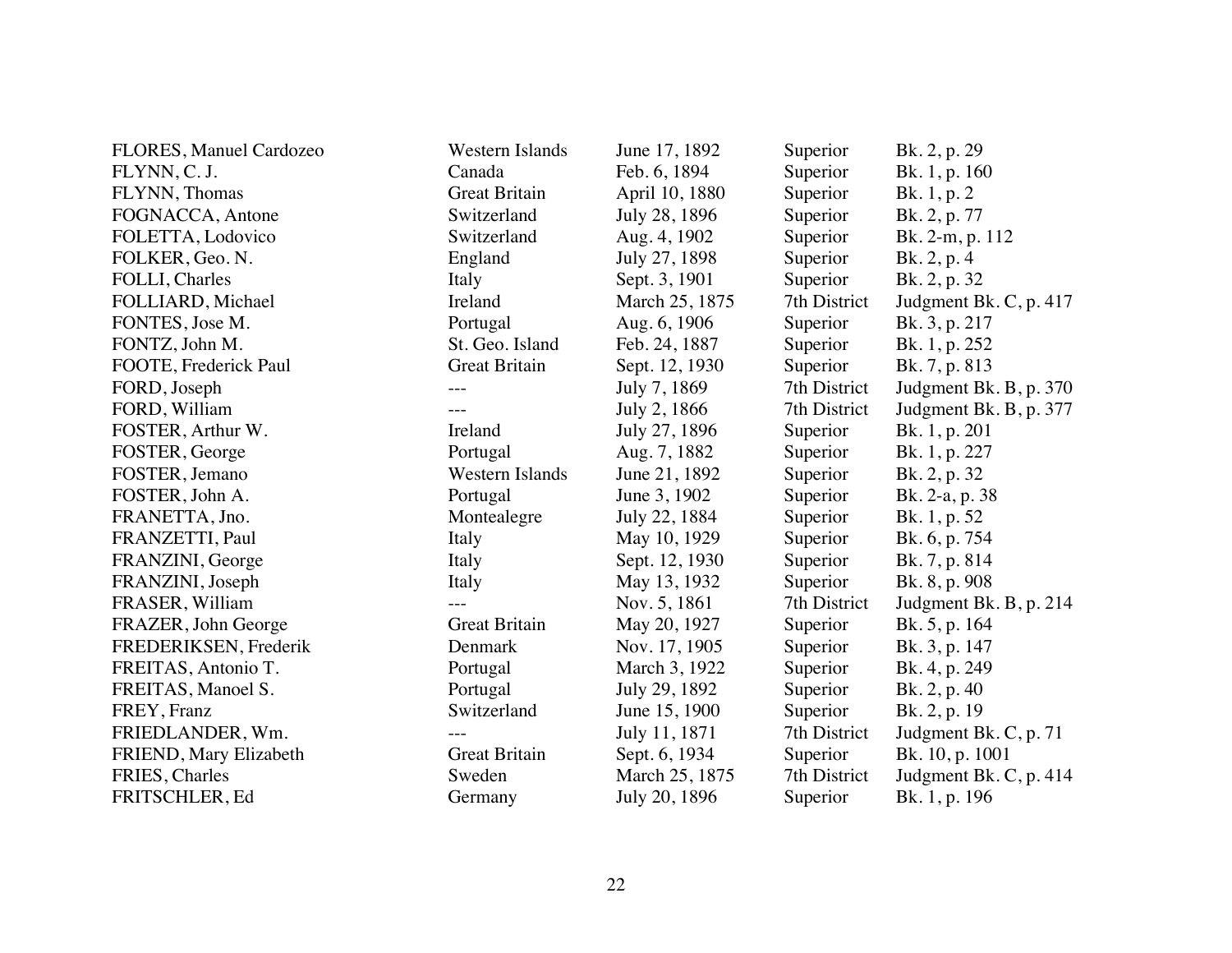| Germany              | May 31, 1892                         | Superior                                                         | Bk. 1, p. 137                         |
|----------------------|--------------------------------------|------------------------------------------------------------------|---------------------------------------|
| <b>Great Britain</b> | July 5, 1912                         | Superior                                                         | Bk. 2, p. 70                          |
| Nova Scotia          | July 2, 1909                         | Superior                                                         | Bk. 1, p. 35                          |
| Ireland              | Aug. 3, 1896                         | Superior                                                         | Bk. 1, p. 207                         |
| Italy                | Jan. 14, 1916                        | Superior                                                         | Bk. 4, p. 23                          |
| Greece               | July 21, 1884                        | Superior                                                         | Bk. 1, p. 49                          |
| Ireland              | July 28, 1888                        | Superior                                                         | Bk. 1, p. 266                         |
| Ireland              | Aug. 6, 1877                         | 22nd District                                                    | Judgment Bk. D, p. 201                |
| Germany              | Jan. 10, 1930                        | Superior                                                         | Bk. 6, p. 786                         |
|                      |                                      |                                                                  |                                       |
|                      |                                      |                                                                  |                                       |
|                      |                                      |                                                                  | Bk. 2, p. 84                          |
|                      |                                      |                                                                  | Bk. 5, p. 97                          |
|                      |                                      |                                                                  | Bk. D, p. 188                         |
|                      |                                      | Superior                                                         | Bk. 3, p. 33                          |
| France               | Jan. 7, 1910                         | Superior                                                         | Bk. 1, p. 42                          |
| Ireland              | July 8, 1875                         | 7th District                                                     | Judgment Bk. C, p. 444                |
| Switzerland          | Jan. 4, 1934                         | Superior                                                         | Bk. 9, p. 972                         |
| Switzerland          | July 28, 1896                        | Superior                                                         | Bk. 2, p. 202                         |
| Switzerland          | Aug. 2, 1888                         | Superior                                                         | Bk. 1-a, p. 280                       |
| Switzerland          | Feb. 19, 1896                        | Superior                                                         | Bk. 2, p. 68                          |
| Switzerland          | Feb. 19, 1896                        | Superior                                                         | Bk. 2, p. 68                          |
| Switzerland          | July 31, 1882                        | Superior                                                         | Bk. 1, p. 226                         |
| Switzerland          | July 28, 1884                        | Superior                                                         | Bk. 1, p. 241                         |
| Switzerland          | Aug. 3, 1880                         | Superior                                                         | Bk. 1, p. 222                         |
| Italy                | Sept. 19, 1904                       | Superior                                                         | Bk. 3, p. 111                         |
| Italy                | Aug. 10, 1892                        | Superior                                                         | Bk. 1, p. 153                         |
| Italy                | Sept. 19, 1904                       | Superior                                                         | Bk. 3, p. 113                         |
| Spain                | Sept. 11, 1931                       | Superior                                                         | Bk. 7, p. 876                         |
| Switzerland          | Aug. 7, 1906                         | Superior                                                         | Bk. 3, p. 227                         |
| Switzerland          | July 28, 1902                        | Superior                                                         | Bk. 2-m, p. 111                       |
|                      | Switzerland<br>Canada<br>Switzerland | July 12, 1898<br>Sept. 12, 1924<br>July 31, 1877<br>Mar. 7, 1902 | Superior<br>Superior<br>22nd District |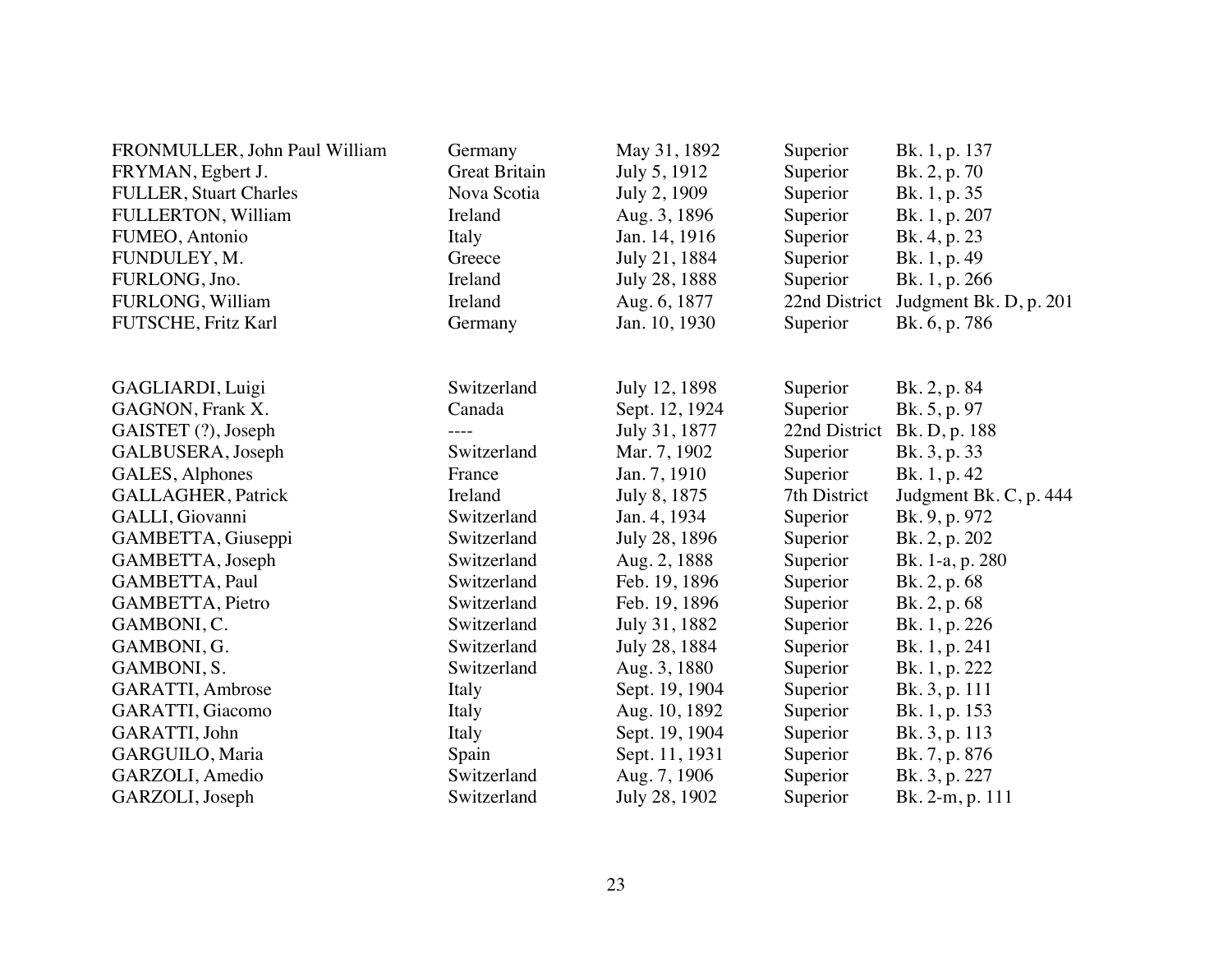| GARZOLI, Joseph Frank          | Switzerland | July 7, 1911   | Superior      | Bk. 2, p. 23           |
|--------------------------------|-------------|----------------|---------------|------------------------|
| GARZOLI, Joshua J.             | Switzerland | July 28, 1896  | Superior      | Bk. 2, p. 73           |
| GARZOLI, Richard               | Switzerland | Aug. 7, 1906   | Superior      | Bk. 3, p. 229          |
| GASPAR, Joseph Cardoza         | Portugal    | June 11, 1892  | Superior      | Bk. 2, p. 29           |
| GASS, William                  | England     | July 26, 1906  | Superior      | Bk. 3, p. 193          |
| GEARY, Eugene                  | Ireland     | Aug. 2, 1880   | Superior      | Bk. 1, p. 11           |
| GEIER, August                  | Germany     | July 13, 1885  | Superior      | Bk. 1, p. 60           |
| GEILS, Geo. F.                 | Germany     | July 29, 1892  | Superior      | Bk. 2, p. 39           |
| <b>GEMETTI, Battista</b>       | Switzerland | Aug. 4, 1896   | Superior      | Bk. 2, p. 80           |
| GENAZZI, Eduardo               | Switzerland | July 21, 1902  | Superior      | Bk. 2-m, p. 106        |
| GENAZZI, Fred                  | Switzerland | July 7, 1911   | Superior      | Bk. 2, p. 22           |
| GENAZZI, Tomaso                | ----        | Nov. 22, 1870  | 7th District  | Bk. B, p. 459          |
| GERECKE, A.                    | ----        | July 6, 1865   | 7th District  | Judgment Bk. B, p. 349 |
| <b>GERHARDT, Otto Bruno</b>    | Germany     | Jan. 14, 1921  | Superior      | Bk. 4, p. 182          |
| GERMAIN, Bedie Henri           | Switzerland | May 21, 1926   | Superior      | Bk. 5, p. 135          |
| changed to Beda Henry          |             |                |               |                        |
| <b>GERRITSEN</b> , Arnoldus    | Netherlands | Oct. 4, 1912   | Superior      | Bk. 2, p. 82           |
| <b>GERSBERG, Alfred</b>        | Russia      | July 15, 1878  | 22nd District | Bk. D, p. 271          |
| GERSBERG, Alfred               | Russia      | Sept. 22, 1890 | Superior      | Bk. 1, p. 125          |
| GERSBERG, Wilhelm              | Finland     | Aug. 1, 1894   | Superior      | Bk. 2, p. 56           |
| <b>GERSTENBERG, Fritz</b>      | Germany     | Aug. 3, 1894   | Superior      | Bk. 1, p. 169          |
| GHILARDI, Arthur               | Italy       | Sept. 3, 1920  | Superior      | Bk. 4, p. 188          |
| GHILLOTTI, Antonio             | Italy       | July 11, 1913  | Superior      | Bk. 2, p. 88           |
| GHILOTTI, Giacomo              | Italy       | Jan. 10, 1919  | Superior      | Bk. 4, p. 149          |
| GHILOTTI, John Battiste        | Italy       | May 11, 1917   | Superior      | Bk. 4, p. 93           |
| GHISLETTA, Antonio             | Switzerland | Jan. 14, 1927  | Superior      | Bk. 5, p. 148          |
| GHISLETTA, Ernesto Americo     | Switzerland | Jan. 3, 1935   | Superior      | Bk. 10, p. 1026        |
| GIACCOMINI, Natale             | Switzerland | Aug. 15, 1872  | 7th District  | Bk. C, p. 206          |
| GIACOMELLI, Antonio            | Italy       | May 4, 1917    | Superior      | Bk. 4, p. 78           |
| <b>GIANATTI, Cesare Enrico</b> | Italy       | May 13, 1932   | Superior      | Bk. 8, p. 909          |
| GIANETTI, Mario Louise         | Italy       | Sept. 7, 1933  | Superior      | Bk. 9, p. 957          |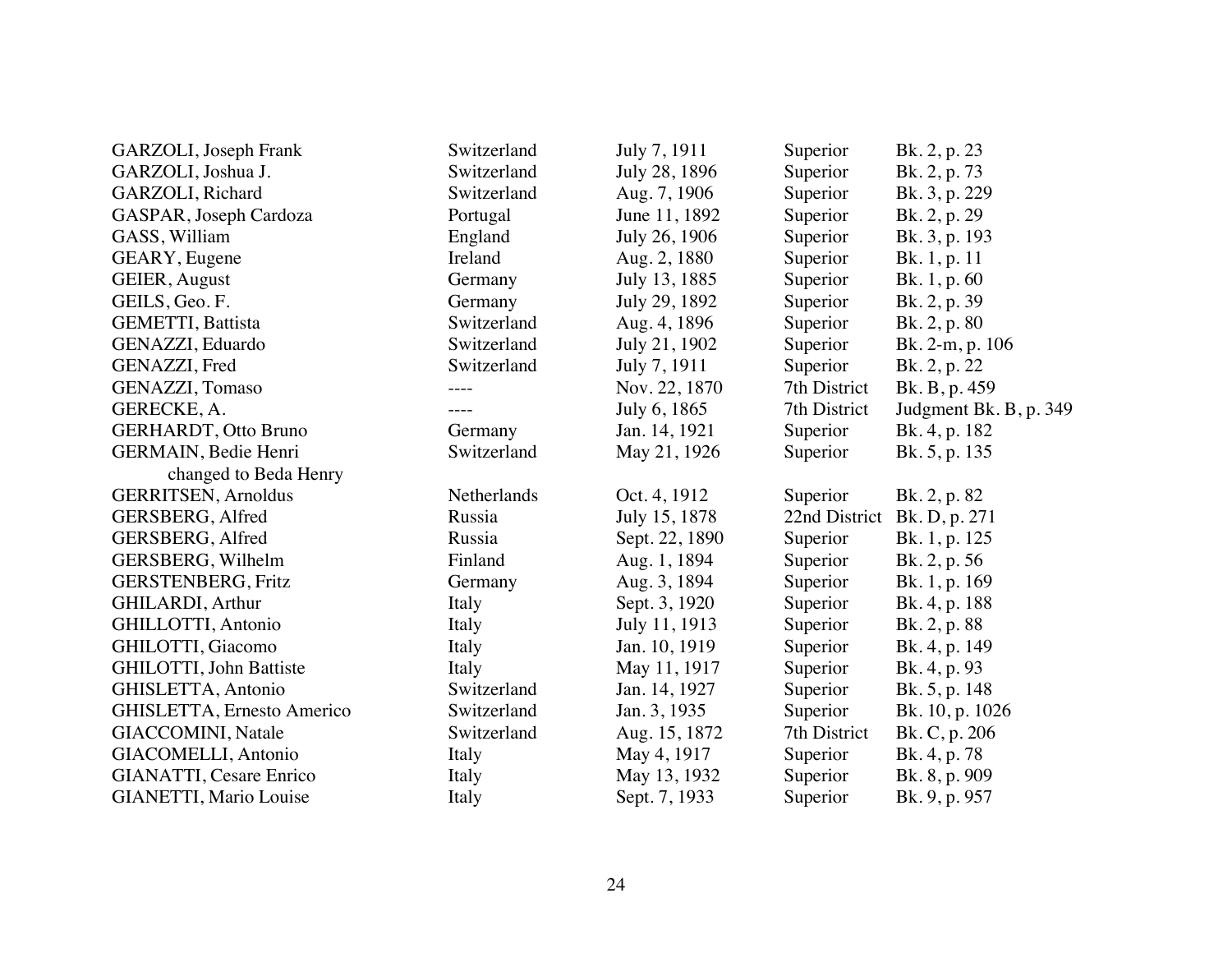| GIANINI, James                | Switzerland           | Aug. 4, 1902   | Superior      | Bk. 2-m, p. 111 |
|-------------------------------|-----------------------|----------------|---------------|-----------------|
| GIBSON, Adam                  | Ireland               | Oct. 3, 1913   | Superior      | Bk. 3, p. 21    |
| GIBSON, Andrew G.             | Sweden                | July 2, 1909   | Superior      | Bk. 1, p. 36    |
| GIESKE, John Cristopher       | Germany               | July 20, 1877  | 22nd District | Bk. D, p. 165   |
| GILBERT, Frank William        | England               | Oct. 3, 1913   | Superior      | Bk. 3, p. 25    |
| GILLESPIE, Dan'l              | Ireland               | June 14, 1886  | Superior      | Bk. 1, p. 64    |
| GILLIGAN, Mathew              | Ireland               | Mar. 8, 1871   | 7th District  | Bk. C, p. 21    |
| GINSBURG, Harry               | Russia                | April 4, 1913  | Superior      | Bk. 3, p. 7     |
| GIOLI, Celso                  | Switzerland           | Aug. 6, 1888   | Superior      | Bk. 1-g, p. 280 |
| GIOLI, Louis                  | Switzerland           | July 27, 1886  | Superior      | Bk. 1, p. 248   |
| GIORDANO, Battista            | Italy                 | Feb. 19, 1901  | Superior      | Bk. 2-a, p. 30  |
| GIORGI, Elvezio De            | Switzerland           | July 28, 1896  | Superior      | Bk. 2, p. 76    |
| GIORGI, Louis                 | Switzerland           | Aug. 7, 1914   | Superior      | Bk. 4, p. 3     |
| GIORGI, Willi                 | Germany               | May 8, 1931    | Superior      | Bk. 7, p. 861   |
| GIUDICI, Giacomo              | Italy                 | Sept. 7, 1917  | Superior      | Bk. 4, p. 50    |
| GIUDICI, Mario                | Italy                 | Sept. 2, 1921  | Superior      | Bk. 4, p. 225   |
| GIUSTI, Alvino                | Italy                 | May 7, 1920    | Superior      | Bk. 4, p. 185   |
| GLEDJ, Lew (Ljubo)            | Servia                | Jan. 14, 1927  | Superior      | Bk. 5, p. 146   |
| GLEESON, David Edward         | Ireland               | Oct. 26, 1891  | Superior      | Bk. 1, p. 131   |
| GLESSILE, Hermann             | Germany               | Dec. 2, 1908   | Superior      | Bk. 1, p. 28    |
| GODDARD, Alfred               | <b>Great Britain</b>  | May 11, 1891   | Superior      | Bk. 1, p. 127   |
| GOLDSTONE, Lenore             | Russia                | Sept. 22, 1932 | Superior      | Bk. 8, p. 910   |
| GOMES, Francisco Garcia       | <b>Azores Islands</b> | May 27, 1892   | Superior      | Bk. 2, p. 27    |
| <b>GORDON</b> , George James  | <b>Great Britain</b>  | Jan. 14, 1916  | Superior      | Bk. 4, p. 40    |
| <b>GORDON</b> , William       | Scotland              | Nov. 21, 1898  | Superior      | Bk. 2, p. 7     |
| GORREAUX, Theophiell          | Belgium               | May 8, 1925    | Superior      | Bk. 5, p. 112   |
| <b>GOSLAR, Gustav Hinrich</b> | Germany               | July 11, 1892  | Superior      | Bk. 1, p. 142   |
| GOUDY, Henry                  | Ireland               | July 22, 1884  | Superior      | Bk. 1, p. 51    |
| GOULARTE, Marcellino Jose     | Portugal              | Sept. 30, 1893 | Superior      | Bk. 1, p. 158   |
| GOUNOD, Emma                  | Switzerland           | May 9, 1924    | Superior      | Bk. 5, p. 75    |
| GOUNOD, Maurice Julian        | Switzerland           | Sept. 14, 1923 | Superior      | Bk. 5, p. 51    |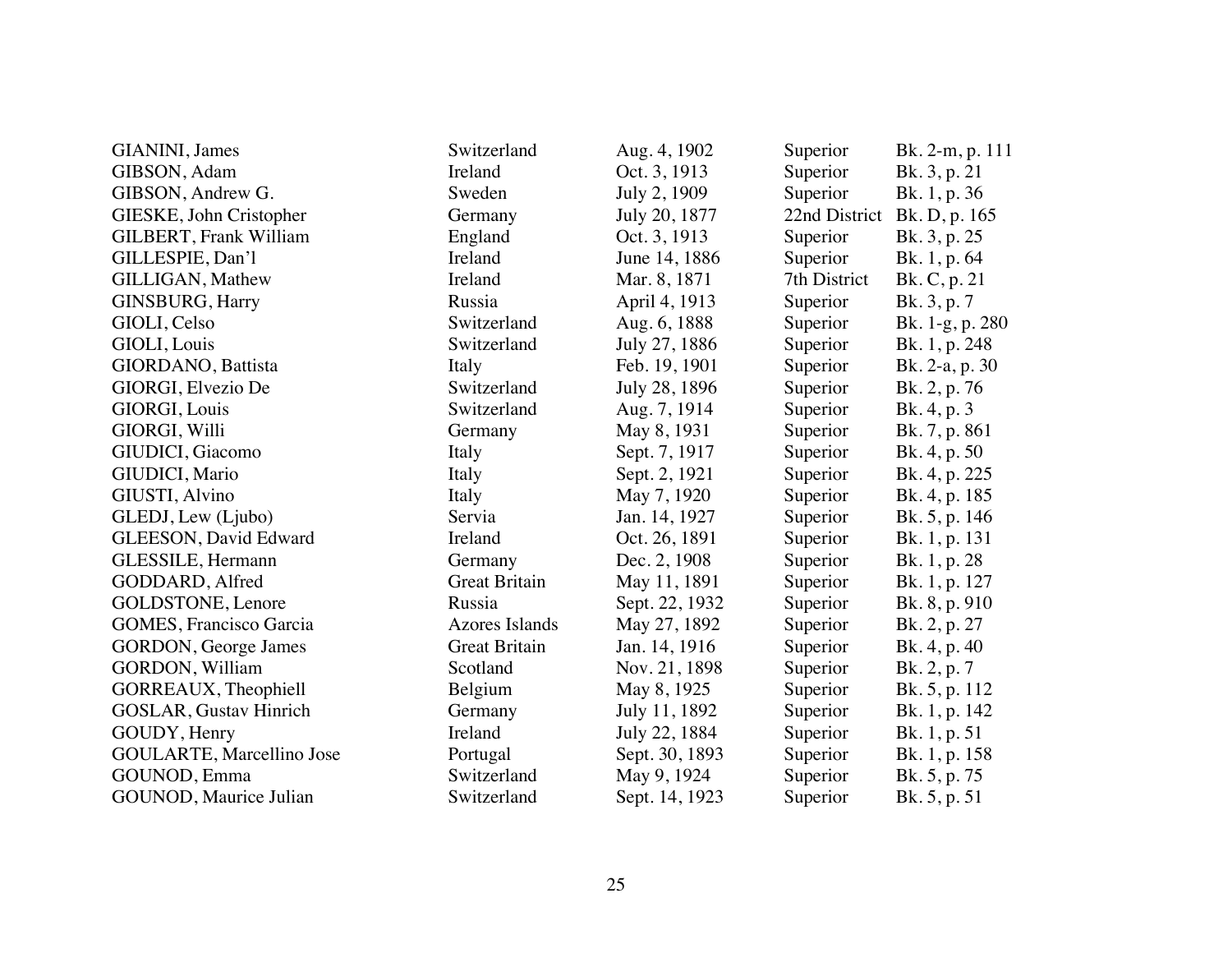| GOUT, Vincent                         | France               | July 15, 1910  | Superior     | Bk. 1, p. 43           |
|---------------------------------------|----------------------|----------------|--------------|------------------------|
| GRAALFS, Jno. D.                      | Germany              | July 19, 1888  | Superior     | Bk. 1, p. 262          |
| <b>GRADY</b> , Frank                  | Ireland              | Mar. 17, 1899  | Superior     | Bk. 2, p. 9            |
| GRADY, James Joseph                   | Ireland              | June 9, 1902   | Superior     | Bk. 2-a, p. 39         |
| GRADY, James P.                       | Ireland              | Jan. 5, 1912   | Superior     | Bk. 2, p. 51           |
| GRADY, John                           | Ireland              | Feb. 24, 1896  | Superior     | Bk. 2, p. 185          |
| <b>GRAHAM</b> , Edward                | Scotland             | Jan. 7, 1910   | Superior     | Bk. 1, p. 37           |
| GRAHAM, Robt. E.                      | England              | May 17, 1888   | Superior     | Bk. 1, p. 256          |
| <b>GRAINGER, Henry Thomas William</b> | India                | Aug. 5, 1896   | Superior     | Bk. 2, p. 80           |
| <b>GRANDI</b> , Augostino             | Switzerland          | Aug. 6, 1894   | Superior     | Bk. 2, p. 58           |
| GRANDI, Louis J.                      | Switzerland          | July 18, 1892  | Superior     | Bk. 2, p. 35           |
| GRANDI, Michele                       | Switzerland          | July 30, 1888  | Superior     | Bk. 1, p. 270          |
| GRANT, Alexander                      | Scotland             | Sept. 4, 1914  | Superior     | Bk. 3, p. 94           |
| GRAY, Hugh                            | Ireland              | July 14, 1922  | Superior     | Bk. 5, p. 6            |
| GRAZIANO, Vincenzo                    | Italy                | March 5, 1915  | Superior     | Bk. 3, p. 91           |
| GREGOIRE, Napolean                    | Canada               | Aug. 5, 1892   | Superior     | Bk. 2, p. 46           |
| <b>GREGOIRE, Vancelas</b>             | Canada               | Aug. 14, 1886  | Superior     | Bk. 1, p. 71           |
| GREGORIO, Joe                         | Portugal             | July 14, 1897  | Superior     | Bk. 2, p. 82           |
| GRESSOT, Augustine                    | France               | Aug. 9, 1871   | 7th District | Bk. C, p. 84           |
| <b>GRIFFIN, Thomas</b>                | $- - - -$            | July 1, 1867   | 7th District | Bk. B, p. 278          |
| <b>GRIMM</b> , Edward Henry           | Germany              | Jan. 12, 1917  | Superior     | Bk. 4, p. 85           |
| GROSSI, Domingo                       | Switzerland          | Aug. 4, 1902   | Superior     | Bk. 2-a, p. 42         |
| GRUSMANGER, Nicholas                  |                      | Nov. 5, 1860   | 7th District | Judgment Bk. B, p. 157 |
| GUAGLIANO, Pasquale                   | Italy                | May 20, 1927   | Superior     | Bk. 5, p. 179          |
| GUAGLIO, Luigi                        | Italy                | May 3, 1934    | Superior     | Bk. 8, p. 859          |
| GUAY, Jno. B.                         | <b>Great Britain</b> | Sept. 22, 1881 | Superior     | Bk. 1, p. 18           |
| GUBBINS, Amelia Elsie                 | England              | Sept. 17, 1926 | Superior     | Bk. 5, p. 134          |
| changed to Amelia LANE                |                      |                |              |                        |
| <b>GUBBINS</b> , Ernest Hamilton      | England              | Sept. 11, 1925 | Superior     | Bk. 5, p. 100          |
| GUDE, Friedrich Oswald                | Germany              | Sept. 12, 1930 | Superior     | Bk. 7, p. 826          |
| GUDE, Willie Reinhold                 | Germany              | Jan. 9, 1931   | Superior     | Bk. 7, p. 815          |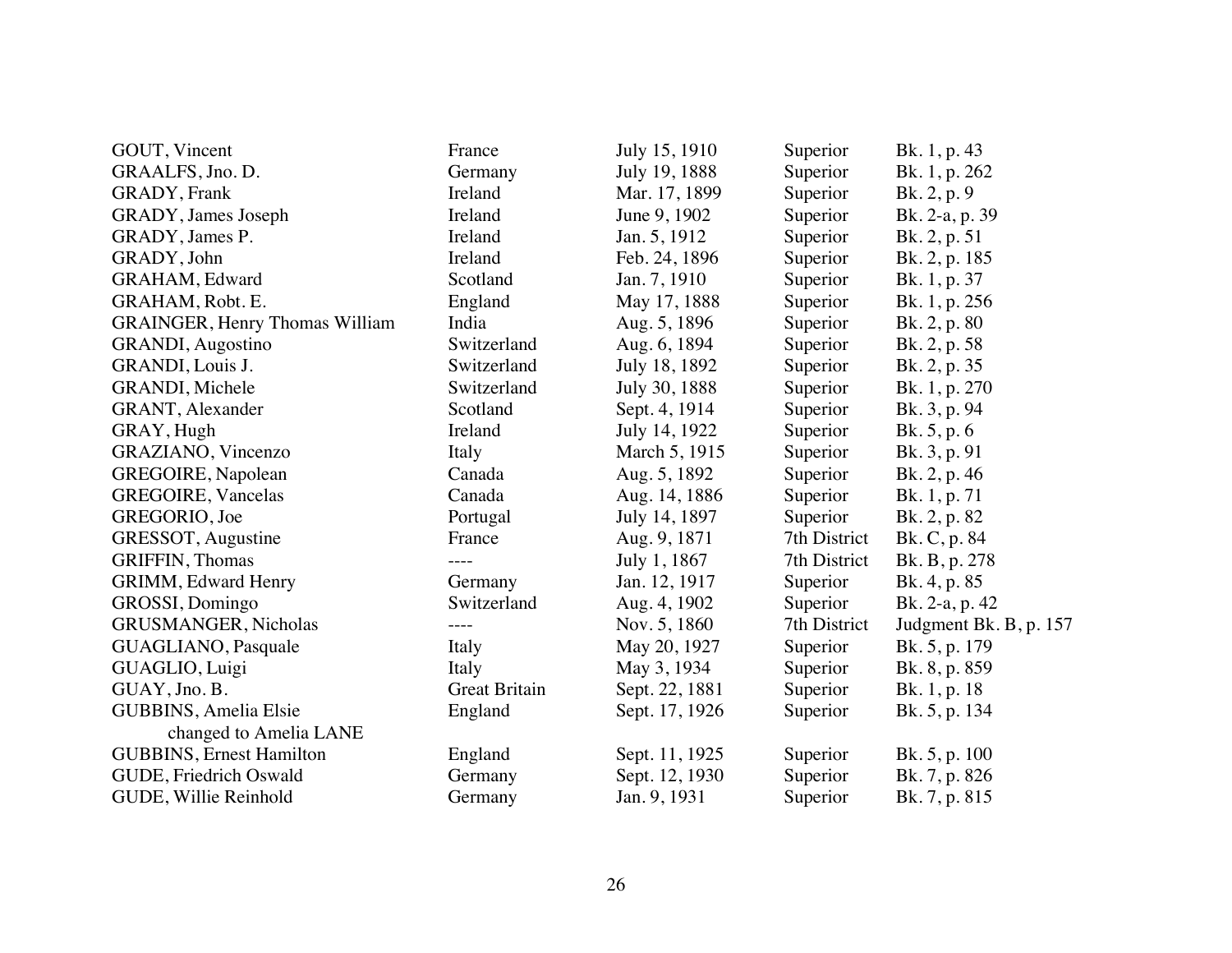| GUERRA, Boniface              | Switzerland | July 30, 1888  | Superior      | Bk. 1, p. 98           |
|-------------------------------|-------------|----------------|---------------|------------------------|
| GUGLIELMINA, G.               | Switzerland | Aug. 3, 1888   | Superior      | Bk. 1, p. 101          |
| GUGLIELMINO, Carlo            | Switzerland | July 30, 1892  | Superior      | Bk. 1, p. 148          |
| GUGLIELMO, A.                 | Switzerland | Dec. 22, 1886  | Superior      | Bk. 1, p. 74           |
| GUIBBINI, G.                  | Switzerland | Aug. 23, 1882  | Superior      | Bk. 1, p. 228          |
| GUIBBINI, Giacomo             | Switzerland | May 10, 1929   | Superior      | Bk. 5, p. 237          |
| GUIBBINI, Joe S.              | Switzerland | May 13, 1896   | Superior      | Bk. 2, p. 190          |
| GUIBBINI, L.                  | Switzerland | July 25, 1894  | Superior      | Bk. 1, p. 166          |
| GUIBBINI, N.                  | Switzerland | July 30, 1888  | Superior      | Bk. 1, p. 277          |
| GUIBBINI, P.                  | Switzerland | Aug. 23, 1882  | Superior      | Bk. 1, p. 227          |
| GUIBBINI, P.                  | Switzerland | July 30, 1888  | Superior      | Bk. 1, p. 277          |
| GUIBBINY, G.A.                | Switzerland | Sept. 28, 1883 | Superior      | Bk. 1, p. 36           |
| GUIDICI, Enrico Luigi         | Italy       | Jan. 5, 1933   | Superior      | Bk. 9, p. 943          |
| <b>GUIDICI</b> , Frank Joseph | Italy       | Sept. 17, 1926 | Superior      | Bk. 5, p. 139          |
| GUIDICI, John                 | Italy       | Feb. 28, 1900  | Superior      | Bk. 2-m, p. 90         |
| GULDE, Valentine              | Germany     | Feb. 16, 1880  | Superior      | Bk. 1, p. 1            |
| GULICK, George                | Austria     | Oct. 4, 1912   | Superior      | Bk. 2, p. 85           |
| <b>GUNDERSON</b> , Andrew     | Norway      | Nov. 5, 1896   | Superior      | Bk. 2, p.82            |
|                               |             |                |               |                        |
| HAGERTY, James                | Ireland     | Nov. 26, 1878  | 22nd District | Bk. D, p. 316          |
| HAISE(?), George Emil         | Germany     | July 10, 1915  | Superior      | Bk. 3, p. 83           |
| HALE, William                 | Ireland     | Jan. 11, 1918  | Superior      | Bk. 4, p. 123          |
| HALL, Albert                  | Ireland     | Aug. 10, 1871  | 7th District  | Minute Bk. C, p. 87    |
| HALL, Andrew Purdie           | Scotland    | Sept. 14, 1928 | Superior      | Bk. 5, p. 241          |
| HALLER, John                  | France      | Aug. 1, 1894   | Superior      | Bk. 1, p. 168          |
| HALLIGAN, Frank               | Ireland     | May 28, 1892   | Superior      | Bk. 1, p. 136          |
| HAMEL, Theophilt              | France      | July 23, 1877  | 22nd District | Bk. D, p. 166          |
| HAMIL, Ellen Josephine        | Ireland     | May 10, 1929   | Superior      | Bk. 6, p. 759          |
| HANDY, Pierre                 | France      | Jan. 11, 1924  | Superior      | Bk. 5, p. 65           |
| HANNAGAN, Davis               | Ireland     | March 25, 1875 | 7th District  | Judgment Bk. C, p. 415 |
|                               |             |                |               |                        |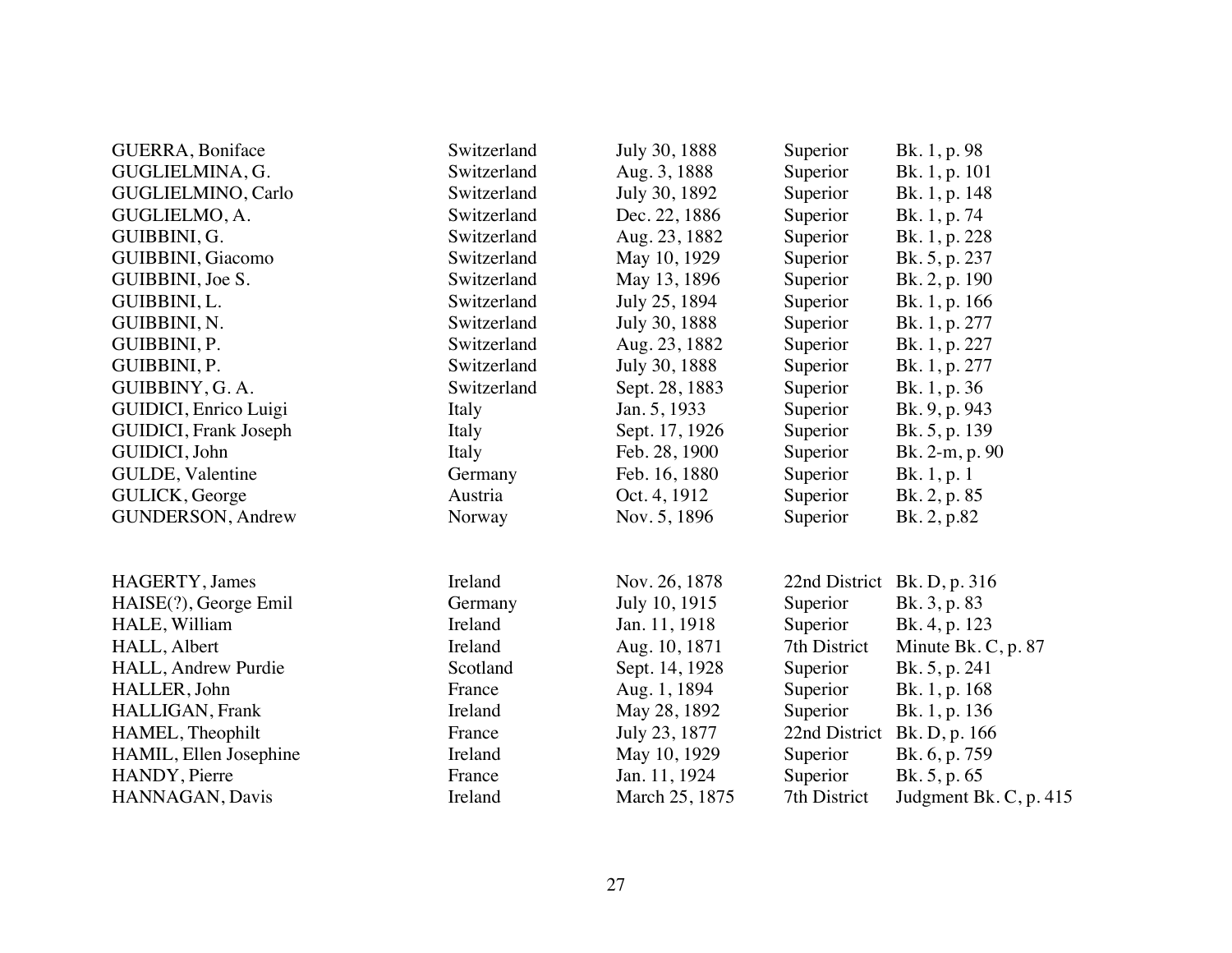| HANNIBEL, Nina Carrie            | Denmark     | Jan. 14, 1927  | Superior     | Bk. 5, p. 155          |
|----------------------------------|-------------|----------------|--------------|------------------------|
| HANSEN, Christian                | Denmark     | July 1, 1910   | Superior     | Bk. 2, p. 13           |
| HANSEN, J. H?                    | Denmark     | Aug. 15, 1872  | 7th District | Minute Bk. C, p. $206$ |
| HANSEN, James Peter              | Denmark     | Nov. 21, 1887  | Superior     | Bk. 1, p. 81           |
| HANSEN, Jno. Geo.                | Germany     | July 30, 1888  | Superior     | Bk. 1, p. 98           |
| HANSEN, Nis Aassen               | Denmark     | June 1, 1896   | Superior     | Bk. 1, p. 192          |
| HANSON, Emma Emilia              | Sweden      | Jan. 9, 1931   | Superior     | Bk. 7, p. 838          |
| HARALAMBOU, John                 | Greece      | Sept. 12, 1930 | Superior     | Bk. 7, p. 825          |
| changed to John HARRAL           |             |                |              |                        |
| HARDING, Geo.                    | England     | July 20, 1885  | Superior     | Bk. 1, p. 61           |
| <b>HARDY</b> , Douglas Harry     | England     | Sept. 6, 1907  | Superior     | Bk. 1, p. 2            |
| HARRIES, Julian B.               | England     | Feb. 24, 1904  | Superior     | Bk. 3, p. 23           |
| <b>HARTY</b> , Patrick Celens    | Ireland     | March 14, 1893 | Superior     | Bk. 1, p. 157          |
| canceled Jan. 5, 1928            |             |                |              |                        |
| HATTON, Henry                    | Ireland     | July 6, 1888   | Superior     | Bk. 1, p. 91           |
| HAYS, Patrick                    | Ireland     | July 19, 1859  | 7th District | Judgment Bk. B, p. 82  |
| HEER, Henry W.                   | Germany     | Nov. 5, 1920   | Superior     | Bk. 4, p. 183          |
| HEIERLE, Frieda                  | Switzerland | Sept. 12, 1930 | Superior     | Bk. 7, p. 829          |
| HEIERLE, Otto                    | Switzerland | Sept. 12, 1930 | Superior     | Bk. 7, p. 828          |
| HEIN, Herman Ernst               | Germany     | Sept. 12, 1930 | Superior     | Bk. 7, p. 818          |
| HEIN, Katharina                  | Germany     | Sept. 12, 1930 | Superior     | Bk. 7, p. 819          |
| HEINTZSCH, Bertha Christine      | Germany     | May 4, 1933    | Superior     | Bk. 9, p. 948          |
| HEINTZSCH, Heinrich F.W.         | Germany     | Sept. 22, 1932 | Superior     | Bk. 8, p. 927          |
| HELCHINGER, Elisabeth            | Germany     | Sept. 7, 1933  | Superior     | Bk. 9, p. 961          |
| HELCHINGER, Maximilian           | Germany     | Sept. 7, 1933  | Superior     | Bk. 9, p. 962          |
| HEMMETER, Geo. Gottlieb          | Germany     | May 26, 1898   | Superior     | Bk. 1, p. 220          |
| HEMMING, Albert                  | Sweden      | July 1, 1910   | Superior     | Bk. 2, p. 8            |
| HENNESSEY, Michael               |             | March 10, 1871 | 7th District | Minute Bk. C, p. 27    |
| HENNESSY, Thomas                 | Ireland     | Feb. 27, 1882  | Superior     | Bk. 1, p. 22           |
| <b>HENRIQUES, Jose Rodrigues</b> | Portugal    | July 1, 1910   | Superior     | Bk. 2, p. 16           |
| HERMANN, B.                      | Germany     | Sept. 29, 1884 | Superior     | Bk. 1, p. 58           |
|                                  |             |                |              |                        |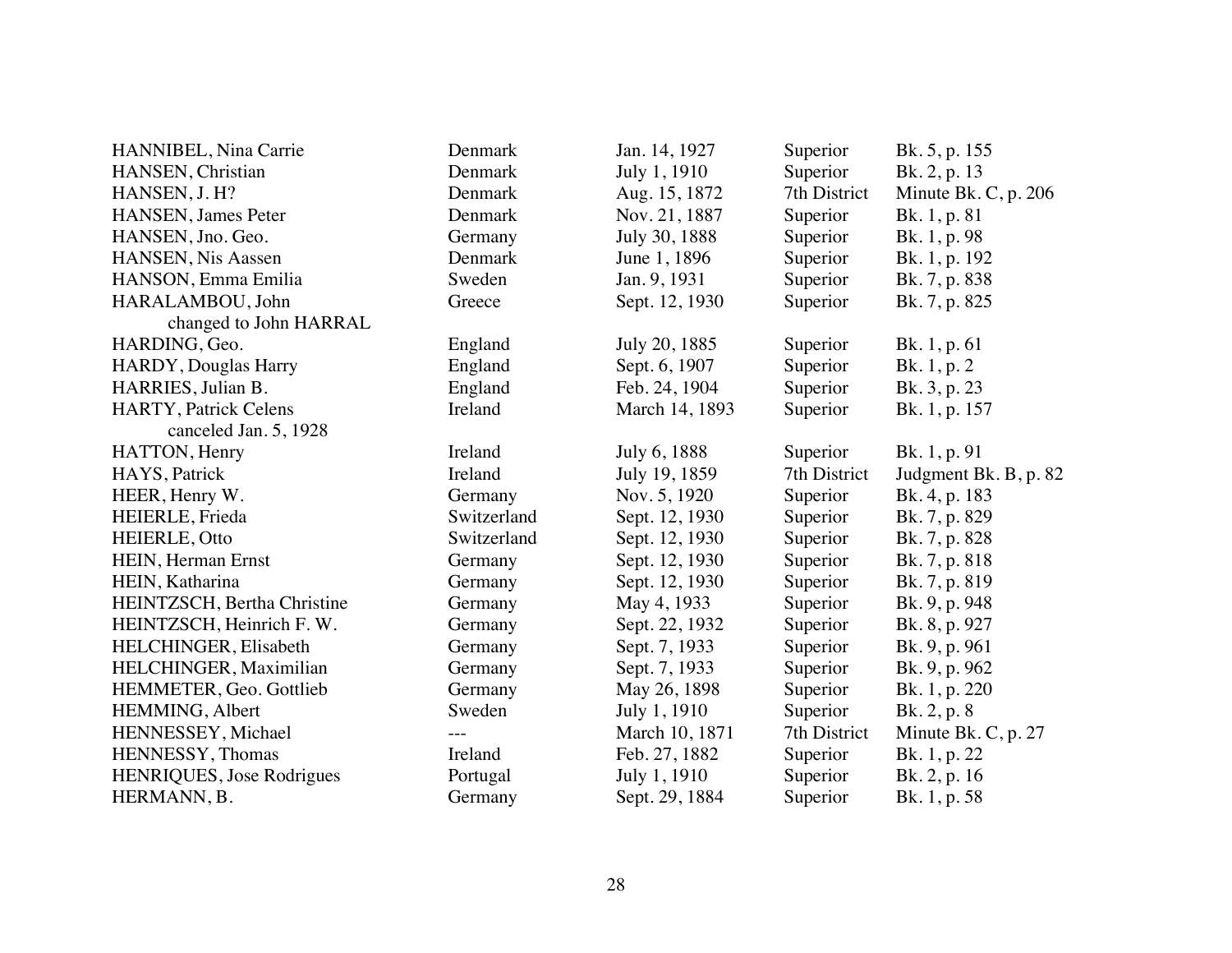| <b>HERZLER</b> , Martin  | $---$       | March 10, 1871 | 7th District | Minute Bk. C, p. 27    |
|--------------------------|-------------|----------------|--------------|------------------------|
| HILTON, Thomas           | England     | Aug. 10, 1871  | 7th District | Minute Bk. C, p. 88    |
| HINARD, Joseph           | France      | Jan. 3, 1913   | Superior     | Bk. 2, p. 100          |
| HITCHCOCK, Charles       | England     | March 14, 1905 | Superior     | Bk. 3, p. 133          |
| HODSON, George           | England     | July 6, 1871   | 7th District | Minute Bk. C, p. 61    |
| HOFKEN, Fredrich         | Germany     | Nov. 28, 1887  | Superior     | Bk. 1, p. 81           |
| HOGAN, James P.          | Ireland     | Apr. 17, 1896  | Superior     | Bk. 1, p. 189          |
| HOHWIESNER, Stephen C.   | Germany     | Oct. 18, 1894  | Superior     | Bk. 1, p. 175          |
| HOLLAN, Mark             | Ireland     | March 25, 1875 | 7th District | Judgment Bk. C, p. 422 |
| HOLMBERG, Gustof         | Sweden      | Apr. 13, 1896  | Superior     | Bk. 1, p. 188          |
| HOMES, J. M.             | Portugal    | July 17, 1888  | Superior     | Bk. 1, p. 260          |
| HONICKE, Robert          | Germany     | June 28, 1900  | Superior     | Bk. 2, p. 21           |
| HOOPER, Robert           | Gr. Britain | Nov. 2, 1917   | Superior     | Bk. 4, p. 76           |
| HOPKINS, Alban David     | Wales       | June 28, 1900  | Superior     | Bk. 2, p. 20           |
| HOPPS, John Herbert      | Gr. Britain | July 13, 1917  | Superior     | Bk. 4, p. 105          |
| HORNELL, James           | Gr. Britain | Jan. 12, 1912  | Superior     | Bk. 2, p. 54           |
| HOWE, Andrew             | Norway      | Sept. 22, 1886 | Superior     | Bk. 1, p. 73           |
| HOWITT, Henry Orton      | Gr. Britain | July 7, 1911   | Superior     | Bk. 2, p. 34           |
| HUG, Isabelle            | Switzerland | May 10, 1929   | Superior     | Bk. 6, p. 762          |
| HUG, Jean Samuel         | Switzerland | Jan. 3, 1935   | Superior     | Bk. 11, p. 1032        |
| HUGHES, James            | Ireland     | March 6, 1915  | Superior     | Bk. 3, p. 35           |
| HUGHES, Richard W.       | England     | Jan. 3, 1908   | Superior     | Bk. 1, p. 6            |
| HUNTER, John             | Ireland     | June 9, 1882   | Superior     | Bk. 1, p. 25           |
| HURST, George Lushington | Gr. Britain | July 9, 1920   | Superior     | Bk. 4, p. 189          |
| HUTTON, James            | Ireland     | Aug. 4, 1896   | Superior     | Bk. 1, p. 209          |
| HYATT, George            | Canada      | March 24, 1890 | Superior     | Bk. 1, p. 113          |
| HYATT, R.M.              | Canada      | June 30, 1884  | Superior     | Bk. 1, p. 45           |
| ICAZA, Jose Ignacio      | Mexico      | Sept. 14, 1928 | Superior     | Bk. 5, p. 212          |
|                          |             |                |              |                        |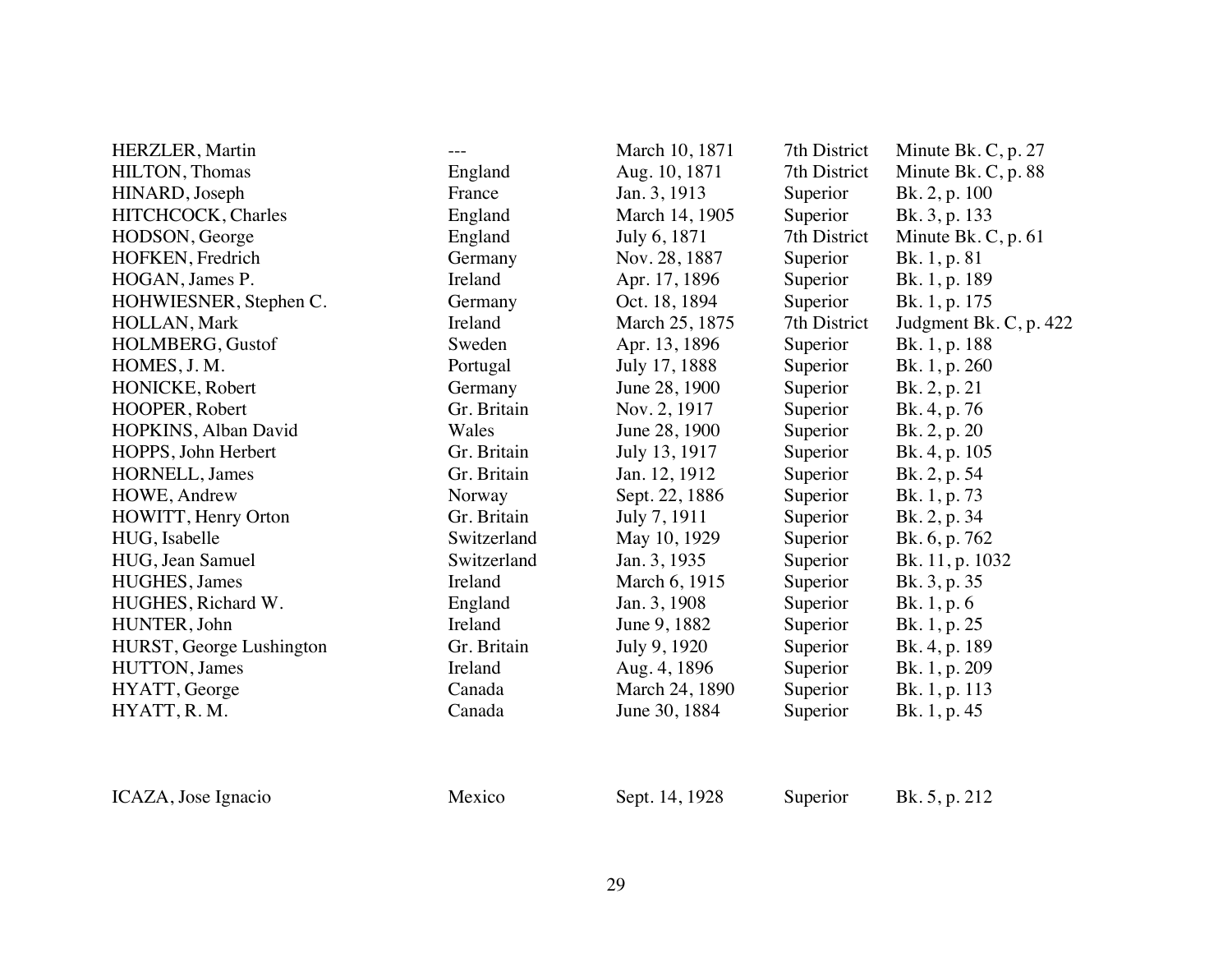| IHLE, Fritz Chr.<br>INSELMINI, M.<br>IRVIN, Joseph<br><b>ISELIN, Alois</b><br><b>IVARSON</b> , Marius<br><b>IVERSON</b> , Martin<br><b>IVERSON</b> , Michael | Germany<br>Switzerland<br>Ireland<br>Germany<br>Denmark<br>Denmark<br>Norway | July 28, 1890<br>July 21, 1890<br>July 6, 1859<br>March 5, 1920<br>Jan. 8, 1926<br>Jan. 7, 1910<br>Aug. 5, 1896 | Superior<br>Superior<br>7th District<br>Superior<br>Superior<br>Superior<br>Superior | Bk. 1, p. 147<br>Bk. 2, p. 10<br>Judgment Bk. B, p. 72<br>Bk. 4, p. 64<br>Bk. 5, p. 124<br>Bk. 1, p. 47<br>Bk. 1, p. 209 |
|--------------------------------------------------------------------------------------------------------------------------------------------------------------|------------------------------------------------------------------------------|-----------------------------------------------------------------------------------------------------------------|--------------------------------------------------------------------------------------|--------------------------------------------------------------------------------------------------------------------------|
|                                                                                                                                                              |                                                                              |                                                                                                                 |                                                                                      |                                                                                                                          |
| JACKSON, Edward Gray                                                                                                                                         | England                                                                      | Nov. 2, 1917                                                                                                    | Superior                                                                             | Bk. 4, p. 95                                                                                                             |
| JACOBSON, Sijued                                                                                                                                             | Sweden                                                                       | Jan. 14, 1898                                                                                                   | Superior                                                                             | Bk. 2, p. 216                                                                                                            |
| JANETT, Joseph                                                                                                                                               | England                                                                      | Jan. 7, 1896                                                                                                    | Superior                                                                             | Bk. 2, p. 183                                                                                                            |
| JANSEN, Jorgen                                                                                                                                               | Denmark                                                                      | July 30, 1892                                                                                                   | Superior                                                                             | Bk. 1, p. 148                                                                                                            |
| JEBENS, Ernest                                                                                                                                               | Germany                                                                      | Oct. 22, 1891                                                                                                   | Superior                                                                             | Bk. 1, p. 131                                                                                                            |
| JENSEN, Chas. O.                                                                                                                                             | Denmark                                                                      | May 27, 1891                                                                                                    | Superior                                                                             | Bk. 1, p. 128                                                                                                            |
| <b>JENSEN</b> , Hans                                                                                                                                         | Denmark                                                                      | Aug. 1, 1892                                                                                                    | Superior                                                                             | Bk. 1, p. 149                                                                                                            |
| JENSEN, Jens W.                                                                                                                                              | Denmark                                                                      | July 5, 1912                                                                                                    | Superior                                                                             | Bk. 2, p. 68                                                                                                             |
| JENSEN, M.                                                                                                                                                   | Denmark                                                                      | July 31, 1890                                                                                                   | Superior                                                                             | Bk. 1, p. 121                                                                                                            |
| JENSEN, Mads                                                                                                                                                 | Denmark                                                                      | Aug. 2, 1880                                                                                                    | Superior                                                                             | Bk. 1, p. 10                                                                                                             |
| JENSEN, Niels C.                                                                                                                                             | Denmark                                                                      | July 5, 1912                                                                                                    | Superior                                                                             | Bk. 2, p. 66                                                                                                             |
| JEPSEN, Henry                                                                                                                                                | Germany                                                                      | Aug. 5, 1892                                                                                                    | Superior                                                                             | Bk. 2, p. 45                                                                                                             |
| JEPSEN, Peter P.                                                                                                                                             | Denmark                                                                      | Aug. 5, 1892                                                                                                    | Superior                                                                             | Bk. 1, p. 152                                                                                                            |
| JESEZIEL, Evan                                                                                                                                               | France                                                                       | July 21, 1890                                                                                                   | Superior                                                                             | Bk. 2, p. 12                                                                                                             |
| <b>JESSEN</b> , Frank                                                                                                                                        | Denmark                                                                      | Feb. 14, 1893                                                                                                   | Superior                                                                             | Bk. 1, p. 157                                                                                                            |
| JOAQUIN, Joseph                                                                                                                                              | Portugal                                                                     | Jan. 14, 1902                                                                                                   | Superior                                                                             | Bk. 2, p. 100                                                                                                            |
| <b>JOAQUIN</b> , Manuel Martin                                                                                                                               | Portugal                                                                     | Jan. 11, 1918                                                                                                   | Superior                                                                             | Bk. 4, p. 109                                                                                                            |
| <b>JOHANNSEN</b> , Ernest                                                                                                                                    | Germany                                                                      | Aug. 8, 1904                                                                                                    | Superior                                                                             | Bk. 3, p. 97                                                                                                             |
| JOHNSON, Bertram                                                                                                                                             | Norway                                                                       | Feb. 12, 1903                                                                                                   | Superior                                                                             | Bk. 2-a, p. 48                                                                                                           |
| JOHNSON, Chris                                                                                                                                               | Denmark                                                                      | July 28, 1896                                                                                                   | Superior                                                                             | Bk. 2, p. 75                                                                                                             |
| JOHNSON, Francis A.                                                                                                                                          | England                                                                      | Oct. 7, 1902                                                                                                    | Superior                                                                             | Bk. 2-a, p. 46                                                                                                           |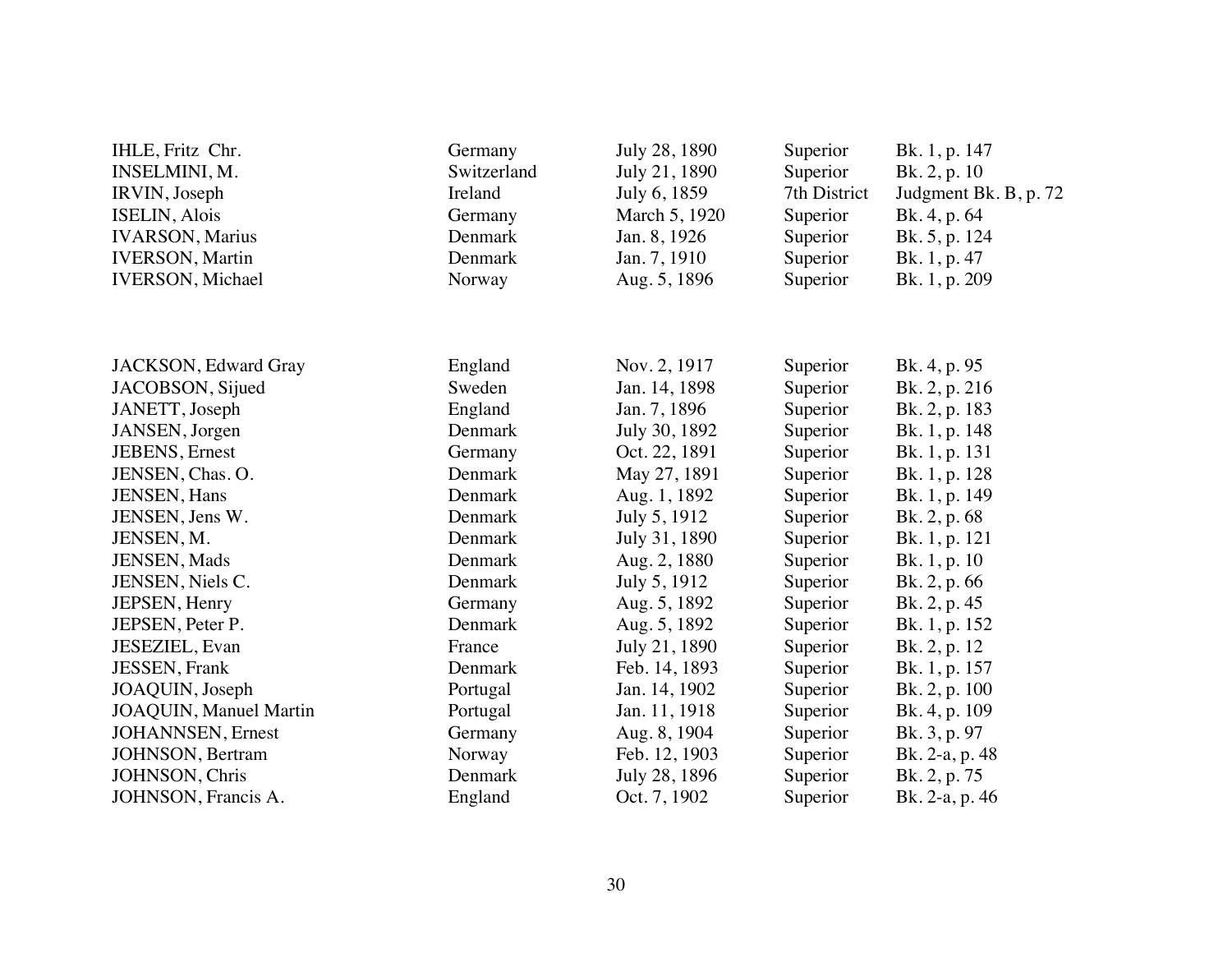| JOHNSON, Gust. A.                | Sweden               | Aug. 7, 1888   | Superior     | Bk. 1, p. 103         |
|----------------------------------|----------------------|----------------|--------------|-----------------------|
| <b>JOHNSON</b> , Harry           | <b>Great Britain</b> | March 5, 1920  | Superior     | Bk. 4, p. 175         |
| JOHNSON, John                    | Sweden               | March 9, 1896  | Superior     | Bk. 2, p. 186         |
| JOHNSON, John Alex               | Sweden               | March 3, 1922  | Superior     | Bk. 4, p. 243         |
| JOHNSON, Otto                    | Germany              | Feb. 24, 1902  | Superior     | Bk. 2, p. 35          |
| JOHNSON, P. E.                   | Sweden               | July 14, 1884  | Superior     | Bk. 1, p. 48          |
| JOHNSON, Peter                   | Denmark              | July 28, 1896  | Superior     | Bk. 2, p. 75          |
| JOHNSON, R.W.                    | Ireland              | Apr. 2, 1881   | Superior     | Bk. 1, p. 13          |
| <b>JOHNSON</b> , Torshen Emanuel | Sweden               | Sept. 3, 1915  | Superior     | Bk. 4, p. 21          |
| JOHNSON, Wm.                     | Canada               | Aug. 30, 1886  | Superior     | Bk. 1, p. 71          |
| JOHNSTON, John E.                | Canada               | July 2, 1900   | Superior     | Bk. 2, p. 22          |
| JONES, William O.                | <b>Great Britain</b> | May 9, 1924    | Superior     | Bk. 5, p. 73          |
| JONES, Edward                    | England              | Feb. 19, 1903  | Superior     | Bk. 2-a, p. 48        |
| <b>JONES</b> , Samuel Henry      | Ireland              | May 16, 1898   | Superior     | Bk. 2, p. 220         |
| JORDAN, C. S. F.                 | Germany              | July 28, 1888  | Superior     | Bk. 1, p. 97          |
| JORGENSEN, Frederick             | Germany              | May 17, 1880   | Superior     | Bk. 1, p. 3           |
| <b>JORGENSEN</b> , Jacob         | Germany              | May 17, 1880   | Superior     | Bk. 1, p. 4           |
| JORGENSEN, P. M.                 | Denmark              | July 2, 1884   | Superior     | Bk. 1, p. 45          |
| <b>JOSEPH</b> , Antone           | Portugal             | May 15, 1900   | Superior     | Bk. 2, p. 17          |
| KAPPENMANN, A.                   | Germany              | March 15, 1882 | Superior     | Bk. 1, p. 23          |
| KATHS, Carl                      | Germany              | Jan. 6, 1911   | Superior     | Bk. 2, p. 33          |
| KAYSER, A.H.                     | Germany              | Dec. 11, 1881  | Superior     | Bk. 1, p. 21          |
| KEATING, Richard                 | Ireland              | March 4, 1873  | 7th District | Minute Bk. C, p. 242  |
| KEHOE, Michael                   | Ireland              | April 19, 1880 | Superior     | Bk. 1, p.3            |
| KELLY, Henry                     | Ireland              | Aug. 9, 1871   | 7th District | Minute Bk. C, p. $85$ |
| <b>KELLY, Patrick</b>            | Ireland              | June 3, 1884   | Superior     | Bk. 1, p. 43          |
| KENDALL, George Edward           | <b>Great Britain</b> | Sept. 1, 1916  | Superior     | Bk. 4, p. 69          |
| KENDALL, George Faiset(?)        | England              | March 29, 1898 | Superior     | Bk. 2, p. 83          |
|                                  |                      |                |              |                       |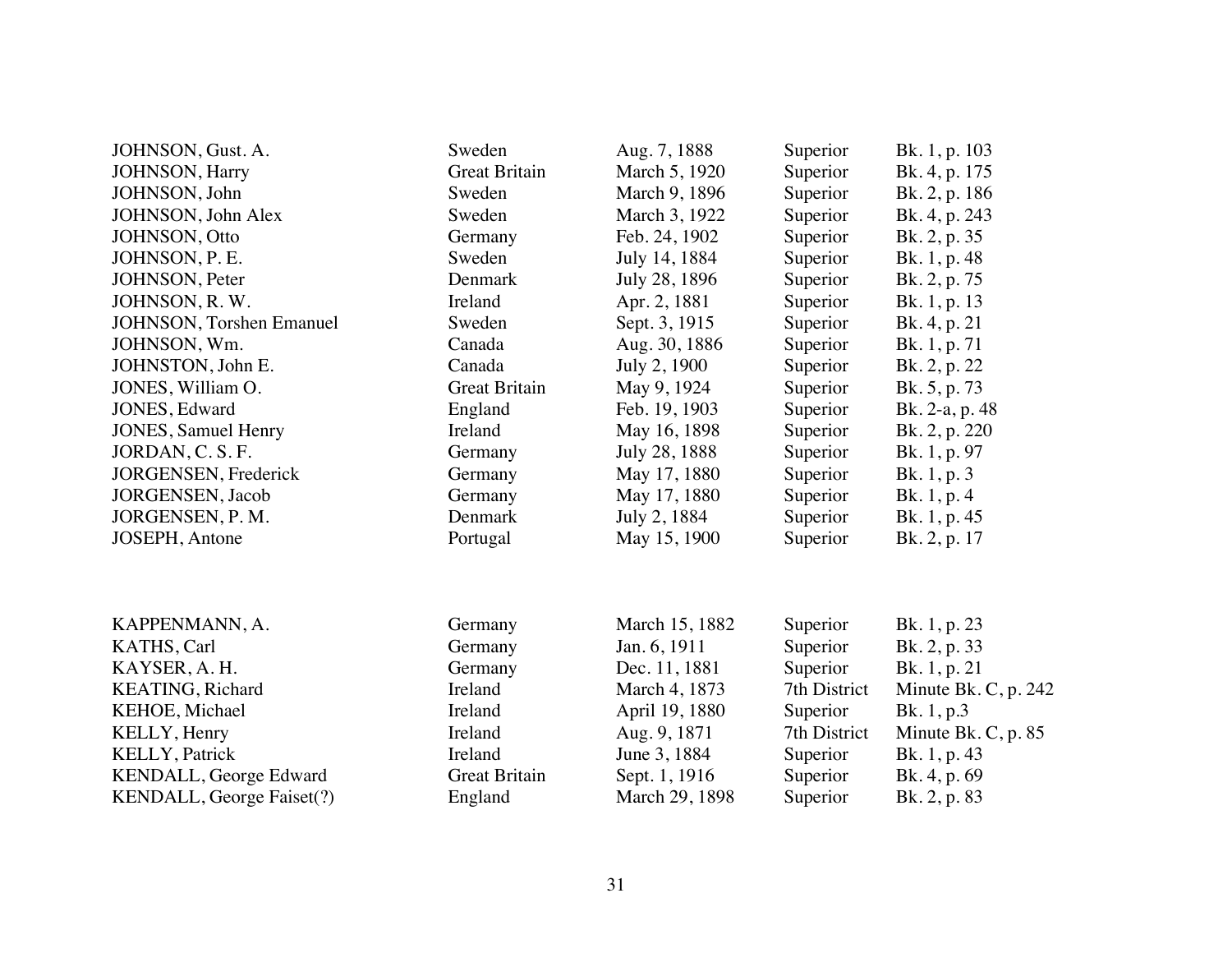| KENNY, Michael                                | Ireland              | July 27, 1896  | Superior      | Bk. 2, p. 201          |
|-----------------------------------------------|----------------------|----------------|---------------|------------------------|
| <b>KEPEROS</b> , Konstatenos                  | Greece               | May 21, 1926   | Superior      | Bk. 5, p. 127          |
| KEPPEL, Charles William                       | Germany              | Nov. 4, 1921   | Superior      | Bk. 4, p. 239          |
| KERR, Archibald                               | Ireland              | Aug. 17, 1883  | Superior      | Bk. 1, p. 35           |
| KILPATRICK, Samuel Gilbert                    | Ireland              | Sept. 13, 1929 | Superior      | Bk. 6, p. 750          |
| KINDRED, George William                       | England              | March 7, 1919  | Superior      | Bk. 4, p. 145          |
| KING, James                                   | Canada               | Aug. 5, 1884   | Superior      | Bk. 1, p. 56           |
| KING, Manuel                                  | Portugal             | April 17, 1884 | Superior      | Bk. 1, p. 233          |
| KIRWAN, Jno.                                  | Ireland              | June 1, 1888   | Superior      | Bk. 1, p. 89           |
| KLAUSSEN, Karl O.                             | Norway               | Dec. 10, 1895  | Superior      | Bk. 2, p. 182          |
| KLEIN, Christian                              | Germany              | July 26, 1892  | Superior      | Bk. 2, p. 38           |
| KLEIN, John                                   | Holland              | June 3, 1895   | Superior      | Bk. 2, p. 63           |
| KLINCHEVICH, Ivan                             | Serbia               | Sept. 7, 1933  | Superior      | Bk. 9, p. 963          |
| Changed to Ivan KING                          |                      |                |               |                        |
| KNITTEL, Henry                                | Germany              | July 24, 1879  | 22nd District | Bk. D, p. 388          |
| KNOLLINGER, John Andrew                       | Germany              | Jan. 11, 1924  | Superior      | Bk. 5, p. 69           |
| KNOTT, Gladys Vera                            | <b>Great Britain</b> | Jan. 4, 1934   | Superior      | Bk. 9, p. 973          |
| KNOWLES, Albert                               | <b>Great Britain</b> | Nov. 8, 1918   | Superior      | Bk. 4, p. 142          |
| KNUDSEN, Ane Katrine                          | Denmark              | May 9, 1930    | Superior      | Bk. 7, p. 797          |
| KNUDSEN, George                               | Denmark              | May 9, 1930    | Superior      | Bk. 7, p. 798          |
| changed from George Nikolay Frederick KNUDSEN |                      |                |               |                        |
| KOCH, Hermann                                 | Germany              | May 6, 1921    | Superior      | Bk. 4, p. 195          |
| KOERNER, Charles Henry William                | Germany              | July 21, 1896  | Superior      | Bk. 2, p. 198          |
| KOHMAN, Moritz                                | Germany              | April 6, 1874  | 7th District  | Minute Bk. C, p. $340$ |
| <b>KOLB</b> , Johannes                        | German               | May 8, 1931    | Superior      | Bk. 7, p. 852          |
| <b>KRAFT, Karl Frederick</b>                  | Canada               | Jan. 10, 1919  | Superior      | Bk. 4, p. 153          |
| KREIMLER(?), Conrad                           | England              | Feb. 19, 1903  | Superior      | Bk. 2-m, p. 116        |
| <b>KRONCKE</b> , George                       | Germany              | Dec. 31, 1918  | Superior      | Bk. 4, p. 106          |
| KRUSE, Laura Luoni                            | Italy                | Sept. 7, 1933  | Superior      | Bk. 9, p. 964          |
| KUNZ, Charlie                                 | Switzerland          | April 1, 1896  | Superior      | Bk. 2, p. 187          |
| KURTZ, Julius M.                              | Germany              | May 31, 1898   | Superior      | Bk. 2, p. 84           |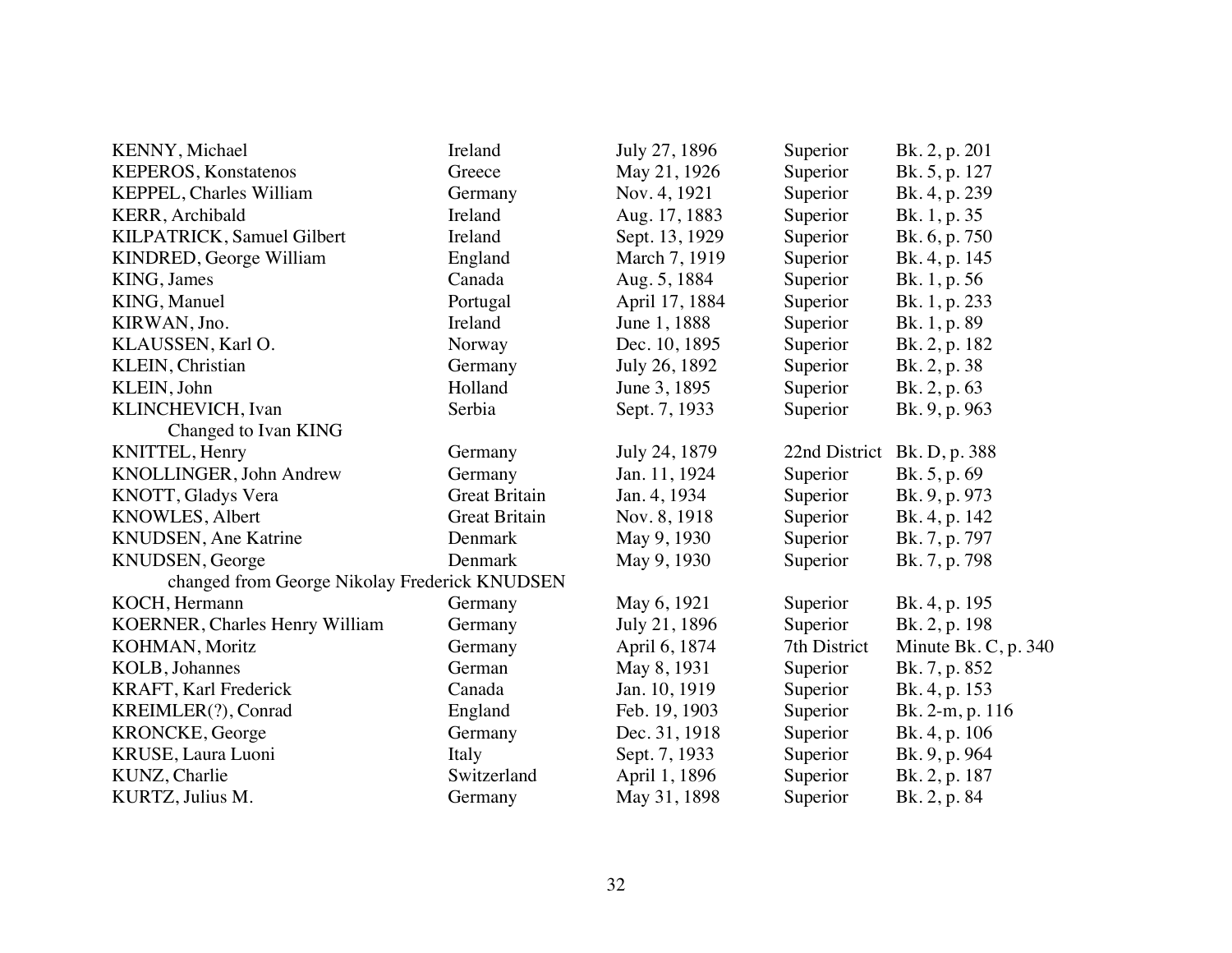| KUSER, Charles           | Switzerland | Oct. 14, 1901  | Superior | Bk. 2, p. 99    |  |
|--------------------------|-------------|----------------|----------|-----------------|--|
|                          |             |                |          |                 |  |
| LABORIE, Marius Lucien   | France      | Sept. 13, 1918 | Superior | Bk. 4, p. 125   |  |
| LACELL, William F.       | England     | Feb. 20, 1899  | Superior | Bk. 2, p. 8     |  |
| LACERDA, Antonio Luiz de | Portugal    | May 7, 1915    | Superior | Bk. 3, p. 43    |  |
| LACK, Michael            | France      | June 1, 1887   | Superior | Bk. 1, p. 77    |  |
| LACY, Martin             |             | Aug. 22, 1882  | Superior | Bk. 1, p. 30    |  |
| LAFARGUE, Bernard        | France      | Jan. 7, 1910   | Superior | Bk. 1, p. 31    |  |
| LAFARGUE, Jean           | France      | May 3, 1900    | Superior | Bk. 2, p. 14    |  |
| LaFLEUR, Joseph          | England     | March 9, 1885  | Superior | Bk. 1, p. 59    |  |
| LAFRANCHI, Agostino      | Switzerland | April 11, 1906 | Superior | Bk. 3, p. 175   |  |
| LAFRANCHI, Ambrogio      | Switzerland | Aug. 4, 1896   | Superior | Bk. 2, p. 79    |  |
| LAFRANCHI, Emilio        | Switzerland | Dec. 14, 1902  | Superior | Bk. 3, p. 7     |  |
| LAFRANCHI, Fedele        | Switzerland | July 5, 1913   | Superior | Bk. 2, p. 79    |  |
| LAFRANCHI, Fredolino     | Italy       | May 8, 1931    | Superior | Bk. 7, p. 864   |  |
| LAFRANCHI, Giovani       | Switzerland | Aug. 6, 1896   | Superior | Bk. 2, p. 210   |  |
| LAFRANCHI, Orsilia       | Switzerland | Feb. 26, 1906  | Superior | Bk. 3, p. 171   |  |
| LAFRANCHI, Steve         | Switzerland | July 2, 1906   | Superior | Bk. 3, p. 179   |  |
| LAGAN, Hugh              | Ireland     | March 20, 1888 | Superior | Bk. 1, p. 84    |  |
| LAGESON, Edward          | Sweden      | Jan. 6, 1911   | Superior | Bk. 2, p. 32    |  |
| LAHAYO, Frank            | German      | Sept. 6, 1934  | Superior | Bk. 10, p. 1015 |  |
| LAHORE, Catherine        | France      | Jan. 13, 1928  | Superior | Bk. 5, p. 202   |  |
| LAHORE, Jean Baptiste    | France      | March 2, 1923  | Superior | Bk. 5, p. 32    |  |
| LAMBRETTI, Louis         | Italy       | May 7, 1915    | Superior | Bk. 4, p. 17    |  |
| LAMPERTI, Modesto        | Italy       | June 13, 1892  | Superior | Bk. 1, p. 138   |  |
| LAND, George Albert      | Canada      | Jan. 11, 1918  | Superior | Bk. 4, p. 120   |  |
| LANDGRAFF, Robt.         | Germany     | May 26, 1886   | Superior | Bk. 1, p. 64    |  |
| LANG, Arthur             | Canada      | Aug. 18, 1891  | Superior | Bk. 2, p. 22    |  |
| LANG, William            | Ireland     | July 16, 1886  | Superior | Bk. 1, p. 65    |  |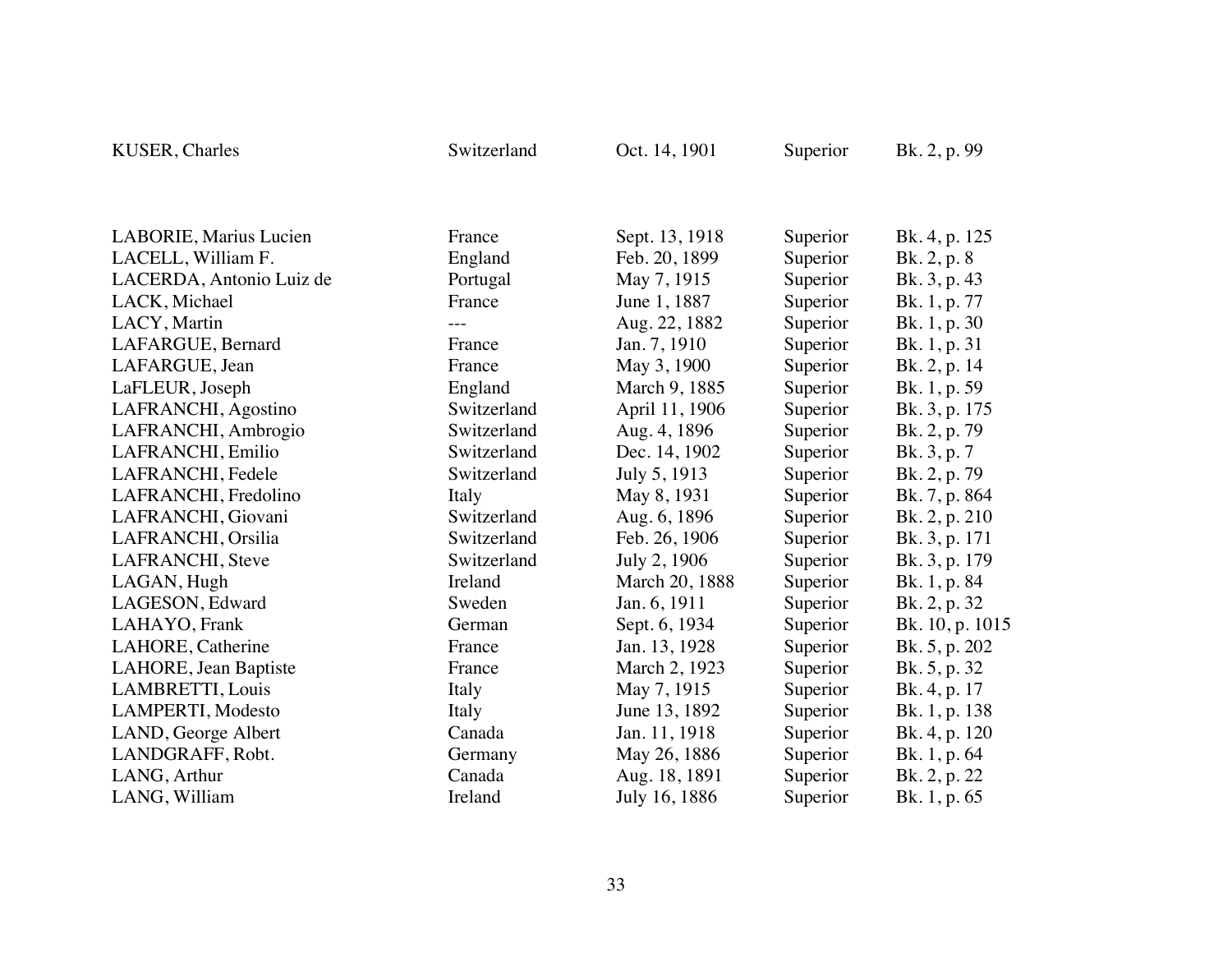| LANGE, Einar                  | Denmark              | June 7, 1928   | Superior     | Bk. 5, p. 210          |
|-------------------------------|----------------------|----------------|--------------|------------------------|
| LANGE, Emil                   | Germany              | March 22, 1895 | Superior     | Bk. 1, p. 179          |
| LANGE, Mathias                | Norway               | Nov. 12, 1900  | Superior     | Bk. 2, p. 29           |
| LANGHAFF, Carl Edward         | Denmark              | March 4, 1923  | Superior     | Bk. 5, p. 40           |
| LANGLAMET, Louis              | France               | May 4, 1933    | Superior     | Bk. 9, p. 951          |
| LANGSAM, David                | Austro-Hungary       | July 8, 1921   | Superior     | Bk. 4, p. 196          |
| LANGSAM, Samuel               | Austria              | March 4, 1923  | Superior     | Bk. 5, p. 47           |
| LANINI, Tobia                 | Switzerland          | Aug. 4, 1890   | Superior     | Bk. 2, p. 17           |
| <b>LANNERETONE, Pierre</b>    | France               | Oct. 10, 1913  | Superior     | Bk. 3, p. 19           |
| LANZI, Felix Antonio          | Switzerland          | Sept. 13, 1929 | Superior     | Bk. 6, p. 751          |
| LARA, Juan                    | Chili                | Aug. 10, 1871  | 7th District | Minute Bk. C, p. 88    |
| LARSEN, Charles               | Sweden               | Jan. 5, 1912   | Superior     | Bk. 2, p. 42           |
| LARSEN, Christian Felix       | Denmark              | May 20, 1927   | Superior     | Bk. 5, p. 177          |
| <b>LARSEN</b> , Laurits Anton | Denmark              | Aug. 6, 1900   | Superior     | Bk. 2, p. 25           |
| LARSON, John                  | Denmark              | July 11, 1913  | Superior     | Bk. 3, p. 17           |
| LARSON, Oscar Edward          | Sweden               | Nov. 2, 1917   | Superior     | Bk. 4, p. 68           |
| LATTUADA, Giuseppe            | Italy                | May 3, 1934    | Superior     | Bk. 10, p. 998         |
| LATTUADA, Mario               | Italy                | May 10, 1929   | Superior     | Bk. 6, p. 768          |
| LAUCHENAUER, Robert           | Switzerland          | Sept. 4, 1914  | Superior     | Bk. 3, p. 77           |
| LAURENZO, August Joseph       | Portugal             | Jan. 13, 1928  | Superior     | Bk. 5, p. 196          |
| LAURENZO, Marie Conception    | Portugal             | March 9, 1925  | Superior     | Bk. 5, p. 110          |
| LAURITSEN, Niels G.           | Denmark              | Jan. 5, 1912   | Superior     | Bk. 2, p. 50           |
| LAWLER, John                  | Ireland              | Aug. 2, 1886   | Superior     | Bk. 1, p. 68           |
| LAWLOR, Eleanor               | <b>Great Britain</b> | July 13, 1917  | Superior     | Bk. 4, p. 83           |
| LAWRENCE, John                | Portugal             | July 23, 1888  | Superior     | Bk. 1, p. 263          |
| LAZARE, Henry                 | Germany              | July 8, 1915   | Superior     | Bk. 4, p. 7            |
| LEARMOND, Jonathan F.         | West Indies          | April 3, 1908  | Superior     | Bk. 1, p. 12           |
| LeCORNAC, Pierre              |                      | Nov. 23, 1870  | 7th District | Minute Bk. B, p. 464   |
| LeCORNEC, Ange                | France               | March 16, 1904 | Superior     | Bk. 3, p. 37           |
| LEDWICK, James                | Ireland              | March 25, 1875 | 7th District | Judgment Bk. C, p. 415 |
| LEE, Alfred Crooks            | Scotland             | May 10, 1929   | Superior     | Bk. 6, p. 769          |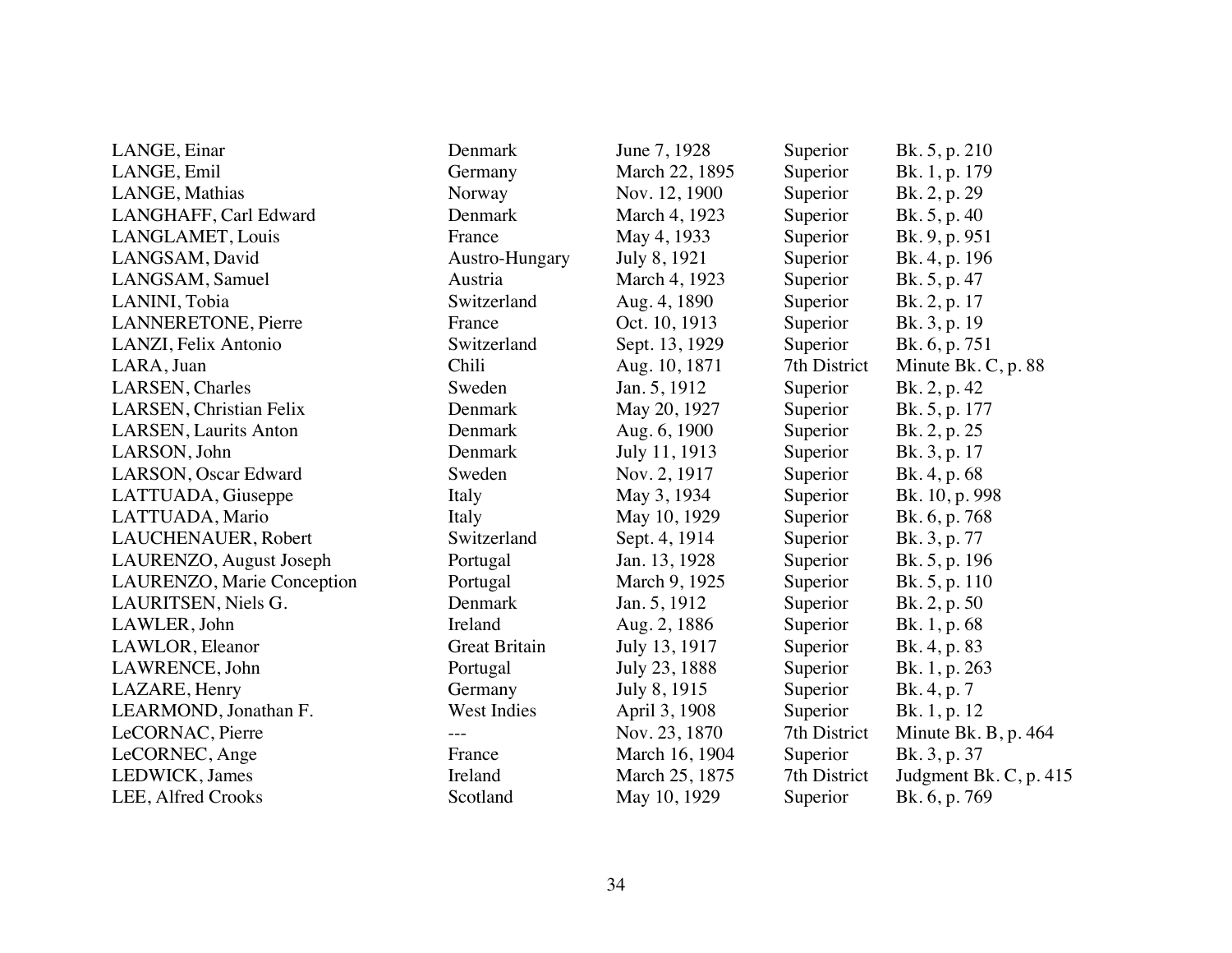| LEEGE, Anne Elizabeth          | German               | Sept. 12, 1930 | Superior     | Bk. 7, p. 811          |
|--------------------------------|----------------------|----------------|--------------|------------------------|
| LEEGE, Charles Otto            | German               | Sept. 12, 1930 | Superior     | Bk. 7, p. 810          |
| LEGAULT, Joseph I.             | Canada               | March 16, 1896 | Superior     | Bk. 2, p. 69           |
| LEGNE, Edw'd                   | Italy                | Jan. 8, 1886   | Superior     | Bk. 1, p. 62           |
| LENNON, Jas.                   | Ireland              | April 2, 1881  | Superior     | Bk. 1, p. 14           |
| LENNON, Joseph                 | <b>Great Britain</b> | Oct. 4, 1912   | Superior     | Bk. 2, p. 83           |
| LEONARDI, Anthony David        | Italy                | March 4, 1923  | Superior     | Bk. 5, p. 4            |
| <b>LEONARDI</b> , Celeste      | Italy                | Jan. 10, 1930  | Superior     | Bk. 6, p. 796          |
| LEONARDI, Clementina           | Italy                | Jan. 14, 1927  | Superior     | Bk. 5, p. 147          |
| LEONARDI, Francisco            | Italy                | Jan. 6, 1911   | Superior     | Bk. 2, p. 11           |
| LEONARDI, Natale               | Italy                | July 11, 1913  | Superior     | Bk. 2, p. 87           |
| LEONARDO, Estulano             | Portugal             | Aug. 9, 1904   | Superior     | Bk. 3, p. 105          |
| LEONI, Libero                  | Switzerland          | July 21, 1902  | Superior     | Bk. 2-m, p. 107        |
| LEUTHOLTZ, Hans Jacob          | Denmark              | Feb. 9, 1900   | Superior     | Bk. 2, p. 11           |
| LEVEY, Meyer                   |                      | March 5, 1867  | 7th District | Judgment Bk. B, p. 395 |
| LEVICK, John                   | England              | Jan. 7, 1892   | Superior     | Bk. 1, p. 132          |
| LEWIN, Joseph                  | Isle of Man          | Jan. 8, 1909   | Superior     | Bk. 1, p. 77           |
| LEWINGTON, Guy Archa. Ridgeway | Gr. Britain          | Aug. 29, 1895  | Superior     | Bk. 2, p. 65           |
| LEWIS, Austin                  | England              | March 1, 1897  | Superior     | Bk. 2, p. 213          |
| LEWIS, Claudido                | Portugal             | July 2, 1884   | Superior     | Bk. 1, p. 236          |
| LEWIS, Edward Dewart           | <b>Great Britain</b> | May 4, 1933    | Superior     | Bk. 9, p. 953          |
| LEWIS, Francis Charles         | <b>Great Britain</b> | Sept. 22, 1932 | Superior     | Bk. 9, p. 936          |
| LEZZINI, Carlo                 | Italy                | March 5, 1888  | Superior     | Bk. 1, p. 83           |
| LIJOUFLYCHT, Gustaf H.         | Sweden               | Oct. 4, 1912   | Superior     | Bk. 2, p. 81           |
| LINDSEY, Jessie                | <b>Great Britain</b> | May 13, 1932   | Superior     | Bk. 8, p. 903          |
| LINDSEY, Sidney                | Great Britain        | May 13, 1932   | Superior     | Bk. 8, p. 902          |
| LINKE, Carl Heinrich           | Germany              | Sept. 12, 1930 | Superior     | Bk. 7, p. 821          |
| LINKE, Charlotte Auguste       | Germany              | Sept. 6, 1934  | Superior     | Bk. 10, p. 1003        |
| LINKE, Conrad Erich            | Germany              | Jan. 4, 1934   | Superior     | Bk. 9, p. 974          |
| LLONNCH, Thos.                 | Mexico               | March 4, 1897  | Superior     | Bk. 2, p. 82           |
| LLOYD, William                 | $- - -$              | June 19, 1867  | County       | Minute Bk. B, p. 217   |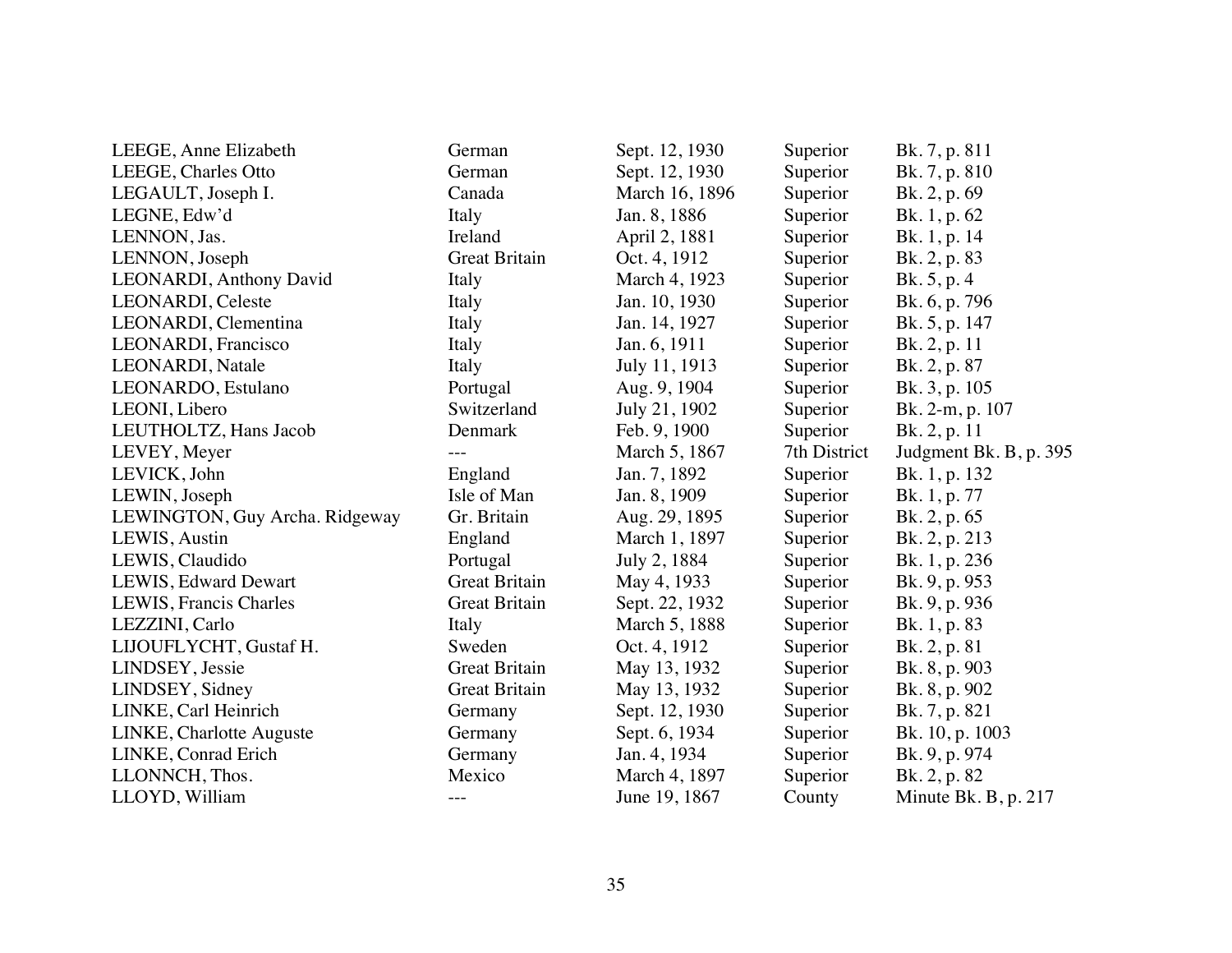| LOCATI, Carlo            | Italy                | March 1, 1899  | Superior     | Bk. 2, p. 9                    |
|--------------------------|----------------------|----------------|--------------|--------------------------------|
| LOCATI, Dome             | Italy                | April 27, 1896 | Superior     | Bk. 2, p. 189                  |
| LOCATI, Ernesto          | Italy                | Sept. 7, 1933  | Superior     | Bk. 9, 965                     |
| LOCK, George Henry       | <b>Great Britain</b> | July 11, 1919  | Superior     | Bk. 4, p. 163                  |
| LOCKE, Allan             | England              | Nov. 4, 1921   | Superior     | Bk. 4, p. 230                  |
| LOCKHART, Robert         | Ireland              | Nov. 6, 1908   | Superior     | Bk. 1, p. 75                   |
| LOFT, Thomas             | $---$                | April 3, 1867  | County       | Minute Bk. B, p. 204           |
| LOGUE, Edward            | <b>Great Britain</b> | Sept. 11, 1931 | Superior     | Bk. $7(8$ written over the 7), |
|                          |                      |                |              | p. 877                         |
| LONERGAN, Michael        | Ireland              | April 10, 1880 | Superior     | Bk. 1, p. 2                    |
| LONGLEY, Thomas          |                      | July 7, 1863   | 7th District | Judgment Bk. B, p. 280         |
| LONGLEY, William         | England              | May 1, 1890    | Superior     | Bk. 2, p. 3                    |
| LOPES, Jose Vieira       | Western Islands      | Aug. 6, 1892   | Superior     | Bk. 2, p. 49                   |
| LORELL, Ernest           | Canada               | June 10, 1902  | Superior     | Bk. 2-a, p. 39                 |
| LORELL, John B.          | Canada               | June 10, 1902  | Superior     | Bk. 2-a, p. 40                 |
| LORIGAN, Thomas Joseph   | <b>Great Britain</b> | Sept. 6, 1918  | Superior     | Bk. 4, p. 132                  |
| LOUIS, Jesus Jean Nicola | France               | June 24, 1895  | Superior     | Bk. 1, p. 180                  |
| LOUMENA, Henry           | France               | March 1, 1918  | Superior     | Bk. 4, p. 122                  |
| LOUSTAUNAU, J. P.        | France               | July 21, 1890  | Superior     | Bk. 2, p. 12                   |
| LOYEZ, Auguste           | France               | March 3, 1902  | Superior     | Bk. 1, p. 283                  |
| LUBA, Valentin           | Germany              | Sept. 25, 1895 | Superior     | Bk. 2, p. 65                   |
| LUCAS, Timothy           | $---$                | July 6, 1867   | 7th District | Minute Bk. B, p. 291           |
| LUIS, Antonio            | Portugal             | May 3, 1934    | Superior     | Bk. 10, p. 991                 |
| LUIS, Francisco M.       | Western Islands      | Aug. 6, 1888   | Superior     | Bk. 1-f, p. 280                |
| LULLWITZ, Michael Otto   | Russia               | July 5, 1912   | Superior     | Bk. 2, p. 67                   |
| LUND, Chanton N.         | Denmark              | Aug. 9, 1871   | 7th District | Minute Bk. C, p. 77            |
| LUNDQUIST, Carl Axel     | Sweden               | July 2, 1909   | Superior     | Bk. 2, p. 2                    |
| LUNDQUIST, John K.       | Sweden               | July 2, 1909   | Superior     | Bk. 1, p. 33                   |
| LUNDY, Harry             | <b>Great Britain</b> | Nov. 7, 1919   | Superior     | Bk. 4, p. 167                  |
| LUONI, Dionigi Carlo     | Italian              | Sept. 12, 1930 | Superior     | Bk. 7, p. 832                  |
| LYBERATOS, A.            | Greece               | June 1, 1888   | Superior     | Bk. 1, p. 257                  |
|                          |                      |                |              |                                |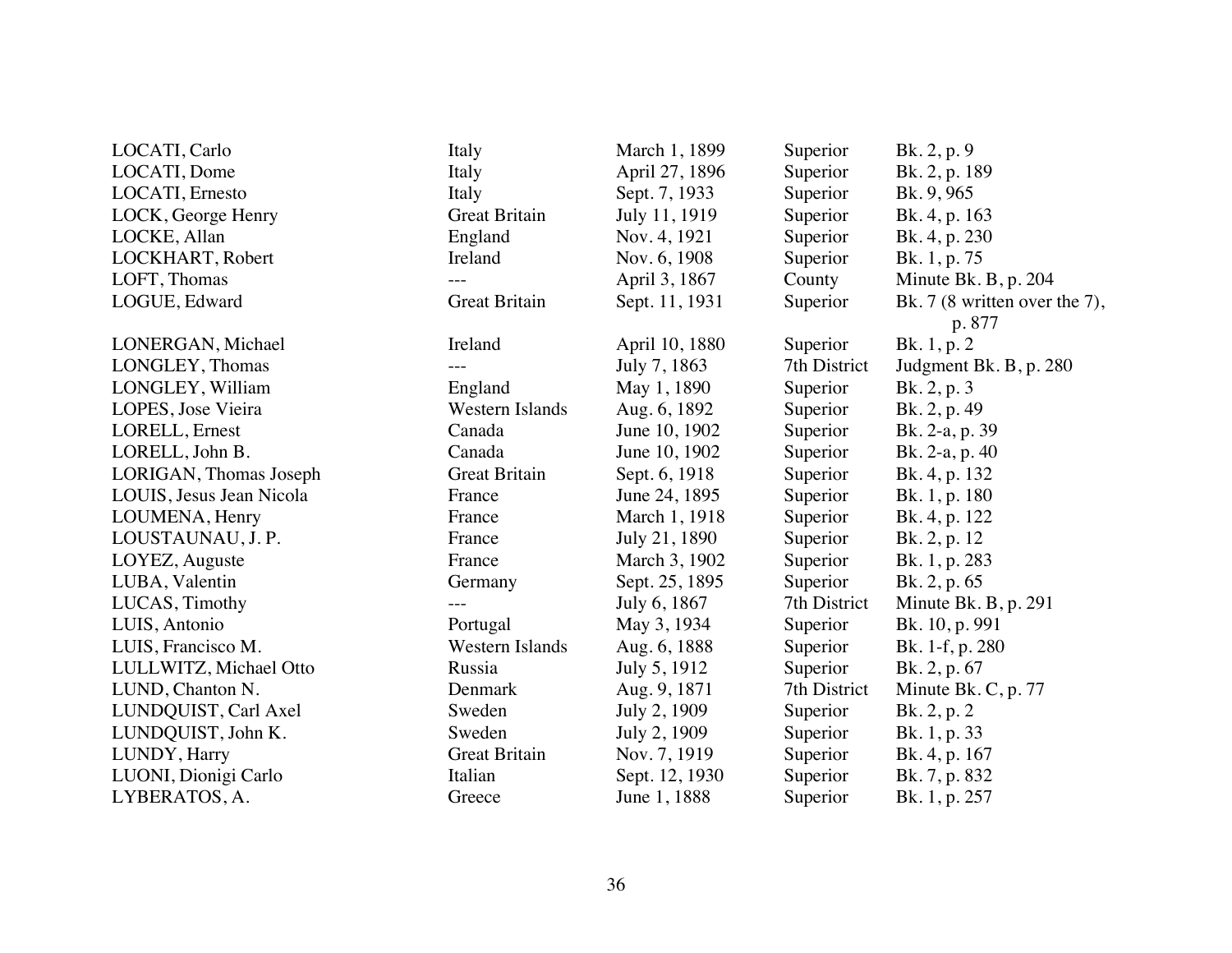| LYDIATT, Amos               | England                | Sept. 29, 1890          | Superior      | Bk. 2, p. 21           |
|-----------------------------|------------------------|-------------------------|---------------|------------------------|
| LYNCH, Richard              | Ireland                | July 30, 1894           | Superior      | Bk. 1, p. 166          |
| LYNCH, William              | Ireland                | Oct. 17, 1892           | Superior      | Bk. 2, p. 155          |
| LYON, Eva Anne              | England                | March 10, 1914          | Superior      | Bk. 3, p. 61           |
| LYON, Henry                 | England                | April 17, 1905          | Superior      | Bk. 3, p. 137          |
| LYONS, Edward               | Ireland                | Aug. 10, 1871           | 7th District  | Minute Bk. C, p. 89    |
|                             |                        |                         |               |                        |
|                             |                        |                         |               |                        |
| <b>MABLE, Charles</b>       |                        | March 7, 1865           | 7th District  | Judgment Bk. B, p. 339 |
| MABOLL, L.C.                | <b>Great Britain</b>   | July 2, 1872            | 7th District  | Min. Bk. C, p. 86      |
| MacDONALD, John             | <b>Great Britain</b>   | May 20, 1927            | Superior      | New Bk. 5, p. 149      |
| MacDONALD, John N.          | Nova Scotia            | Aug. 6, 1894            | Superior      | Bk. 1, p. 172          |
| MacDOUGALL, Thomas Allen    | Ireland                | Nov. 4, 1921            | Superior      | New Bk. 4, p. 233      |
| MACHADO, Andre A.           | Portugal               | Feb. 29, 1904           | Superior      | Bk. 3, p. 29           |
| MACHADO, Antonio Francisco  | Portugal               | April 24, 1903          | Superior      | Bk. 2-m, p. 118        |
| MACHADO, Catherine Quadros  | Portugal               | Jan. 14, 1927           | Superior      | New Bk. 5, p. 137      |
| MACHADO, Frank              | <b>Western Islands</b> | Aug. 4, 1890            | Superior      | Bk. 2, p. 16           |
| MACHADO, George             | <b>Azores Islands</b>  | April 20, 1892          | Superior      | Bk. 2, p. 25           |
| MACHADO, George             | <b>Azores Islands</b>  | April 20, 1902 (erased) |               |                        |
| MACHADO, Joao Silveira      | Western Islands        | July 18, 1892           | Superior      | Bk. 1, p. 144          |
| MACHADO, John F.            | Portugal               | Nov. 23, 1894           | Superior      | Bk. 1, p. 177          |
| MACHADO, Lauriano           | Portugal               | Dec. 23, 1889           | Superior      | Bk. 1, p. 111          |
| MACHADO, M. F.              | Portugal               | Feb. 10, 1890           | Superior      | Bk. $2, p. 3$          |
| MACHADO, Mariana Reis       | Portugal               | Sept. 14, 1928          | Superior      | New Bk. 5, p. 184      |
| MacKENZIE, Mary             | Nova Scotia            | March 7, 1919           | Superior      | New Bk. 4, p. 151      |
| MacKENZIE, William M.       | Scotland               | July 26, 1886           | Superior      | Bk. 1, p. 65           |
| MacLACHLAN, Arthur Eustace  | Ceylon                 | Jan. 11, 1929           | Superior      | New Bk. 5, p. 246      |
| MacLACHLAN, Hope Delimore   | <b>British</b>         | Sept. 22, 1932          | Superior      | New Bk. 9, p. 930      |
| MacMILLAN, Elizabeth Duncan | <b>Great Britain</b>   | May 8, 1925             | Superior      | New Bk. 5, p. 111      |
| MADELAINA, Joaquino         | Switzerland            | July 23, 1879           | 22nd District | Bk. D, p. 383          |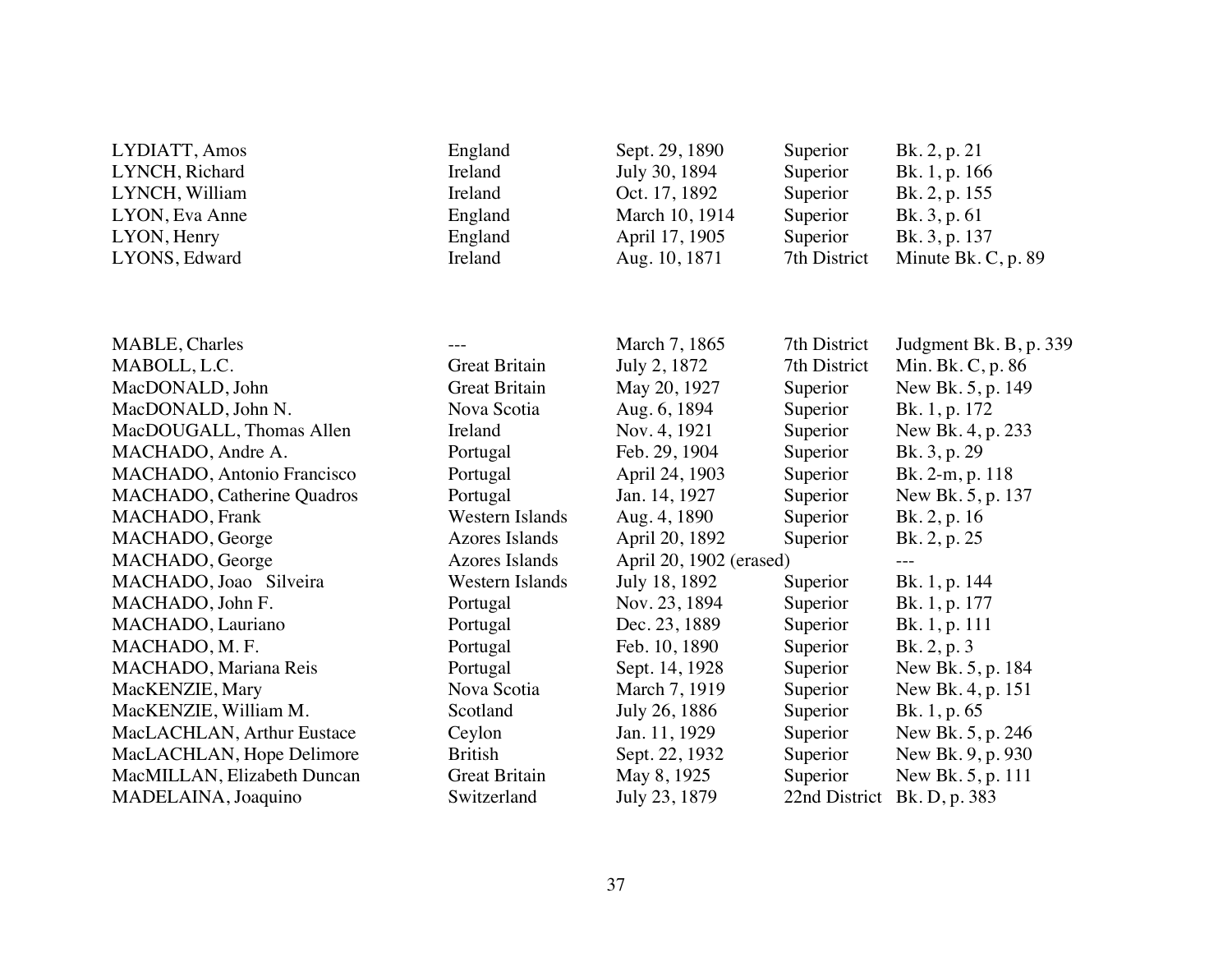| MADONNA, G.                       | Switzerland          | Aug. 7, 1890                  | Superior      | Bk. 2, p. 20       |
|-----------------------------------|----------------------|-------------------------------|---------------|--------------------|
| MADSEN, Hans P.M.                 | Denmark              | July 26, 1892                 | Superior      | Bk. 1, p. 145      |
| MAFFIA, Mary Carolina             | Italian              | May 13, 1932                  | Superior      | New Bk. 8, p. 911  |
| MAGEE, Chas. Ingram               | <b>Great Britain</b> | Aug. 3, 1877                  | 22nd District | Bk. D, p. 195      |
| MAGETTI, Dominico                 | Switzerland          | Jan. 4, 1866                  | County        | Bk. C, p. 301      |
|                                   |                      | (penciled above 1866 is 1876) |               |                    |
| MAGETTI, G.                       | Switzerland          | Aug. 23, 1882                 | Superior      | Bk. 1, p. 228      |
| MAGETTI, Giovani                  | Switzerland          | Aug. 8, 1888                  | Superior      | Bk. 1, p. 103      |
| MAGGETTI, Robert                  | Switzerland          | Aug. 7, 1890                  | Superior      | Bk. 2, p. 20       |
| MAGGIOLI, Giulio                  | Italian              | May 8, 1931                   | Superior      | New Bk. 7, p. 853  |
| MAGHETTI, Joseph                  | Italy                | June 23, 1892                 | Superior      | Bk. 1, p. 140      |
| <b>MAGNES</b> , Moses             | Russia               | Aug. 12, 1881                 | Superior      | Bk. 1, p. 225      |
| MAGNUSSON, Gustaf                 | Sweden               | March 29, 1888                | Superior      | Bk. 1, p. 84       |
| MAGUIRE, James F.                 | Ireland              | May 4, 1886                   | Superior      | Bk. 1, p. 63       |
| MAHON, E.B.                       |                      | July 8, 1869                  | 7th District  | Min. Bk. B, p. 374 |
| MAHON, Timothy                    | <b>Great Britain</b> | April 30,1857                 | 7th District  | Min. Bk. A, p. 302 |
| MAHONEY, Michael                  | Ireland              | Aug. 1, 1887                  | Superior      | Bk. 1, p. 78       |
| MAHONEY, Michael                  | Ireland              | May 18, 1896                  | Superior      | Bk. 1, p. 190      |
| MAILE, George C.                  | England              | April 7, 1913                 | Superior      | New Bk. 2, p. 92   |
| MAINWARING, Edward C.             | England              | April 19, 1895                | Superior      | Bk. 1, p. 180      |
| MAISETTI, Henry                   | Switzerland          | Jan. 10, 1930                 | Superior      | New Bk. 7, p. 787  |
| MAJOR, Lewis                      | <b>Great Britain</b> | Jan. 21, 1881                 | Superior      | Bk. 1, p. 12       |
| <b>MALOSETTI, Carlo Francesco</b> | Italy                | May 8, 1931                   | Superior      | New Bk. 7, p. 854  |
| MAMMOLA, Stefano Francisco        | Italy                | Sept. 12, 1930                | Superior      | New Bk. 7, p. 817  |
| MANCEBO, Antonio P.               | Portugal             | July 13, 1906                 | Superior      | Bk. 3, p. 183      |
| MANCEBO, John                     | Portugal             | July 28, 1906                 | Superior      | Bk. 3, p. 205      |
| MANNING, Alexander                | England              | Aug. 3, 1896                  | Superior      | Bk. 1, p. 208      |
| <b>MANSBRIDGE, Louise Swatton</b> | <b>Great Britain</b> | Jan. 5, 1933                  | Superior      | New Bk. 9, p. 945  |
| MANSEBO, J. A.                    | Portugal             | July 17, 1888                 | Superior      | Bk. 1, p. 261      |
| <b>MANTACH</b> , Robert Innes     | <b>Great Britain</b> | Nov. 10, 1922                 | Superior      | New Bk. 5, p. 29   |
| MANZONI, Henry                    | Switzerland          | Aug. 7, 1905                  | Superior      | Bk. 3, p. 141      |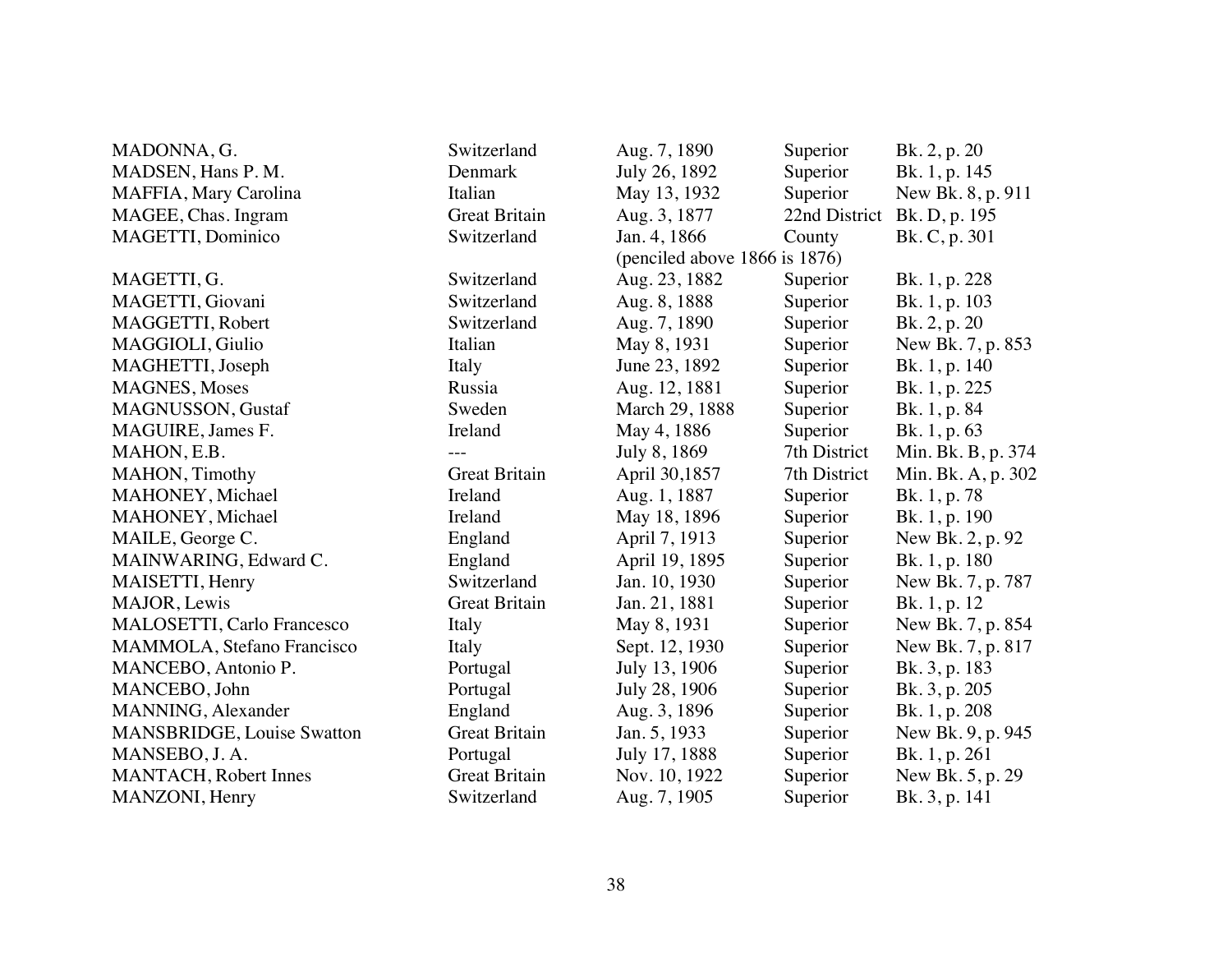| <b>MARCHAND</b> , Victor        | France               | Aug. 6, 1884   | Superior     | Bk. 1, p. 57           |
|---------------------------------|----------------------|----------------|--------------|------------------------|
| MARCHISIO, Angelo               | Italy                | Jan. 3, 1913   | Superior     | New Bk. 2, p. 44       |
| MARCIARINI, G.                  | Switzerland          | Aug. 4, 1890   | Superior     | Bk. 1, p. 122          |
| <b>MARIENI</b> , James          | Italy                | May 13, 1932   | Superior     | New Bk. 8, p. 913      |
| <b>MARIONI</b> , Louis          | Switzerland          | Dec. 27, 1898  | Superior     | Bk. 2, p. 87           |
| MARSHALL, Alex. S.              |                      | Nov. 8, 1860   | 7th District | Judgment Bk. B, p. 161 |
| MARSHALL, Stephen Robert        | <b>Great Britain</b> | Jan. 9, 1931   | Superior     | New Bk. 7, p. 839      |
| MARTH, Henry                    | Germany              | July 8, 1921   | Superior     | New Bk. 4, p. 165      |
| MARTIN, George                  | Greece               | June 1, 1888   | Superior     | Bk. 1, p. 88           |
| MARTINELLA, Joseph              | Switzerland          | Sept. 21, 1882 | Superior     | Bk. 1, p. 32           |
| MARTINELLI, Cero                | Switzerland          | May 23, 1900   | Superior     | Bk. 2, p. 92           |
| <b>MARTINELLI</b> , Ennio       | Switzerland          | March 30, 1906 | Superior     | Bk. 3, p. 173          |
| MARTINELLI, O.                  | Switzerland          | July 30, 1888  | Superior     | Bk. 1, p. 275          |
| MARTINELLI, S.                  | Switzerland          | Aug. 4, 1890   | Superior     | Bk. 2, p. 18           |
| <b>MARTINELLI</b> , Ventura     | Switzerland          | July 6, 1871   | 7th District | Min. Bk. C, p. 64      |
| <b>MARTINS, Manuel Viera</b>    | Portugal             | Jan. 3, 1935   | Superior     | New Bk. 11, p. 1038    |
| MARZELL, Joseph                 | Austria              | Aug. 6, 1900   | Superior     | Bk. 2, p. 25           |
| MASCIAGA, Giuseppi              | Italy                | Jan. 11, 1918  | Superior     | New Bk. 4, p. 113      |
| MASON, Saml.                    | Ireland              | May 2, 1882    | Superior     | Bk. 1, p. 24           |
| MASSET, George                  | France               | Aug. 6, 1859   | 7th District | Judgment Bk. B, p 90   |
| MASSEY, Alexander               | Scotland             | April 11, 1898 | Superior     | Bk. 1, p. 218          |
| MASTAI, Antonio                 | Italy                | July 29, 1886  | Superior     | Bk. 1, p. 65           |
| MASTRAI, C.                     | Italy                | Dec. 1, 1890   | Superior     | Bk. 1, p. 126          |
| MATAUSEK, Emil                  | Austria-Hungary      | Nov. 5, 1915   | Superior     | New Bk. 4, p. 31       |
| <b>MATHAIS, Manuel de Bruen</b> | Portugal             | July 28, 1902  | Superior     | Bk. 2-m, p. 110        |
| MATHIAS, Mary                   | Portugal             | May 13, 1932   | Superior     | New Bk. 8, p. 916      |
| MATOS, M. B. de                 | Portugal             | Dec. 31, 1883  | Superior     | Bk. 1, p. 231          |
| <b>MATTEI, Constantino</b>      | Switzerland          | July 21, 1902  | Superior     | Bk. 2-m, p. 107        |
| <b>MATTEI, Ulisses</b>          | Switzerland          | July 31, 1900  | Superior     | Bk. 2-m, p. 95         |
| <b>MATTERY, Anton</b>           | Italy                | Aug. 3, 1904   | Superior     | Bk. 3, p. 87           |
| MATTHAEUS, George               | Germany              | April 11, 1898 | Superior     | Bk. 1, p. 219          |
|                                 |                      |                |              |                        |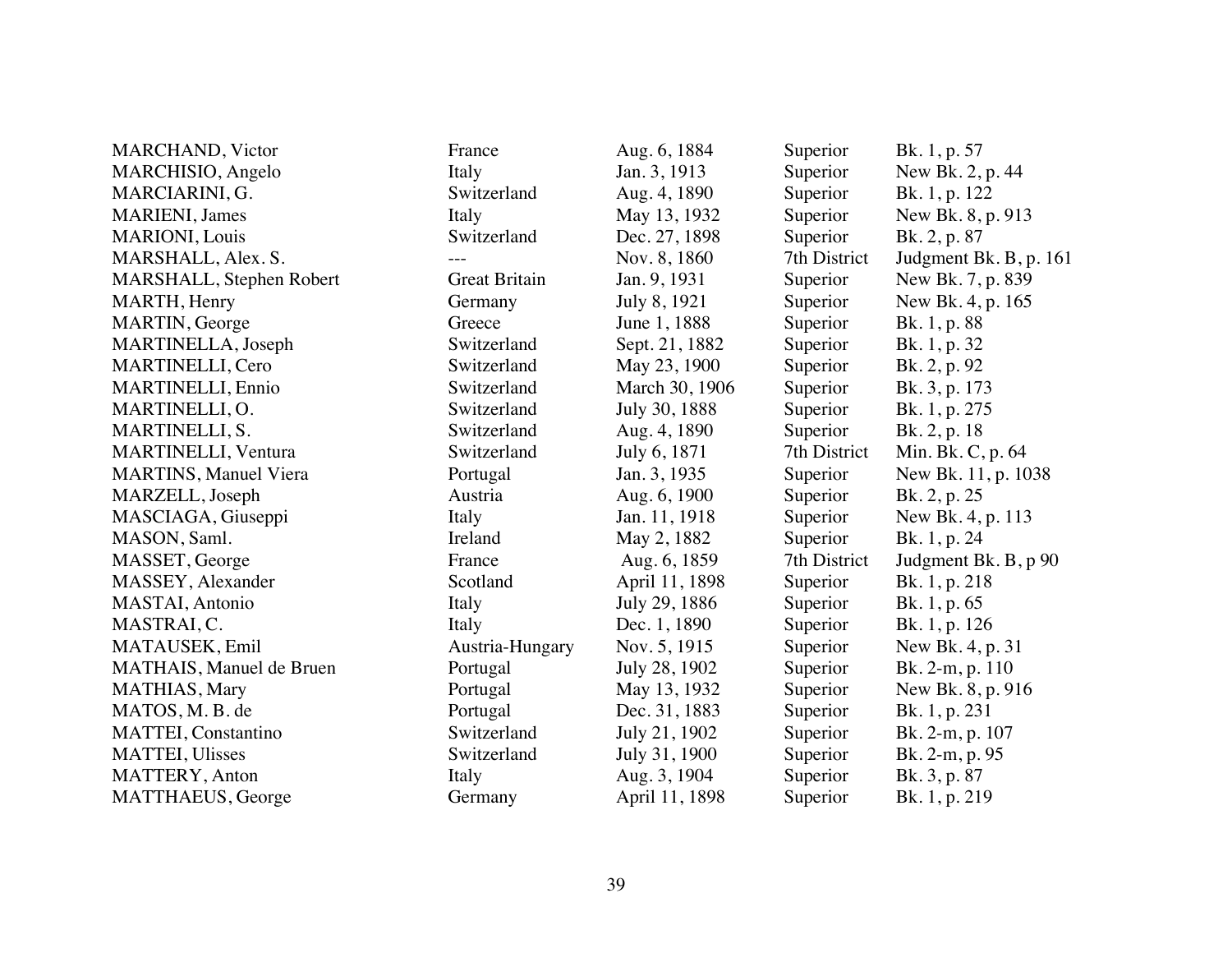| <b>MATTHIES, Otto Theodore</b> | Germany              | July 11, 1919  | Superior      | New Bk. 4, p. 79   |
|--------------------------------|----------------------|----------------|---------------|--------------------|
| MATTI, Vitole                  | Italy                | Dec. 14, 1903  | Superior      | Bk. 3, p. 9        |
| <b>MATTONI</b> , James         | Switzerland          | July 12, 1890  | Superior      | Bk. 2, p. 6        |
| MATTOS, Antonio                | Western Islands      | July 21, 1890  | Superior      | Bk. 2, p. 11       |
| MATTOS, Manuel Rodriguez       | Portugal             | Sept. 12, 1924 | Superior      | New Bk. 5, p. 88   |
| MATTSON, Abraham               | Finland              | March 6, 1914  | Superior      | New Bk. 3, p. 55   |
| <b>MAURELLI</b> , James        | Switzerland          | Aug. 5, 1890   | Superior      | Bk. 2, p. 19       |
| MAY, George M.                 | Portugal             | May 16, 1887   | Superior      | Bk. 1, p. 76       |
| MAY, James                     | Ireland              | Aug. 2, 1886   | Superior      | Bk. 1, p. 69       |
| MAYER, Leopold                 | Germany              | Apr. 10, 1879  | 22nd District | Bk. D, p. 363      |
| MAYER, Max                     | Germany              | July 14, 1880  | Superior      | Bk. 1, p. 221      |
| MAYOU, Joe                     | Canada               | Aug. 5, 1892   | Superior      | Bk. 2, p. 46       |
| MAZET, Florent                 | France               | March 4, 1921  | Superior      | New Bk. 4, p. 197  |
| MAZZA, Frank                   | Switzerland          | Sept. 7, 1883  | Superior      | Bk. 1, p. 36       |
| MAZZINI, Pietro                | Italy                | Jan. 4, 1934   | Superior      | New Bk. 10, p. 976 |
| MAZZOLINI, Giuseppe            | Switzerland          | Aug. 8, 1892   | Superior      | Bk. 2, p. 50       |
| MAZZOTTI, Giacome              | Italy                | March 6, 1914  | Superior      | New Bk. 3, p. 49   |
| MAZZUCHI, Martino              | Italy                | Jan. 4, 1934   | Superior      | New Bk. 9, p. 928  |
| McALLISTER, Archibald Charles  |                      | July 3, 1867   | 7th District  | Min. Bk. B, p. 286 |
| McBRIDE, Hubert                | Australia            | Aug. 7, 1906   | Superior      | Bk. 3, p. 241      |
| McBRIDE, Hugh                  | Ireland              | July 30, 1894  | Superior      | Bk. 1, p. 167      |
| McBRIDE, William               | <b>Great Britain</b> | Oct. 24, 1881  | Superior      | Bk. 1, p. 19       |
| McBRYDE, Thomas                | Ireland              | May 10, 1892   | Superior      | Bk. 1, p. 135      |
| McCAMMON, Joseph Black         | Ireland              | Jan. 2, 1914   | Superior      | New Bk. 3, p. 45   |
| McCAMMON, Robert               | <b>Great Britain</b> | Jan. 14, 1921  | Superior      | New Bk. 4, p. 202  |
| McCARTHY, J.                   | Ireland              | Aug. 3, 1880   | Superior      | Bk. 1, p. 12       |
| McCARTHY, William              | <b>Great Britain</b> | July 13, 1917  | Superior      | New Bk. 4, p. 107  |
| McCLURE, David                 | Ireland              | July 28, 1896  | Superior      | Bk. 1, p. 204      |
| McCLURE, James                 | Ireland              | Aug. 3, 1896   | Superior      | Bk. 1, p. 207      |
| McCOMBIE, Alexander B.         | England              | July 15, 1898  | Superior      | Bk. 2, p. 2        |
| McCONNELL, Charles             | <b>Great Britain</b> | Nov. 5, 1920   | Superior      | New Bk. 4, p. 198  |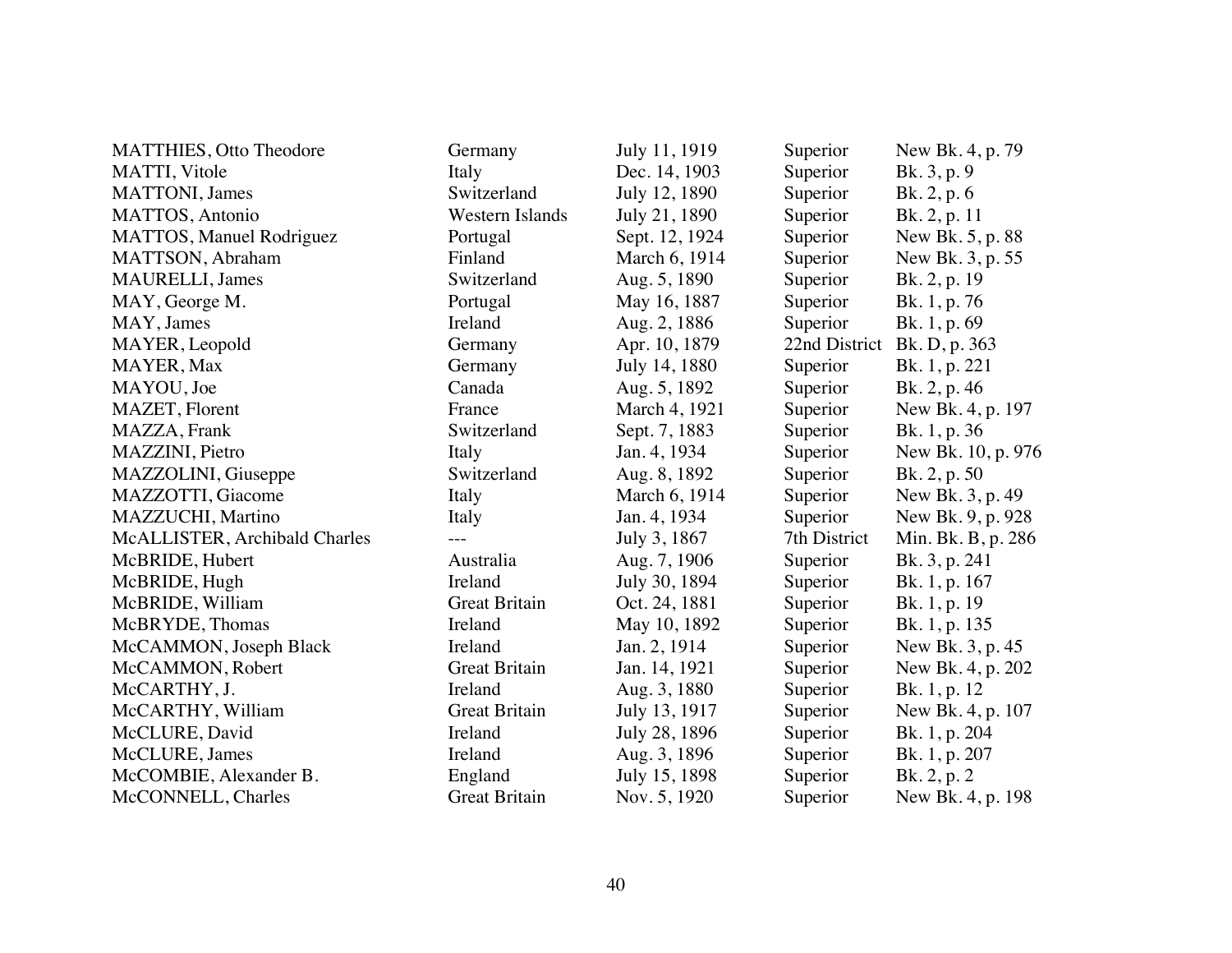| McCORMACK, John           | Ireland              | July 6, 1871   | 7th District  | Min. Bk. C, p. 62           |
|---------------------------|----------------------|----------------|---------------|-----------------------------|
| McCORMICK, Michael        | <b>Great Britain</b> | July 7, 1911   | Superior      | New Bk. 2, p. 35            |
| McCUNE, Thomas            | Ireland              | May 14, 1888   | Superior      | Bk. 1, p. 255               |
| McDERMOTT, Edward         | <b>Great Britain</b> | Nov. 15, 1918  | Superior      | New Bk. 4, p. 144           |
| McDERMOTT, James          | Ireland              | Sept. 20, 1886 | Superior      | Bk. 1, p. 73                |
| McDONALD, Ralph Ernest    | <b>Great Britain</b> | Jan. 13, 1922  | Superior      | New Bk. 4, p. 247           |
| McDONALD, Angus           | Nova Scotia          | Aug. 6, 1894   | Superior      | Bk. 1, p. 170               |
| McDONALD, Donald          | Canada               | Aug. 6, 1894   | Superior      | Bk. 1, p. 172               |
| McDONALD, G.              | Canada               | Oct. 2, 1882   | Superior      | Bk. 1, p. 32                |
| McDONALD, W.L.            | England              | Dec. 17, 1883  | Superior      | Bk. 1, p. 39                |
| McDONALD, William Joseph  | <b>Great Britain</b> | Jan. 12, 1917  | Superior      | New Bk. 4, p. 81            |
| McELDOWNEY, James         | Ireland              | July 17, 1900  | Superior      | Bk. 2, p. 24                |
| McELEVEE, James           | England              | May 3, 1897    | Superior      | Bk. 1, p. 215               |
| McELNAY, James S.         | Ireland              | July 12, 1871  | 7th District  | Min. Bk. C, p. 75           |
| McELNAY, John             | <b>Great Britain</b> | July 18, 1877  | 22nd District | Judgment Bk. D, p. 158      |
| McELNAY, Wm. James        | <b>Great Britain</b> | July 17, 1877  | 22nd District | Judgment Bk. D, p. 156      |
| McFADDEN, Sandy           | <b>Great Britain</b> | Jan. 9, 1925   | Superior      | New Bk. 5, p. 101           |
| McFARLANE, Robert         | Scotland             | Jan. 12, 1923  | Superior      | New Bk. 5, p. 37            |
| McGARY, John              | Ireland              | Aug. 2, 1880   | Superior      | Bk. 1, p. 10                |
| McGAUGHEY, Samuel James   | Ireland              | Aug. 3, 1896   | Superior      | Bk. 1, p. 206               |
| McGILLEN, John            | Ireland              | Nov. 27, 1889  | Superior      | Bk. 1, p. 109               |
| McGINTY, James            | $\overline{a}$       | Nov. 9, 1861   | 7th District  | Judgment Bk. B, p. 220      |
| McGOVERN, Edward          | Canada               | June 7, 1890   | Superior      | Bk. 2, p. 4                 |
| McGOVERN, R.              | Canada               | Aug. 21, 1882  | Superior      | Bk. 1, p. 30                |
| McHALE, J. A. H.          | Ireland              | July 5, 1884   | Superior      | Bk. 1, p. 236               |
| McHUGH, Peter             | Ireland              | March 27, 1875 | 7th District  | Judgment Bk. C, p. 422      |
| McINNES, Alexander        | Prince Edward Isl.   | March 13, 1905 | Superior      | Bk. 3, p. 131               |
| McINTOSH, Amanda          | <b>Great Britain</b> | Jan. 9, 1925   | Superior      | New Bk. 5, p. 104           |
| McINTOSH, Charles Haggard | <b>Great Britain</b> | Jan. 14, 1927  | Superior      | New Bk. 5, p. 150           |
| McKAY, J.A.               | <b>Great Britain</b> | June 4, 1894   | Superior      | Bk. 1, p. 163               |
| McKEAN, Robert            | Ireland              | July 31, 1877  |               | 22nd District Bk. D, p. 189 |
|                           |                      |                |               |                             |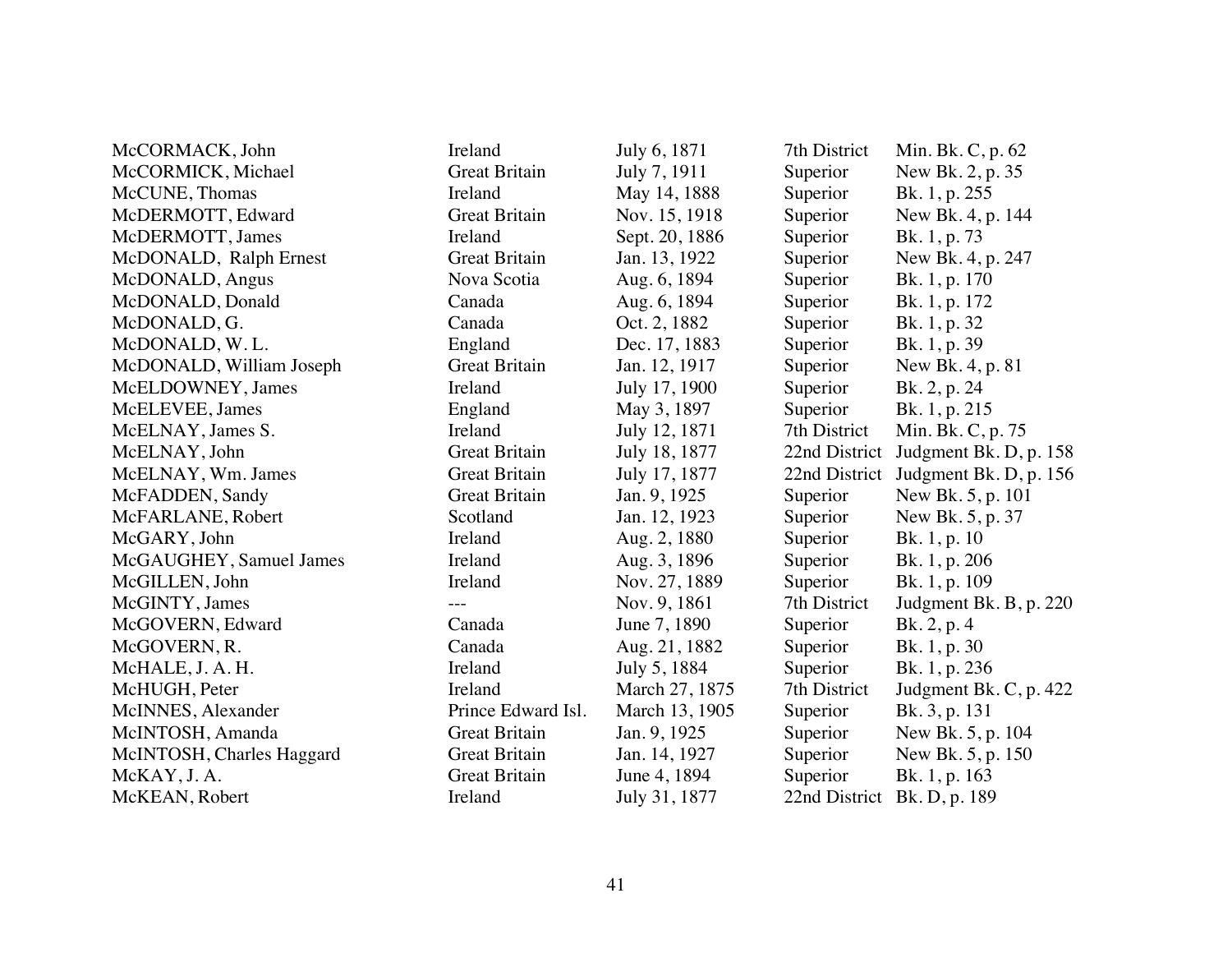| McKEON, Jas.              | Ireland              | June 13, 1884  | Superior      | Bk. 1, 44              |
|---------------------------|----------------------|----------------|---------------|------------------------|
| McKIE, Joseph Harold      | <b>Great Britain</b> | March 2, 1923  | Superior      | New Bk. 5, p. 41       |
| McLEAN, Jas. T.           | Canada               | April 26, 1884 | Superior      | Bk. 1, p. 234          |
| McLEOD, Alexander         | <b>Great Britain</b> | June 18, 1877  | 22nd District | Judgment Bk. D, p. 146 |
| McMAHON, Michael          | Ireland              | March 10, 1891 | Superior      | Bk. 1, p. 127          |
| McNALLY, Mary             | <b>Great Britain</b> | July 12, 1918  | Superior      | New Bk. 4, p. 133      |
| McNALLY, Matthew          | <b>Great Britain</b> | March 3, 1916  | Superior      | New Bk. 4, p. 47       |
| McNAMARA,<br>Edward       | Ireland              | April 6, 1874  | 7th District  | Judgment Bk. C, p. 343 |
| McNAMARA, John            | Ireland              | Oct. 23, 1889  | Superior      | Bk. 1, p. 108          |
| McNEIL, Donald Abraham    | Canada               | Sept. 13, 1929 | Superior      | New Bk. 5, p. 749      |
| McNEIL, Robert            | England              | July 6, 1871   | 7th District  | Min. Bk. C, p. 65      |
| McNICHOLAS, Thomas Joseph | <b>British</b>       | Jan. 9, 1931   | Superior      | New Bk. 7, p. 848      |
| McVANNER, Daniel          | ---                  | Nov. 6, 1865   | 7th District  | Judgment Bk. B, p. 360 |
| MEAGOR, Henry             | England              | March 15, 1900 | Superior      | Bk. 2, p. 12           |
| MEAGOR, Richard           | England              | March 4, 1895  | Superior      | Bk. 1, p. 178          |
| MEAGOR, William           | England              | June 16, 1902  | Superior      | Bk. 2, p. 105          |
| MEDICI, Demetrio          | Switzerland          | Feb. 11, 1901  | Superior      | Bk. 2, p. 97           |
| <b>MEGHER, Cornelius</b>  | Ireland              | March 24, 1874 | 7th District  | Judgment Bk. C, p. 412 |
| <b>MEISNER, Gustav</b>    | Germany              | Feb. 4, 1882   | Superior      | Bk. 1, p. 21           |
| MELANO, Andrea            | Italy                | Aug. 1, 1894   | Superior      | Bk. 1, p. 168          |
| MELLEN, John Olaf Einer   | Sweden               | May 6, 1921    | Superior      | New Bk. 4, p. 204      |
| MELLO, Antonio de         | Portugal             | July 16, 1888  | Superior      | Bk. 1, p. 258          |
| MELONI, Guadenzio Johnie  | Italy                | Sept. 22, 1932 | Superior      | New Bk. 9, p. 939      |
| MENARY, Alexander         | Ireland              | Jan. 13, 1928  | Superior      | New Bk. 5, p. 198      |
| MENARY, David             | Ireland              | Sept. 2, 1921  | Superior      | New Bk. 4, p. 220      |
| MENDER, Joseph            | Austria              | June 2, 1902   | Superior      | Bk. 2-a, p. 38         |
| MENDONCA, Joseph Silva    | Azores Islands       | Sept. 13, 1929 | Superior      | New Bk. 6, p. 774      |
| MENDOZA, Joe Vierra       | Portugal             | May 4, 1923    | Superior      | New Bk. 5, p. 45       |
| MENDOZA, Zena Martins     | Portugal             | Jan. 11, 1924  | Superior      | New Bk. 5, p. 67       |
| MENOTTI, Pasquinucci      | Italy                | Jan. 20, 1902  | Superior      | Bk. 2, p. 34           |
| MERLA, Carlo              | Italy                | Sept. 14, 1928 | Superior      | New Bk. 5, p. 223      |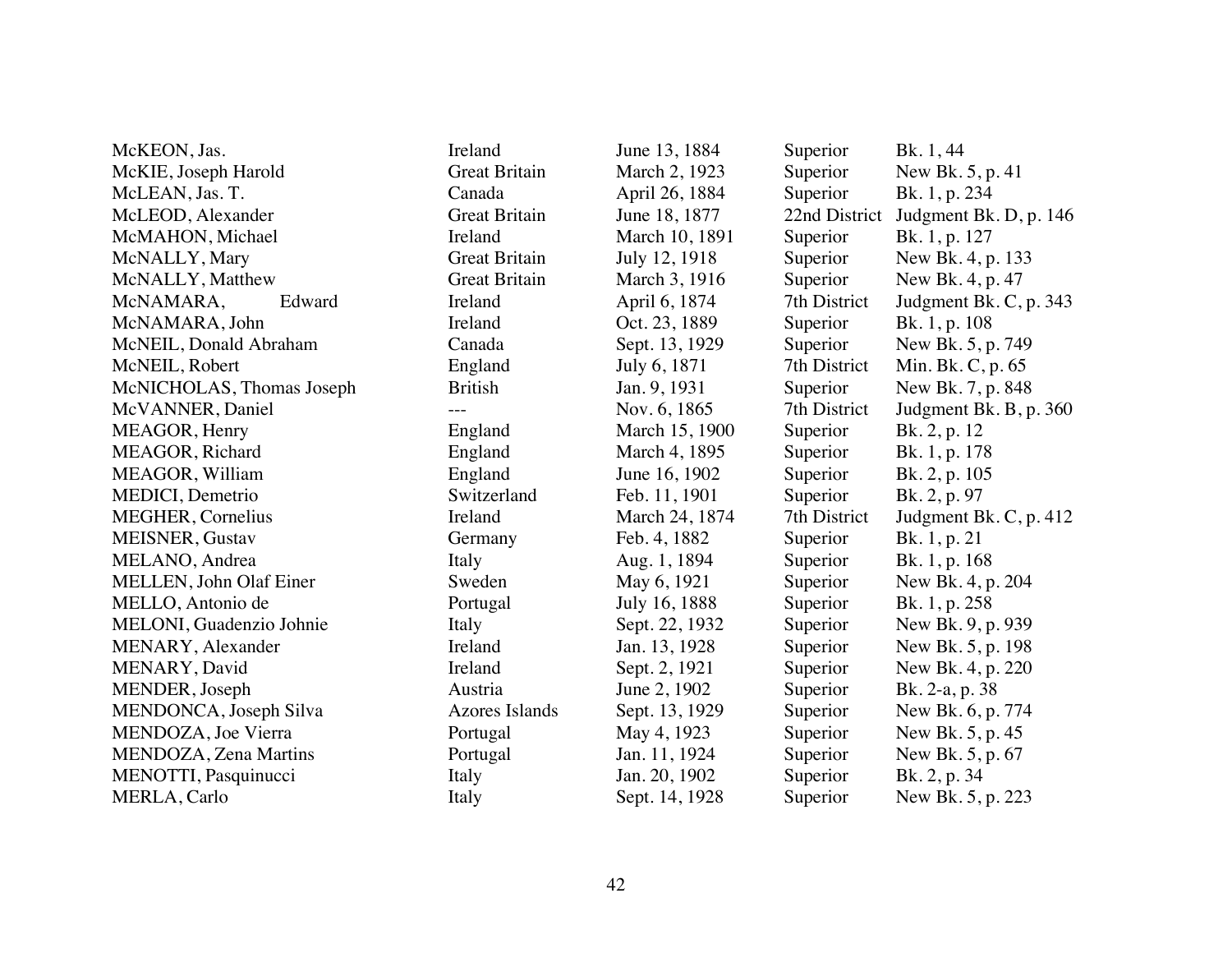| MERRY, Richard               | Ireland                | March 20, 1895 | Superior     | Bk. 1, p. 178      |
|------------------------------|------------------------|----------------|--------------|--------------------|
| MEWTON, Herbert              | <b>Great Britain</b>   | Sept. 7, 1933  | Superior     | New Bk. 9, p. 966  |
| <b>MEYER, Charles</b>        | Germany                | Jan. 8, 1915   | Superior     | New Bk. 4, p. 4    |
| <b>MEYER, Charles</b>        | Germany                | July 28, 1896  | Superior     | Bk. 1, p. 202      |
| MEYER, Eugene                | Germany                | Sept. 11, 1925 | Superior     | New Bk. 5, p. 121  |
| MEYERS, Daniel               | Ireland                | Aug. 4, 1884   | Superior     | Bk. 1, p. 55       |
| MEYERS, Edward               | Ireland                | Aug. 6, 1884   | Superior     | Bk. 1, p. 245      |
| MEZZERA, Louis               | Italy                  | Sept. 6, 1918  | Superior     | New Bk. 4, p. 127  |
| MICHAELIS, Wilhelmina Sophia | Germany                | May 21, 1926   | Superior     | New Bk. 5, 129     |
| MIDEIROS, Jose M.            | <b>Western Islands</b> | July 21, 1890  | Superior     | Bk. 2, p. 8        |
| MIEDEMA, Cornelius           | Holland                | Aug. 6, 1906   | Superior     | Bk. 3, p. 221      |
| MILANI, Enrico               | Italy                  | Sept. 3, 1915  | Superior     | New Bk. 4, p. 26   |
| MILANI, James                | Italy                  | Sept. 13, 1929 | Superior     | New Bk. 6, p. 779  |
| MILANI, Joseph (Guiseppe)    | Italy                  | May 10, 1929   | Superior     | New Bk. 6, p. 767  |
| MILANI, Joseph George        | Italy                  | May 10, 1929   | Superior     | New Bk. 6, p. 766  |
| MILANI, Louis                | Italy                  | Sept. 13, 1929 | Superior     | New Bk. 6, p. 780  |
| MILANI, Luigi                | Italy                  | Jan. 9, 1914   | Superior     | New Bk. 3, p. 40   |
| MILANI, Pablo                | Italy                  | Oct. 6, 1902   | Superior     | Bk. 2-a, p. 46     |
| MILLER, Katerine Smolarik    | Czechoslavakia         | May 3, 1934    | Superior     | New Bk. 10, p. 992 |
| MILLER, Martin               | Germany                | July 25, 1892  | Superior     | Bk. 1, p. 145      |
| MILLER, Wm. J.               | $---$                  | July 6, 1869   | 7th District | Min. Bk. B, p. 292 |
| MILLIGAN, John D.            | <b>Great Britain</b>   | Sept. 23, 1890 | Superior     | Bk. 2, p. 21       |
| MINGST, Claus Christian      | Germany                | July 7, 1911   | Superior     | New Bk. 2, p. 36   |
| MINSTRELL, Erna              | <b>Swiss</b>           | Sept. 7, 1933  | Superior     | New Bk. 9, p. 967  |
| MITCHELL, George             | England                | Jan. 9, 1925   | Superior     | New B k. 5, p. 90  |
| MITCHELL, John               | Ireland                | July 16, 1888  | Superior     | Bk. 1, p. 93       |
| MITCHELL, William            | Ireland                | July 28, 1896  | Superior     | Bk. 1, p. 203      |
| MITTI, Caterina              | Italy                  | May 8, 1931    | Superior     | New Bk. 7, p. 860  |
| MITTI, Clement Luigi         | Italy                  | May 3, 1934    | Superior     | New Bk. 10, p. 993 |
| MOCKLER, Matilda             | England                | May 9, 1930    | Superior     | New Bk. 7, p. 799  |
| MOLENKAMP, John              | Holland                | Dec. 13, 1905  | Superior     | Bk. 3, p. 155      |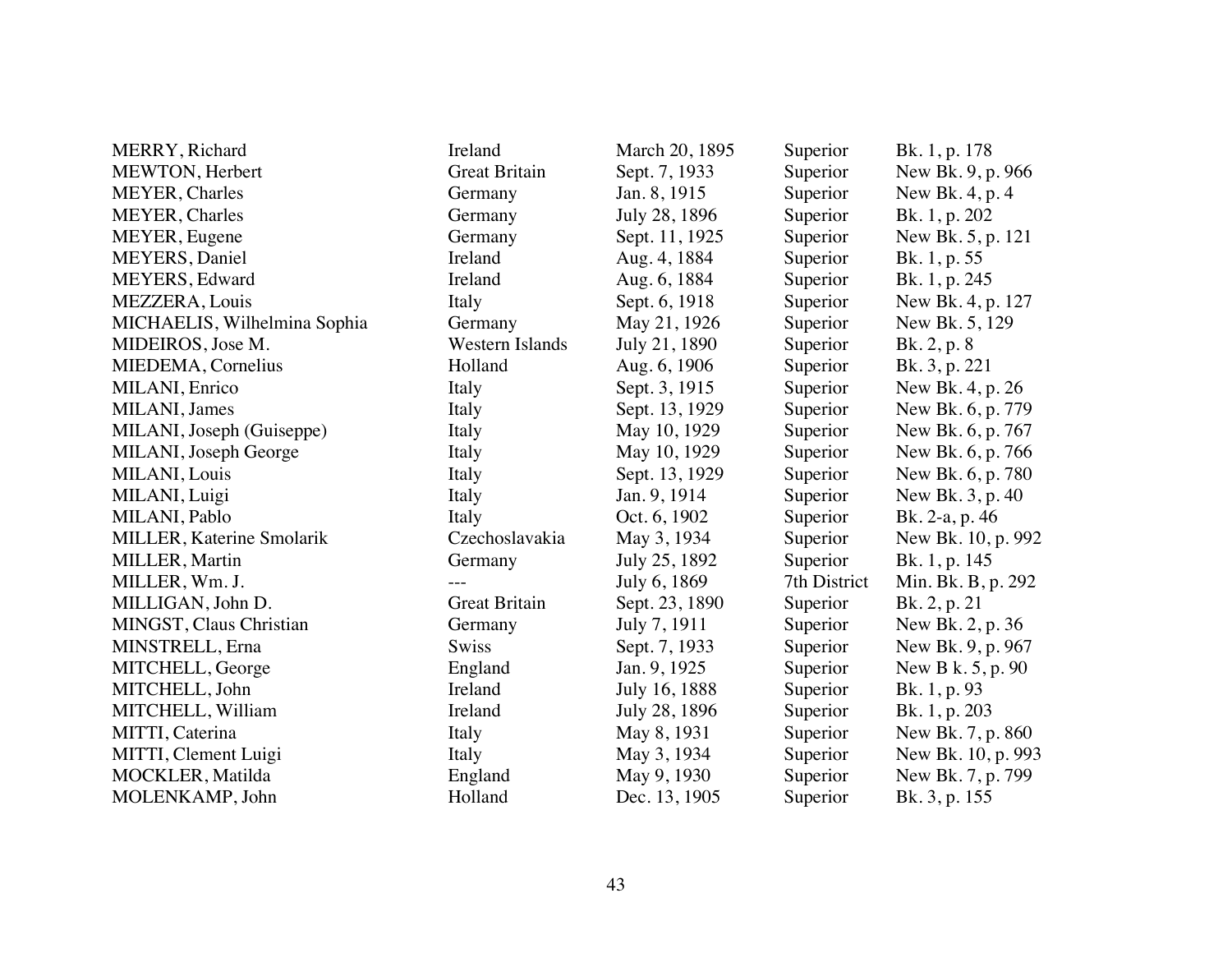| MOLENKAMP, John                  | Netherland           | July 16, 1909  | Superior      | New Bk. 1, p. 30       |
|----------------------------------|----------------------|----------------|---------------|------------------------|
| MOLENKAMP, Peter                 | Holland              | Dec. 13, 1905  | Superior      | Bk. 3, p. 153          |
| MOLIMARI, B.                     | Switzerland          | Aug. 4, 1890   | Superior      | Bk. 2, p. 18           |
| MOLINARI, James                  | Italy                | April 4, 1913  | Superior      | New Bk. 3, p. 6        |
| MOLINE, John                     | Sweden               | July 25, 1898  | Superior      | Bk. 2, p. 3            |
| <b>MOMSEN, Sophie Margaretha</b> | Germany              | Jan. 13, 1928  | Superior      | New Bk. 5, p. 200      |
| MONAHAN, Edward                  | England              | Jan. 3, 1913   | Superior      | New Bk. 2, p. 94       |
| MONDON, C.G.                     | France               | July 3, 1888   | Superior      | Bk. 1, p. 91           |
| <b>MONSON</b> , Carls            | Germany              | July 29, 1892  | Superior      | Bk. 2, p. 39           |
| <b>MONTANI</b> , Antony          | Italy                | Jan. 14, 1927  | Superior      | New Bk. 5, p. 151      |
| MOONAN, Jno. J.                  | Ireland              | April 8, 1884  | Superior      | Bk. 1, p. 233          |
| <b>MOORE, Garrett</b>            | <b>Great Britain</b> | March 5, 1920  | Superior      | New Bk. 4, p. 178      |
| MOORE, John                      | Ireland              | Aug. 9, 1871   | 7th District  | Min. Bk. C, p. 80      |
| <b>MORAES, Mary Carmel</b>       | Portugal             | Jan. 3, 1935   | Superior      | New Bk. 11, p. 1033    |
| MORAIS, Jose                     | Portugal             | Jan. 7, 1901   | Superior      | Bk. 2-m, p. 96         |
| MORAN, Nicholas                  | Ireland              | Feb. 25, 1907  | Superior      | New Bk. 1, p. 1        |
| MORAN, Peter                     | Ireland              | Aug. 7, 1900   | Superior      | Bk. 2, p. 26           |
| MORAN, Peter                     |                      | July 9, 1870   | 7th District  | Min. Bk. B, p. 433     |
| MORENINI, Joe                    | Switzerland          | May 12, 1902   | Superior      | Bk. 2, p. 104          |
| MORGAN, Emily                    | England              | Jan. 11, 1929  | Superior      | New Bk. 5, p. 240      |
| <b>MORGAN, William Thomas</b>    | <b>Great Britain</b> | May 11, 1928   | Superior      | New Bk. 5, p. 215      |
| MORGENTHALER, Michael            | Germany              | Dec. 22, 1902  | Superior      | Bk. 2-a, p. 47         |
| MORISOLI, Louis                  | Switzerland          | Sept. 22, 1932 | Superior      | New Bk. 8, p. 888      |
| MORO, Jean                       | Italy                | Dec. 9. 1895   | Superior      | Bk. 1, p. 182          |
| MORRETTI, Antonio B.             | Switzerland          | July 26, 1877  | 22nd District | Judgment Bk. D, p. 182 |
| <b>MORRICE, Edward</b>           | <b>Great Britain</b> | May 7, 1915    | Superior      | New Bk. 4, p. 18       |
| <b>MORRIS, Manuel</b>            | Portugal             | March 19, 1883 | Superior      | Bk. 1, p. 34           |
| MORROW, David                    | Ireland              | June 9, 1890   | Superior      | Bk. 1, p. 117          |
| MORROW, George                   | Ireland              | April 4, 1913  | Superior      | New Bk. 3, p. 2        |
| MORROW, Hugh                     | Ireland              | June 9, 1890   | Superior      | Bk. 1, p. 116          |
| <b>MORROW</b> , James            | Canada               | March 21, 1884 | Superior      | Bk. 1, p. 232          |
|                                  |                      |                |               |                        |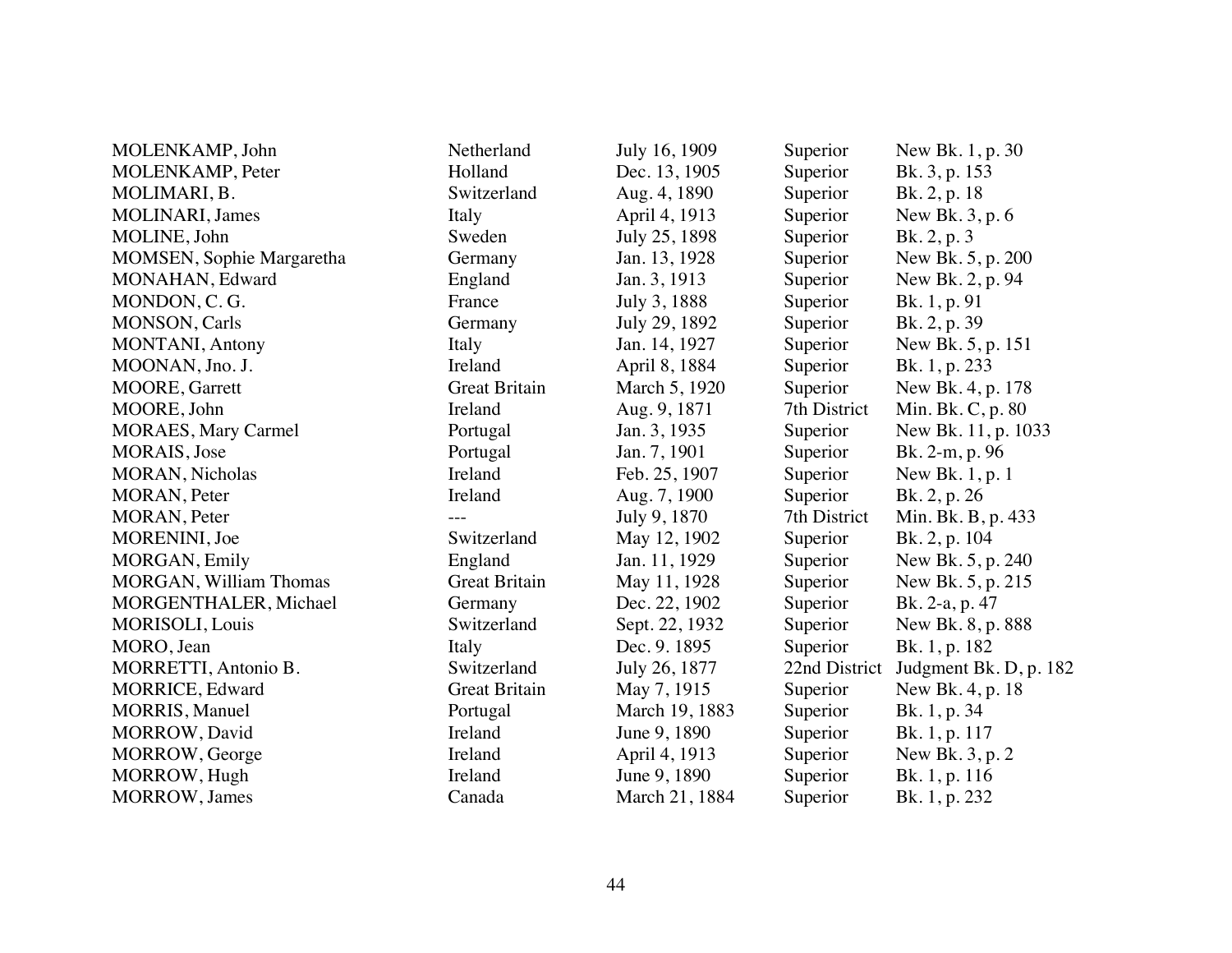| MORTON, Owen               | Ireland              | July 16, 1881  | Superior      | Bk. 1, p. 15           |
|----------------------------|----------------------|----------------|---------------|------------------------|
| MOULOT, August             | France               | July 15, 1910  | Superior      | New Bk. 2, p. 9        |
| MPARLIAKOS, Efthimios John | Greece               | Jan. 9, 1925   | Superior      | New Bk. 5, p. 106      |
| MULHARAN, James            | Ireland              | April 6, 1874  | 7th District  | Judgment Bk. C, p. 341 |
| MULHOLLAND, Lucy Annie     | Scotland             | Sept. 14, 1928 | Superior      | New Bk. 5, p. 239      |
| MULVANEY, Patrick          | Ireland              | Oct. 27, 1881  | Superior      | Bk. 1, p. 20           |
| MULVENNA, Henry            | Ireland              | July 28, 1879  | 22nd District | Bk. D, p. 393          |
| MUNCH, John                | Germany              | Nov. 5, 1920   | Superior      | New Bk. 4, p. 194      |
| MUNRO, Hugh                |                      | July 10, 1880  | Superior      | Bk. 1, p. 5            |
| MUNRO, Thomas              | Scotland             | Sept. 4, 1914  | Superior      | New Bk. 3, p. 95       |
| MUNROE, John               | <b>Great Britain</b> | July 18, 1876  | 22nd District | Judgment Bk. D, p. 23  |
| MURPHY, Felix              | Ireland              | March 24, 1896 | Superior      | Bk. 1, p. 69           |
| MURPHY, James              |                      | July 6, 1867   | 7th District  | Min. Bk. B, p. 291     |
| MURPHY, Patrick            |                      | July 5, 1867   | 7th District  | Min. Bk. B, p. 288     |
| MURPHY, William            |                      | Nov. 5, 1860   | 7th District  | Judgment Bk. B, p. 158 |
| MURRAY, Adam               | Canada               | July 20, 1883  | Superior      | Bk. 1, p. 35           |
| MURRAY, Cornelius          |                      | Nov. 5, 1860   | 7th District  | Judgment Bk. B, p. 155 |
| MURRAY, Daniel C.          | Scotland             | Feb. 24, 1903  | Superior      | Bk. 2-a, p.49          |
| MURRAY, John Edward        | England              | July 8, 1921   | Superior      | New Bk. 4, p. 214      |
| MURRAY, Timothy            | Ireland              | July 13, 1885  | Superior      | Bk. 1, p. 247          |
| MUZINICH, Cristo           | Austria              | March 2, 1923  | Superior      | New Bk. 4, p. 219      |
| MYER, L. R.                | Germany              | March 12, 1894 | Superior      | Bk. 1, p. 161          |
|                            |                      |                |               |                        |
| NAGEL, Michael R.          | Ireland              | March 19, 1900 | Superior      | Bk. 2, p. 13           |
| NATALI, M.                 | Italy                | July 2, 1888   | Superior      | Bk. 1, p. 90           |
| NAUGHTON, John             | Ireland              | Feb. 6, 1905   | Superior      | Bk. 3, p. 124          |
| NEALE, Vincent             | England              | July 24, 1888  | Superior      | Bk. 1, p. 97           |
| NEESE, Fanny               | Germany              | May 8, 1931    | Superior      | Bk. 7, p. 868          |
| NEILSEN, C. H.             | Germany              | May 28, 1888   | Superior      | Bk. 1, p. 88           |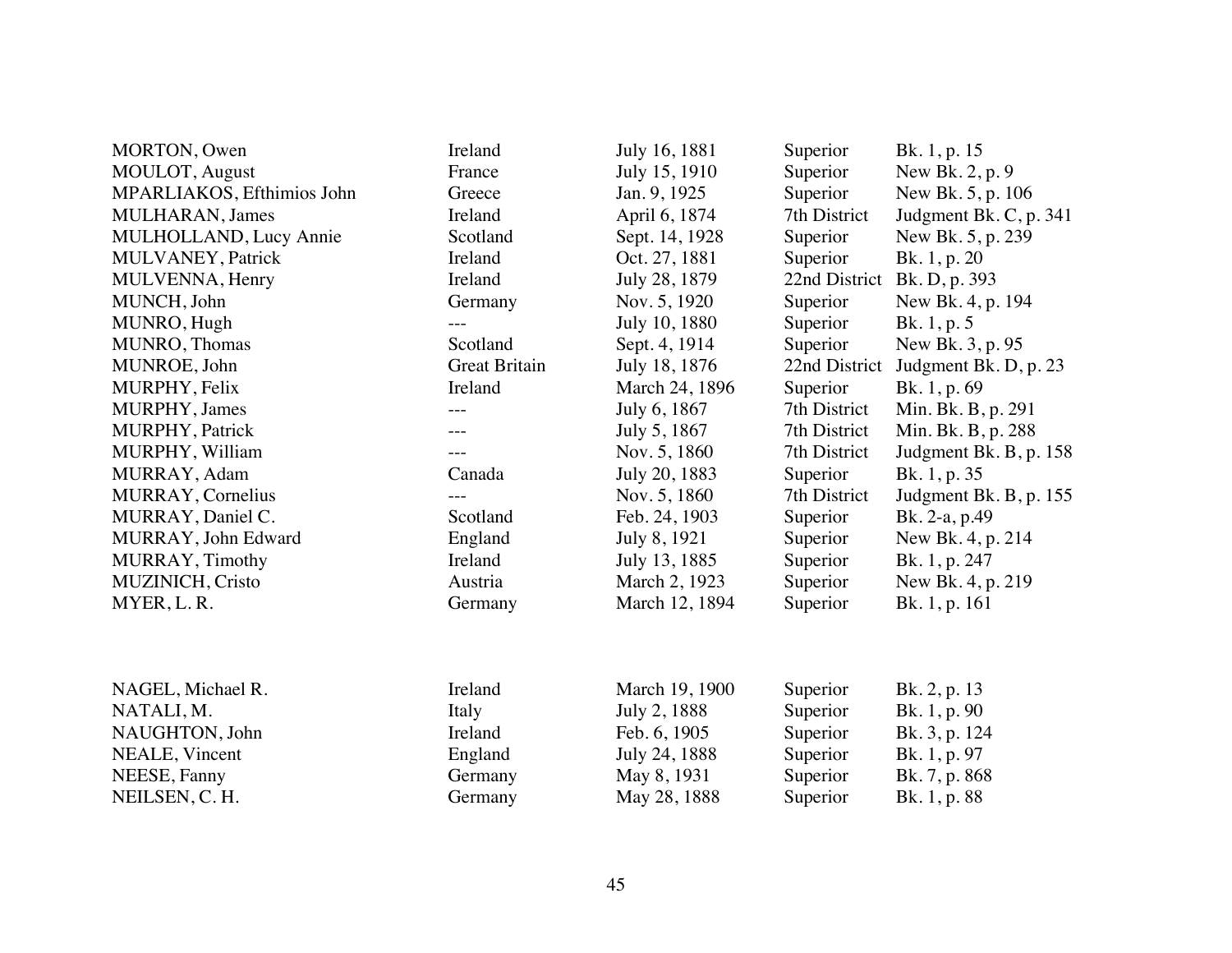| NEILSEN, Hans                   | Denmark         | July 18, 1877  |              | 22nd District Minute Bk. D, p. 159 |
|---------------------------------|-----------------|----------------|--------------|------------------------------------|
| NELSON, Alfred                  | Sweden          | Sept. 22, 1890 | Superior     | Bk. 1, p. 124                      |
| NELSON, Rasmus M.               | Norway          | Nov. 22, 1894  | Superior     | Bk. B-1, p. 176                    |
| NERVIANA, Ernest                | Italy           | March 7, 1919  | Superior     | Bk. 4, p. 141                      |
| NESBITT, James                  | <b>Britain</b>  | May 4, 1933    | Superior     | Bk. 9, p. 950                      |
| NEUMANN, Julius                 | Germany         | Dec. 22, 1895  | Superior     | Bk. B-1, p. 179                    |
| NEWALL, David McCulloch         | <b>Britain</b>  | Jan. 8, 1932   | Superior     | Bk. 8, p. 898                      |
| NEWSON, Thomas                  | England         | Oct. 10, 1904  | Superior     | Bk. 3, p. 119                      |
| NIELSEN, Jens John              | Denmark         | Aug. 8, 1904   | Superior     | Bk. 3, p. 99                       |
| NIELSON, Christian              | Denmark         | Aug. 5, 1892   | Superior     | Bk. 1, p. 151                      |
| NIESEN, Niels                   | Denmark         | July 3, 1900   | Superior     | Bk. 2, p. 22                       |
| NILSON, Alfred                  | Sweden          | March 3, 1896  | Superior     | Bk. 1, p. 185                      |
| NILSON, Sune                    | Sweden          | May 2, 1919    | Superior     | Bk. 4, p. 159                      |
| NILSSON, William Christian John | Germany         | Sept. 5, 1919  | Superior     | Bk. 4, p. 108                      |
| NISSEN, Jacob                   | Prussia         | Aug. 15, 1872  | 7th District | Min. Bk. C, p. 207                 |
| NISSON, Frank                   |                 | Nov. 5, 1860   | 7th District | Judgment Bk. B, p. 156             |
| NIZZOLA, Moses                  | Switzerland     | Aug. 1, 1884   | Superior     | Bk. 1, p. 53                       |
| NOLAN, William Joseph           | Ireland         | May 15, 1915   | Superior     | Bk. 3, p. 239                      |
| NOONAN, Thomas                  | Ireland         | Aug. 5, 1902   | Superior     | Bk. 2-a, p. 43                     |
| NORIEL, Jose de la Cruz         | Chili           | April 8, 1874  | 7th District | Min. Bk. C, p. 346                 |
| NOSEK, John                     | Austria         | Nov. 4, 1921   | Superior     | Bk. 4, p. 232                      |
| NOUGES, Lorent                  | France          | Aug. 9, 1871   | 7th District | Min. Bk. C, p. 84                  |
| NUNES, Antonio Pereira          | Western Islands | Aug. 6, 1892   | Superior     | Bk. 2, p. 49                       |
| NUNES, Joao S.                  | Portugal        | April 21, 1902 | Superior     | Bk. 2, p. 103                      |
| NUNES, Joseph Marchado          | Azore Islands   | March 28, 1898 | Superior     | Bk. 1, p. 217                      |
| NUNES, Manuel                   | Portugal        | Aug. 1, 1904   | Superior     | Bk. 3, p. 83                       |
| <b>NURNBERGER, August Albin</b> | Germany         | March 4, 1921  | Superior     | Bk. 4, p. 174                      |
|                                 |                 |                |              |                                    |
|                                 |                 |                |              |                                    |

O'CONNELL, Timothy Ireland June 8, 1896 Superior Bk. 2, p. 193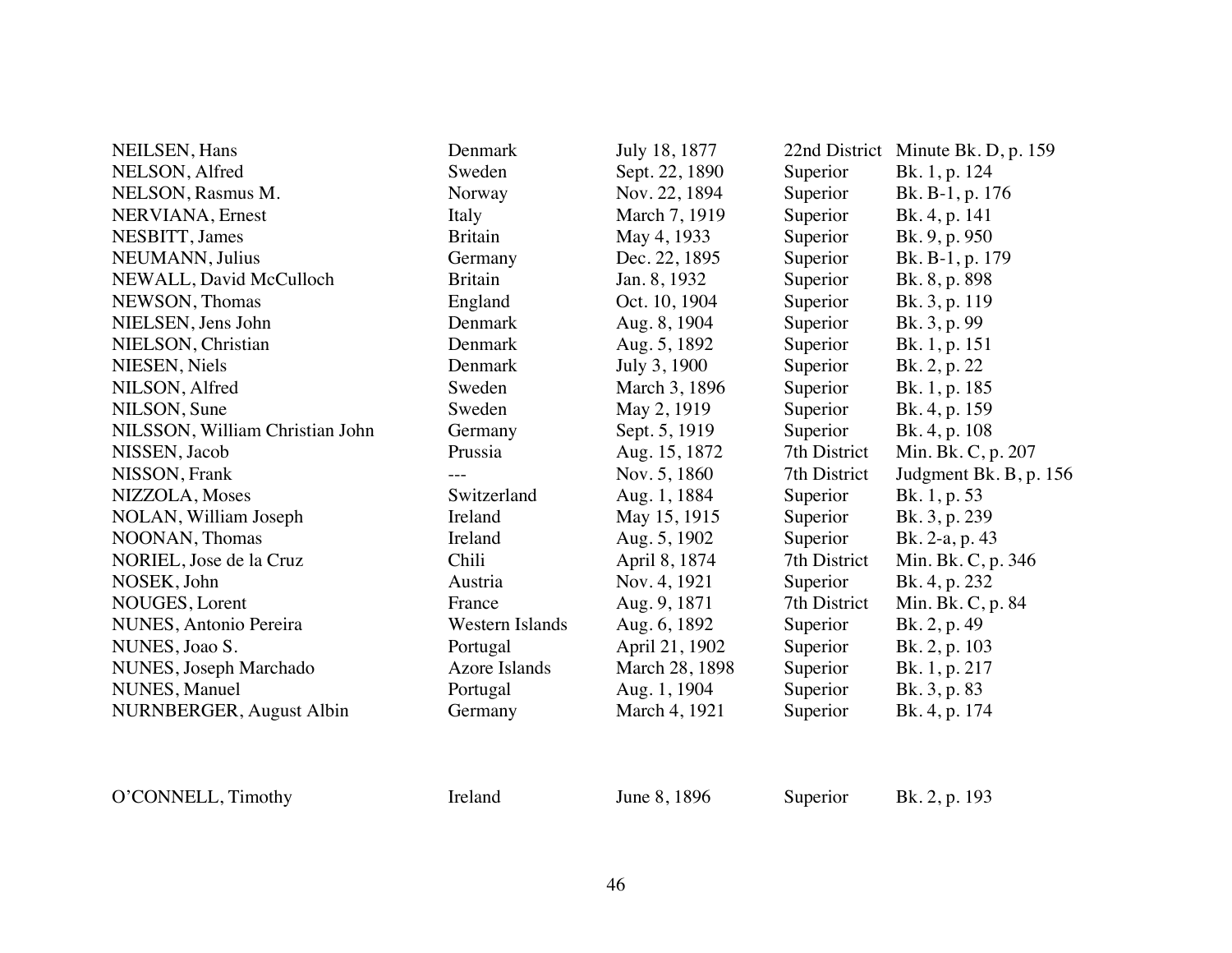| O'CONNELL, Thomas                  | Ireland              | July 31, 1888  | Superior                  | Bk. 1, p. 99    |
|------------------------------------|----------------------|----------------|---------------------------|-----------------|
| O'CONNOR, Michael                  | <b>Great Britain</b> | Jan. 14, 1916  | Superior                  | Bk. 4, p. 34    |
| O'HALLORAN, Thomas                 | Ireland              | July 25, 1896  | Superior                  | Bk. 1, p. 200   |
| O'KEEFE, Martin Joseph             | Ireland (British)    | Jan. 10, 1930  | Superior                  | Bk. 6, p. 789   |
| O'LOONEY, Daniel                   | <b>British</b>       | Jan. 8, 1932   | Superior                  | Bk. 8, p. 895   |
| O'MALLEY, John                     | Ireland              | June 16, 1890  | Superior                  | Bk. 1, p. 117   |
| O'NEILL, Edward                    | Ireland              | Sept. 27, 1888 | Superior                  | Bk. 1, p. 105   |
| OBRIEN, Michael                    | Ireland              | Nov. 17, 1875  | 7th District              | Bk. C, p. 456   |
| OEHLER, Frederick                  | Germany              | Jan. 8, 1915   | Superior                  | Bk. 4, p. 8     |
| OEHLER, William                    | Germany              | Sept. 5, 1919  | Superior                  | Bk. 4, p. 155   |
| OLESON, Ludwig M.                  | Denmark              | Jan. 7, 1910   | Superior                  | Bk. 1, p. 45    |
| OLIVEIRA, J. M. de                 | Western Islands      | Aug. 6, 1888   | Superior                  | Bk. 1, p. 102   |
| <b>OLIVEIRA, Manuel Gomes</b>      | Portugal             | Nov. 25, 1901  | Superior                  | Bk. 2, p. 34    |
| <b>OLIVEIRA, Mary Amelia</b>       | Portuguese           | Jan. 4, 1934   | Superior                  | Bk. 10, p. 977  |
| OLIVER, Alexander                  | Austria              | May 9, 1882    | Superior                  | Bk. 1, p. 25    |
| OLSEN, Axel H.                     | Sweden               | Oct. 22, 1889  | Superior                  | Bk. 1, p. 108   |
| OLSON, Carl                        | Sweden               | July 5, 1912   | Superior                  | Bk. 2, p. 58    |
| OLSSON, Carl Johan                 | Sweden               | July 5, 1912   | Superior                  | Bk. 2, p. 47    |
| <b>OLSSON, Erhard Fridolf</b>      |                      | Jan. 3, 1935   | Superior                  | Bk. 11, p. 1039 |
| <b>OPPENHEIMER, Gustav</b>         | Germany              | Oct. 3, 1913   | Superior                  | Bk. 3, p. 18    |
| ORAM, Marie Magdalena              | <b>British</b>       | Jan. 10, 1930  | Superior                  | Bk. 6, p. 791   |
| ORBELL, Charles                    | England              | June 22, 1892  | Superior                  | Bk. 1, p. 139   |
| ORCHARD, Charles Robert            | <b>Britain</b>       | Jan. 3, 1935   | Superior                  | Bk. 10, p. 1002 |
| ORRISCH, Gertrude                  | German               | Sept. 22, 1932 | Superior                  | Bk. 9, p. 931   |
| Changed from Gertrude WORM-ORRISCH |                      |                |                           |                 |
| ORRU, Salvatore Angelo             | Italian              | Jan. 3, 1935   | Superior                  | Bk. 10, 983     |
| OSBORN, John                       | Russia               | June 19, 1877  | 22 <sup>nd</sup> District | Bk. D, p. 148   |
| <b>OSHERMAN, Henry Dietrich</b>    | Germany              | Nov. 7, 1919   | Superior                  | Bk. 4, p. 98    |
| OSTAGGI, Eugene Anthony (Gino)     | Italy                | Sept. 16, 1927 | Superior                  | Bk. 5, p. 185   |
| OSTAGGI, Guido                     | Italy                | Jan. 10, 1930  | Superior                  | Bk. 6, p. 788   |
| <b>OSTINI</b> , Antonio            | Switzerland          | June 16, 1904  | Superior                  | Bk. 3, p. 51    |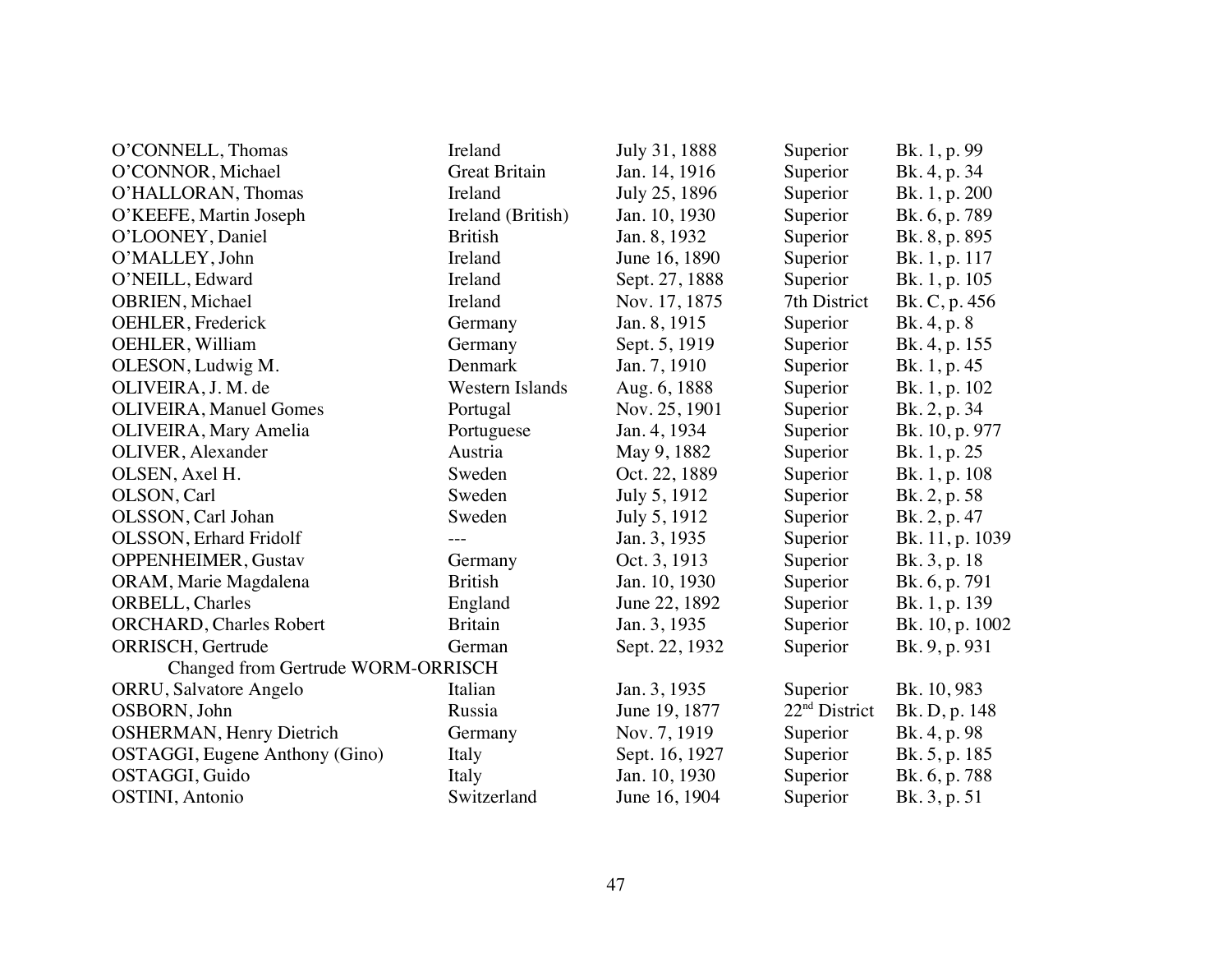| <b>OSTINI</b> , Fulvio<br>OTTEN, Hedley W.<br><b>OTTEN</b> , Henning Peter<br>OTTENS, Henry<br>OTTOLINI, B.<br>OTTOLINI, F.<br>OTTOLINI, G.<br>OTTOLINI, V.<br>OWLER, Peter | Switzerland<br>Canada<br>Prussia<br>Germany<br>Switzerland<br>Switzerland<br>Switzerland<br>Switzerland<br>Scotland | Oct. 7, 1889<br>Dec. 29, 1903<br>March 27, 1880<br>July 2, 1909<br>Sept. 19, 1881<br>Sept. 19, 1881<br>Sept. 19, 1881<br>July 29, 1890<br>Aug. 28, 1893 | Superior<br>Superior<br>Superior<br>Superior<br>Superior<br>Superior<br>Superior<br>Superior<br>Superior | Bk. 1, p. 107<br>Bk. 3, p. 163<br>Bk. 1, p. 1<br>Bk. 1, p. 34<br>Bk. 1, p. 17<br>Bk. 1, p. 18<br>Bk. 1, p. 225<br>Bk. 2, p. 14<br>Bk. 2, p.53 |
|-----------------------------------------------------------------------------------------------------------------------------------------------------------------------------|---------------------------------------------------------------------------------------------------------------------|---------------------------------------------------------------------------------------------------------------------------------------------------------|----------------------------------------------------------------------------------------------------------|-----------------------------------------------------------------------------------------------------------------------------------------------|
|                                                                                                                                                                             |                                                                                                                     |                                                                                                                                                         |                                                                                                          |                                                                                                                                               |
|                                                                                                                                                                             |                                                                                                                     |                                                                                                                                                         |                                                                                                          |                                                                                                                                               |
| PACHTNER, John M.                                                                                                                                                           | Germany                                                                                                             | Aug. 2, 1898                                                                                                                                            | Superior                                                                                                 | Bk. 2, p. 85                                                                                                                                  |
| PAGANETTI, Florendo                                                                                                                                                         | Switzerland                                                                                                         | Jan. 2, 1914                                                                                                                                            | Superior                                                                                                 | Bk. 3, p. 52                                                                                                                                  |
| PAGANETTI, Gelindo                                                                                                                                                          | Switzerland                                                                                                         | July 9, 1915                                                                                                                                            | Superior                                                                                                 | Bk. 4, p. 20                                                                                                                                  |
| PAGANETTI, Tranquillo                                                                                                                                                       | Switzerland                                                                                                         | Jan. 9, 1931                                                                                                                                            | Superior                                                                                                 | Bk. 7, p. 809                                                                                                                                 |
| PAGANI, Gottardo                                                                                                                                                            | Switzerland                                                                                                         | July 16, 1888                                                                                                                                           | Superior                                                                                                 | Bk. 1, p. 258                                                                                                                                 |
| PAINI, Anselmo                                                                                                                                                              | Italy                                                                                                               | March 2, 1923                                                                                                                                           | Superior                                                                                                 | Bk. 5, p. 42                                                                                                                                  |
| PALADINI, Nello                                                                                                                                                             | Italy                                                                                                               | Sept. 12, 1930                                                                                                                                          | Superior                                                                                                 | Bk. 7, p. 804                                                                                                                                 |
| PALAZZI, Andrew                                                                                                                                                             | Italy                                                                                                               | July 12, 1918                                                                                                                                           | Superior                                                                                                 | Bk. 4, p. 134                                                                                                                                 |
| PALAZZI, Charles                                                                                                                                                            | Italy                                                                                                               | Jan. 11, 1918                                                                                                                                           | Superior                                                                                                 | Bk. 4, p. 91                                                                                                                                  |
| PALLA, Joseph                                                                                                                                                               | Switzerland                                                                                                         | July 26, 1877                                                                                                                                           | $22nd$ District                                                                                          | Bk. D, p. 180                                                                                                                                 |
| PALMIERI, Thomas                                                                                                                                                            | Italy                                                                                                               | Sept. 13, 1929                                                                                                                                          | Superior                                                                                                 | Bk. 6, p. 775                                                                                                                                 |
| PAOLI, Ernesto                                                                                                                                                              | Italy                                                                                                               | May 11,1928                                                                                                                                             | Superior                                                                                                 | Bk. 5, p. 225                                                                                                                                 |
| PARETO, Givanini                                                                                                                                                            | Italy                                                                                                               | Aug. 5, 1902                                                                                                                                            | Superior                                                                                                 | Bk. 2-a, p. 44                                                                                                                                |
| PARKER, Charles Roland                                                                                                                                                      | Canada                                                                                                              | Jan. 11, 1918                                                                                                                                           | Superior                                                                                                 | Bk. 4, p. 119                                                                                                                                 |
| PARKIN, John                                                                                                                                                                | England                                                                                                             | July 25, 1906                                                                                                                                           | Superior                                                                                                 | Bk. 3, p. 189                                                                                                                                 |
| PASTORI, Carlo                                                                                                                                                              | Italy                                                                                                               | Jan. 31, 1900                                                                                                                                           | Superior                                                                                                 | Bk. 2, p. 11                                                                                                                                  |
| PASTORI, Carlo                                                                                                                                                              | Italy                                                                                                               | March 4, 1921                                                                                                                                           | Superior                                                                                                 | Bk. 4, p. 199                                                                                                                                 |
| PATOCCHI, Adolph Z.                                                                                                                                                         | Switzerland                                                                                                         | June 18, 1900                                                                                                                                           | Superior                                                                                                 | Bk. 2, p. 93                                                                                                                                  |
| PATTERSON, John Johnston                                                                                                                                                    | Ireland                                                                                                             | Jan. 8, 1915                                                                                                                                            | Superior                                                                                                 | Bk. 3, p. 97                                                                                                                                  |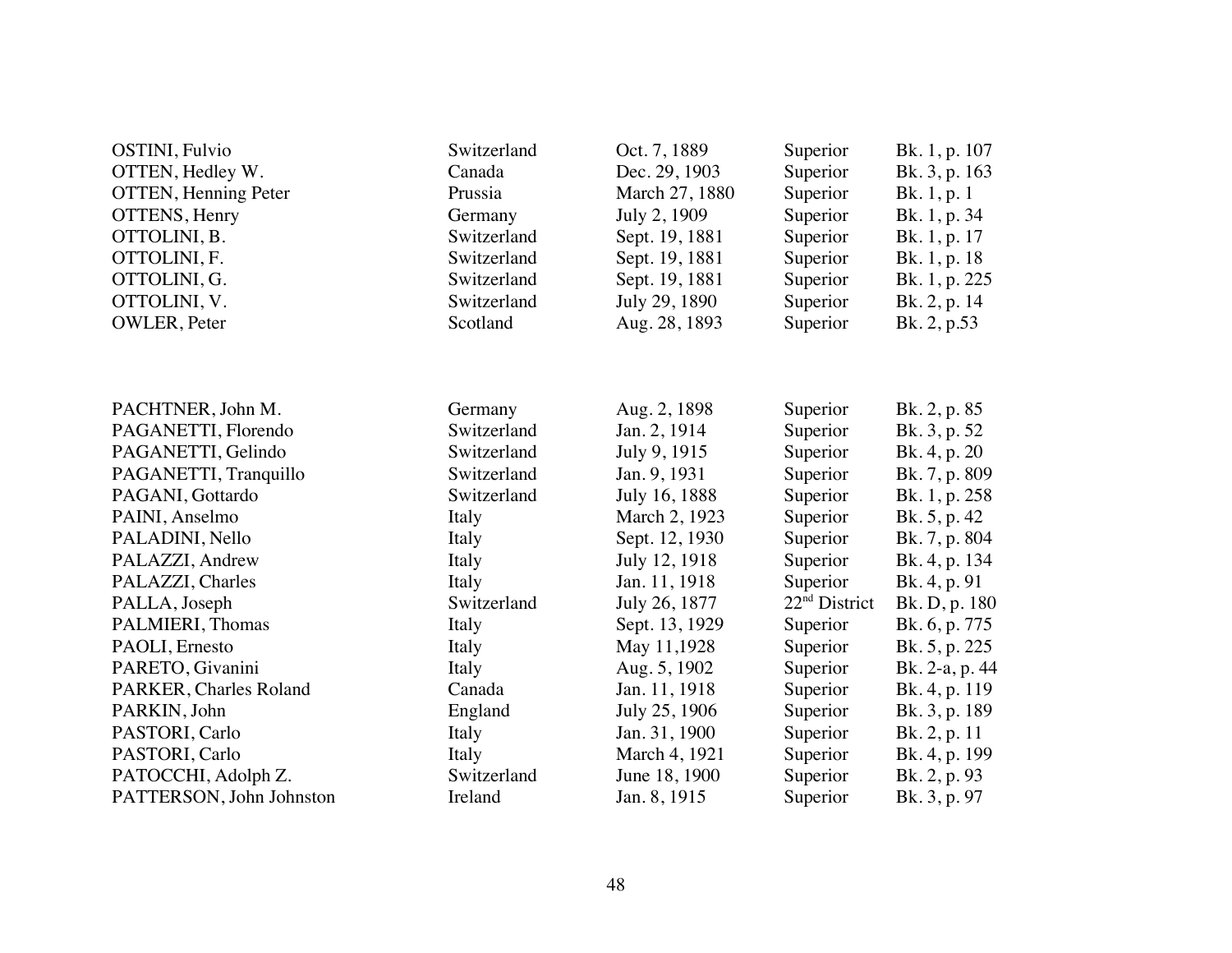| PATTERSON, Peter Waldemar      | Norway      | July 11, 1910  | Superior                  | Bk. 2, p. 4            |
|--------------------------------|-------------|----------------|---------------------------|------------------------|
| PATTOCCHI, Benj.               | Switzerland | July 24, 1888  | Superior                  | Bk. 1, p. 265          |
| PATTOCCHI, O.                  | Switzerland | July 30, 1888  | Superior                  | Bk. 1, p. 267          |
| PAULINO, Antonio               | Italy       | July 14, 1904  | Superior                  | Bk. 3, p. 67           |
| PAVEY, James G.                |             | July 6,1860    | $7th$ District            | Judgment Bk. B, p. 151 |
| PEACOCK, Thomas                | Ireland     | July 28, 1879  | 22 <sup>nd</sup> District | Bk. D, p. 385          |
| PEDERSEN, Didrik               | Norway      | Jan. 12, 1923  | Superior                  | Bk. 5, p. 26           |
| PEDERSEN, Hans Nielsen         | Germany     | Aug. 21, 1895  | Superior                  | Bk. 1, p. 181          |
| PEDEVILLA, Onorato             | Switzerland | Aug. 1, 1894   | Superior                  | Bk. 1, p. 169          |
| PEDNOLI (PEDIROLI?), Domenico  | Switzerland | Jan. 8, 1932   | Superior                  | Bk. 8, p. 896          |
| PEDRANI, John Jim              | Switzerland | Sept. 16, 1927 | Superior                  | Bk. 5, p. 186          |
| PEDRANTI, Angelo               | Switzerland | July 30, 1879  | $22nd$ District           | Bk. D, p. 403          |
| PEDRANTI, Antonio              | Switzerland | Aug. 2, 1884   | Superior                  | Bk. 1, p. 244          |
| PEDRELLI, Antonio              | Switzerland | Aug. 4, 1890   | Superior                  | Bk. 2, p. 16           |
| PEDRINI, Angelo                | Italy       | July 14, 1922  | Superior                  | Bk. 5, p. 19           |
| PEDROLI, Andrea                | Italy       | June 7, 1928   | Superior                  | Bk. 5, p. 211          |
| PEDROLI, Ferdinando            | Italy       | Sept. 7, 1933  | Superior                  | Bk. 9, p. 955          |
| PEDROLI, Giusseppi             | Italy       | Jan. 14, 1927  | Superior                  | Bk. 5, p. 153          |
| PEDRONI, A.                    | Switzerland | Aug. 2, 1886   | Superior                  | Bk. 1, p. 249          |
| PEDROTTI, M.J.                 | Switzerland | Sept. 3, 1883  | Superior                  | Bk. 1, p. 229          |
| PELLEGRINI, Alexander Pasquale | Italy       | Jan. 14, 1927  | Superior                  | Bk. 5, p. 152          |
| PELLEGRINI, Marion Louisa      | Italy       | May 20, 1927   | Superior                  | Bk. 5, p. 178          |
| PELLESCHI, Vincent             | Italy       | Sept. 2, 1921  | Superior                  | Bk. 4, p. 211          |
| PELLOLI, Mose                  | Italy       | Nov. 2, 1917   | Superior                  | Bk. 4, p. 101          |
| PELLONINI, Eligio              | Switzerland | May 12, 1902   | Superior                  | Bk. 2, p. 36           |
| PELLONINI, Federico            | Switzerland | July 25, 1896  | Superior                  | Bk. 1, p. 200          |
| PENSOTTI, Giacinto             | Italy       | Sept. 27, 1886 | Superior                  | Bk. 1, p. 252          |
| PERACEA, Charles               | Italy       | July 11, 1913  | Superior                  | Bk. 3, p. 1            |
| PERAZZO, Peter                 | Italy       | Sept. 11, 1931 | Superior                  | Bk. 7, p. 881          |
| PERCIVAL, Elijah               | Canada      | Jan. 30, 1895  | Superior                  | Bk. 1, p. 177          |
| PEREIRA, Manuel Francisco      | Portugal    | Oct. 20, 1905  | Superior                  | Bk. 3, p. 145          |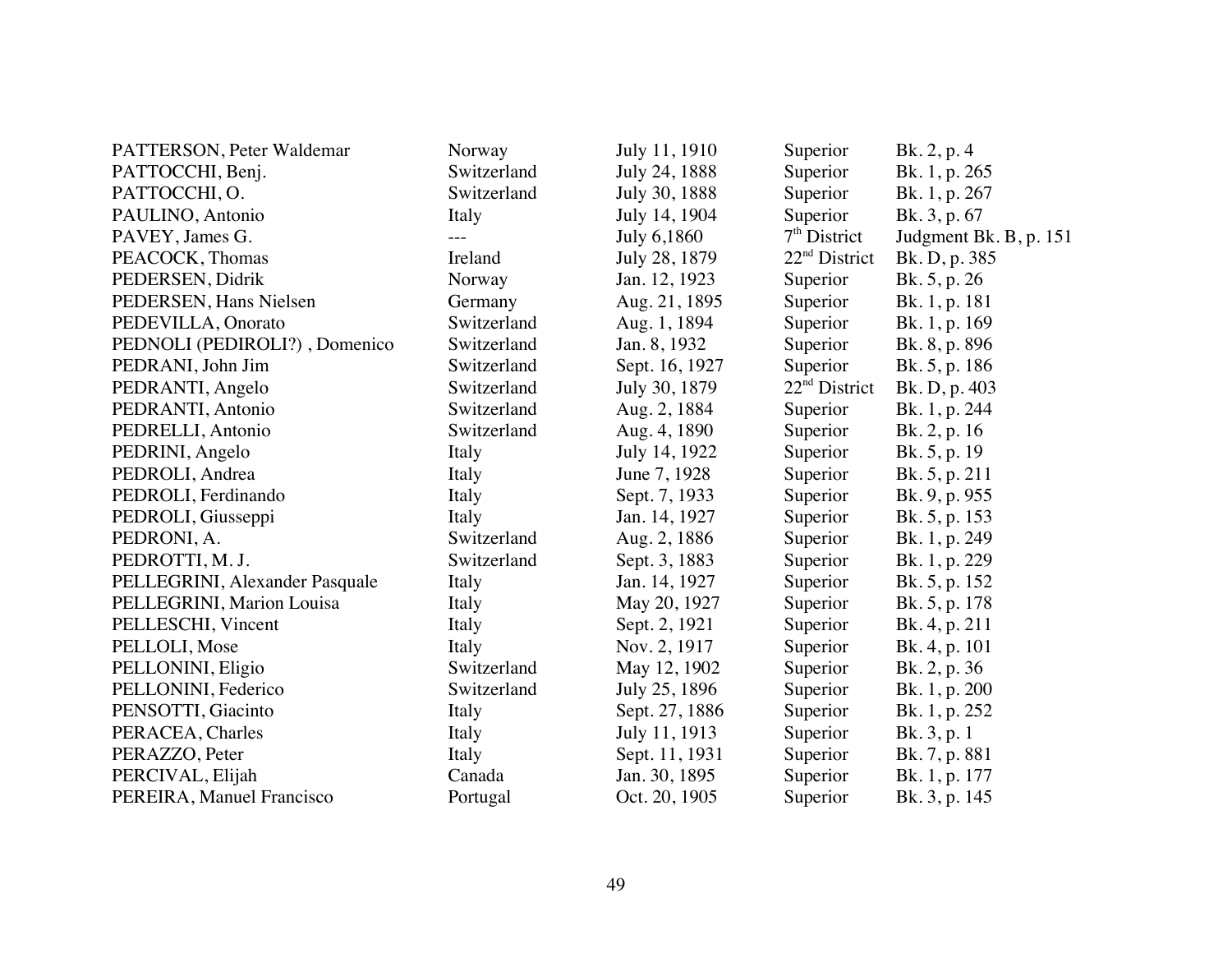| PEREIRA, Manuel Machado              | Portugal    | Sept. 22, 1932 | Superior        | Bk. 8, p. 917          |
|--------------------------------------|-------------|----------------|-----------------|------------------------|
| PERFILI, Guiseppi                    | Italy       | Jan. 10, 1930  | Superior        | Bk. 6, p. 776          |
| PERI, Linda                          | Italy       | Jan. 14, 1927  | Superior        | Bk. 5, p. 163          |
| PEROLINI, Paul Peter                 | Switzerland | Jan. 9, 1931   | Superior        | Bk. 7, p. 840          |
| PERRY, Robert                        |             | Nov. 6, 1865   | $7th$ District  | Judgment Bk. B, p. 360 |
| PERSON, Ole                          | Sweden      | June 4, 1896   | Superior        | Bk. 1, p. 192          |
| PERUCHINI, Luis                      | Italy       | Jan. 3, 1935   | Superior        | Bk. 10, p. 1024        |
| changed from Bortolo Luigi PERUCHINI |             |                |                 |                        |
| PETERS, Geo.                         | Germany     | May 15, 1884   | Superior        | Bk. 1, p. 43           |
| PETERS, James S.                     | England     | March 30, 1922 | Superior        | Bk. 4, p. 245          |
| PETERS, Manuel Adam                  | Portugal    | March 6, 1914  | Superior        | Bk. 3, p. 63           |
| PETERSEN, Karl                       | Germany     | June 21, 1906  | Superior        | Bk. 3, p. 177          |
| PETERSON, Andrew                     | Sweden      | May 10, 1929   | Superior        | Bk. 6, p. 752          |
| PETERSON, Gustof                     | Sweden      | Sept. 14, 1923 | Superior        | Bk. 5, p. 57           |
| PETERSON, Hans                       | Denmark     | Aug. 4, 1890   | Superior        | Bk. 1, p. 123          |
| PETERSON, John                       | Germany     | June 5, 1877   | $22nd$ District | Bk. D, p. 130          |
| PETERSON, Martin                     | Denmark     | Aug. 4, 1890   | Superior        | Bk. 1, p. 124          |
| PETRONI, Maurizio                    | Switzerland | Aug. 8, 1892   | Superior        | Bk. 2, p. 50           |
| PETTERSON, A. F.                     | Sweden      | July 14, 1884  | Superior        | Bk. 1, p. 48           |
| PEZZAGLIA, Severino                  | Switzerland | Aug. 8, 1898   | Superior        | Bk. 2, p. 86           |
| PFEFFER, Fred. W.                    | Germany     | Oct. 4, 1912   | Superior        | Bk. 2, p. 86           |
| PFEFFER, Johann George               | Germany     | May13, 1921    | Superior        | Bk. 4, p. 158          |
| PHILLIPS, Felix                      | Austria     | Nov. 30, 1903  | Superior        | Bk. 3, p. 1            |
| PICCINOTTI, Clemente                 | Switzerland | Aug. 3, 1888   | Superior        | Bk. 1-c, p. 280        |
| PICCINOTTI, V.                       | Switzerland | Aug. 4, 1890   | Superior        | Bk. 2, p. 15           |
| PIERACCINI, Alfred Ugo               | Italy       | Jan. 13, 1928  | Superior        | Bk. 5, p. 201          |
| PIERRE, St. Marty Jean               | France      | March 12, 1903 | Superior        | Bk. 2-a, p. 49         |
| PIETRONAVE, Pasquale                 | Italy       | May 19, 1902   | Superior        | Bk. 2, p. 105          |
| PIEZZI, Silvio                       | Switzerland | July 13, 1904  | Superior        | Bk. 3, p. 63           |
| PILCHER, Hubert Anton                | Austria     | Sept. 14, 1928 | Superior        | Bk. 5, p. 238          |
| PINI, Henry                          | Switzerland | Nov. 7, 1914   | Superior        | Bk. 4, p. 2            |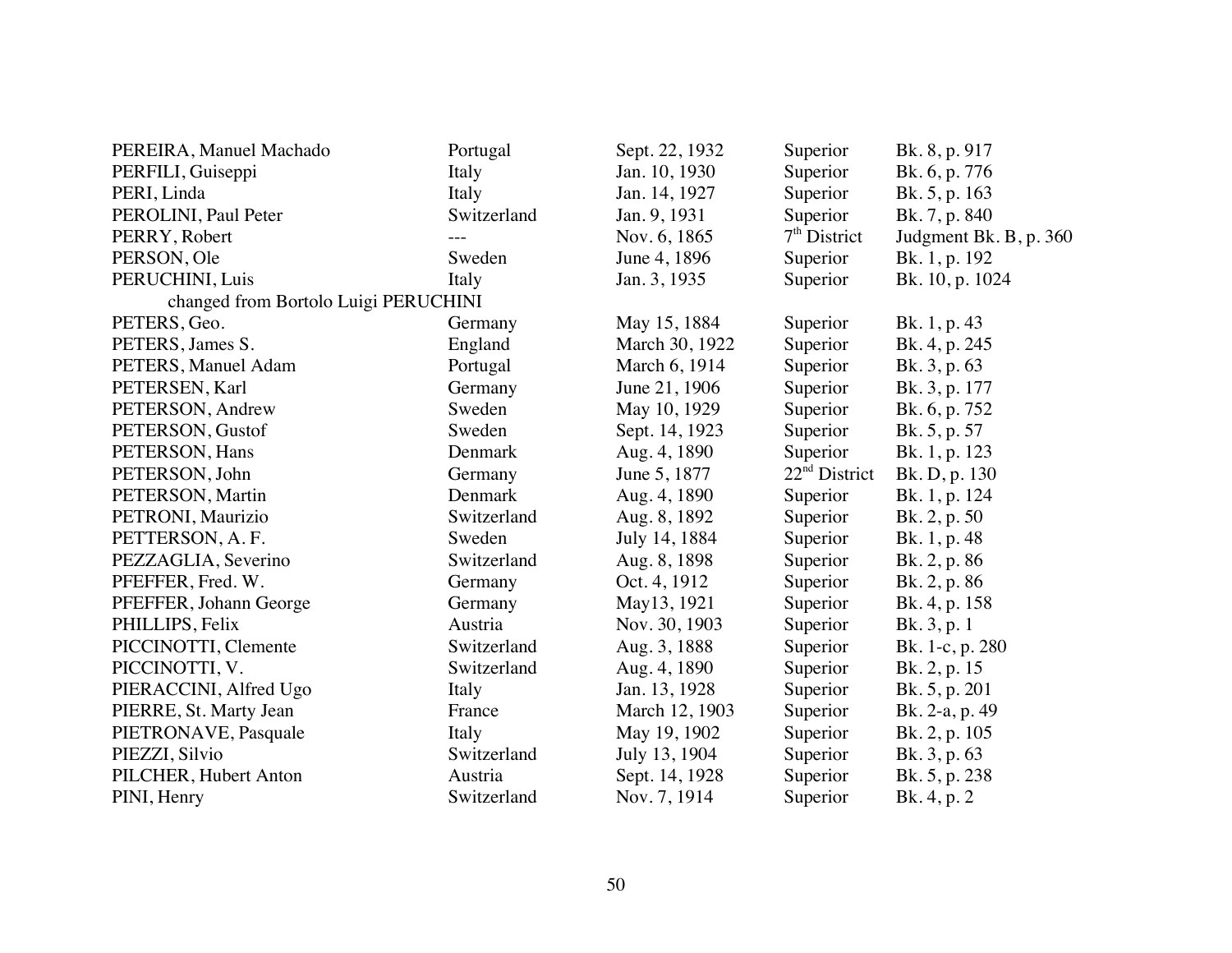| PINOT, Charles                          | France               | June 10,1892  | Superior       | Bk. 1, p. 137         |
|-----------------------------------------|----------------------|---------------|----------------|-----------------------|
| PIZZOTTI, Giuseppi                      | Italy                | March 3, 1922 | Superior       | Bk. 4, p. 238         |
| POLLARD, Thos. B.                       | <b>Great Britain</b> | July 5, 1912  | Superior       | Bk. 2, p. 69          |
| POLSON, Louis                           | Sweden               | Feb. 6, 1882  | Superior       | Bk. 1, p. 22          |
| POMA, Charles                           | Switzerland          | Jan. 11, 1918 | Superior       | Bk. 4, p. 112         |
| PONCIA, Angelo                          | Italy                | Nov. 5, 1920  | Superior       | Bk. 4, p. 191         |
| PONCIA, John Batista                    | Italy                | May 21, 1926  | Superior       | Bk. 5, p. 131         |
| PONCINI, Peter                          | Switzerland          | July 28, 1902 | Superior       | Bk. 2-m, p. 109       |
| PONTI, Giovanni                         | Italy                | Sept. 6, 1934 | Superior       | Bk. 10, p. 1016       |
| PORCELLA, Stephen                       | Italy                | May 21, 1900  | Superior       | Bk. 2-m, p. 91        |
| PORTA, Emanuel                          | Switzerland          | July 31, 1900 | Superior       | Bk. 2, p. 94          |
| PORTA, Enrico                           | Switzerland          | July 30, 1888 | Superior       | Bk. 1, p. 272         |
| PORTA, Paul                             | Switzerland          | Aug. 5, 1892  | Superior       | Bk. 2, p. 43          |
| PORTER, William Sterling                | New Brunswick        | Jan. 2, 1914  | Superior       | Bk. 3, p. 31          |
| POWER, William Alexander                | England              | July 8, 1921  | Superior       | Bk. 4, p. 205         |
| POWERS, Matthew                         | <b>Great Britain</b> | Oct. 10, 1883 | Superior       | Bk. 1, p. 37          |
| POWERS, Peter                           | Ireland              | July 20, 1892 | Superior       | Bk. 2, p. 37          |
| POWERS, Thos.                           | <b>Great Britain</b> | Oct. 24, 1881 | Superior       | Bk. 1, p. 20          |
| PRAGER, Mrs. Erica                      | Chechoslovakia       | May 4, 1933   | Superior       | Bk. 9, p. 947         |
| changed from Mrs. Erica ANDERSCH        |                      |               |                |                       |
| PRAHL, Henry T.                         | Heleigaland          | Feb. 14, 1906 | Superior       | Bk. 3, p. 165         |
| PRALORSI (PIALORSA?), Giovanni Battista |                      |               |                |                       |
|                                         | Italy                | May 11, 1928  | Superior       | Bk. 5, p. 216         |
| PREECE, Edward John                     | <b>Great Britain</b> | Jan. 9, 1931  | Superior       | Bk. 7, p. 841         |
| PRESSET, Louis                          | France               | Aug. 6, 1859  | $7th$ District | Judgment Bk. B, p. 90 |
| PREST, John                             | England              | July 6, 1896  | Superior       | Bk. 1, p. 194         |
| PROLA, Domenico                         | Italy                | May 2, 1919   | Superior       | Bk. 4, p. 143         |
| PRONINI, Pietro                         | Switzerland          | July 30, 1888 | Superior       | Bk. 1, p. 269         |
| PRONZINI, John                          | Switzerland          | Aug. 5, 1902  | Superior       | Bk. 2-m, p. 112       |
| PROVENSAL, Pierre                       | France               | Aug. 5, 1892  | Superior       | Bk. 2, p. 45          |
| <b>PUGATCH, Morres</b>                  | Russia               | Jan. 11, 1929 | Superior       | Bk. 5, p. 209         |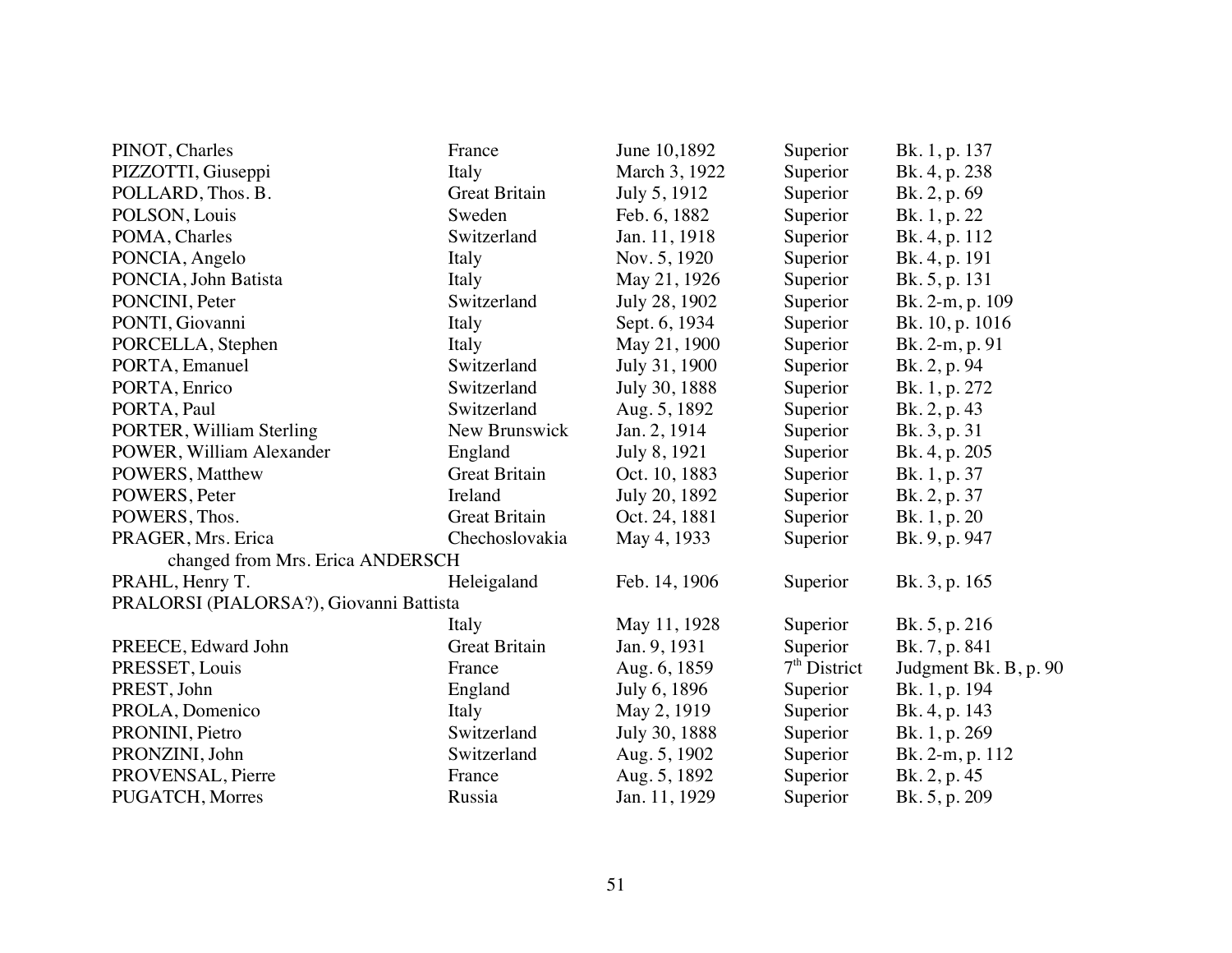| PUHARICH, Emanuel                                                       | Austria                              | July 11, 1913                                 | Superior                         | Bk. 3, p. 16                                  |
|-------------------------------------------------------------------------|--------------------------------------|-----------------------------------------------|----------------------------------|-----------------------------------------------|
| <b>QUADERS</b> , Joe Anders<br>QUARTARARO, James<br>QUIN, Jean Bridgham | Portugal<br>Italy<br>(Massachusetts) | May 26, 1896<br>Jan. 3, 1913<br>Sept. 2, 1924 | Superior<br>Superior<br>Superior | Bk. 1?, p. 81<br>Bk. 2, p. 93<br>Bk. 5, p. 91 |
|                                                                         |                                      |                                               |                                  |                                               |
| RAE, John Thomas                                                        | <b>Great Britain</b>                 | Sept. 22, 1932                                | Superior                         | Bk. 9, p. 938                                 |
| RAFAEL, Lucas                                                           | Portugal                             | Jan. 9, 1931                                  | Superior                         | Bk. 7, p. 824                                 |
| RAMATICI, C.                                                            | Switzerland                          | May 20, 1902                                  | Superior                         | Bk. 2, p. 37                                  |
| RAMM, Paul Ferdinand                                                    | Germany                              | May 7, 1900                                   | Superior                         | Bk. 2, p. 16                                  |
| RAMOS, Jose de Souza de                                                 | Portugal                             | Sept. 8, 1884                                 | Superior                         | Bk. 1, p. 246                                 |
| RAMOS, M.B.                                                             | Portugal                             | July 8, 1884                                  | Superior                         | Bk. 1, p. 237                                 |
| RANZONI, Luis                                                           | Switzerland                          | Aug. 5, 1892                                  | Superior                         | Bk. 2, p. 48                                  |
| RASMUSSEN, Alfred V.                                                    | Denmark                              | June 27, 1892                                 | Superior                         | Bk. 1, p. 140                                 |
| RASMUSSEN, Hans                                                         | Denmark                              | Aug. 5, 1884                                  | Superior                         | Bk. 1, p. 56                                  |
| RASMUSSEN, Hans                                                         | Denmark                              | Feb. 27, 1902                                 | Superior                         | Bk. 2, p. 35                                  |
| RASMUSSEN, N.                                                           | Denmark                              | July 31, 1890                                 | Superior                         | Bk. 2, p. 15                                  |
| RASMUSSEN, R.                                                           | Denmark                              | Sept. 16, 1887                                | Superior                         | Bk. 1, p. 79                                  |
| RASMUSSON, Hans Peter                                                   | Denmark                              | March 12, 1894                                | Superior                         | Bk. 1, p. 162                                 |
| RASSELLI, Emmanuele                                                     | Switzerland                          | Sept. 28, 1892                                | Superior                         | Bk. 1, p. 154                                 |
| RASSMUSSEN, Jens Jorgen                                                 | Denmark                              | Jan. 5, 1912                                  | Superior                         | Bk. 2, p. 49                                  |
| RAUSCHNABEL, Marianne                                                   | Belgium                              | Jan. 13, 1928                                 | Superior                         | Bk. 5, p. 204                                 |
| RAVN, Christian Hansen                                                  | Denmark                              | Aug. 3, 1896                                  | Superior                         | Bk. 1, p. 206                                 |
| RAVN, Thomas                                                            | Germany                              | Sept. 25, 1894                                | Superior                         | Bk. 2, p. 61                                  |
| RAWBURY, Lillian                                                        | U.S.                                 | Sept. 12, 1924                                | Superior                         | Bk. 5, p. 98                                  |
| READSTONE, William G.                                                   | <b>Great Britain</b>                 | Jan. 3, 1913                                  | Superior                         | Bk. 2, p. 78                                  |
| <b>REDMOND</b> , Thomas                                                 | Ireland                              | March 14, 1872                                | $7th$ District                   | Judgment Bk. C, p. 156                        |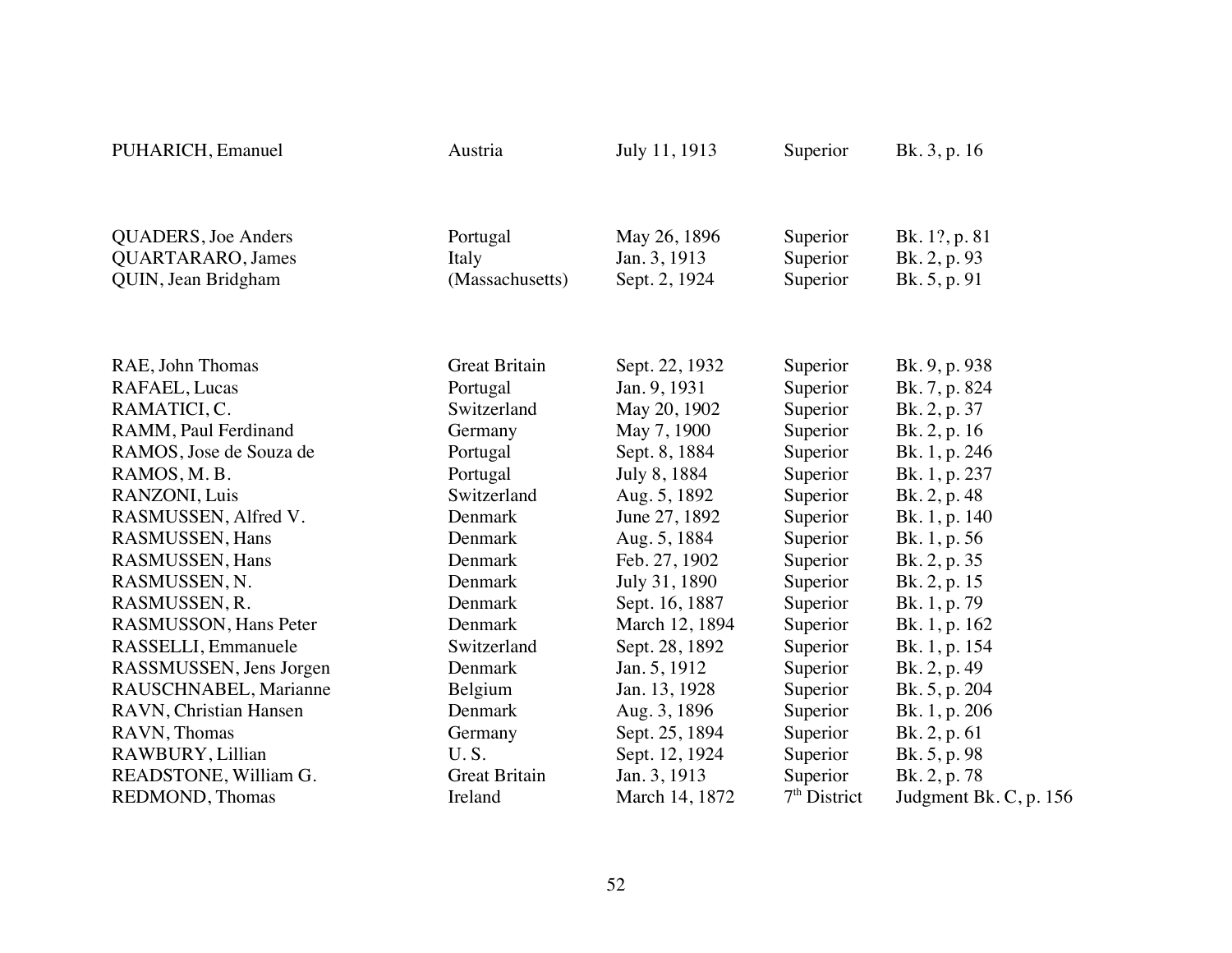| REED, Thomas               | England        | Dec. 6, 1907   | Superior        | Bk. 1, p. 7            |
|----------------------------|----------------|----------------|-----------------|------------------------|
| REGALI, Ambrose            | Italy          | June 16, 1902  | Superior        | Bk. 2-m, p. 106        |
| REGALIA, Ambrogio Giovanni | Italy          | Sept. 12, 1930 | Superior        | Bk. 7, p. 833          |
| REGALIA, Andrea Guiseppi   | Switzerland    | March 2, 1917  | Superior        | Bk. 4, p. 65           |
| REGALIA, Bernard           | Italy          | Sept. 14, 1928 | Superior        | Bk. 5, p. 228          |
| REGALIA, Giovanni          | Italy          | May 5, 1916    | Superior        | Bk. 4, p. 59           |
| REGALIA, Paul              | Italy          | July 14, 1922  | Superior        | Bk. 5, p. 13           |
| REGALIA, Peter             | Italy          | Jan. 14, 1927  | Superior        | Bk. 5, p. 167          |
| REGALIA, Santina Giudici   | Italy          | May 8, 1931    | Superior        | Bk. 7, p. 858          |
| REGALIA, Virginio          | Italy          | Sept. 6, 1934  | Superior        | Bk. 10, p. 994         |
| REGALIO, Filippo           | Italy          | Sept. 16, 1927 | Superior        | Bk. 5, p, 188          |
| REGALIO, Giacomo           | Italy          | Sept. 16, 1927 | Superior        | Bk. 5, p. 187          |
| REGALIO, Mario             | Italy          | May 20, 1927   | Superior        | Bk. 5, p. 175          |
| REGAN, William             | Ireland        | July 31, 1882  | Superior        | Bk. 1, p. 28           |
| REGINELLI, Roberto         | Italy          | Jan. 14, 1916  | Superior        | Bk. 4, p. 37           |
| REICHHOLD, Charles         | Germany        | July 9, 1904   | Superior        | Bk. 3, p. 57           |
| REILLY, Bernard            | $---$          | July 3, 1867   | $7th$ District  | Judgment Bk. B, p. 286 |
| REILLY, James              | Ireland        | July 20, 1896  | Superior        | Bk. 1, p. 197          |
| REINHOLDT, A.P.            | Germany        | April 6, 1881  | Superior        | Bk. 1, p. 223          |
| REISS, Henry               | Germany        | Sept. 14, 1898 | Superior        | Bk. 2, p. 6            |
| RENATI, Paul               | Italy          | July 7, 1911   | Superior        | Bk. 2, p. 37           |
| RENZ, Carl H.              | Germany        | Aug. 27, 1900  | Superior        | Bk. 2, p. 27           |
| RESPINI, Mikile            | Switzerland    | July 21, 1879  | $22nd$ District | Judgment Bk. D, p. 375 |
| REYNOLDS, Chas. W.         | Canada         | July 27, 1880  | Superior        | Bk. 1, p. 7            |
| REYNOLDS, James            | Ireland        | July 17, 1914  | Superior        | Bk. 3, p. 80           |
| REYNOLDS, Terrence         | Ireland        | Aug. 31, 1882  | Superior        | Bk. 1, p. 31           |
| RICHINA(?), Carlo          | Switzerland    | July 2, 1884   | Superior        | Bk. 1, p. 235          |
| RICIOLI, Achille           | Switzerland    | March 16, 1903 | Superior        | Bk. 2-m, p. 117        |
| RICIOLI, G.                | Switzerland    | Aug. 2, 1886   | Superior        | Bk. 1, p. 249          |
| RIDLEY, George William     | Scotland       | Sept. 14, 1928 | Superior        | Bk. 5, p. 243          |
| RIDOUT, Loral              | <b>Britain</b> | May 13,1932    | Superior        | Bk. 8, p. 904          |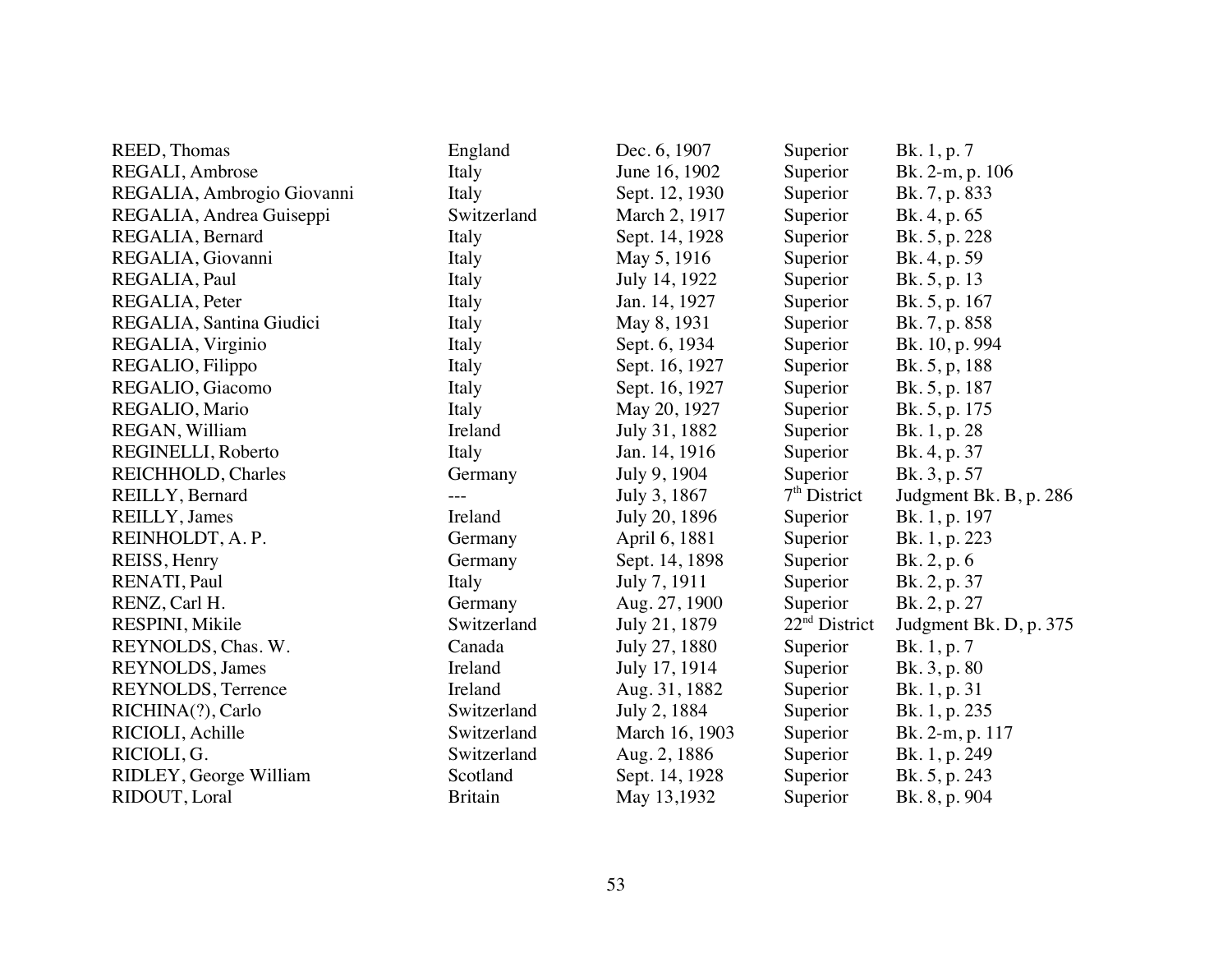| RIECHS, Chas. Wm. John          | Germany               | Oct. 31, 1893  | Superior            | Bk. 1, p. 158          |
|---------------------------------|-----------------------|----------------|---------------------|------------------------|
| RIGHETTI, A.                    | Switzerland           | Aug. 8, 1882   | Superior            | Bk. 1, p. 29           |
| RIGHETTI, Joseph                | Switzerland           | Sept. 30, 1872 | <b>County Court</b> | Judgment Bk. C, p. 179 |
| RIORDAN, Timothy                | Ireland               | May 26, 1902   | Superior            | Bk. 2, p. 37           |
| RISCIONI, Giacomo               | Switzerland           | July 24, 1878  | $7th$ District      | Judgment Bk. D, p. 291 |
| RISE, Ernest                    | Italy                 | July 11, 1904  | Superior            | Bk. 3, p. 59           |
| RISSO, Jules Angel Charles      | France                | Sept. 6, 1918  | Superior            | Bk. 4, p. 129          |
| RITTER, Arthur John             | Switzerland           | Nov. 10, 1914  | Superior            | Bk. 3, p. 98           |
| <b>RITTER, Robert Carbonell</b> | Germany               | Sept. 12, 1930 | Superior            | Bk. 7, p. 805          |
| ROBELLO, Luigi                  | Italy                 | March 6, 1914  | Superior            | Bk. 3, p. 54           |
| ROBELLO, Teresa                 | Italy                 | Sept. 22, 1932 | Superior            | Bk. 9, p. 932          |
| ROBERTS, John Parry             | Wales                 | Jan. 26, 1897  | Superior            | Bk. 1, p. 212          |
| ROBERTSON, James                | England               | Nov. 4, 1921   | Superior            | Bk. 4, p. 236          |
| ROBINSON, Benjamin K.           |                       | Nov. 22, 1866  | $7th$ District      | Judgment Bk. B, p. 39  |
| ROBINSON, J. P.                 | Ireland               | Aug. 1, 1884   | Superior            | Bk. 1, p. 243          |
| ROBSON, Jas.                    | Ireland               | Aug. 1, 1884   | Superior            | Bk. 1, p. 54           |
| ROCCA, Battista                 | Italy                 | May 13, 1932   | Superior            | Bk. 8, p. 905          |
| RODNY, Geo. D.                  | Ireland               | July 8, 1875   | $7th$ District      | Judgment Bk. C, p. 445 |
| RODRIGUEZ, Manuel               | Western Islands       | June 21, 1892  | Superior            | Bk. 2, p. 30           |
| ROFFI, Enrico                   | Italy                 | Jan. 8, 1932   | Superior            | Bk. 8, p. 889          |
| ROGERS, Francis                 | England               | April 6, 1885  | Superior            | Bk. 1, p. 60           |
| ROLLIN, John                    | Portugal              | June 21, 1899  | Superior            | Bk. 2, p. 88           |
| ROMININ, Giobatta               | Italy                 | Jan. 14, 1927  | Superior            | Bk. 5, p. 169          |
| RONCHELLI, Orlando              | Italy                 | May 9, 1930    | Superior            | Bk. 7, p. 803          |
| RONCHELLI, Orlando              | Italy                 | Sept. 11, 1931 | Superior            | Bk. 8, p. 882          |
| ROSA, Joseph Francisco          | Portugal              | Sept. 7, 1917  | Superior            | Bk. 4, p. 97           |
| ROSA, Manuel da                 | <b>Azores Islands</b> | Sept. 13, 1889 | Superior            | Bk. 2, p. 1            |
| ROSA, Roque P. de               | Portugal              | July 17, 1888  | Superior            | Bk. 1, p. 261          |
| ROSE, Frank                     | Portugal              | Aug. 5, 1902   | Superior            | Bk. 2-m, p. 116        |
| ROSE, Overand George            | Honolulu              | Sept. 26, 1906 | Superior            | Bk. 3, p. 259          |
| ROSEN, Carl Albin Amandus       | Sweden                | Sept. 17, 1896 | Superior            | Bk. 1, p. 211          |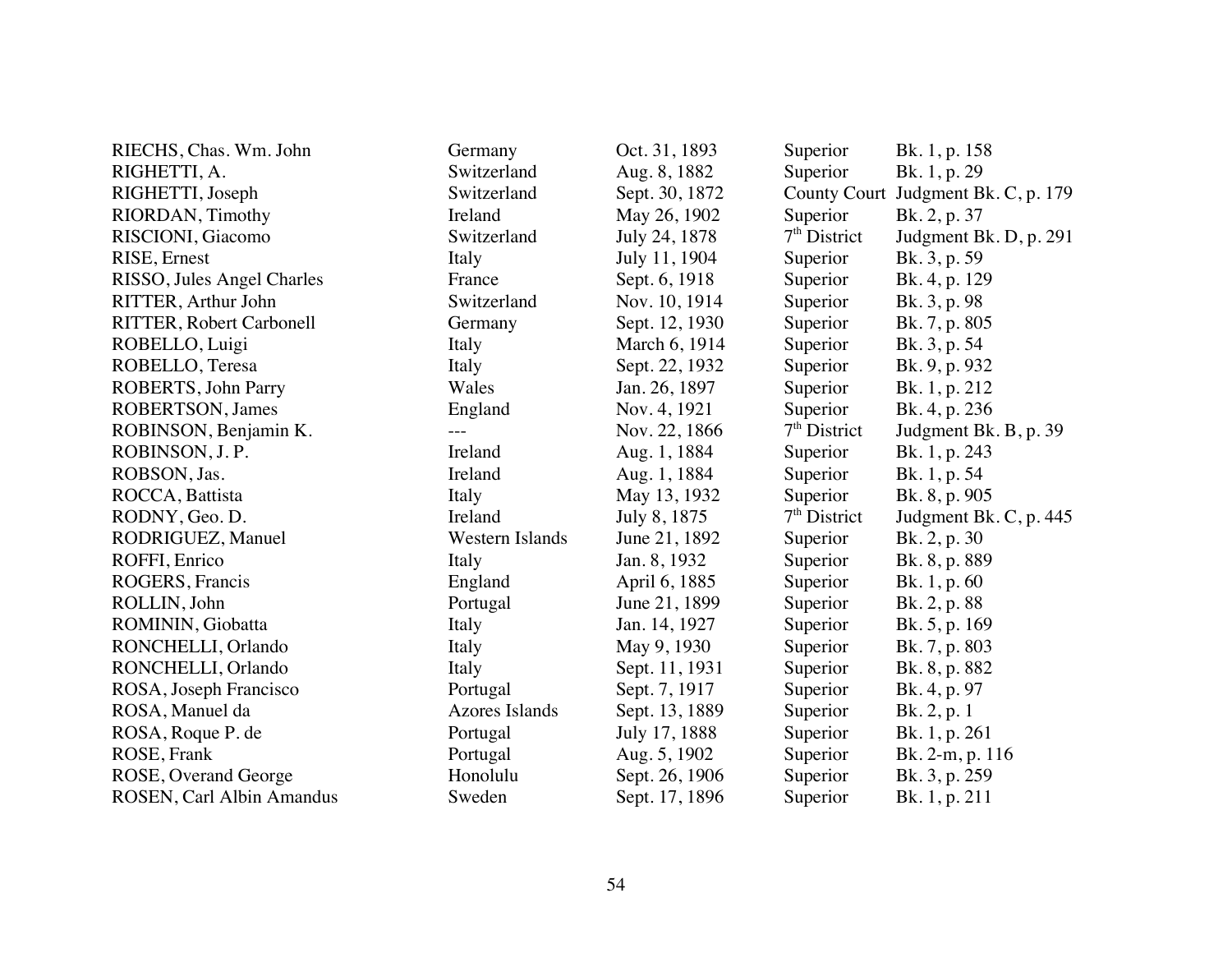| ROSENGREN, Arvid Reinhold     | Sweden                             | May 15, 1914          | Superior | Bk. 3, p. 64    |
|-------------------------------|------------------------------------|-----------------------|----------|-----------------|
| ROSENGREN, Arvid Reinhold     | (new certificate)                  | no date, but ca 1920? |          |                 |
| ROSLOT, John                  | France                             | Aug. 11, 1887         | Superior | Bk. 1, p. 281   |
| ROSS, John James              | Ireland                            | Aug. 8, 1893          | Superior | Bk. 2, p. 52    |
| ROSS, Patrick                 | Ireland                            | March 19, 1884        | Superior | Bk. 1, p. 41    |
| ROSS, William                 | <b>Great Britain</b>               | July 7, 1911          | Superior | Bk. 2, p. 40    |
| ROSSELLI, Giacobbi            | Switzerland                        | Aug. 6, 1900          | Superior | Bk. 2, p. 24    |
| ROSSETON, Guglielimo          | Italy                              | May 11, 1928          | Superior | Bk. 5, p. 224   |
| ROSSI, Baptista               | Italy                              | July 21, 1902         | Superior | Bk. 2-a, p. 41  |
| ROSSI, Giuseppi               | Italy                              | Nov. 10, 1922         | Superior | Bk. 5, p. 23    |
| ROSSI, John                   | Italy                              | Jan. 2, 1914          | Superior | Bk. 3, p. 34    |
| ROSSI, Natale                 | Italy                              | March 5, 1915         | Superior | Bk. 3, p. 99    |
| ROSSI, Peter                  | Italy                              | March 5, 1921         | Superior | Bk. 4, p. 201   |
| ROSSINI, Giovanni             | Italy                              | May 3, 1934           | Superior | Bk. 10, p. 995  |
| ROSSINI, Rosa                 | Italy                              | Jan. 3, 1935          | Superior | Bk. 11, p. 1034 |
| ROSSWALTER, Alexander         | Austria                            | March 5, 1921         | Superior | Bk. 4, p. 148   |
| ROSTONI, Jennie               | Italy                              | Jan. 8, 1932          | Superior | Bk. 8, p. 892   |
| (formerly Givannina)          |                                    |                       |          |                 |
| ROTHEL, George                | Austria                            | Sept. 4, 1914         | Superior | Bk. 3, p. 36    |
| ROTTIER, Petrus(?) Franciscus | Holland (Netherlands) May 10, 1929 |                       | Superior | Bk. 6, p. 753   |
| ROUMAS (?), Gaston Camille    | France                             | Sept. 6, 1934         | Superior | Bk. 10, p. 1018 |
| ROUYET, Jean Baptiste         | France                             | Jan. 6, 1911          | Superior | Bk. 2, p. 15    |
| ROWLINSON, John               | Ireland                            | Sept. 18, 1893        | Superior | Bk. 1, p. 281   |
| ROY, Joan                     | Scotland                           | Sept. 17, 1926        | Superior | Bk. 5, p. 138   |
| ROY, Robert                   | England                            | Jan. 11, 1924         | Superior | Bk. 5, p. 61    |
| RUDOLPH, Chas. J.             | Germany                            | Dec. 23, 1889         | Superior | Bk. 1, p. 110   |
| RUFFINO, Silvio               | Italy                              | Sept. 14, 1928        | Superior | Bk. 5, p. 227   |
| RUGGERI, Ernesto              | Italy                              | May 15, 1914          | Superior | Bk. 3, p. 67    |
| RUND, Frank                   | Austro-Hungary                     | May 10, 1916          | Superior | Bk. 4, p. 55    |
| RUSHTON, Albert               | <b>Great Britain</b>               | May 3, 1934           | Superior | Bk. 10, p. 1000 |
| RUSSELL, Robert               | <b>Great Britain</b>               | July 13, 1917         | Superior | Bk. 4, p. 99    |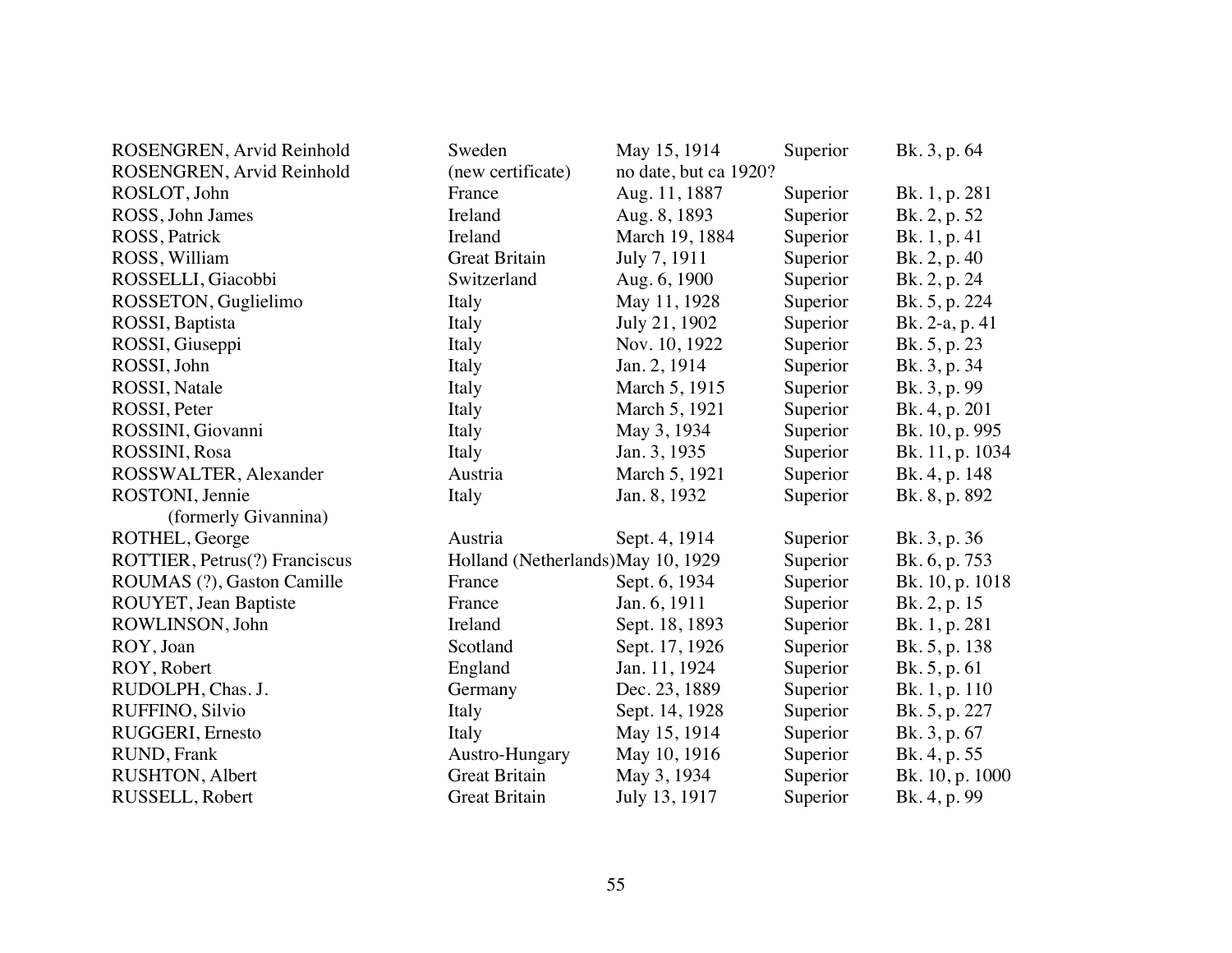| <b>RUTHERFORD, James</b><br>RUTHERFORD, R.M.<br>RUTHERFORD, W.<br>RYAN, Edward<br>RYAN, Michael<br>RYAN, Thos.<br>RYELL, Patrick | Scotland<br>Scotland<br>Ireland<br><b>Great Britain</b> | Nov. 18, 1867<br>July 22, 1884<br>July 22, 1884<br>Sept. 27, 1892<br>Sept. 6, 1934<br>March 2, 1868<br>July 1, 1867 | $7th$ District<br>Superior<br>Superior<br>Superior<br>Superior<br>$7th$ District<br>$7th$ District | Judgment Bk. B, p. 303<br>Bk. 1, p. 50<br>Bk. 1, p. 50<br>Bk. 1, p. 154<br>Bk. 10, p. 1005<br>Judgment Bk. B, p. 321<br>Judgment Bk. B, p. 278 |
|----------------------------------------------------------------------------------------------------------------------------------|---------------------------------------------------------|---------------------------------------------------------------------------------------------------------------------|----------------------------------------------------------------------------------------------------|------------------------------------------------------------------------------------------------------------------------------------------------|
|                                                                                                                                  |                                                         |                                                                                                                     |                                                                                                    |                                                                                                                                                |
| SABINA, Jose Frates                                                                                                              | Portugal                                                | July 27, 1881                                                                                                       | Superior                                                                                           | Bk. 1, p. 16                                                                                                                                   |
| SAHLSTROM, R.                                                                                                                    | Sweden                                                  | July 30, 1879                                                                                                       | $22nd$ District                                                                                    | Bk. D, p. 401                                                                                                                                  |
| SALM, Martin                                                                                                                     | Bavaria                                                 | April 7, 1874                                                                                                       | $7th$ District                                                                                     | Judgment Bk. C, p. 345                                                                                                                         |
| SALMNIA, Felix Peter                                                                                                             | Switzerland                                             | Jan. 2, 1914                                                                                                        | Superior                                                                                           | Bk. 3, p. 50                                                                                                                                   |
| SAMPIETRO, Beniamino                                                                                                             | Italy                                                   | May 4, 1933                                                                                                         | Superior                                                                                           | Bk. 8, p. 887                                                                                                                                  |
| SAMUELSON, J. P.                                                                                                                 | Sweden                                                  | Feb. 12, 1903                                                                                                       | Superior                                                                                           | Bk. 2-a, p. 47                                                                                                                                 |
| SANDBERG, Jepp Andras                                                                                                            | Germany                                                 | April 20, 1896                                                                                                      | Superior                                                                                           | Bk. 2, p. 70                                                                                                                                   |
| SANDBERG, Nicholas                                                                                                               | Germany                                                 | March 21, 1898                                                                                                      | Superior                                                                                           | Bk. 2, p. 83                                                                                                                                   |
| SANDERS, F.W.                                                                                                                    | England                                                 | Aug. 6, 1890                                                                                                        | Superior                                                                                           | Bk. 2, p. 19                                                                                                                                   |
| SANDFORT, Max Schwengers                                                                                                         | Germany                                                 | Nov. 4, 1921                                                                                                        | Superior                                                                                           | Bk. 4, p. 237                                                                                                                                  |
| <b>SANDS, Robert Charles</b>                                                                                                     | Belgium                                                 | July 26, 1882                                                                                                       | Superior                                                                                           | Bk. 1, p. 27                                                                                                                                   |
| SANDSTROM, August                                                                                                                | Sweden                                                  | Feb. 15, 1898                                                                                                       | Superior                                                                                           | Bk. 2, p. 91                                                                                                                                   |
| SANTOS, Joe                                                                                                                      | Portugal                                                | Aug. 5, 1902                                                                                                        | Superior                                                                                           | Bk. 2-m, p. 113                                                                                                                                |
| SAPTEIRO, Antone Locindo                                                                                                         | Portugal                                                | July 15, 1896                                                                                                       | Superior                                                                                           | Bk. 2, p. 71                                                                                                                                   |
| <b>SARGENTI, Attilio</b>                                                                                                         | Switzerland                                             | Aug. 3, 1894                                                                                                        | Superior                                                                                           | Bk. 2, p. 57                                                                                                                                   |
| <b>SARTORI</b> , Charles                                                                                                         | Switzerland                                             | Aug. 5, 1892                                                                                                        | Superior                                                                                           | Bk. 2, p. 44                                                                                                                                   |
| SARTORIS, Albino                                                                                                                 | Switzerland                                             | April 11, 1904                                                                                                      | Superior                                                                                           | Bk. 3, p. 41                                                                                                                                   |
| SAUNDERS, William                                                                                                                | Ireland                                                 | April 13, 1900                                                                                                      | Superior                                                                                           | Bk. 2, p. 14                                                                                                                                   |
| SAURES, Antonio                                                                                                                  | Portugal                                                | April 29, 1898                                                                                                      | Superior                                                                                           | Bk. 1, p. 219                                                                                                                                  |
| SAUSA, Jose Faustino                                                                                                             | Western Islands                                         | June 21, 1892                                                                                                       | Superior                                                                                           | Bk. 2, p. 31                                                                                                                                   |
| <b>SCETTRINI</b> , Attilio                                                                                                       | Switzerland                                             | Aug. 6, 1894                                                                                                        | Superior                                                                                           | Bk. 2, p. 58                                                                                                                                   |
|                                                                                                                                  |                                                         |                                                                                                                     |                                                                                                    |                                                                                                                                                |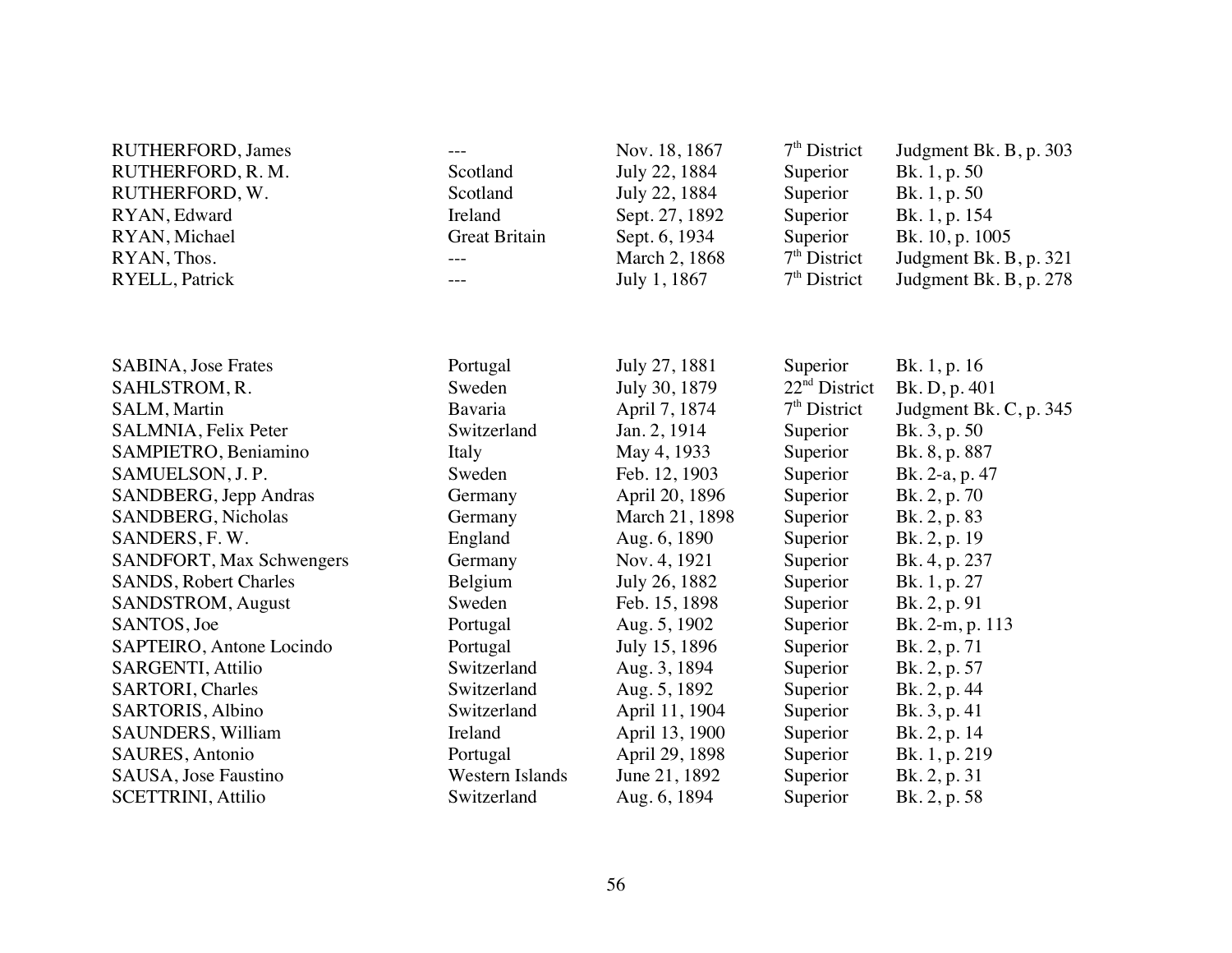| SCHAACK, N.                     | Holland     | July 28, 1890  | Superior                  | Bk. 1, p. 120          |
|---------------------------------|-------------|----------------|---------------------------|------------------------|
| SCHAAD, Adolf                   | Switzerland | Nov. 8, 1918   | Superior                  | Bk. 4, p. 138          |
| SCHAFER, Carl                   | Germany     | Jan. 11, 1924  | Superior                  | Bk. 5, p. 48           |
| <b>SCHAFER, Rosana</b>          | Germany     | May 9, 1930    | Superior                  | Bk. 6, p. 795          |
| SCHERINI, Guiseppe              | Italy       | May13, 1932    | Superior                  | Bk. 7, p. 843          |
| <b>SCHESKY, Paul Bernard</b>    | Germany     | Jan. 2, 1914   | Superior                  | Bk. 3, p. 41           |
| Also entered as Paul Bernhardt  |             |                |                           |                        |
| SCHLADITZ, Charles              | Germany     | May 25, 1900   | Superior                  | Bk. 2, p. 18           |
| <b>SCHLAKE, Christian</b>       |             | Nov. 3, 1863   | $7th$ District            | Judgment Bk. B, p. 301 |
| SCHLAKE, Heinrich               | Germany     | July 23, 1879  | $22nd$ District           | Bk. D, p. 387          |
| SCHLAKE, Henry                  | Germany     | July 28, 1879  | 22 <sup>nd</sup> District | Bk. D, p. 394          |
| SCHLOSSER, John W.              | Germany     | July 25, 1894  | Superior                  | Bk. 2, p. 55           |
| SCHMIDT, Edward                 | Germany     | April 29, 1901 | Superior                  | Bk. 2, p. 30           |
| SCHMIDT, Herman Hellmuth        | Germany     | Jan. 12, 1917  | Superior                  | Bk. 4, p. 75           |
| SCHMIDT, Niels H.               | Prussia     | July 8, 1872   | $7th$ District            | Minute Bk. C, p. 197   |
| <b>SCHREIBER, Ernest</b>        | Germany     | June 27, 1892  | Superior                  | Bk. 1, p. 141          |
| SCHROEDER, Gustav F.            | Germany     | July 21, 1896  | Superior                  | Bk. 2, p. 198          |
| <b>SCHROETER, Richard</b>       | Germany     | June 3, 1921   | Superior                  | Bk. 4, p. 193          |
| SCHROEYER, Leopold              | France      | July 17, 1888  | Superior                  | Bk. 1, p. 94           |
| SCHULZE, Carl Richard Emil      | Germany     | May 8, 1931    | Superior                  | Bk. 7, p. 855          |
| <b>SCHUPPICH, Oscar Gustav</b>  | Germany     | Jan. 8, 1915   | Superior                  | Bk. 4, p. 9            |
| <b>SCHWENGERS, Max Sandfort</b> | Germany     | Nov. 4, 1921   | Superior                  | Bk. 4, p. 237          |
| <b>SCILACCI</b> , Pietro        | Switzerland | July 23, 1888  | Superior                  | Bk. 1, p. 262          |
| SCITTRINI, Henry                | Switzerland | July 27, 1906  | Superior                  | Bk. 3, p. 201          |
| <b>SCORGIE, William</b>         | Scotland    | Aug. 14, 1886  | Superior                  | Bk. 1, p. 70           |
| SCOTT, A.D.                     | Canada      | March 24, 1890 | Superior                  | Bk. 1, p. 114          |
| SCOTT, J. McC.                  | Ireland     | July 21, 1890  | Superior                  | Bk. 1, p. 119          |
| SCOTT, Robert                   | Scotland    | March 29, 1888 | Superior                  | Bk. 1, p. 85           |
| SCOWN, Adolphus G.              |             | Nov. 6, 1861   | $7th$ District            | Judgment Bk. B, p. 218 |
| <b>SELLMER</b> , Jacob Peter    | Germany     | Jan. 2, 1914   | Superior                  | Bk. 3, p. 24           |
| <b>SELME, Gabriel Celestine</b> | France      | Sept. 4, 1914  | Superior                  | Bk. 3, p. 90           |
|                                 |             |                |                           |                        |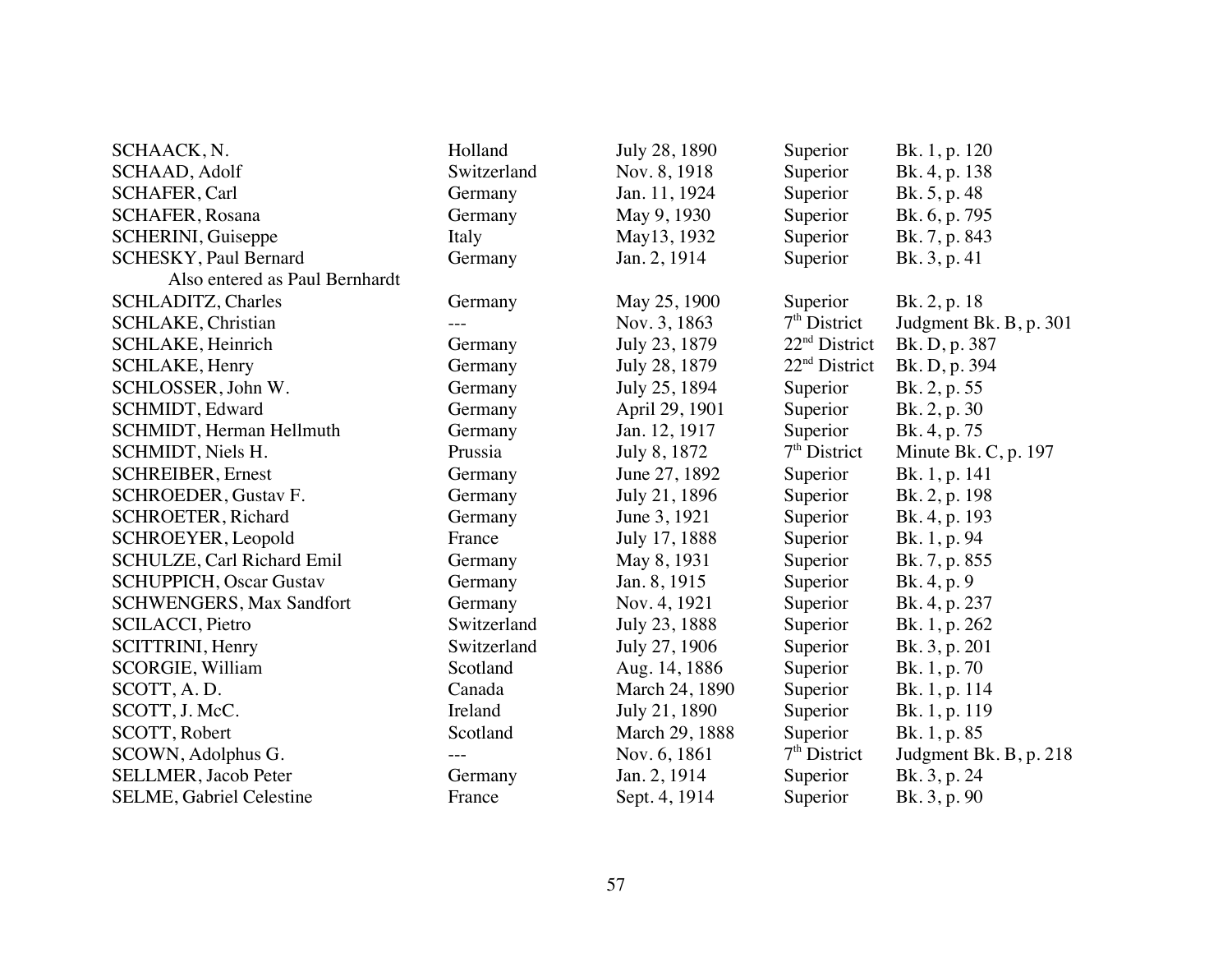| SEQUEIRA, Jose M.                     | <b>Azores Islands</b>  | Feb. 14, 1902  | Superior | Bk. 2-m. p. 101      |
|---------------------------------------|------------------------|----------------|----------|----------------------|
| SEQUEIRA, Manuel P.                   | Portugal               | Oct. 31, 1904  | Superior | Bk. 3, p. 121        |
| SERAFINO, Roseron Joseph              | France                 | Sept. 11, 1931 | Superior | Bk. 7, p. 883        |
| SESPEZ, Crisantos                     | Chili                  | July 28, 1884  | Superior | Bk. 1, p. 242        |
| Last name spelled Sespes on signature |                        |                |          |                      |
| <b>SEVERSON</b> , Axel Harry          | Sweden                 | Sept. 2, 1921  | Superior | Bk. 4, p. 213        |
| SEYDEL, William Emile                 | Switzerland            | Sept. 14, 1923 | Superior | Bk. 5, p. 55         |
| SGHEIZA, Quinto                       | Switzerland            | July 23, 1888  | Superior | Bk. 1, p. 263        |
| SHEA, Jeremiah                        | Ireland                | July 24, 1888  | Superior | Bk. 1, p. 96         |
| SHELTON, Llewelyn                     | England                | May 8, 1902    | Superior | Bk. 2-a, p. 36       |
| SHERIDAN, John Joseph                 | <b>Great Britain</b>   | Jan. 9, 1925   | Superior | Bk. 5, p. 95         |
| SHERMAN, Frank O.                     | <b>Britain</b>         | Nov. 2, 1868   | County   | Minute Bk. C, p. 1   |
| (Shuman written in pencil)            |                        |                |          |                      |
| SHIELDS, Jno.                         | Ireland                | May 15, 1884   | Superior | Bk. 1, p. 42         |
| SHIELS, J. J.                         | Ireland                | Dec. 20, 1898  | Superior | Bk. 2, p. 7          |
| SHIKRALLAH, Fouad Habeeb              | Syria                  | July 8, 1921   | Superior | Bk. 4, p. 209        |
| SHINE, Jeremiah                       | Ireland                | July 2, 1884   | Superior | Bk. 1, p. 47         |
| <b>SHUTTEN, Peter</b>                 | Germany                | March 3, 1897  | Superior | Bk. 2, p. 213        |
| SIBERTSEN, Heinrich A.                | Denmark                | July 11, 1910  | Superior | Bk. 2, p. 3          |
| SICHEN, Michael                       | Prussia                | Sept. 16, 1872 | County   | Minute Bk. C, p. 174 |
| SIEBER, Peter                         | Switzerland            | Jan. 5, 1933   | Superior | Bk. 8, p. 891        |
| SILVA, Antonio R.                     | Portugal               | Dec. 30, 1887  | Superior | Bk. 1, p. 253        |
| SILVA, A. de M.                       | Portugal               | May 15, 1888   | Superior | Bk. 1, p.255         |
| SILVA, Antonio Inacio                 | <b>Azores Islands</b>  | May 10, 1929   | Superior | Bk. 6, p. 765        |
| SILVA, Daisy Lillian                  | England                | Sept. 13, 1929 | Superior | Bk. 6, p. 777        |
| SILVA, George Faustino                | Portugal               | Feb. 14, 1906  | Superior | Bk. 3, p. 167        |
| SILVA, J.B.                           | Western Islands        | Sept. 8, 1888  | Superior | Bk. 1, p. 280-I      |
| SILVA, Joaquin Antonio                | Portugal               | April 19, 1892 | Superior | Bk. 2, p. 24         |
| SILVA, Joe P.                         | <b>Western Islands</b> | July 19, 1892  | Superior | Bk. 2, p. 36         |
| SILVA, John M.                        | Western Islands        | June 21, 1892  | Superior | Bk. 2, p. 33         |
| SILVA, John P.                        | Portugal               | July 27, 1896  | Superior | Bk. 2, p. 72         |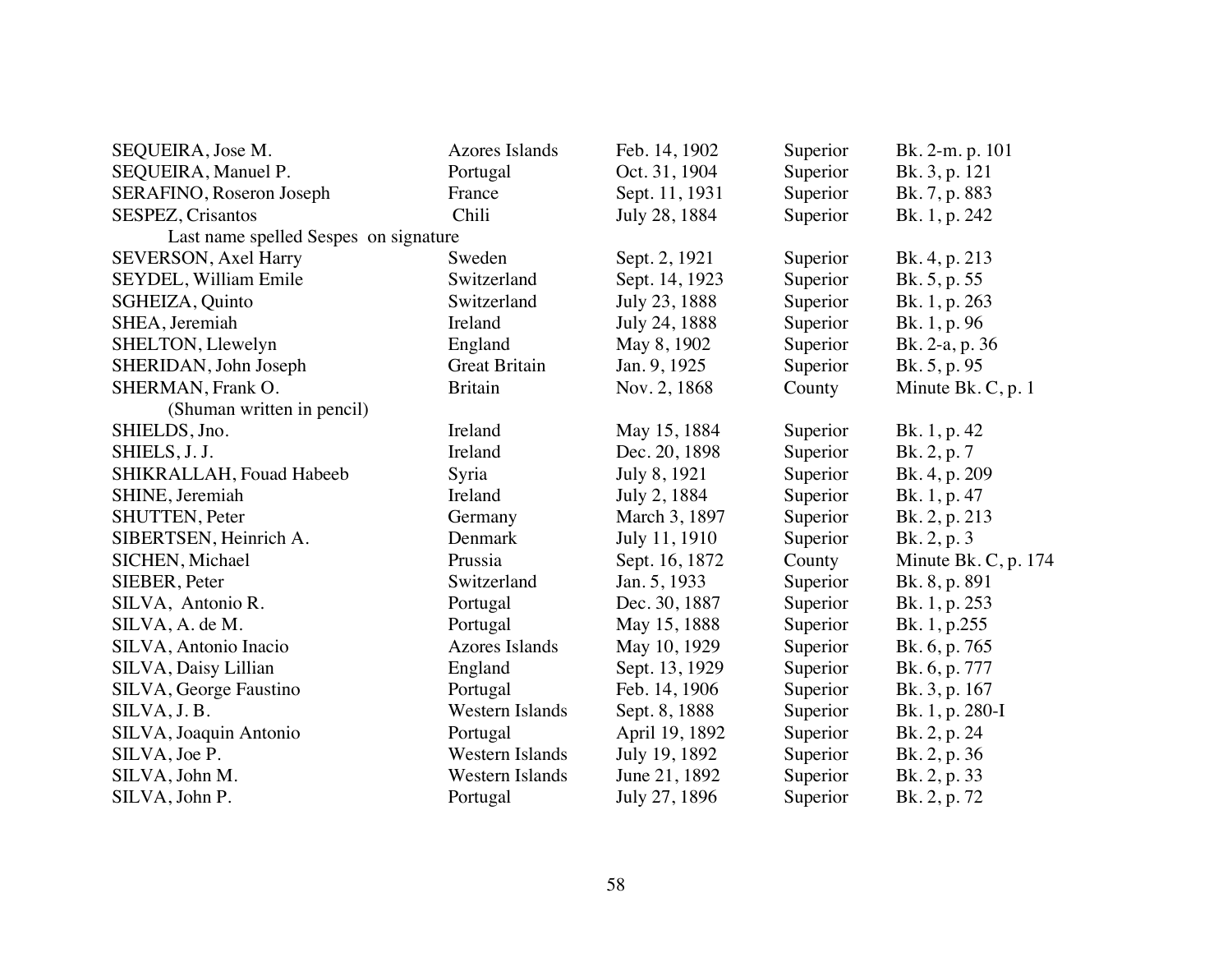| SILVA, John Souza             | Western Islands        | Aug. 2, 1892   | Superior        | Bk. 2, p. 42           |
|-------------------------------|------------------------|----------------|-----------------|------------------------|
| <b>SILVA, Manuel Foster</b>   | Portugal               | Sept. 17, 1900 | Superior        | Bk. 2, p. 28           |
| SILVA, Manuel                 | <b>Western Islands</b> | Aug. 5, 1892   | Superior        | Bk. 2, p. 43           |
| SILVEIRA, Antonio Faustino da | Portugal               | Dec. 29, 1905  | Superior        | Bk. 3, p. 161          |
| SILVEIRA, F. A.               | Portugal               | July 23, 1888  | Superior        | Bk. 1, p. 264          |
| SILVEIRA, Jose I.             | <b>Azores Islands</b>  | Feb. 14, 1902  | Superior        | Bk. 2-m, p. 101        |
| SILVEIRA, Manuel D.           | Portugal               | Jan. 3, 1913   | Superior        | Bk. 2, p. 98           |
| SILVEIRA, Manuel              | Portugal               | May 15, 1914   | Superior        | Bk. 3, p. 73           |
| SILVEIRA, Pedro A.            | Portugal               | Aug. 1, 1904   | Superior        | Bk. 3, p. 69           |
| SILVIERA, Manuel F.           | Portugal               | July 11, 1901  | Superior        | Bk. 2-m. p. 98         |
| SIMARD, Samuel                | Canada                 | June 2, 1892   | Superior        | Bk. 2, p. 34           |
| SIMAS, Antonio de             | Portugal               | Feb. 11, 1901  | Superior        | Bk. 2-m, p. 97         |
| SIMAS, Manuel                 | Portugal               | April 19, 1892 | Superior        | Bk. 2, p. 25           |
| SIMIAND, Louis                | France                 | Aug. 8, 1896   | Superior        | Bk. 2, p. 210          |
| SIMONINI, Guido               | Italy                  | Jan. 4, 1934   | Superior        | Bk. 10, p. 979         |
| SIMONSTACCHI, Modesto         | Italy                  | Nov. 4, 1921   | Superior        | Bk. 4, p. 235          |
| SIMONTACCHI, Aurelio          | Italy                  | May 15, 1914   | Superior        | Bk. 3, p. 68           |
| <b>SIMS, George Stewart</b>   | <b>Great Britain</b>   | March 7, 1876  | $22nd$ District | Bk. D, p. 10           |
| SINNOTT, John                 | Ireland                | July 21, 1879  | $22nd$ District | Bk. D, p. 376          |
| SINNOTT, Patrick              | Ireland                | March 17, 1885 | Superior        | Bk. 1, p. 59           |
| SJOBLOM, Frans Victor         | Finland                | May 21, 1926   | Superior        | Bk. 5, p. 133          |
| SKALDE, Jens                  | Norway                 | Sept. 4, 1914  | Superior        | Bk. 3, p. 92           |
| SLEVIN, Edward                | Ireland                | Jan. 30, 1890  | Superior        | Bk. 1, p. 112          |
| SLINKEY, Daniel               | Australia              | Nov. 12, 1893  | Superior        | Bk. 1, p. 159          |
| SMALL, Edward P.              | Scotland               | July 9, 1888   | Superior        | Bk. 1, p. 92           |
| <b>SMITH, Charles Thomas</b>  | Great Britain          | Jan. 3, 1913   | Superior        | Bk. 2, p. 99           |
| SMITH, David Hunter           | <b>Great Britain</b>   | Jan. 13, 1922  | Superior        | Bk. 4, p. 244          |
| SMITH, Frank                  | Portugal               | Aug. 1, 1881   | Superior        | Bk. 1, p. 16           |
| SMITH, Henry                  |                        | Nov. 10, 1859  | $7th$ District  | Judgment Bk. B, p. 121 |
| SMITH, Lionel Hugh            | <b>Great Britain</b>   | July 12, 1918  | Superior        | Bk. 4, p. 128          |
| SMITH, Louis                  | $---$                  | Nov. 5, 1860   | $7th$ District  | Judgment Bk. B, p. 155 |
|                               |                        |                |                 |                        |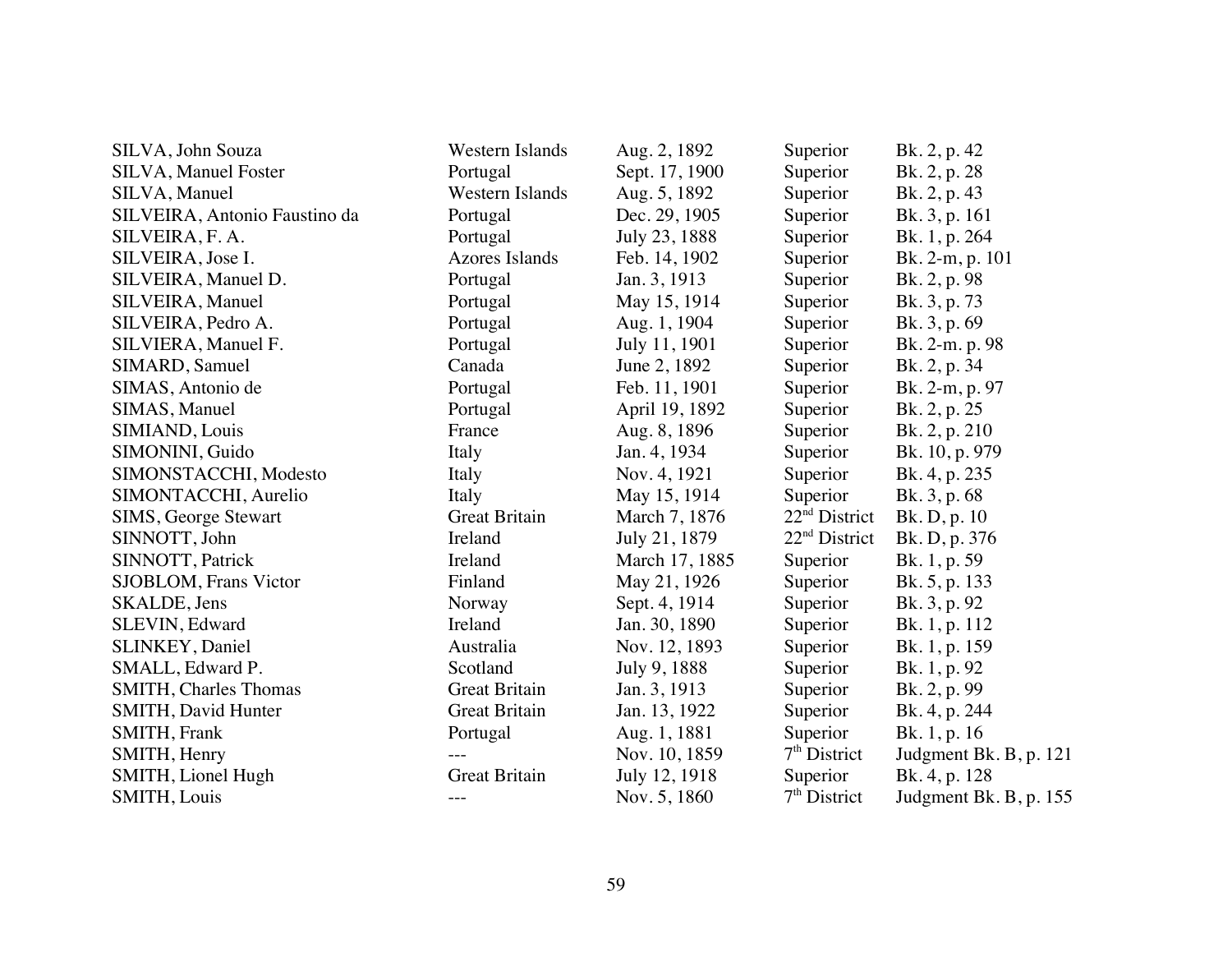| SMITH, Manuel                 | Western Islands        | Aug. 5, 1892   | Superior       | Bk. 1, p. 151         |
|-------------------------------|------------------------|----------------|----------------|-----------------------|
| <b>SMITH, Percy James</b>     | England                | Sept. 17, 1926 | Superior       | Bk. 5, p. 145         |
| SMITH, Peter                  | <b>Great Britain</b>   | Apr. 23, 1856  | $7th$ District | Minute Bk. A, p. 234  |
| SMITH, Richard McLean         | Scotland               | May 28, 1901   | Superior       | Bk. 2-m, p. 98        |
| SMITH, William                | <b>Great Britain</b>   | June 6, 1854   | $7th$ District | Minute Bk. A, p. 95   |
| SOARES, F.S.                  | Western Islands        | July 31, 1888  | Superior       | Bk. 1, p. 280         |
| SODINI, Guiseppe              | Italy                  | Sept. 6, 1934  | Superior       | Bk. 10, p. 1010       |
| SODINI, Pasqualina            | Italy                  | Sept. 6, 1934  | Superior       | Bk. 10, p. 1011       |
| SOLDANNI, Joseph Thomas       | Italy                  | Jan. 9, 1931   | Superior       | Bk. 7, p. 849         |
| SOLDATI, Jas.                 | Switzerland            | Aug. 2, 1884   | Superior       | Bk. 1, p. 244         |
| SOLDATI, Joseph               | Switzerland            | Aug. 6, 1888   | Superior       | Bk. 1-g, p. 280       |
| SOLDAVINI, Ambrose            | Italy                  | Sept. 2, 1921  | Superior       | Bk. 4, p. 228         |
| SOLDAVINI, Angello            | Italy                  | Jan. 20, 1890  | Superior       | Bk. 1, p. 111         |
| SOLDAVINI, Antone Luis        | Italy                  | Sept. 2, 1921  | Superior       | Bk. 4, p. 226         |
| SOLDAVINI, Antonio            | Italy                  | May 3, 1934    | Superior       | Bk. 10, p. 996        |
| SOLDAVINI, Carlo              | Italy                  | May 7, 1920    | Superior       | Bk. 4, p. 172         |
| <b>SOLDAVINI</b> , Francisco  | Italy                  | May 23, 1904   | Superior       | Bk. 3, p. 45          |
| SOLDAVINI, Gerolamo           | Italy                  | May 13, 1932   | Superior       | Bk. 8, p. 918         |
| changed to James SOLDAVINI    |                        |                |                |                       |
| SOLDAVINI, Guiseppi (Joseph)  | Italy                  | May 21, 1926   | Superior       | Bk. 5, p. 135         |
| SOLDAVINI, Mario              | Italy                  | July 11, 1919  | Superior       | Bk. 4, p. 160         |
| SOLDAVINI, William            | Germany                | Sept. 11, 1931 | Superior       | Bk. 6, p. 790         |
| SOLLOM, Cuthbert J.           | England                | July 26, 1906  | Superior       | Bk. 3, p. 197         |
| <b>SOLON, Camille Antoine</b> | <b>Great Britain</b>   | Jan. 12, 1923  | Superior       | Bk. 5, p. 31          |
| SOMMERS, John                 | Denmark                | July 6, 1871   | $7th$ District | Minute Bk. C, p. $63$ |
| SONOGUINI, Dominico           | Switzerland            | Aug. 3, 1882   | Superior       | Bk. 1, p. 29          |
| SOUZA, Antone de              | Western Islands        | July 31, 1888  | Superior       | Bk. 1, p. 279         |
| SOUZA, Joao J.                | Western Islands        | July 21, 1890  | Superior       | Bk. 2, p. 9           |
| SOUZA, Joe de                 | <b>Western Islands</b> | July 31, 1888  | Superior       | Bk. 1, p. 279         |
| SOUZA, John Mathios de        | Western Islands        | July 22, 1892  | Superior       | Bk. 2, p. 36          |
| SOUZA, M. J.                  | Portugal               | July 17, 1888  | Superior       | Bk. 1, p. 259         |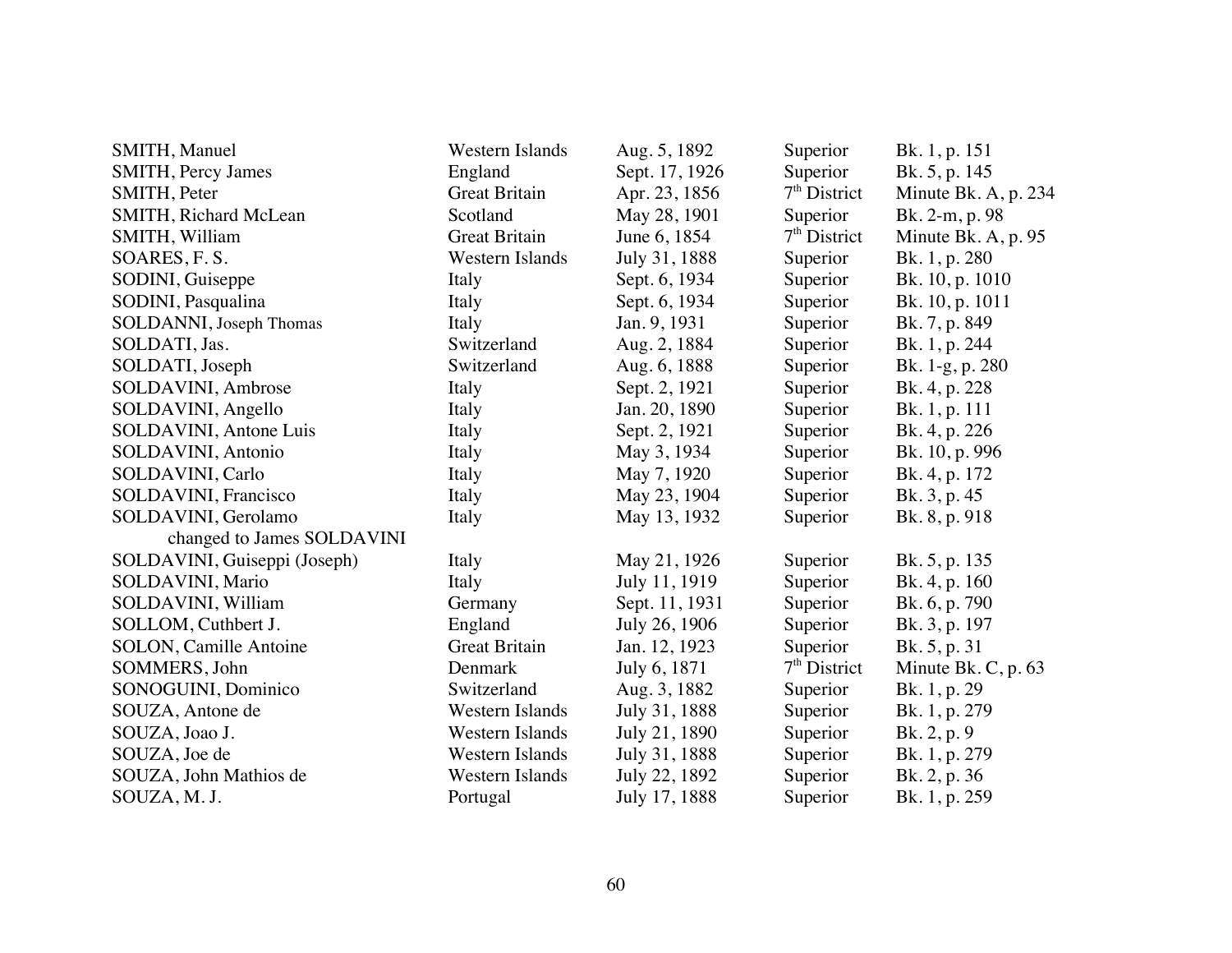| SOUZA, M. M. de               | Portugal             | May 8, 1888                         | Superior       | Bk. 1, p. 86          |
|-------------------------------|----------------------|-------------------------------------|----------------|-----------------------|
| SOUZA, Manuel Soares de       | Portugal             | Aug. 4, 1902                        | Superior       | Bk. 2-a, p. 43        |
| SOUZA, Selestino Azevedo de   | Western Islands      | June 21, 1892                       | Superior       | Bk. 2, p. 31          |
| SPAGGIARI, Alfredo            | Italy                | Sept. 12, 1930                      | Superior       | Bk. 7, p. 831         |
| <b>SPENCER, Harry</b>         | England              | Dec. 24, 1894                       | Superior       | Bk. 2, p. 62          |
| SPROETE, Paul Gotlob          | Germany              | Jan. 4, 1934                        | Superior       | Bk. 10, p. 980        |
| STAFFORD, Frank C.            | Ireland              | Dec. 18, 1889                       | Superior       | Bk. 1, p. 110         |
| STAFFORD, Jas. Barnard        | Ireland              | Nov. 28, 1857                       | $7th$ District | Judgment Bk. B, p. 10 |
| STAFFORD, John                | Ireland              | Sept. 8, 1881                       | Superior       | Bk. 1, p. 17          |
| STAHL, J.E.                   | Switzerland          | Jan. 11, 1894                       | Superior       | Bk. 1, p. 162         |
| STAHLBAUM, Margaret           |                      | Germany (born in U.S.) May 10, 1929 | Superior       | Bk. 6, p. 755         |
| STANGE, Willy                 | Germany              | May 5, 1922                         | Superior       | Bk. 5, p. 8           |
| STANGELAND, John              | Norway               | Jan. 6, 1911                        | Superior       | Bk. 2, p. 31          |
| STARNES, Edmand               | Canada               | May 22, 1890                        | Superior       | Bk. 1, p. 116         |
| STEELE, Jas.                  | Ireland              | July 2, 1884                        | Superior       | Bk. 1, p. 46          |
| STEFENONI, Joseph             | Italy                | Sept. 14, 1923                      | Superior       | Bk. 5, p. 46          |
| STEHELIN, Paul                | Switzerland          | July 2, 1909                        | Superior       | Bk. 1, p. 32          |
| STEINMETZ, August             | France               | May 19, 1892                        | Superior       | Bk. 1, p. 136         |
| STENZEL, Erna Dreger          | Germany              | Sept. 22, 1932                      | Superior       | Bk. 8, p. 920         |
| STEWART, Samuel               | Ireland              | Aug. 3, 1896                        | Superior       | Bk. 2, p. 205         |
| STIRLING, John                | Scotland             | Jan. 12, 1923                       | Superior       | Bk. 5, p. 36          |
| STIRLING, Margaret            | Scotland             | Sept. 14, 1923                      | Superior       | Bk. 5, p. 59          |
| STITZEBERGER, Alex.           | Switzerland          | Aug. 29, 1906                       | Superior       | Bk. 3, p. 246         |
| STOHR, Adolph                 | Germany              | June 5, 1890                        | Superior       | Bk. 2, p. 4           |
| STONE, Harold                 | <b>Great Britain</b> | March 5, 1920                       | Superior       | Bk. 4, p. 179         |
| STONER, Henry                 | <b>Great Britain</b> | Jan. 14, 1916                       | Superior       | Bk. 4, p. 36          |
| <b>STOVER, Margaret Marie</b> | Germany              | Sept. 16, 1927                      | Superior       | Bk. 5, p. 189         |
| STRAUSS, Nathan               | Germany              | June 29, 1892                       | Superior       | Bk. 2, p. 34          |
| STRETTON, John                | <b>Great Britain</b> | March 5, 1915                       | Superior       | Bk. 4, p. 6           |
| STROZZI, Augusta              | Switzerland          | May 8, 1925                         | Superior       | Bk. 5, p. 118         |
| STROZZI, Aurelio              | Switzerland          | May 8, 1925                         | Superior       | Bk. 5, p. 116         |
|                               |                      |                                     |                |                       |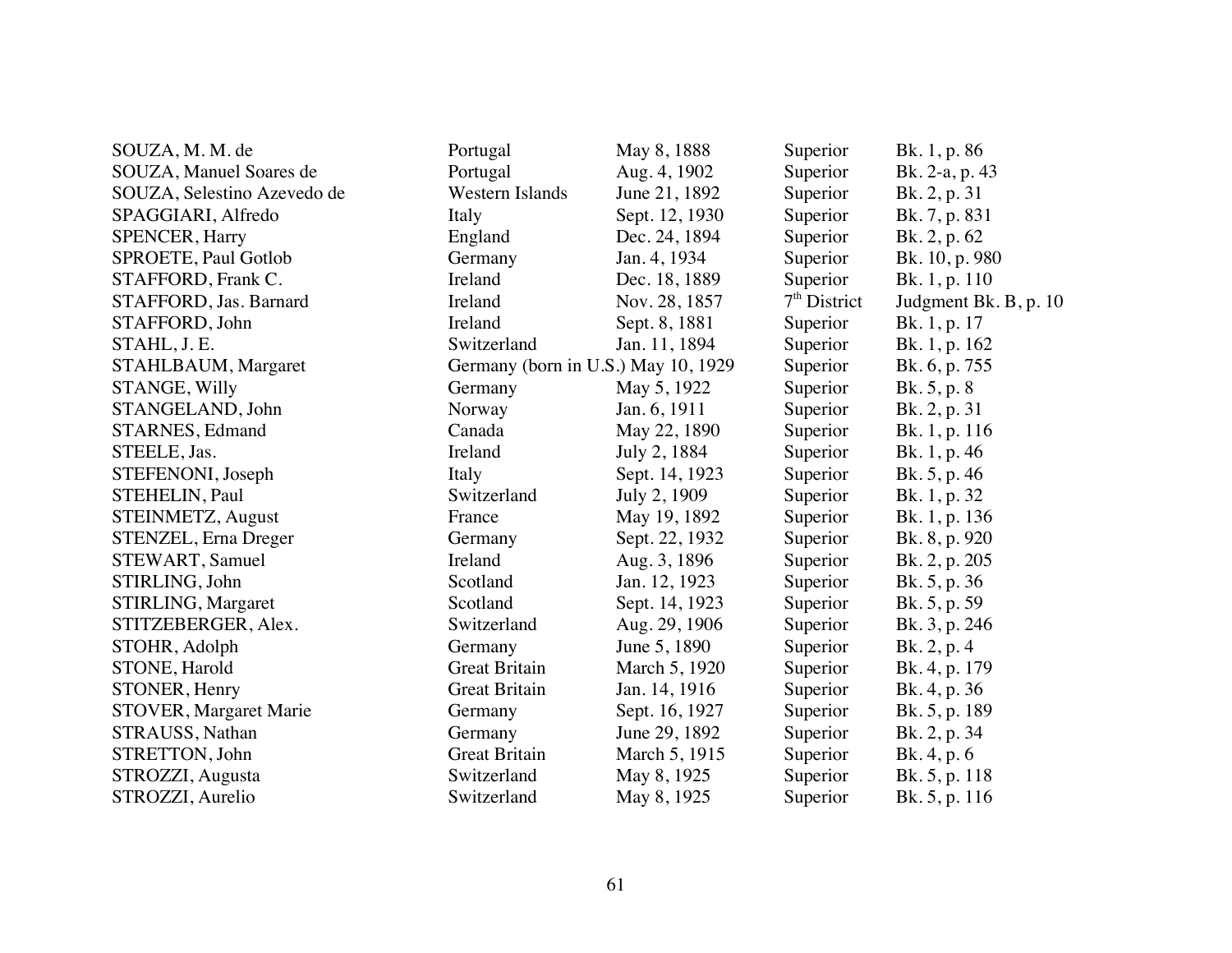| STROZZI, Corinna                 | Switzerland           | Sept. 11, 1925 | Superior       | Bk. 5, p. 123          |
|----------------------------------|-----------------------|----------------|----------------|------------------------|
| STUBBE, Johann J.                | Germany               | April 7, 1900  | Superior       | Bk. 2, p. 13           |
| STUBBS, Robert Henry             | <b>Great Britain</b>  | Sept. 6, 1934  | Superior       | Bk. 10, p. 1019        |
| STUTT, James                     | Ireland               | March 14, 1873 | $7th$ District | Minute Bk. C, p. 258   |
| SUAREIS, Antonio Maria           | <b>Azores Islands</b> | April 20, 1892 | Superior       | Bk. 2, p. 26           |
| <b>SUARES, Andrew</b>            | Portugal              | Aug. 5, 1902   | Superior       | Bk. 2-m, p. 115        |
| SUETIN, Maria                    | Checho-Slovakia       | Jan. 10, 1930  | Superior       | Bk. 6, p. 794          |
| changed to Maria SWEET           |                       |                |                |                        |
| SUETIN, Vladimir                 | Russia                | Jan. 10, 1930  | Superior       | Bk. 6, p. 793          |
| changed to Vladimir SWEET        |                       |                |                |                        |
| SUKKAN, Andreas                  |                       | March 7, 1865  | $7th$ District | Judgment Bk. B, p. 339 |
| SULLIVAN, John                   | Ireland               | Sept. 17, 1886 | Superior       | Bk. 1, p. 72           |
| <b>SULLIVAN, Peter</b>           | <b>Great Britain</b>  | July 8, 1921   | Superior       | Bk. 4, p. 217          |
| SUTHERLAND, Angusine Mackay      | Scotland (British)    | May 8, 1931    | Superior       | Bk. 7, p. 863          |
| <b>SUTTON, Francis</b>           | Ireland               | March 31, 1874 | $7th$ District | Judgment Bk. C, p. 431 |
| SVENSSON, Gustav Adolf           | Sweden                | May 4, 1933    | Superior       | Bk. 9, p. 952          |
| changed to Gustav Adolf ANDERSON |                       |                |                |                        |
| SVITAK, Theresa                  | Czechoslovakia        | Jan. 3, 1935   | Superior       | Bk. 11, p. 1035        |
| SWAN, James                      | Ireland               | Sept. 17, 1926 | Superior       | Bk. 5, p. 140          |
| <b>SYLVAIN, Mouren Provensal</b> | France                | July 26, 1882  | Superior       | Bk. 1, p. 27           |
|                                  |                       |                |                |                        |
| TACCH, Anton                     | Italy                 | May 23, 1904   | Superior       | Bk. 3, p. 43           |
| TACCHI, Ambrozio                 | Italy                 | Sept. 14, 1923 | Superior       | Bk. 5, p. 53           |
| TACCHI, Virginia                 | Switzerland           | May 9, 1924    | Superior       | Bk. 5, p. 85           |
| TAINI, Gaspare Carlo             | Italy                 | Jan. 4, 1934   | Superior       | Bk. 9, p. 933          |
| TAMBA, Adelino                   | Switzerland           | July 30, 1888  | Superior       | Bk. 1, p. 176          |
| TAMBA, Theodoro                  | Switzerland           | July 30, 1892  | Superior       | Bk. 2, p. 41           |
| TAMBORINI, Ernesto               | Italy                 | Jan. 3, 1935   | Superior       | Bk. 10, p. 1008        |
| TAMBUSSA, Antonio                | Italy                 | March 2, 1917  | Superior       | Bk. 4, p. 87           |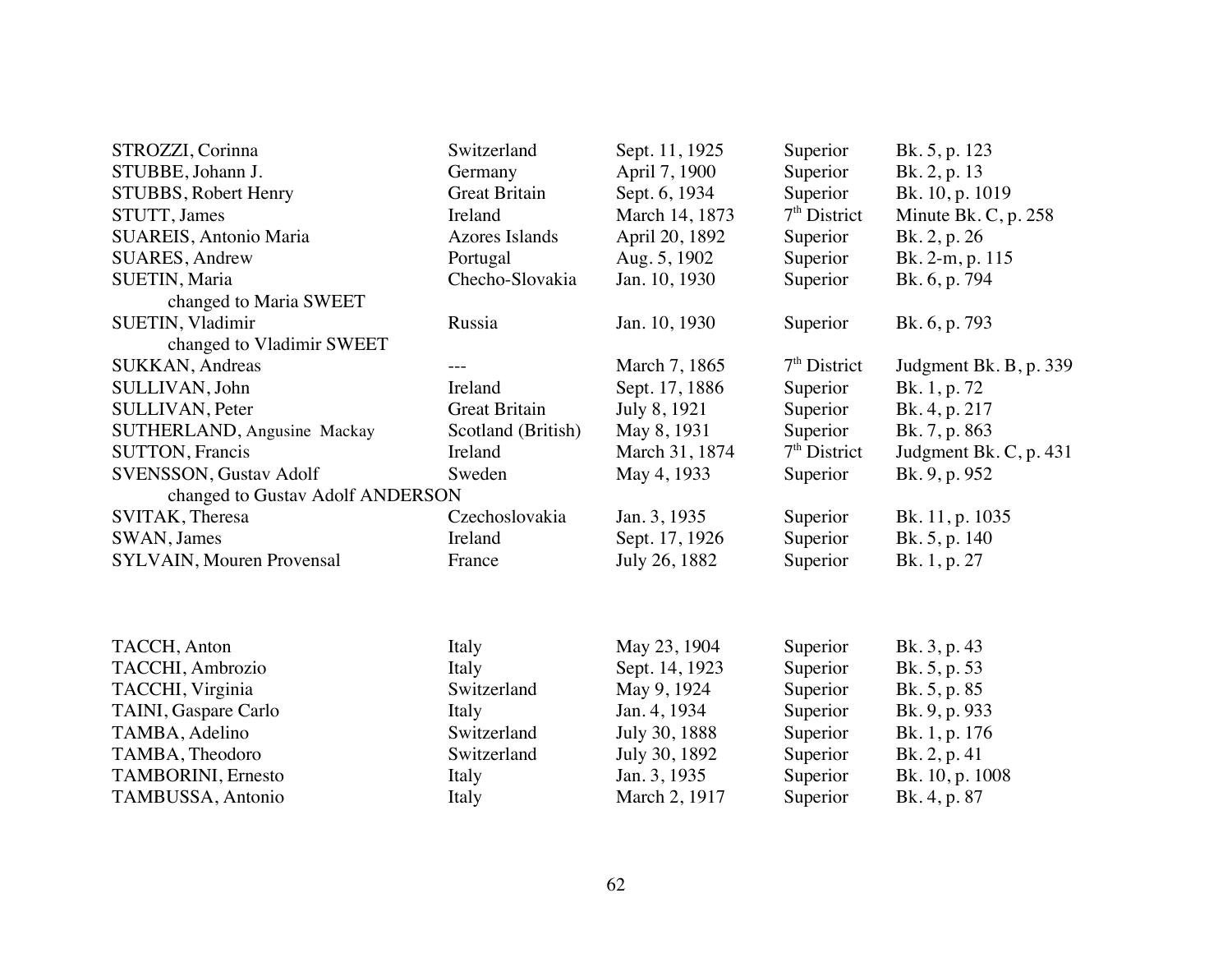| TASHIERA, Joseph            | <b>Azores Islands</b> | May 27, 1892   | Superior        | Bk. 2, p. 28           |
|-----------------------------|-----------------------|----------------|-----------------|------------------------|
| TAURE, Henry                | Germany               | Aug. 8, 1892   | Superior        | Bk. 2, p. 51           |
| TAYLOR, George              | England               | Sept. 4, 1914  | Superior        | Bk. 3, p. 88           |
| TAYLOR, Joseph              | Australia             | April 17, 1905 | Superior        | Bk. 3, p. 135          |
| TAYLOR, Joseph              | Wales                 | July 6, 1892   | Superior        | Bk. 1, p. 142          |
| TEAOP, Luigi                | Switzerland           | July 28, 1884  | Superior        | Bk. 1, p. 241          |
| TEATHER, Albert             | England               | May 15, 1914   | Superior        | Bk. 3, p. 74           |
| TECHERA, J.B.               | Portugal              | July 12, 1890  | Superior        | Bk. 2, p. 7            |
| TEIXEIRA, J.C.              | Portugal              | July 23, 1888  | Superior        | Bk. 1, p. 264          |
| TEIXEIRA, Jose Machado      | Portugal              | Nov. 13, 1889  | Superior        | Bk. 1, p. 109          |
| TERRA, M. M.                | Western Islands       | July 21,1890   | Superior        | Bk. 2, p. 10           |
| TERRIBELINI, Giacoma        | Switzerland           | July 13, 1904  | Superior        | Bk. 3, p. 61           |
| TERRIBILINI, Francisco      | Switzerland           | Jan. 9, 1931   | Superior        | Bk. 7, p. 808          |
| TESTA, Charles              | Italy                 | Jan. 9, 1925   | Superior        | Bk. 5, p. 102          |
| TESTA, Luigi                | Italy                 | Nov. 2, 1917   | Superior        | Bk. 4, p. 114          |
| TESTA, Primo                | Italy                 | Jan. 9, 1931   | Superior        | Bk. 7, p. 850          |
| THEODORATOS, Gerassimos     | Greece                | Jan. 3, 1935   | Superior        | Bk. 10, p. 1009        |
| THOMAS, Antono              | Portugal              | July 28, 1896  | Superior        | Bk. 2, p. 74           |
| THOMAS, David John          | Wales                 | Jan. 3, 1905   | Superior        | Bk. 3, p. 127          |
| THOMAS, David               | Ireland               | Aug. 4, 1894   | Superior        | Bk. 1, p. 170          |
| THOMPSON, Richard           | England               | June 27, 1904  | Superior        | Bk. 3, p. 53           |
| THRAPP, James               | Ireland               | Aug. 9, 1898   | Superior        | Bk. 2, p. 5            |
| TIBBOTT, Arthur Leonard     | <b>Britain</b>        | May 13, 1932   | Superior        | Bk. 8, p. 921          |
| TICHBON, Hubert Chas.       | England               | Nov. 2, 1917   | Superior        | Bk. 4, p. 116          |
| TIEDEMANN, Carsten          | Germany               | Jan. 22, 1894  | Superior        | Bk. 1, p. 160          |
| TIEULIE, Justin             | France                | Aug. 5, 1892   | Superior        | Bk. 2, p. 48           |
| TIMONY, Anthony             | Ireland               | July 23, 1879  | $22nd$ District | Judgment Bk. D, p. 384 |
| TODE, Peter Johann          |                       | Nov. 5, 1860   | $7th$ District  | Judgment Bk. B, p. 158 |
| <b>TOGNACCO</b> , Antonio   | Switzerland           | July 28, 1896  | Superior        | Bk. 2, p. 77           |
| TOGNAZZI, J.                | Switzerland           | July 26, 1877  | $22nd$ District | Judgment Bk. D, p. 177 |
| <b>TOGNAZZINI</b> , Antonio | Switzerland           | Sept. 30, 1872 | County          | Min. Bk. C, p. 180     |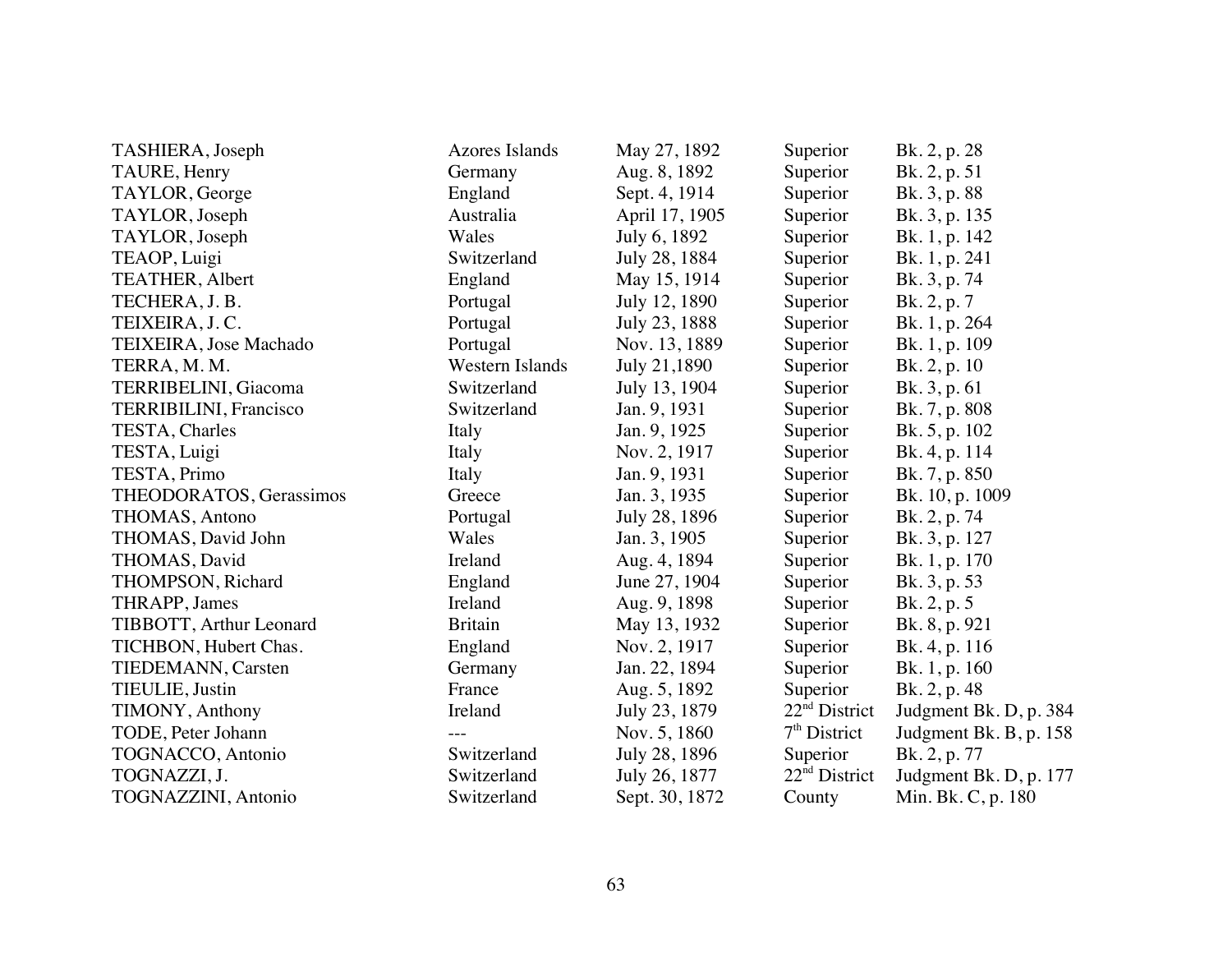| TOGNAZZINI, Giacomo            | Switzerland | July 28, 1879  | $22nd$ District           | Judgment Bk. D, p. 392 |
|--------------------------------|-------------|----------------|---------------------------|------------------------|
| <b>TOLOMEI, Anton</b>          | Italy       | May 5, 1916    | Superior                  | Bk. 4, p. 56           |
| TOMASSINI, D.                  | Switzerland | Sept. 28, 1884 | Superior                  | Bk. 1, p. 235          |
| TOMASSINI, M.                  | Switzerland | March 15, 1886 | Superior                  | Bk. 1, p. 63           |
| TOMBOLINI, Guiseppe            | Italy       | Jan. 8, 1932   | Superior                  | Bk. 7, p. 800          |
| TOMMASI, Valente               | Italy       | Jan. 8, 1932   | Superior                  | Bk. 8, p. 899          |
| TOMMASSI, M.                   | Switzerland | July 26, 1877  | 22 <sup>nd</sup> District | Judgment Bk. D, p. 176 |
| TONI, Faustini                 | Switzerland | Aug. 6, 1877   | $22nd$ District           | Judgment Bk. D, p. 203 |
| <b>TONINI</b> , Antonio        | Switzerland | July 26, 1877  | $22nd$ District           | Judgment Bk. D, p. 183 |
| TONINI, Gulio                  | Switzerland | July 26, 1877  | 22 <sup>nd</sup> District | Judgment Bk. D, p. 178 |
| TONINI, John Peter             | Switzerland | July 26, 1877  | 22 <sup>nd</sup> District | Judgment Bk. D, p. 173 |
| TONN, Frederick W.             | Germany     | June 9,1896    | Superior                  | Bk. 1, p. 282          |
| TORNO, Antonio                 | Italy       | Sept. 6, 1934  | Superior                  | Bk. 10, p. 1020        |
| <b>TOSCANNINI</b> , Francesco  | Italy       | Jan. 2, 1914   | Superior                  | Bk. 3, p. 46           |
| TOUGERON, Anselme Joseph Louis | France      | Jan. 12, 1932  | Superior                  | Bk. 8, p. 885          |
| TRABER, Adolf                  | Switzerland | Jan. 4, 1934   | Superior                  | Bk. 10, p. 981         |
| TRABUCCHI, George              | Italy       | March 3, 1916  | Superior                  | Bk. 4, p. 42           |
| TRAINOR, William               | Ireland     | Apr. 11, 1892  | Superior                  | Bk. 1, p. 134          |
| <b>TRAVERSI, Alfred</b>        | Switzerland | Aug. 7, 1906   | Superior                  | Bk. 3, p. 231          |
| <b>TRAVERSI, Riziero</b>       | Switzerland | Aug. 3, 1888   | Superior                  | Bk. 1-b, p. 280        |
| TREMANN, Carl Heinrich August  | Germany     | May 13, 1932   | Superior                  | Bk. 8, p. 922          |
| <b>TREMANN</b> , Dorothea Meta | Germany     | Jan. 8, 1932   | Superior                  | Bk. 8, p. 897          |
| TREMARI, Giacomo               | Italy       | May 20, 1927   | Superior                  | Bk. 5, p. 173          |
| TREMBLAY, Edward               | Canada      | Aug. 5, 1892   | Superior                  | Bk. 2, p. 47           |
| TRESCASES, Joseph              | France      | June 17, 1882  | Superior                  | Bk. 1, p. 26           |
| TRIULZI, Emilio                | Italy       | May 9, 1924    | Superior                  | Bk. 5, p. 79           |
| TROUETTE, Paul                 | France      | Dec.19, 1887   | Superior                  | Bk. 1, p. 83           |
| TRULOUSE, Jean B.              | France      | Aug. 3, 1906   | Superior                  | Bk. 3, p. 219          |
| TRUVERSI, Joe                  | Switzerland | July 26, 1877  | 22 <sup>nd</sup> District | Judgment Bk. D, p. 179 |
| TUMAITTI, Joseph               | Austria     | July 16, 1902  | Superior                  | Bk. 2-a, p. 40         |
| TUNZI, J.L.                    | Switzerland | July 18, 1892  | Superior                  | Bk. 1, p. 143          |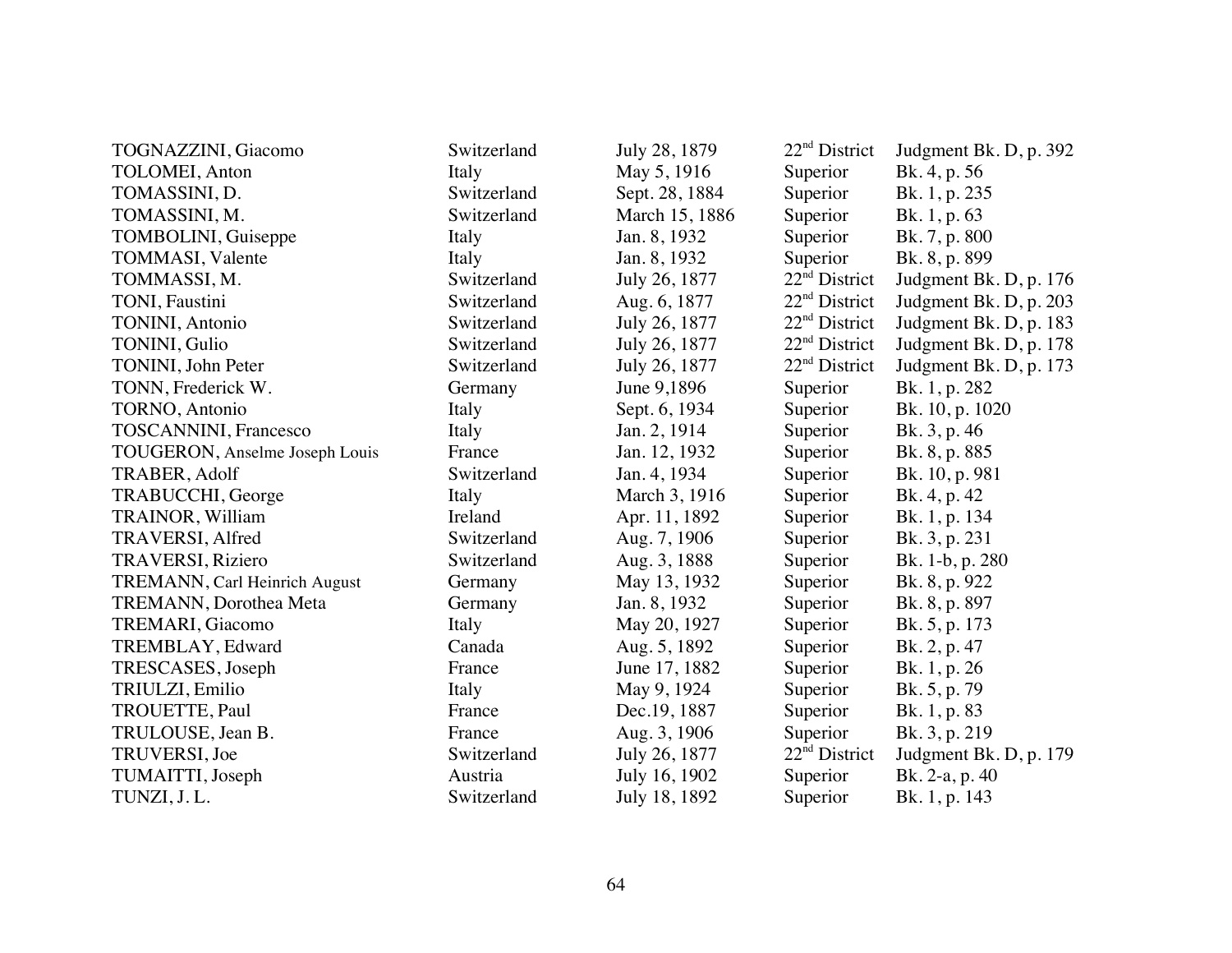| TUNZI, Natale<br>TUNZI, Peter<br>TURNBULL, Wm. Fisher | Switzerland<br>Switzerland<br>Scotland | July 30, 1888<br>July 18, 1892<br>Aug. 3, 1880 | Superior<br>Superior<br>Superior | Bk. 1, p. 268<br>Bk. 1, p. 143<br>Bk. 1, p. 11 |
|-------------------------------------------------------|----------------------------------------|------------------------------------------------|----------------------------------|------------------------------------------------|
| TURRINI, Peter                                        | Italy                                  | Jan. 10, 1919                                  | Superior                         | Bk. 4, p. 152                                  |
| <b>UBERTI, Guiseppi</b>                               | Italy                                  | May 5, 1916                                    | Superior                         | Bk. 4, p. 53                                   |
| UNNA, Henry<br><b>UNTERMANN</b> , Karl Franz          | Peru<br>Germany                        | June 16, 1898<br>Sept. 6, 1934                 | Superior<br>Superior             | Bk. 2, p. 1<br>Bk. 10, p. 1021                 |
|                                                       |                                        |                                                |                                  |                                                |
| VAGHETTI, Antonio                                     | Switzerland                            | July 28, 1896                                  | Superior                         | Bk. 2, p. 74                                   |
| <b>VALENTI</b> , Charles                              | Italy                                  | June 13, 1892                                  | Superior                         | Bk. 1, p. 138                                  |
| VALENTI, Egidio                                       | Switzerland                            | Jan. 9, 1930                                   | Superior                         | Bk. 7, p. 842                                  |
| VALENTINI, Antonio                                    | Italy                                  | Jan. 12, 1917                                  | Superior                         | Bk. 4, p. 77                                   |
| VALENTINI, John                                       | Italy                                  | Aug. 4, 1890                                   | Superior                         | Bk. 1, p. 122                                  |
| VALIM, Francisco Cunha                                | Portugal                               | Sept. 17, 1926                                 | Superior                         | Bk. 5, p. 142                                  |
| VALIM, Joe Cunha                                      | Portugal                               | Jan. 8, 1915                                   | Superior                         | Bk. 3, p. 85                                   |
| VALLA, Albert                                         | France                                 | May 7, 1920                                    | Superior                         | Bk. 4, p. 181                                  |
| VALLANCE, William                                     | Wales                                  | Sept. 25, 1896                                 | Superior                         | Bk. 2, p. 81                                   |
| VALSECCHI, Giovanni                                   | Switzerland                            | May 3, 1934                                    | Superior                         | Bk. 10, p. 982                                 |
| VAN DER SHALK, Anton                                  | The Netherlands                        | May 4, 1933                                    | Superior                         | Bk. 9, p. 956                                  |
| Changed from Lisa Marius VAN DER CHALT                |                                        |                                                |                                  |                                                |
| VAN LEENT, Maria Cornelia                             | Belgium                                | Sept.17, 1926                                  | Superior                         | Bk. 5. p. 143                                  |
| VANDEL, Henning Hilmar Scheel                         | Denmark                                | Sept. 16, 1927                                 | Superior                         | Bk. 5, p. 190                                  |
| VANDERNAT, Eugene                                     | $- - -$                                | Nov. 5, 1860                                   | $7th$ District                   | Judgment Bk. B, p. 156                         |
| VANETTI, Joe                                          | Italy                                  | Jan. 4, 1934                                   | Superior                         | Bk. 10, p. 978                                 |
| <b>VARALLI</b> , Pietro                               | Italy                                  | June 13, 1904                                  | Superior                         | Bk. 3, p. 49                                   |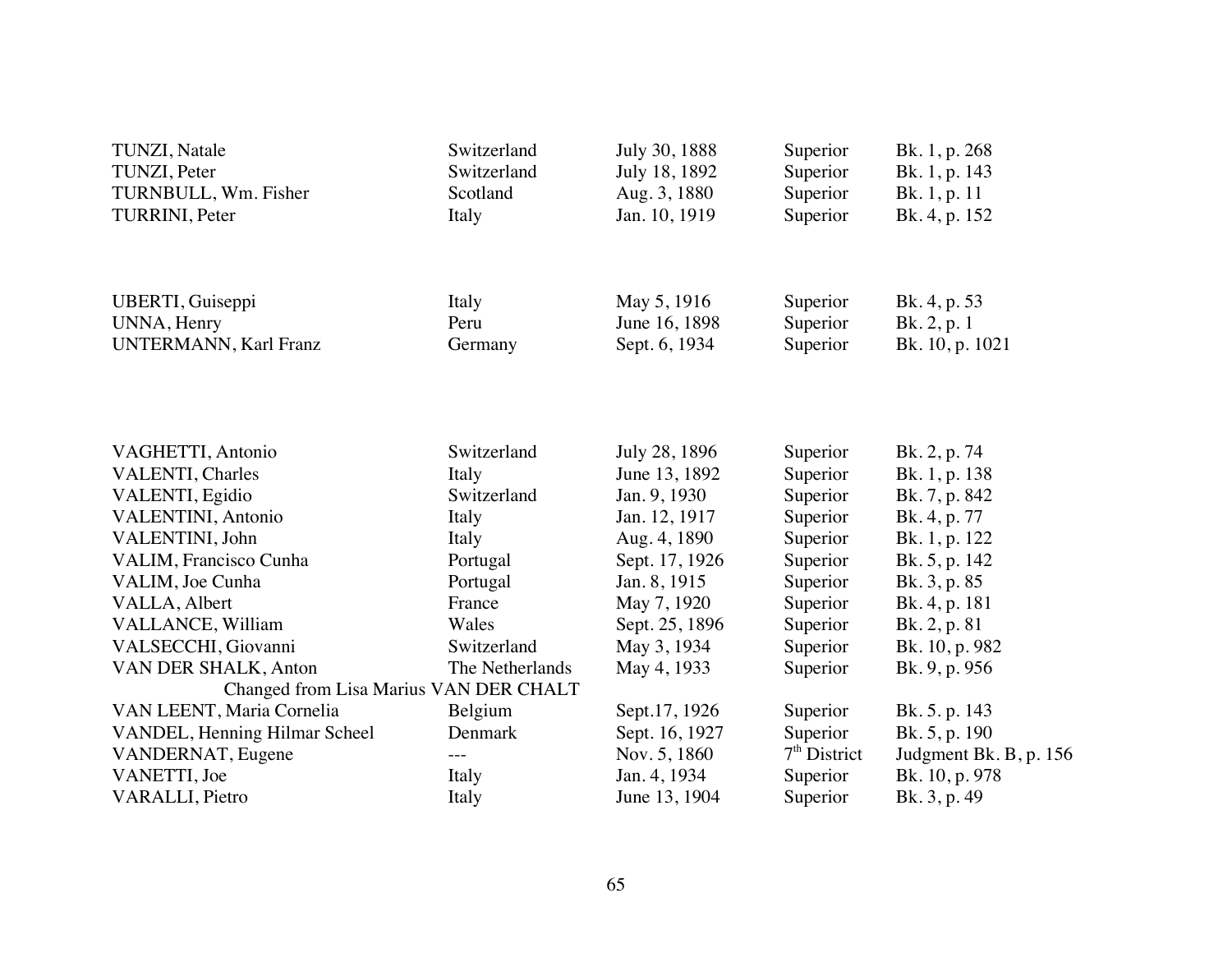| VATER, George            | Germany                | Oct. 5, 1891   | Superior        | Bk. 1, p. 130          |
|--------------------------|------------------------|----------------|-----------------|------------------------|
| VAUGHAN, Naomi Julia     | Italy                  | May 9, 1930    | Superior        | Bk. 6, p. 778          |
| VEDEL, Joseph            | France                 | July 23, 1888  | Superior        | Bk. 1, p. 95           |
| VELOZA, Richard          | Portugal               | Jan. 4, 1934   | Superior        | Bk. 9, p. 968          |
| <b>VERACI</b> , Victor   | Italy                  | Aug. 5, 1902   | Superior        | Bk. 2-m, p. 114        |
| VESTORA, Gabriel         | Switzerland            | July 10, 1896  | Superior        | Bk. 2, p. 70           |
| VIEIRA, Jose J.          | Portugal               | July 10, 1888  | Superior        | Bk. 1, p. 257          |
| VIEIRA, Jose M.          | Portugal               | Oct. 3, 1904   | Superior        | Bk. 3, p. 117          |
| VIEIRA, Manoel           | <b>Western Islands</b> | July 27, 1888  | Superior        | Bk.1, p. 265           |
| VIERRA, John Antonio     | Portugal               | May 3, 1922    | Superior        | Bk. 4, p. 248          |
| VIERY, Pierre            | France                 | March 14, 1872 | $7th$ District  | Minute Bk. C, p. $156$ |
| VIGNE, Honori            | France                 | July 31, 1879  | $22nd$ District | Judgment Bk. D, p. 408 |
| VIGNEAU, Peter           | France                 | Feb. 7, 1899   | Superior        | Bk. 2, p. 8            |
| VIGNO, Louis Della       | Italy                  | May 21, 1926   | Superior        | Bk. 5, p. 130          |
| VILL, Bartolomeo         | Switzerland            | Aug. 3, 1888   | Superior        | Bk. 1-d, p. 280        |
| VILL, Domenico           | Switzerland            | Aug. 3, 1888   | Superior        | Bk. 1-d, p. 280        |
| VILLAS, Brigida          | Spain                  | Jan. 5, 1933   | Superior        | Bk. 9, p. 944          |
| VINCENT, George          | Gr. Britain            | May 5, 1916    | Superior        | Bk. 4, p. 61           |
| VINCENT, John            | Portugal               | Aug. 1, 1890   | Superior        | Bk. 1, p. 121          |
| VIOLETTE, Edoarde        | Switzerland            | Aug. 4, 1904   | Superior        | Bk. 3, p. 89           |
| VOLANTE, Joseph          | Italy                  | Aug. 5, 1902   | Superior        | Bk. 2-a. p. 41         |
| VON DER DECKEN, Geo.     | Germany                | March 30, 1882 | Superior        | Bk. 1, p. 24           |
| VON DER DECKEN, George   | Germany                | March 30, 1882 | Superior        | Bk. 1, p. 139          |
| VON FELIS, Thomas Walker | Germany                | Jan. 12, 1917  | Superior        | Bk. 4, p. 62           |
| VON ROTZ, Adalbert       | Switzerland            | Sept. 13, 1929 | Superior        | Bk. 6, p. 782          |
| VON ROTZ, Marie Louise   | Switzerland            | Sept. 11, 1931 | Superior        | Bk. 7, p. 884          |
| VOSSBRINK, Diedrich      | Germany                | Jan. 8, 1915   | Superior        | Bk. 4, p.10            |
| VOSSENKAUL, Alice        | Latvia                 | May 10, 1929   | Superior        | Bk. 6, p. 760          |
| VOSSENKAUL, Arnold       | (The) German Reich     | May 10, 1929   | Superior        | Bk. 6, p. 761          |
| VRANG, George            | Denmark                | June 20, 1892  | Superior        | Bk. 1, p. 139          |
| VUKOVICH, Mike           | Jugoslavia             | Sept. 6, 1934  | Superior        | Bk. 10, p. 1022        |
|                          |                        |                |                 |                        |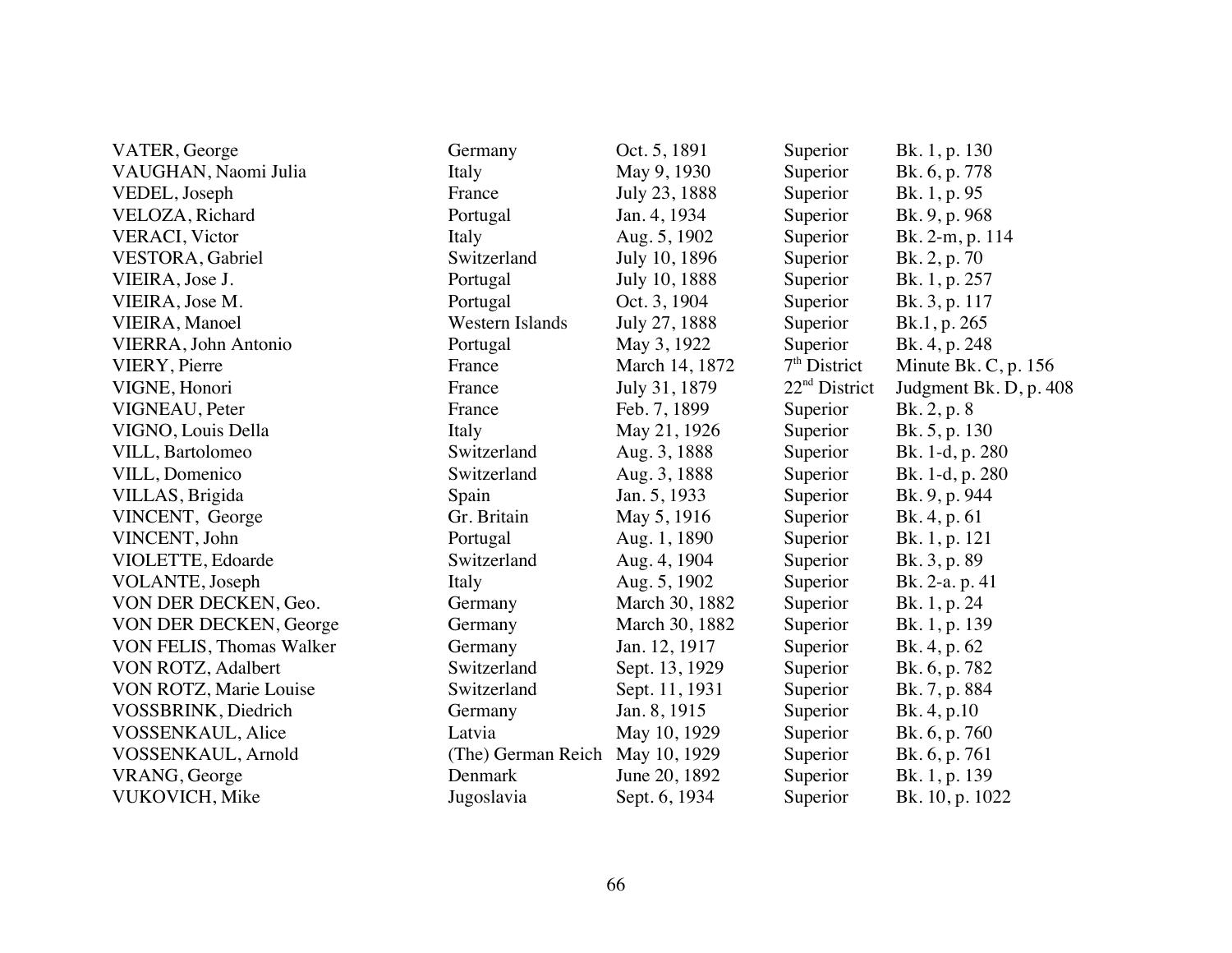| WAADLEY, George                 | $---$       | Nov. 19, 1867  | 7 <sup>th</sup> District | Minute Bk. B, p. 305 |
|---------------------------------|-------------|----------------|--------------------------|----------------------|
| <b>WADSTEIN</b> , Charles       | Gr. Britain | Sept. 12, 1930 | Superior                 | Bk. 7, p. 816        |
| WAELTI, Fred                    | Switzerland | Jan. 6, 1911   | Superior                 | Bk. 2, p. 19         |
| WAHRGREN, Alfred                | Sweden      | Aug. 28, 1906  | Superior                 | Bk. 3-m, p. 15       |
| WALKER, Alexander               | Gr. Britain | May 8, 1925    | Superior                 | Bk. 5, p. 113        |
| WALLACE, Robert C.              | Gr. Britain | July 12, 1918  | Superior                 | Bk. 4, p. 131        |
| <b>WALSH, Francis</b>           | Ireland     | April 6, 1874  | $7th$ District           | Minute Bk. C, p. 340 |
| WALSH, Lawrence                 | Ireland     | July 30, 1880  | Superior                 | Bk. 1, p. 9          |
| WALSH, Michael Joseph           | Ireland     | June 5, 1908   | Superior                 | Bk. 1, p. 13         |
| WALSH, Nicholas                 | Ireland     | Aug. 24, 1887  | Superior                 | Bk. 1, p. 79         |
| WALSH, Walter                   | England     | April 6, 1881  | Superior                 | Bk. 1, p. 223        |
| <b>WALTERS, George</b>          | England     | Oct. 26, 1894  | Superior                 | Bk. 1-b, p. 176      |
| WARD, Herbert                   | England     | Nov. 2, 1917   | Superior                 | Bk. 4, p. 115        |
| WARD, Patrick                   | Ireland     | Aug. 6, 1894   | Superior                 | Bk. 2-b, p. 59       |
| WARD, Thomas                    | Gr. Britain | July 1, 1910   | Superior                 | Bk. 2, p. 6          |
| <b>WASHBOURNE, Walter Henry</b> | England     | May 10, 1929   | Superior                 | Bk. 6, p. 756        |
| WATSON, Martha Ann              | Gr. Britain | May 8, 1931    | Superior                 | Bk. 7, p. 857        |
| WATSON, Robert Laurence Jr.     | Gr. Britain | Jan. 9, 1931   | Superior                 | Bk. 7, p. 845        |
| <b>WATSON, Robert Laurence</b>  | Gr. Britain | Jan. 9, 1931   | Superior                 | Bk. 7, p. 844        |
| <b>WATSON</b> , Thomas Nansen   | Gr. Britain | Sept. 12, 1930 | Superior                 | Bk. 7, p. 820        |
| WATSON, William D.              | Scotland    | Oct. 2, 1894   | Superior                 | Bk. 1-b, p. 174      |
| WATSON, Winifred May            | Gr. Britain | Jan. 9, 1931   | Superior                 | Bk. 7, p. 846        |
| WATT, Beatrice Violet Thomson   | Gr. Britain | May 8, 1925    | Superior                 | Bk. 5, p. 115        |
| WATTS, John                     | Wales       | Oct. 3, 1887   | Superior                 | Bk. 1, p. 80         |
| WEBER, George                   | France      | Sept. 30, 1897 | Superior                 | Bk. 1, p. 216        |
| WEBSTER, Saml.                  | Canada      | July 14, 1890  | Superior                 | Bk. 2, p. 7          |
| WEEKES, William                 | England     | Feb. 13, 1884  | Superior                 | Bk. 1, p. 40         |
| WEINBORN, George                | France      | Oct. 27, 1883  | Superior                 | Bk. 1, p. 38         |
|                                 |             |                |                          |                      |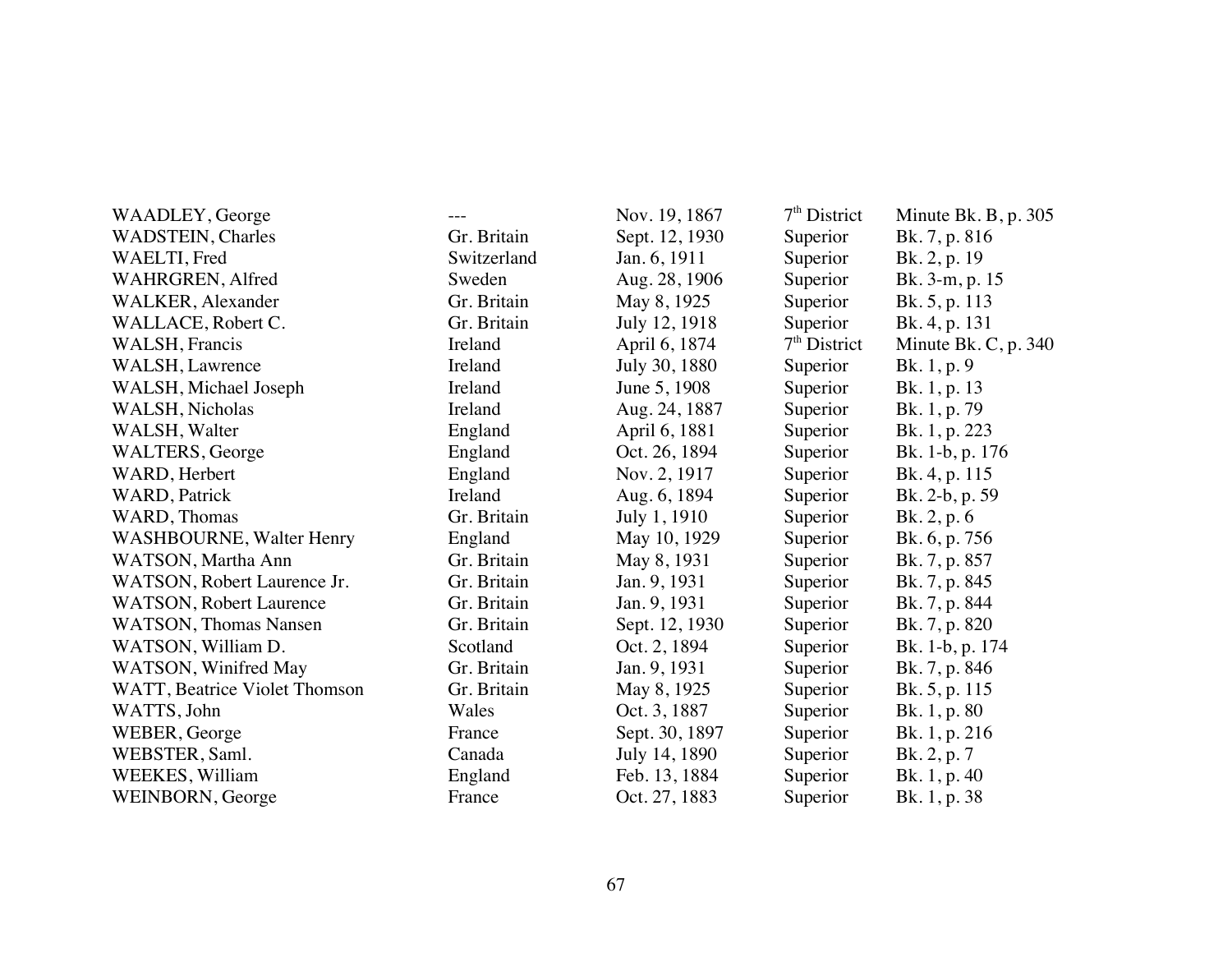| <b>WEISS, August</b>              | Switzerland        | Jan. 12, 1917  | Superior       | Bk. 4, p. 82          |
|-----------------------------------|--------------------|----------------|----------------|-----------------------|
| <b>WERNECKE, Hermann</b>          | Germany            | May 7, 1915    | Superior       | Bk. 4, p. 12          |
| WHITE, Andrew                     | Gr. Britain        | Jan. 12, 1917  | Superior       | Bk. 4, p. 74          |
| WHITE, Charles Robert             | England            | July 10, 1914  | Superior       | Bk. 3, p. 87          |
| WHITE, James                      | Ireland            | Aug. 9, 1871   | $7th$ District | Minute Bk. C, p. $80$ |
| WHITE, Jno.                       | Scotland           | Aug. 6, 1884   | Superior       | Bk. 1, p. 57          |
| WHITE, Mary                       | Gr. Britain        | May 11, 1928   | Superior       | Bk. 5, p. 214         |
| WHITE, Michael                    | Ireland            | March 24, 1875 | $7th$ District | Minute Bk. C, p. 411  |
| WHITE, Peter                      | Ireland            | July 11, 1913  | Superior       | Bk. 3, p. 13          |
| WHITEFORD, Allan Fr.              | Gr. Britain        | Jan. 3, 1934   | Superior       | Bk. 11, p. 1036       |
| WICHER, Edward Arthur             | Gr. Britain        | Jan. 5, 1912   | Superior       | Bk. 2, p. 43          |
| WIECHERT, Frank                   | Germany            | April 4, 1913  | Superior       | Bk. 3, p. 3           |
| WIESEHOFF, Theodor                | Germany            | Aug. 1, 1892   | Superior       | Bk. 1, p. 149         |
| WILBERG, Olif                     | Norway             | July 14, 1884  | Superior       | Bk. 1, p. 238         |
| WILLIAMS, Peter                   | Denmark            | July 19, 1880  | Superior       | Bk. 1, p. 5           |
| WILLIAMS, Wm.                     | Ireland            | July 21, 1890  | Superior       | Bk. 1, p. 119         |
| WILLKOMM, Alois                   | Germany            | Jan. 11, 1924  | Superior       | Bk. 5, p. 50          |
| WILSON, Andrew                    | Gr. Britain        | Jan. 6, 1911   | Superior       | Bk. 2, p. 29          |
| WILSON, George Findlay            | Scotland (British) | May 8, 1931    | Superior       | Bk. 7, p. 856         |
| WILSON, James Lyons               | Gr. Britain        | Jan. 11, 1924  | Superior       | Bk. 5, p. 58          |
| WILSON, Thomas                    | Gr. Britain        | May 8, 1925    | Superior       | Bk. 5, p. 107         |
| WINBERG, Per                      | Sweden             | Sept. 17, 1900 | Superior       | Bk. 2, p. 27          |
| WINSOR, Thomas                    | England            | March 7, 1904  | Superior       | Bk. 3, p. 35          |
| WITT, Otto William Christian      | Germany            | Jan. 8, 1915   | Superior       | Bk. 4, p. 5           |
| <b>WOELFE, Alois</b>              | Germany            | Sept. 1, 1916  | Superior       | Bk. 4, p. 66          |
| WOLF, Bertel H.                   | Germany            | Nov. 4, 1895   | Superior       | Bk. 2, p. 66          |
| WOLFF, P.F.C.                     | Germany            | July 14, 1880  | Superior       | Bk. 1, p. 221         |
| WOOD, Edith Sutton                | Gr. Britain        | May 8, 1931    | Superior       | Bk. 7, p. 869         |
| WORM-ORRISCH, Gertrude changed to |                    |                |                |                       |
| Gertrude ORRISCH                  | Germany            | Sept. 22, 1932 | Superior       | Bk. 9, p. 931         |
| WRAY, Arthur                      | Gr. Britain        | Sept. 6, 1918  | Superior       | Bk. 4, p. 140         |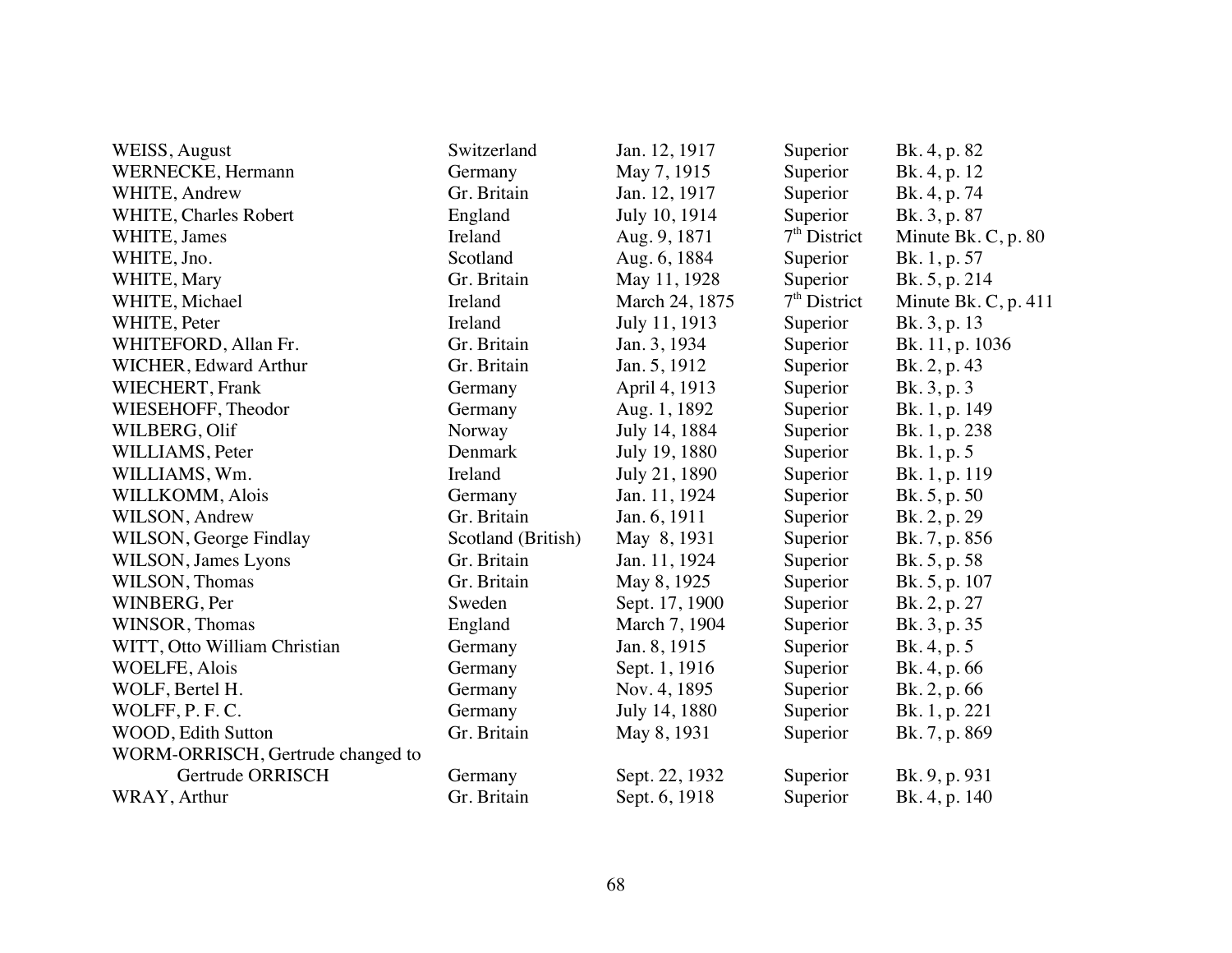| WRIGHT, Fred <sup>k</sup> Geo.<br>WRIGHT, Joseph | England<br>Ireland | July 11, 1889<br>Jan. 2, 1914 | Superior<br>Superior | Bk. 1, p. 106<br>Bk. 3, p. 48 |
|--------------------------------------------------|--------------------|-------------------------------|----------------------|-------------------------------|
| WULFF, Carl Martin                               | Denmark            | Jan. 7, 1910                  | Superior             | Bk. 1, p. 48                  |
|                                                  |                    |                               |                      |                               |
|                                                  |                    |                               |                      |                               |
| YEAMAN, W.A.                                     | Gr. Britain        | Sept. 4, 1895                 | Superior             | Bk. 1, p. 181                 |
| YELMORINI, Abraham                               | Switzerland        | June 13, 1896                 | Superior             | Bk. 1, p. 193                 |
| YEO, William Thomas                              | Gr. Britain        | Jan. 14, 1916                 | Superior             | Bk. 4, p. 41                  |
| YGNACIO, Manuel T.                               | Portugal           | April 27, 1899                | Superior             | Bk. 2, p. 88                  |
| YOUNG, Joseph                                    | Ireland            | July 6, 1859                  | $7th$ District       | Judgment Bk. B, p. 72         |
| ZANDER, Conchetta                                | Italy              | Sept. 6, 1934                 | Superior             | Bk. 10, p. 1006               |
| ZANONI, G.                                       | Switzerland        | Aug. 1, 1884                  | Superior             | Bk. 1, p. 54                  |
| ZANONI, John Turri                               | Italy              | July 11, 1919                 | Superior             | Bk. 4, p. 161                 |
| ZAPPA, Olimpia                                   | Italy              | May 8, 1931                   | Superior             | Bk. 7, p. 870                 |
| ZAPPELLA, Giuseppe                               | Italy              | May 3, 1934                   | Superior             | Bk. 10, p. 997                |
| ZARO, Carlo                                      | Italy              | Sept. 17, 1926                | Superior             | Bk. 5, p. 144                 |
| ZARO, Giovanni                                   | Italy              | May 8, 1925                   | Superior             | Bk. 5, p. 93                  |
| ZARO, Giovanni                                   | Italy              | Sept. 6, 1934                 | Superior             | Bk. 10, p. 1023               |
| ZELLER, William                                  | Germany            | July 10, 1914                 | Superior             | Bk. 3, p. 78                  |
| ZETTERQUIST, Karin Elsa                          | Sweden             | Sept. 22, 1932                | Superior             | Bk. 9, p. 935                 |
| ZIRKE, Albert                                    | Germany            | Jan. 6, 1911                  | Superior             | Bk. 2, p. 26                  |
| ZIRKE, Alfred Carl                               | Germany            | Nov. 10, 1922                 | Superior             | Bk. 5, p. 28                  |
| ZOPH, Hermann                                    | $---$              | Nov. 2, 1868                  | County               | Minute Bk. C, p. 18           |
| ZOPPI, Martin                                    | Switzerland        | Aug. 4, 1890                  | Superior             | Bk. 2, p. 17                  |
| ZUCCHINI, Germain Maurice Louis                  | France             | May 3, 1934                   | Superior             | Bk. 10, p. 999                |
| ZUMINI, James                                    | Switzerland        | July 23, 1896                 | Superior             | Bk. 2, p. 71                  |
| ZUMMINI, Valentino                               | Switzerland        | Aug. 3, 1896                  | Superior             | Bk. 2, p. 78                  |
| ZUNINO, Leopoldo                                 | Italy              | Sept. 2, 1921                 | Superior             | Bk. 4, p. 210                 |
| ZUTTINETTI, Giovanni                             | Italy              | Jan. 3, 1935                  | Superior             | Bk. 11, p. 1037               |